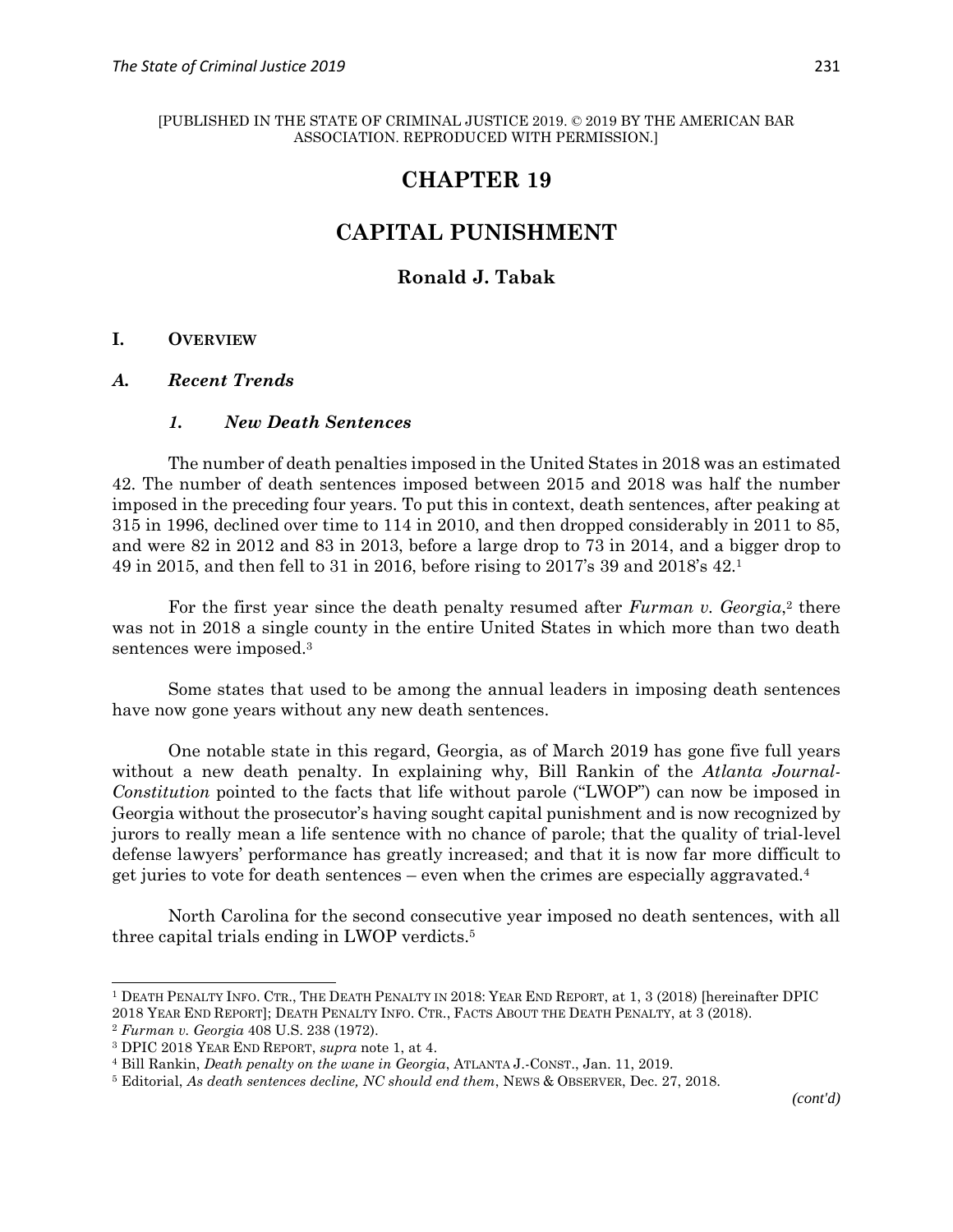In California, a long-standing leader in imposing new death sentences, the numbers dropped from eleven in 2017 to five in 2018. Some of California's leading death penalty counties have had large declines in recent years, with significant decreases in the counties of Riverside (twenty-one from 2012-2015, down to six from 2016-2018), Los Angeles (twenty from 2012-2015, down to seven from 2016-2018), Orange (five from 2012-2015, down to three from 2016-2018), and Kern (five from 2012-2015, down to one from 2016-2018). <sup>6</sup> How (if at all) Governor Newsom's March 13, 2019 announcement that he will not permit any executions in California during his tenure as governor will affect the number of new death sentences remains to be seen.

Even states whose new death sentences rose in 2018 above their 2017 levels were far below their peak levels. Thus, Nebraska rose from one to two (its peak was four in 1978). Rises from one to two also occurred in Arkansas (whose peak was 12 in 1981) and Mississippi (whose peak was 13 in 1981); and two states that increased from zero to one death penalty, Louisiana and Tennessee, were well below their peak years in which there were 12 new death sentences. Also way under their peaks were Texas and Florida, both at seven death sentences in 2018 (up from four and three, respectively, in 2017), and Ohio at five (up from one in 2017). And Alabama's three death sentences in 2018 were only one more than Alabama's post-*Furman* low of two (in 2017).<sup>7</sup>

#### *a. Concentration in Relatively Few States and Counties*

As in other recent years, new death sentences were geographically concentrated. As in 2017, there were new death sentences in 2018 in only 14 of the 30 states that still had capital punishment (although there were some changes in which 14 states these were).<sup>8</sup> And half of the new death sentences in 2018 were imposed in just four states: Texas, Florida, California, and Ohio.<sup>9</sup>

There continued to be a concentration of capital sentences in a very small percentage of the counties in states having capital punishment. In 2017-2018, some of the counties that had been leaders in imposing new death sentences earlier in the decade had notable decreases, and there were increases (sometimes after recent years with no death sentences) in other, mostly rural, counties.

One likely reason for fewer new death sentences in certain counties in the past two years than in the five preceding years combined was the replacement of prosecutors who had been particularly apt to seek and secure death sentences.

In November 2016, long-time prosecutors who were prolific in securing death sentences in Florida's Duval and Hillsborough Counties were defeated and replaced with people far less likely to add people to death row. In Duval County, Melissa Nelson defeated

<sup>6</sup> *Executions by County*, DEATH PENALTY INFO. CTR. (last visited Jan. 31, 2019) (follow hyperlinks for years under discussion); *Death Sentences in 2018*, DEATH PENALTY INFO. CTR. (last visited Jan. 31, 2019).

<sup>7</sup> *Death Sentences in the United States from 1977 by State and by Year*, DEATH PENALTY INFO. CTR., (last visited Jan. 31, 2019).

<sup>8</sup> *Id.*

<sup>9</sup> Richard A. Oppel Jr., *After Decades, a Death Sentence Depends (a Little) Less on Where You Live,* N.Y. TIMES, Dec. 14, 2018; DPIC 2018 YEAR END REPORT, *supra* note 1, at 4.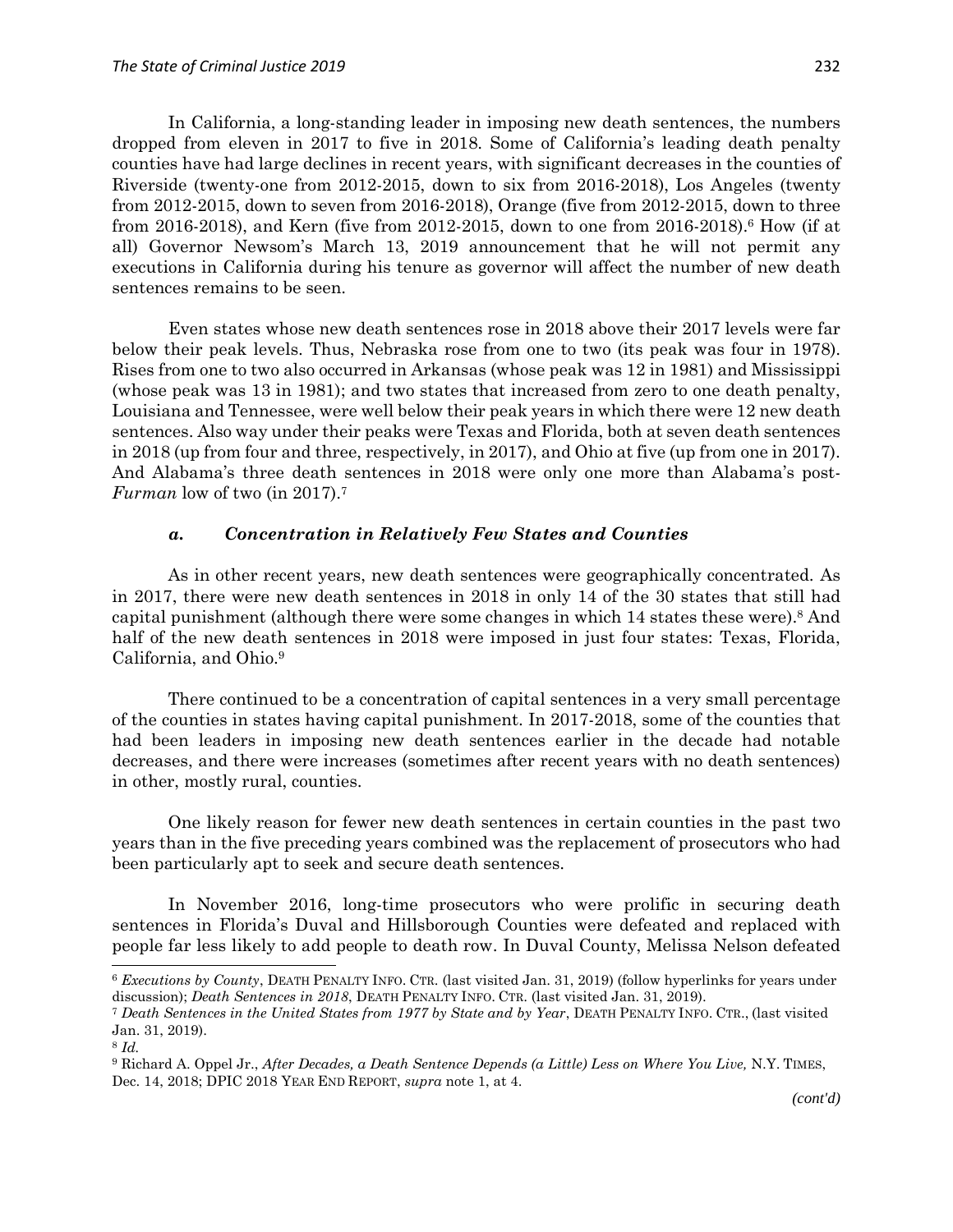incumbent Angela Corey, by a landslide. Local legal commentators said Nelson won in large part due to Corey's aggressive implementation of capital punishment.<sup>10</sup> In Hillsborough County, Andrew Warren, the new state's attorney, said, "[W]e are [disturbingly] an extreme outlier in such a critical area . . . . Our . . . death penalty [use] needs to be fair, consistent, and rare. [But] for many years it hasn't been." <sup>11</sup> There was only one new death sentence in Duval County in 2017-2018, down from seven from 2012-2016; and in Hillsborough County, there were no new death sentences from 2017-2018, down from five from 2012-2016.<sup>12</sup>

In Harris County, Texas, the voters ousted the incumbent district attorney by a substantial margin in 2016. The new district attorney, Kim Ogg, said that "you will see very few death penalty prosecutions" during her tenure.<sup>13</sup> The number of new death sentences in 2017-2018 was one, down from five from 2012-2016.<sup>14</sup>

In Caddo Parish, Louisiana, interim district attorney Dale Cox decided against seeking a full term and was replaced in 2016 by James E. Stewart, Sr. (an experienced former judge and an African American). As of late December 2018, Stewart was seeking what would, if imposed, be the first death sentence in the parish in four years.<sup>15</sup> He has focused on screening cases rather than quickly proceeding to seek the death penalty.<sup>16</sup>

Philadelphia, Pennsylvania had a long history of district attorneys who routinely secured death sentences in cases in which judges appointed local defense counsel who were particularly ill-suited to avert the death sentence. This resulted, by 2013, in Philadelphia County's ranking third in the country in people it had prosecuted being on death row.<sup>17</sup> On January 2, 2018, Philadelphia inaugurated Larry Krasner as its new district attorney. Having pledged in his campaign not to seek capital punishment, Krasner spoke in his inaugural address about "trading jails – and death row – for schools." <sup>18</sup> No one was sentenced to death in Philadelphia in 2017-2018, down from three from 2012-2016.<sup>19</sup>

# *b. Potential for Further Drops in Certain Counties*

# *i. Further Replacement of District Attorneys in Counties Prolific in Imposing Death Sentences*

<sup>10</sup> Larry Hannan & Sebastian Kitchen, *Northeast Florida voters kick controversial State Attorney Angela Corey out of office*, FLA. TIMES-UNION, Aug. 31, 2016.

<sup>11</sup> Press Release, *Andrew Warren Pledges to Fix Unconstitutional Use of Death Penalty in Hillsborough*, Oct. 13, 2016, http://www.voteandrewwarren.com/andrew-warren-pledges-to-fix-unconstitutional-use-of-death-penaltyin-hills.

<sup>12</sup> *Executions by County*, *supra* note 6 (follow hyperlinks for years under discussion); *Death Sentences in 2018*, *supra* note 6.

<sup>13</sup> Jon Herskovitz, *U.S. death sentences wane, even in Texas county with most executions*, REUTERS, Nov. 7, 2016.

<sup>14</sup> *Executions by County*, *supra* note 6 (follow hyperlinks for years under discussion); *Death Sentences in 2018*, *supra* note 6.

<sup>15</sup> Oppel, *supra* note 9.

<sup>16</sup> Victoria Shirley, *Caddo DA believes perceptions of his office have improved*, KSLA NEWS 12 (Shreveport), Dec. 27, 2016.

<sup>17</sup> *Death Row Inmates by County of Sentencing*, DEATH PENALTY INFO. CTR. (data current as of Jan. 1, 2013) (last visited Jan. 30, 2018).

<sup>18</sup> Chris Palmer, *Krasner becomes Philly DA: 'A movement was sworn in today'*, THE INQUIRER, Jan. 2, 2018.

<sup>19</sup> *Executions by County*, *supra* note 6 (follow hyperlinks for years under discussion); *Death Sentences in 2018*, *supra* note 6.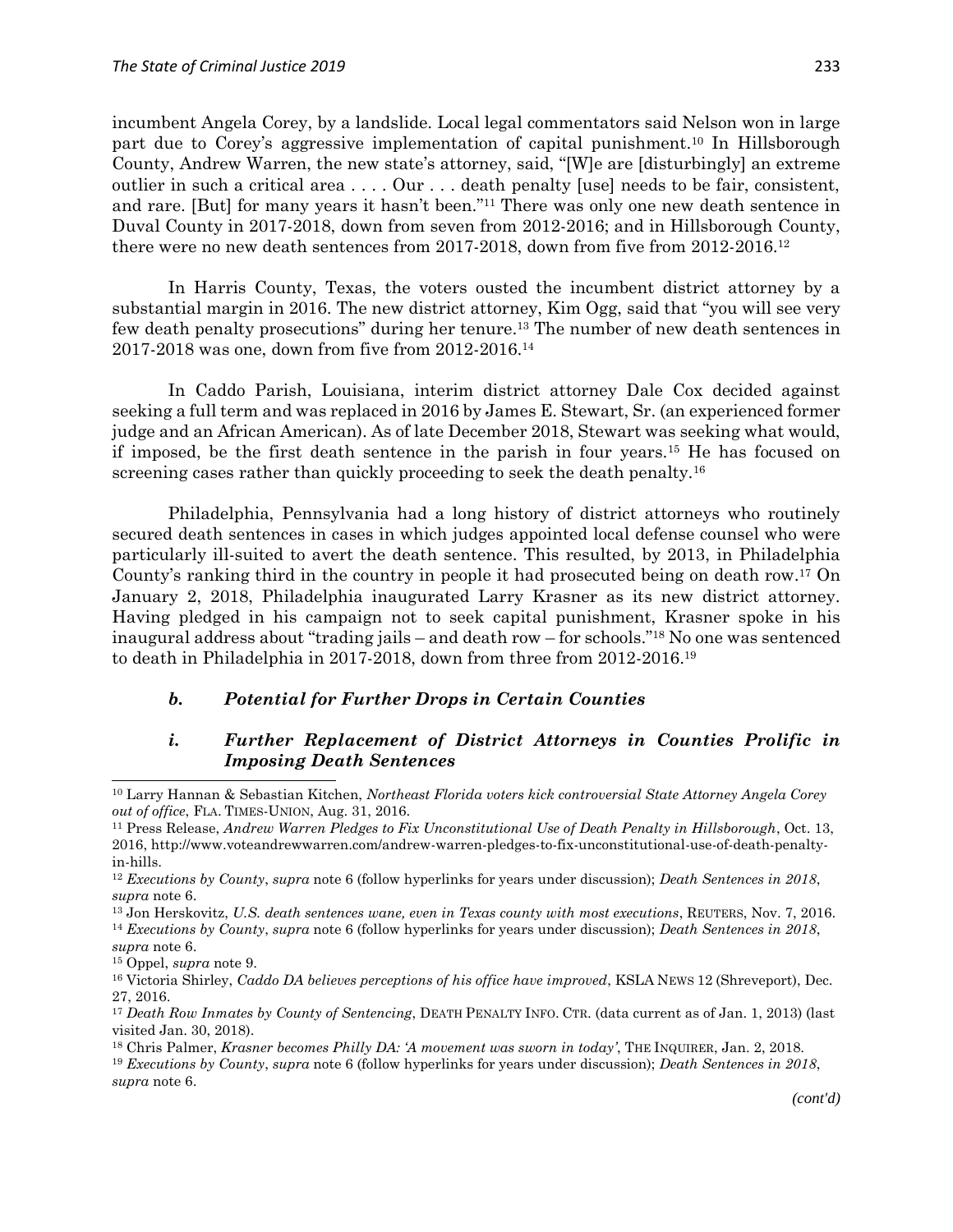Results of elections in 2018 may lead to a decline in new death sentences, as compared with most years in this decade, in a number of other counties that have been national leaders in imposing new death sentences.

Four of these were Orange and San Bernardino Counties in California, and Dallas and Bexar Counties in Texas, in all of which pro-death penalty district attorneys were defeated in November 2018.<sup>20</sup>

In August 2018, St. Louis County, Missouri Democrats nominated for prosecuting attorney Wesley Bell, who opposes the death penalty. He defeated Robert McCulloch, one of the top death penalty prosecutors in the state.<sup>21</sup> There was no Republican candidate in the general election, in which Bell was elected.

In May 2018, several North Carolina counties selected, in Democratic primaries, candidates much less likely to seek capital punishment than their predecessors, <sup>22</sup> and they went on to be elected.

And in November 2018, Nevada and Colorado elected attorneys general who oppose capital punishment.<sup>23</sup>

### *c. Troublesome New Death Sentences in 2018*

Even without knowing of problems that will come to light only after subsequent investigation, serious concerns with many of the year's new death sentences are already apparent.

In Nebraska, when juries in two cases did not agree unanimously regarding the sentence, three-judge panels imposed the death penalty. In one of these cases, the defendant represented himself, and neither presented any mitigating evidence nor challenged most of the State's questionable aggravating evidence. In the other case, the three-judge panel imposed the death sentence on Anthony Garcia despite evidence that his history of severe mental illness had included hospitalization and shock therapy.<sup>24</sup>

Alabama's Derrick Dearman was permitted to fire his attorney, plead guilty, and ask the judge to impose the death penalty – which the judge did. And at an Ohio trial, defendant

<sup>20</sup> DPIC 2018 YEAR END REPORT, *supra* note 1, at 14.

<sup>21</sup> Joel Currier, *Wesley Bell ousts longtime St. Louis County prosecuting attorney*, ST. LOUIS POST-DISPATCH, Aug. 8, 2018.

<sup>22</sup> *E.g.*, Sarah Willets, *Incumbents Out in Durham Sheriff, District Attorney Races*, INDY WEEK (Durham), May 8, 2018.

<sup>23</sup> DPIC 2018 YEAR END REPORT, *supra* note 1, at 16.

<sup>&</sup>lt;sup>24</sup> *Id.* at 8. In a Missouri case in which the trial judge imposed the death sentence on Marvin D. Rice in 2017, notwithstanding the fact that 11 of the 12 jurors had voted for a life sentence, the Supreme Court of Missouri unanimously reversed the sentence on April 2, 2019 because of improper prosecutorial argument in the penalty phase. *State v. Rice*, No. SC96737 (Mo. Apr. 2, 2019) (en banc), https://cases.justia.com/missouri/supremecourt/2019-sc96737.pdf?ts=1554228140.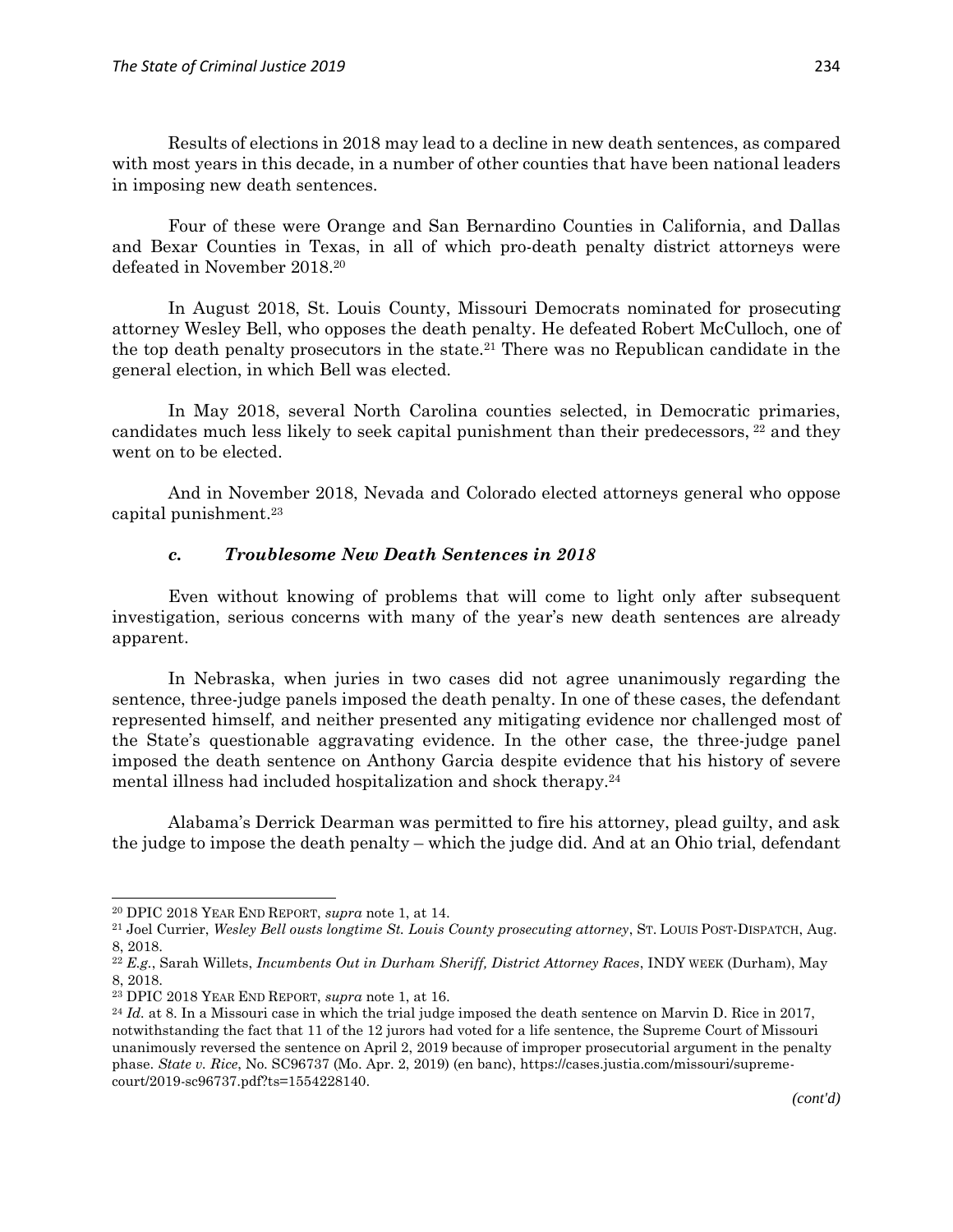George Brinkman, Jr. pled guilty, waived the right to be sentenced by a jury, and was sentenced to death by a three-judge panel on December 28, 2018. 25

Three of those sentenced to death in 2018 were 21 years old or younger at the time of the crime. These sentences are inconsistent with the policies of the ABA and many others which, in light of the most recent studies regarding brain development, say that the death penalty should be excluded for those under age 22 at the time of the crime.<sup>26</sup>

And according to the Death Penalty Information Center ("DPIC") a number of those sentenced to death in 2018, in addition to Mr. Garcia, had serious mental illness or impaired intellectual functioning.<sup>27</sup>

### *2. Continued Low Level in Executions, and Some Issues Raised by Those Executions That Did Occur or That May Yet Occur*

#### *a. 2018*

The number of executions in the United States dropped from 98 in 1999 to 42 in 2007, when many executions were stayed due to the Supreme Court's pending *Baze* case regarding the manner in which lethal injection was being implemented. In 2008, the year the Court in *Baze* upheld Kentucky's lethal injection system,<sup>28</sup> there were 37 executions. Executions then rose to 52 in 2009, before declining to 46 in 2010, 43 in 2011 and 2012, 39 in 2013, 35 in 2014, 28 in 2015, and 20 in 2016 – the fewest since 1991; executions rose to 23 in 2017 and 25 in 2018 – still below the numbers in 2015 and earlier years. 2018 was the fourth straight year with less than 30 executions, the first time this has happened since 1988-1991.<sup>29</sup>

Two of those executed in 2018, Edmund Zagorski and David Miller in Tennessee, chose to be killed by electrocution rather than lethal injection. Mr. Zagorski thought that electrocution would be less agonizing than lethal injection,<sup>30</sup> and Mr. Miller believed that the state's three-drug lethal injection method would lead to his enduring a prolonged tortured death.<sup>31</sup> These were the first two electrocutions in the country since January 2013. <sup>32</sup> Nine states permit electrocution as a secondary method, with lethal injection being the primary method. Georgia's and Nebraska's supreme courts held (in 2001 and 2008, respectively) that electrocution is unconstitutional, as a cruel and unusual punishment.<sup>33</sup>

<sup>25</sup> *Id.*; Cory Shaffer, *Judges impose death sentence on North Royalton triple-murderer George Brinkman Jr.*, CLEV.COM, Dec. 28, 2018.

<sup>26</sup> Beth Schwartzapfel, *The Right Age to Die?*, THE MARSHALL PROJECT, Aug. 12, 2018; ABA Death Penalty Due Process Review Project, Res. 111 (Feb. 5, 2018), https://www.americanbar.org/content/

dam/aba/images/abanews/mym2018res/111.pdf.

<sup>27</sup> DPIC 2018 YEAR END REPORT, *supra* note 1, at 8.

<sup>28</sup> *Baze v. Rees*, 553 U.S. 35 (2008).

<sup>29</sup> *Id.*

<sup>30</sup> Oppel, *supra* note 9.

<sup>31</sup> Jordan S. Rubin, *Another Electric Chair Execution Proceeds Over Sotomayor Dissent*, BLOOMBERG L., Dec. 7, 2018.

<sup>32</sup> Otillia Steadman, *A Man Was Just Executed By Electric Chair For The First Time Since 2013*, BUZZFEED NEWS, Nov. 2, 2018.

<sup>33</sup> DEATH PENALTY INFORMATION CENTER, METHODS OF EXECUTION (2019).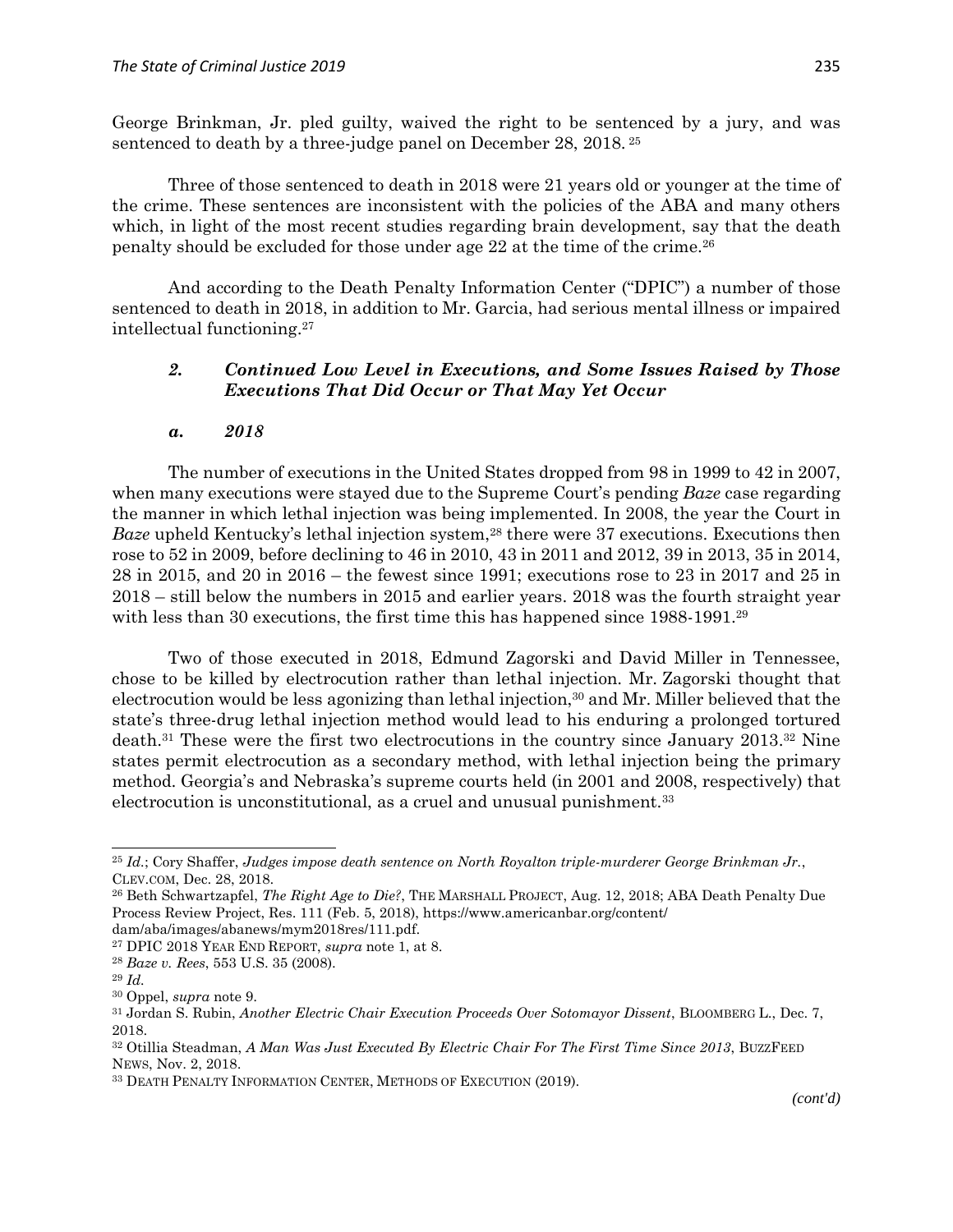#### *b. Tremendous Concentration Among a Few States*

Just five states – Texas (thirteen, up from seven in 2017), Tennessee (three, up from zero in 2017), Alabama and Florida (both two, down from three in 2017), and Georgia (two, up from one in 2017) – accounted for 88% of all the country's executions in 2018. Texas alone was responsible for over half the national total. Three states executed one person each: Nebraska and South Dakota, both up from zero in 2017; and Ohio, down from two in 2017. 34

# *c. Issues Raised by Executions in 2018 and Potential Executions in 2019*

# *i. Truncation of Review Process: Rushes to Injustice*

There continues to be a much more opaque and rushed review process in capital cases than in other cases. In addition to issues specific to lethal injection challenges (discussed below in Sections iv., v. and vi.), there is resistance by prosecutors and courts to disclosure of, or remedies for, the concealment of exculpatory evidence and impeachment material – with the full extent of the concealment often never becoming known; legal restrictions on findings about prejudicial misconduct by jurors; obstruction by prosecutors and courts of efforts to undertake DNA testing that could use the latest available techniques to prevent existing miscarriages of justice from becoming fatal; and the erection and expansion of procedural booby-traps precluding relief even when meritorious, prejudicial constitutional errors are belatedly uncovered.

# *ii. Texas's Continued Use of the Law of Parties to Execute People Who Did Not Kill, Intend to Kill, or Reasonably Expect a Killing*

Texas's execution of Joseph Garcia on December 4, 2018 illustrates the continuing pernicious effect of permitting Texas to use the "law of parties" to convict and sentence to death people who neither killed nor intended to kill nor reasonably believed that a killing would occur.<sup>35</sup>

# *iii. Executions Despite Serious Issues Regarding Mental Illness, Brain Damage, Intellectual Disability, Guilt, Age at Time of Crime, Serious Trauma, and "Volunteering" to Waive All Constitutional Issues*

The year-end report by DPIC pointed to these problems affecting, in the aggregate, most of the 25 executions in 2018:

- executing at least eleven people with significant evidence of having mental illness;
- executing at least nine people with brain injury, developmental brain damage, or a real possibility of being intellectually disabled;
- executing at least eleven people affected by a seriously traumatic childhood, neglect, or abuse;

<sup>34</sup> DPIC 2018 YEAR END REPORT, *supra* note 1, at 2.

<sup>35</sup> Hannah Wiley, *Texas executes Joseph Garcia, one of the "Texas Seven" prison escapees*, TEX. TRIB., Dec. 4, 2018.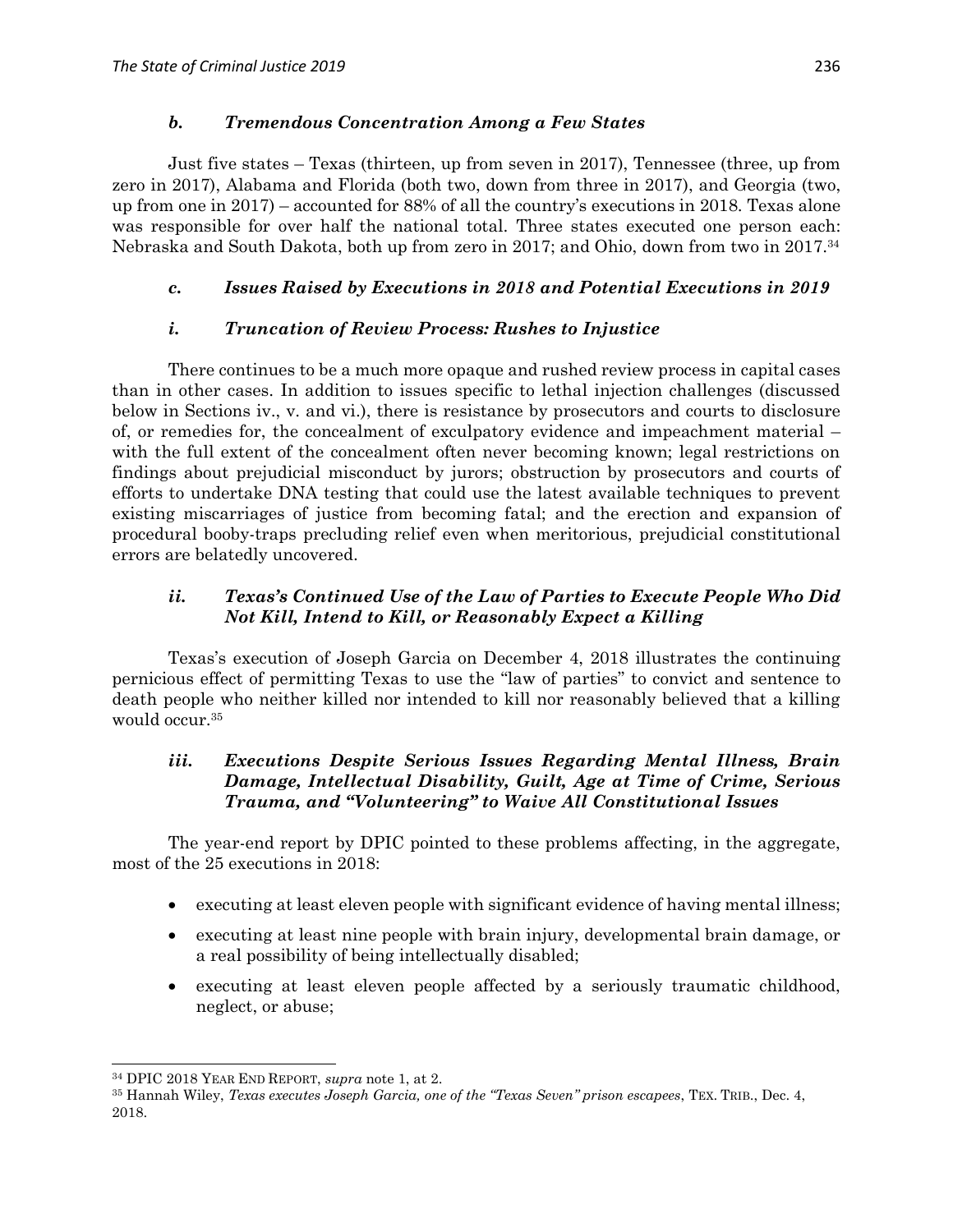- executing at least four people as to whom there was significant doubt about their guilt;
- executing six people who were 21 years or younger at the time of the crime; and
- executing at least three people who had "volunteered" to be executed by waiving some or all of their appeals.<sup>36</sup>

#### *iv. Problems Carrying Out Lethal Injections*

Probably the worst of several instances of problems in carrying out lethal injections was Alabama's attempt on February 22, 2018 to execute Doyle Lee Hamm. Hamm's lawyer, Columbia Law Professor Bernard E. Harcourt, had urged Alabama not to proceed because Hamm's terminal cranial and lymphatic cancer made it impossible to inject lethal drugs into his veins. But only after attempting numerous times over two and a half hours to execute him did Alabama authorities cease their efforts that night.<sup>37</sup> On March 26, 2018, attorneys for Mr. Hamm and the State of Alabama entered into a confidential settlement agreement pursuant to which Professor Harcourt and the State jointly moved to dismiss all pending legal actions by Mr. Hamm, and the State agreed to cease any effort to set another execution date.<sup>38</sup>

A more systemic problem was reported on February 20, 2018 by *BuzzFeed News*. It exposed Missouri's use in 17 executions between 2014 and 2017 of pentobarbital that it had secretly bought from a pharmacy termed "high risk" (due to many health violations) by the U.S. Food and Drug Administration. Using cash payments, secret meetings, and code names, Missouri used the compounding pharmacy Foundation Care, which "ha[d] been repeatedly found to engage in hazardous pharmaceutical procedures." 39

The same *BuzzFeed* reporter wrote in late November 2018 that Texas had bought drugs for executions from Greenpark Compounding Pharmacy, whose license was on probation. It had been cited for 48 safety violations in the last eight years. Witnesses to Texas executions said that five of the thirteen people whom Texas executed in 2018 using high power pentabarbotal complained of burning or pain after the drug was injected.<sup>40</sup>

In July 2018, Alvogen sued Nevada, alleging that the State had "intentionally defrauded" the company's distributor when it purchased midazolam for use in an execution.<sup>41</sup>

<sup>36</sup> DPIC 2018 YEAR END REPORT, *supra* note 1, at 12, 13.

<sup>37</sup> Columbia Law Sch., Press Release, *Alabama's Botched Lethal Injection Amounts to "Torture," Columbia Law Professor Argues*, Feb. 24, 2018, http://www.law.columbia.edu/news/2018/02/botched-execution-alabama-doylelee-hamm.

<sup>38</sup> Columbia Law Sch., Press Release, *Bernard Harcourt and the State of Alabama Settle Civil Rights and Habeas Corpus Lawsuits*, Mar. 27, 2018, http://www.law.columbia.edu/news/2018/03/bernard-harcourt-andstate-alabama-settle-civil-rights-and-habeas-corpus-lawsuits.

<sup>39</sup> Chris McDaniel, *Missouri Fought For Years To Hide Where It Got Its Execution Drugs. Now We Know What They Were Hiding*, BUZZFEED NEWS, Feb. 20, 2018.

<sup>40</sup> Chris McDaniel, *Inmates Said The Drug Burned As They Died. This Is How Texas Gets Its Execution Drugs*, BUZZFEED NEWS, Nov. 28, 2018.

<sup>41</sup> DPIC 2018 YEAR END REPORT, *supra* note 1, at 9-10.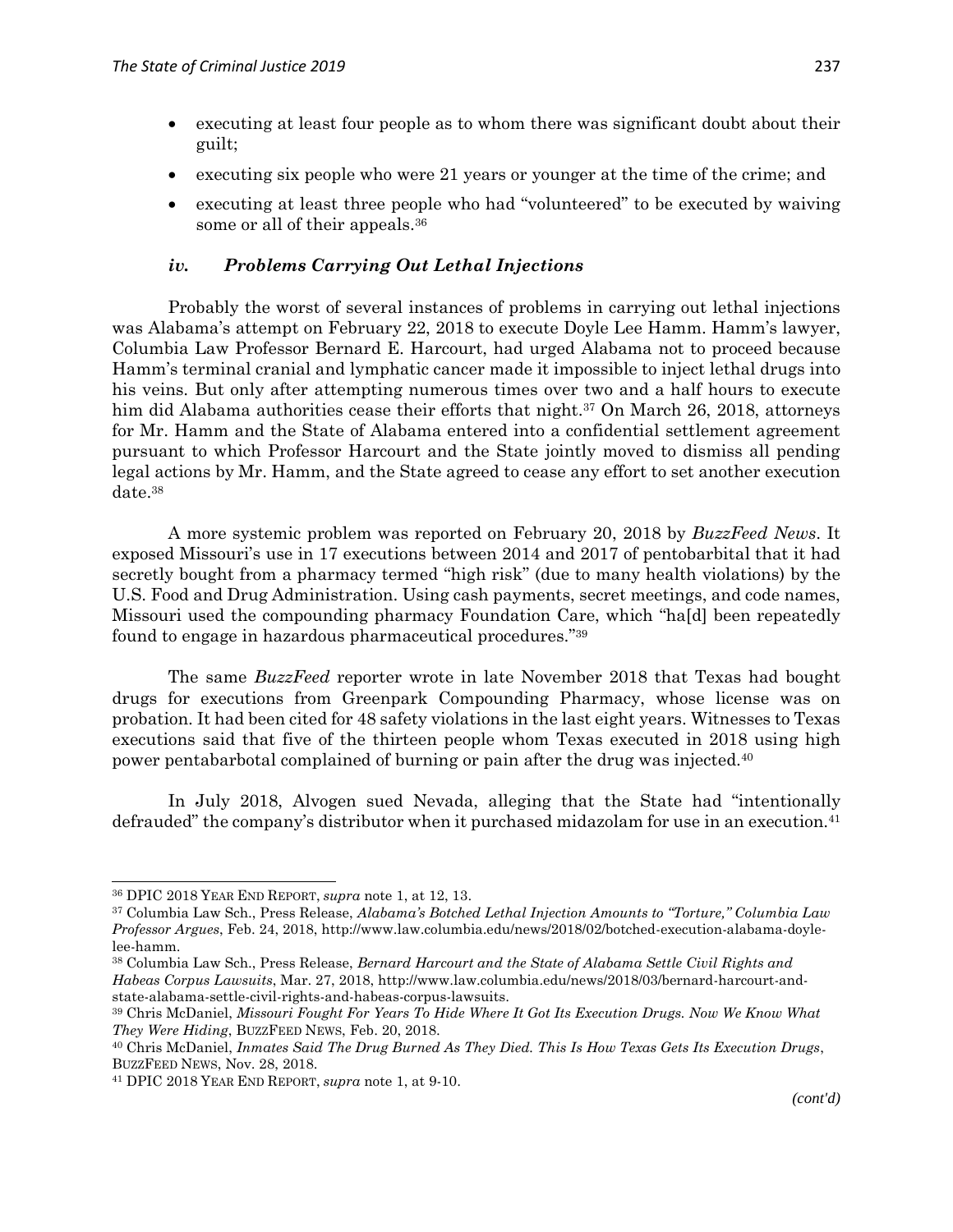The trial judge found that Nevada had engaged in "subterfuge" and preliminarily enjoined it from using midazolam in an execution.<sup>42</sup>

On August 9, 2018, dissenting in *Irick v. Tennessee*, Justice Sotomayor said that Tennessee had been in a "rush to execute" Billy Ray Irick, whom it executed on that date while a challenge to its use of midazolam was pending.<sup>43</sup> Following the execution, anesthesiologist Dr. David Lubarsky read various witness reports and concluded that Irick had been "tortured" to death. He said Irick would have felt that he was "choking, drowning in his own fluids, suffocating [and] burning alive." <sup>44</sup> Irick's execution likely affected the decisions by two Tennessee death row inmates (discussed above) to choose electrocution over lethal injection later in 2018.

Two Tennessee death row inmates with execution dates in 2019 have sued, seeking to be killed by a firing squad. NBC News reported in February 2019 that such an execution could only take place if Tennessee becomes unable to secure lethal injection drugs *and* electrocution is held unconstitutional. NBC News said that only Utah, Mississippi and Oklahoma presently permit execution by firing squad, and only Utah has executed anyone that way – three times – since  $1977^{45}$ 

### *v. Ohio's Governor's Actions Designed to Avert Potential Systemic Problems with Lethal Injections*

On January 25, 2019, Ohio's new Governor, Mike DeWine, ordered that Warren Henness' execution be delayed from February 13 to September 12, and that Ohio's prison officials consider the state's execution drug alternatives and assess possible changes in its lethal injection protocol.<sup>46</sup> Eleven days earlier, U.S. Magistrate Judge Michael Merz, although saying precedent precluded granting relief, found that midazolam has no analgesic effect and that the state's three-drug protocol almost surely would cause "severe pain and needless suffering." 47

On February 19, 2019, Governor DeWine announced there would be no more executions in Ohio until the state adopts a new protocol that is upheld by the courts. As a State Senator, DeWine had sponsored Ohio's death penalty statute in 1981. As Ohio's Attorney General, he defended death sentences imposed under that statute. Before February 19, Ohio had set execution dates for six inmates in 2019 and for 23 others through 2023.<sup>48</sup> On March 7, 2019, Governor DeWine pushed back three of 2019's scheduled execution dates by about six months each, because it was "highly unlikely" that a new protocol could be adopted

<sup>42</sup> *Alvogen, Inc. v. State*, No. A-18-777312-B (Nev. Dist. Ct. Sept. 28, 2018),

https://deathpenaltyinfo.org/files/pdf/Gonzalez\_Dozier\_Injunction.pdf.

<sup>43</sup> *Irick v. Tennessee*, 139 S. Ct. 1 (2018) (Sotomayor, J., dissenting) (mem.).

<sup>44</sup> Steven Hale, *Medical Expert: Billy Ray Irick Was Tortured During Execution*, NASHVILLE SCENE, Sept. 7, 2018.

<sup>45</sup> Jon Schuppe, *As U.S. executions wane, Tennessee moves to put more inmates to death*, NBC NEWS, Feb. 3, 2019.

<sup>46</sup> Jeremy Pelzer, *Gov. Mike DeWine delays killer's execution, orders review of lethal-injection drugs*, CLEV.COM, Jan. 25, 2019.

<sup>47</sup> *In re Ohio Execution Protocol Litig.*, No. 2:11-cv-1016, 2019 WL 244488, at \*70-71 (S.D. Ohio Jan. 14, 2019).

<sup>48</sup> Jessie Balmert, *Gov. Mike DeWine: Ohio won't execute prisoners until method gets court's OK*, CIN. ENQUIRER, Feb. 19, 2019.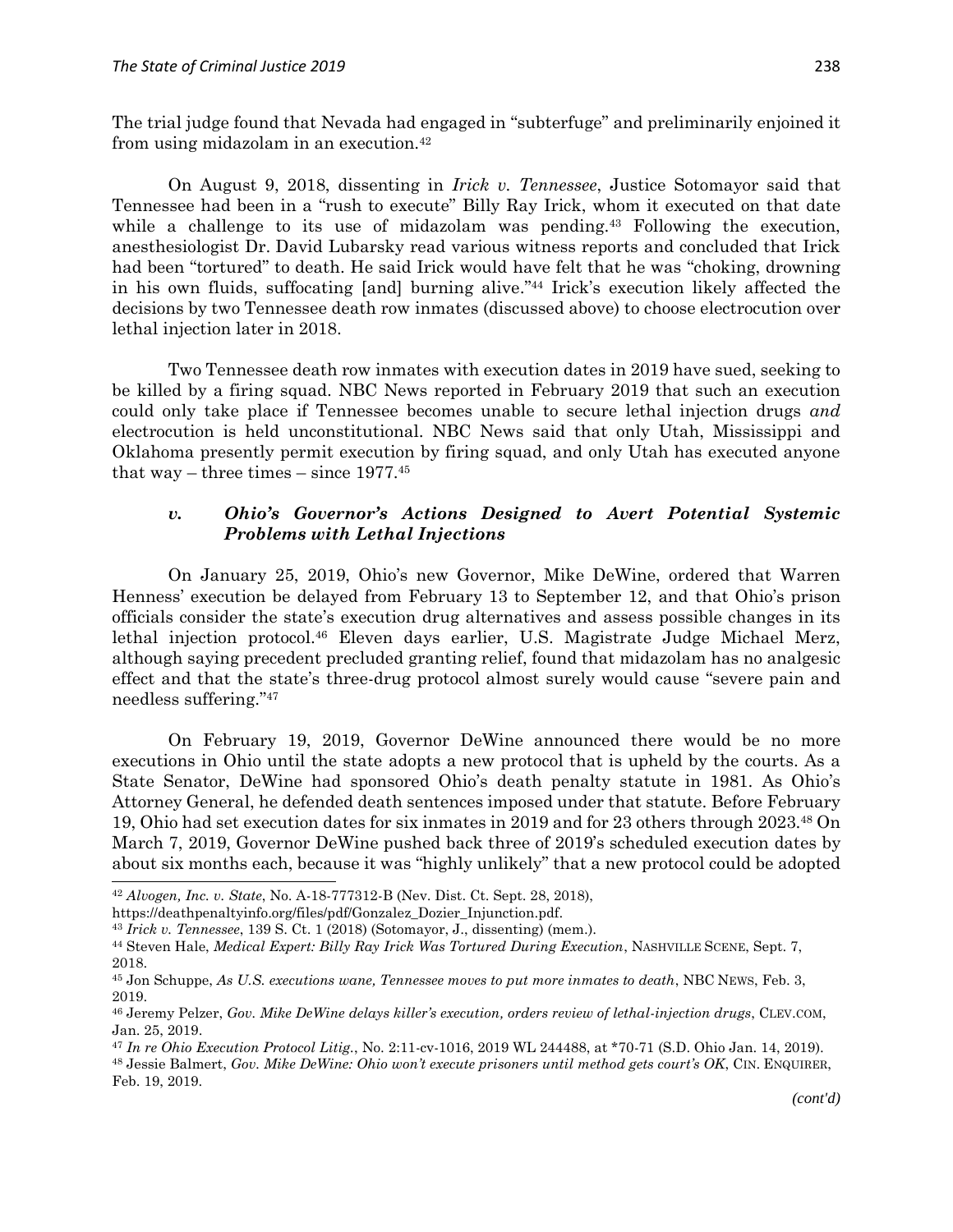$\overline{a}$ 

and upheld by the original execution dates. During the preceding week, Ohio prisons director Annette Chambers-Smith said there was no reason to act expeditiously in coming up with a new protocol, stating: "This is a dignified process – this is human life we're talking about. So, the department will take the time that we need to do a good job." 49

Governor DeWine's actions put Ohio's death penalty in essentially the same status as Montana's has been since October 6, 2015, when District Court Judge Jeffrey M. Sherlock permanently enjoined the use of pentobarbital in the lethal injection protocol unless and until the law authorizing lethal injection is modified in conformance with his decision.<sup>50</sup> On December 12, 2017, Judge James P. Reynolds sanctioned Montana for not providing discovery concerning the changes between its expert's testimony at trial and his earlier statements.<sup>51</sup> According to DPIC, Montana's lethal injection protocol has yet to be updated, with litigation ongoing.<sup>52</sup>

### *vi. Supreme Court's April 2019 Decision Regarding a Death Row Inmate's Claim That Missouri's Execution Method, Although Generally Constitutional, Would Be Unconstitutional in His Unusual Case*

On April 1, 2019, the Supreme Court held that it would be constitutional for Missouri to execute Russell Bucklew, who had asserted that his execution by Missouri's usual method would cause him an unconstitutionally unacceptable level of pain in light of his having an unusual disease. The Court said that Bucklew had failed to show that there was "a feasible and readily implemented alternative" execution method that "would significantly reduce his risk of pain" which the state had lacked a valid reason for not adopting.<sup>53</sup> The Court noted that Bucklew's proffered alternative method, in which nitrogen gas would be used, had never been used to execute anyone – despite becoming part of several states' protocols – and held it was reasonable for Missouri not to adopt such a novel execution method. Yet, the Court gave no indication that there would be a constitutional problem if these other states were to execute people using nitrogen gas.

The Court emphasized that its holding should not mislead people into thinking that it would be hard to point to another viable execution method – which could be a method used in another jurisdiction. The Court said, "[W]e see little likelihood that an inmate [who, unlike the Court's characterization of Bucklew, showed that he was] facing a serious risk of pain will be unable to identify an available alternative."<sup>54</sup> The four dissenting justices believed

*(cont'd)*

<sup>49</sup> Jeremy Pelzer, *Gov. Mike DeWine delays three more executions as review of death drugs continues*, CLEV.COM, Mar. 7, 2019.

<sup>50</sup> *Smith v. State*, No. BDV-2008-303, 2015 WL 5827252, at \*6 (Mont. Dist. Ct. Oct. 6, 2015).

<sup>51</sup> *Smith v. State*, No. BDV-2008-303, slip op. at 7-8 (Mont. Dist. Ct. Dec. 12, 2017),

https://www.aclumontana.org/sites/default/files/field\_documents/171212\_order.pdf.

<sup>&</sup>lt;sup>52</sup> DEATH PENALTY INFORMATION CENTER, STATE BY STATE LETHAL INJECTION (2019).

<sup>53</sup> *Bucklew v. Precythe*, No. 17-8151, slip op. at 28 (U.S. Apr. 1, 2019), https://www.supremecourt.gov/ opinions/18pdf/17-8151\_1qm2.pdf.

<sup>&</sup>lt;sup>54</sup> *Id.* at 20. The Court's opinion ended by bemoaning delays in constitutional executions. It did not set forth new law in doing so. In that part of the opinion, the Court discussed the February 7, 2019 lifting of a stay of execution in *Dunn v. Ray*. But neither it nor Justice Breyer's dissent mentioned that on March 28, 2019, under relatively similar circumstances, the Court had stayed Texas's execution of Patrick Murphy (see discussion below in Part II.J.). Less than two weeks thereafter, there was a remarkable clash on April 12, 2019, concerning supposed manipulation by death row inmates of ways to delay their executions and what four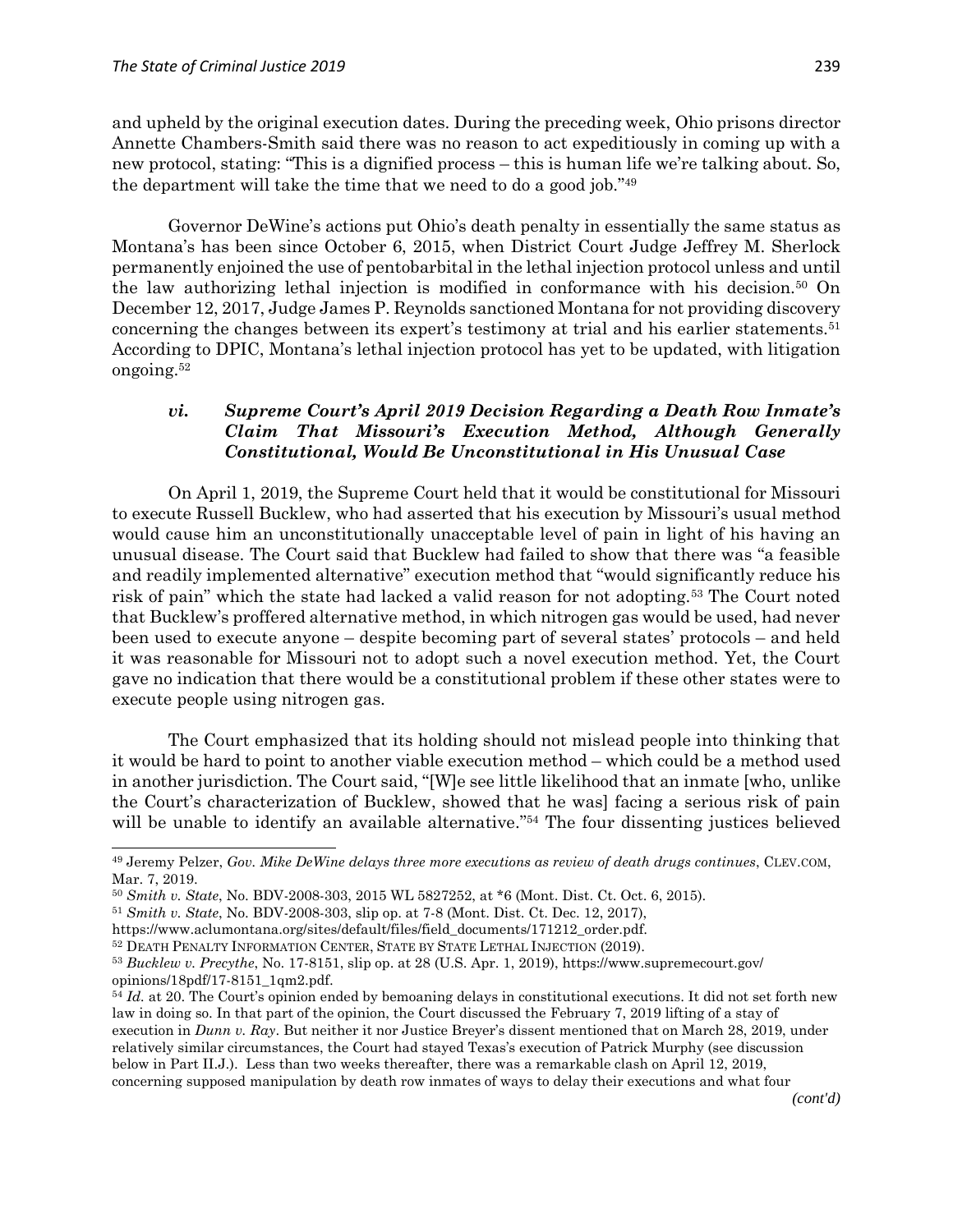that Bucklew had established more than enough of a basis to avoid summary judgment on his challenge to the established execution method's being used in his case, and explained why in detail. 55

# *3. Nine States Ending the Death Penalty*

New York achieved *de facto* abolition between 2004 and 2007. Between December 2007 and March 2013, New Jersey, New Mexico, Illinois, Connecticut, and Maryland became the first five states to abolish the death penalty prospectively, *i.e.*, with regard to future cases, by legislative action since the 1960s, and in each of these states those already on death row were subsequently spared from execution. In 2016, Delaware abolished capital punishment via decisions of its highest court. In 2018, the Washington Supreme Court held the death penalty unconstitutional under the state constitution. As of April 11, 2019, both houses of the New Hampshire legislature had voted to abolish the death penalty prospectively by margins exceeding the 2/3 majorities necessary to override Governor Sununu's anticipated veto. On May 30, 2019, New Hampshire repealed its death penalty. 56

# *a. New York*

In New York State, capital punishment has become inoperative. In 2004, New York's highest court held unconstitutional a key provision of the death penalty law.<sup>57</sup> After comprehensive hearings, the legislature did not correct the provision.<sup>58</sup> In 2007, New York's highest court vacated the state's last death sentence.<sup>59</sup>

# *b. New Jersey*

New Jersey abolished the death penalty in December 2007.<sup>60</sup>

# *c. New Mexico*

 $\overline{a}$ 

On March 18, 2009, New Mexico abolished the death penalty prospectively, as New Jersey had done. 61

dissenting justices asserted, in a 3 a.m. dissent, was the majority's unseemly haste in precluding reasonable consideration by the Justices regarding whether to vacate a stay of execution (see discussion below in Part II.K.).

<sup>55</sup> *Bucklew*, No. 17-8151 (Breyer, J., dissenting, joined by Ginsburg, Sotomayor, and Kagan, JJ.).

<sup>56</sup> Mark Berman, *New Hampshire abolishes death penalty after lawmakers override governor*, WASH. POST, May 30, 2019.

<sup>57</sup> *People v. LaValle*, 817 N.E.2d 341 (N.Y. 2004).

<sup>58</sup> N.Y. ASSEMBLY COMMS. ON CODES, JUDICIARY & CORRECTIONS, THE DEATH PENALTY IN NEW YORK: A REPORT ON FIVE PUBLIC HEARINGS (2005). An effort in 2006 to revive the New York death penalty law also failed. Yancey Roy, Gannett News Serv., *Senate pushes death penalty for cop killers; Assembly resists*, June 14, 2006; Michael Gormley, Associated Press, *Senate Republicans Say Assembly is Coddling Murderers*, June 13, 2006. <sup>59</sup> *People v. Taylor*, 878 N.E.2d 969 (N.Y. 2007).

<sup>60</sup> Henry Weinstein, *New Jersey Lawmakers Vote to End Death Penalty*, L.A. TIMES, Dec. 14, 2007; Keith B. Richburg, *N.J. Approves Abolition of Death Penalty; Corzine to Sign*, WASH. POST, Dec. 14, 2007.

<sup>61</sup> Associated Press, *Death Penalty Is Repealed in New Mexico*, Mar. 18, 2009, http://www.nytimes. com/2009/03/19/us/19execute.html.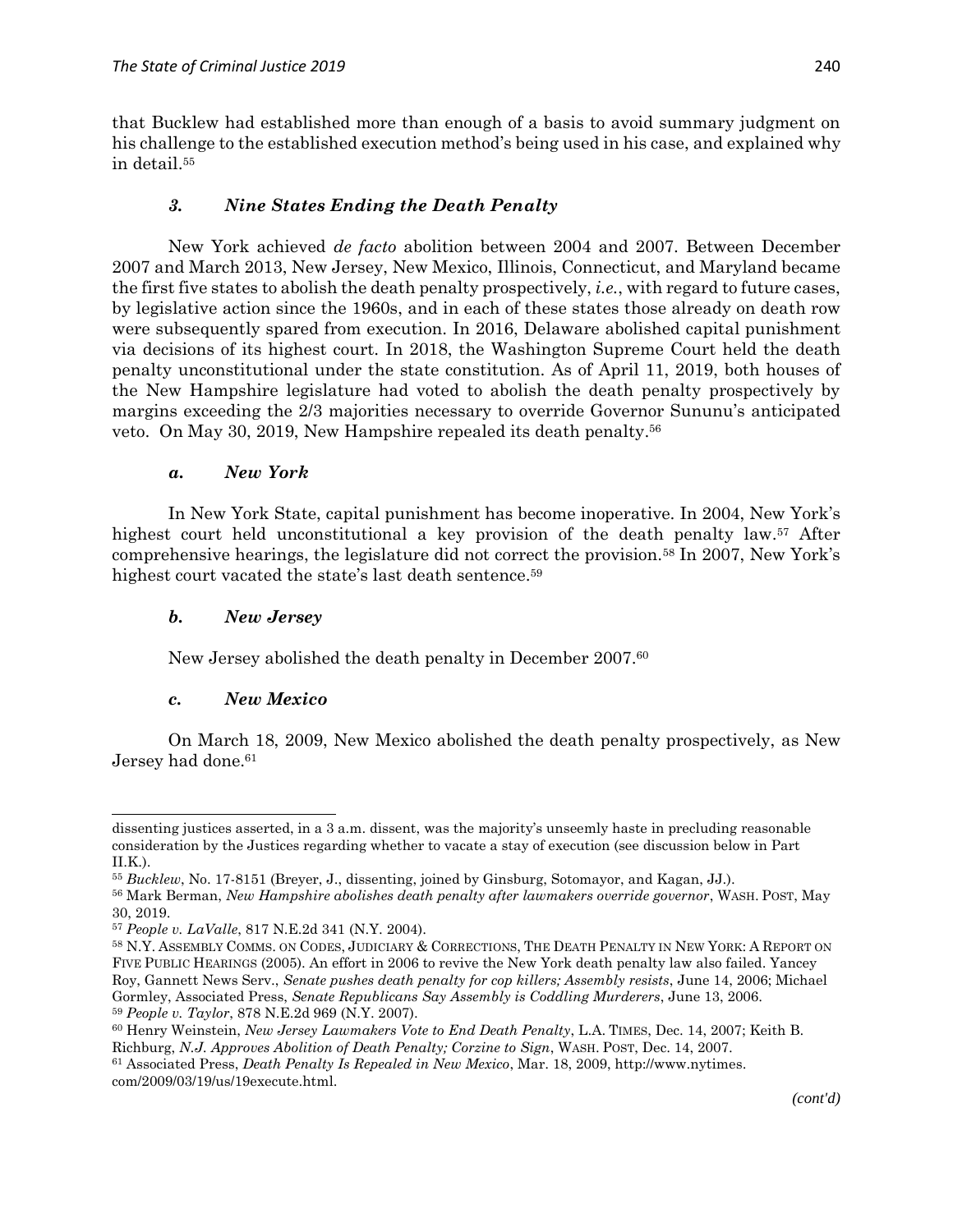#### *d. Illinois*

Illinois abolished the death penalty prospectively on March 9, 2011.<sup>62</sup> Governor Patrick Quinn signed the bill and also commuted the sentences of everyone on Illinois' death row to LWOP. <sup>63</sup> In the years after Quinn lost his 2014 re-election effort, there was no discernible effort to bring back the death penalty. In the 2018 election, Governor Bruce Launer unsuccessfully attempted to salvage his re-election campaign by urging reinstatement of capital punishment.

### *e. Connecticut*

In April 2012, Connecticut repealed the death penalty prospectively.<sup>64</sup> On May 26, 2016, by a 5-2 vote in *State v. Peeler*, <sup>65</sup> the Connecticut Supreme Court reaffirmed its 2015 holding (by 4-3) in *State v. Santiago*<sup>66</sup> that capital punishment violates the State constitution. These decisions prevent executions of those not prospectively exempted from the death penalty by the 2012 law.

On December 18, 2018, Connecticut's next Governor, Ned Lamont, said he wanted more criminal justice reforms. The *Hartford Courant* reported that one reform already implemented was repeal of the death penalty.<sup>67</sup>

# *f. Maryland*

In March 2013, Maryland repealed the death penalty prospectively.<sup>68</sup> A subsequent effort to seek a reinstatement referendum got too few signatures to be put on the ballot.<sup>69</sup> On January 20, 2015, Governor Martin O'Malley, shortly before leaving office, commuted the death sentences of those still on Maryland's death row.<sup>70</sup> Larry Hogan, a Republican, made no discernible effort to reinstate the death penalty during his first gubernatorial term, and it was not an issue in his successful 2018 re-election campaign.

# *g. Delaware*

 $\overline{\phantom{a}}$ 

On August 2, 2016, the Delaware Supreme Court held, by 4-3 in *Rauf v. State*, <sup>71</sup> that Delaware's capital punishment statute was unconstitutional in light of *Hurst v. Florida*. 72

<sup>62</sup> John Schwartz & Emma G. Fitzsimmons, *Illinois Governor Signs Capital Punishment Ban*, N.Y. TIMES, Mar. 10, 2011.

<sup>63</sup> Statement from Gov. Pat Quinn on Senate Bill 3539, Mar. 9, 2011, http://www.illinois.gov/

PressReleases/ShowPressRelease.cfm?SubjectID=2&RecNum=9265.

<sup>64</sup> J.C. Reindl, *Senate Votes to Abolish the death penalty*, THE DAY (Conn.), Apr. 5, 2012.

<sup>65</sup> *State v. Peeler*, 140 A.3d 811 (Conn. 2016) (per curiam) (mem.).

<sup>66</sup> *State v. Santiago*, 122 A.3d 1 (Conn. 2015).

<sup>67</sup> Daniela Altimari, *Gov.-elect Ned Lamont signals support for criminal justice overhaul*, HARTFORD COURANT, Dec. 18, 2018.

<sup>68</sup> Maggie Clark, *Maryland Repeals Death Penalty*, STATELINE, May 2, 2013.

<sup>69</sup> John Wagner, *Petition drive to halt Maryland's death penalty repeal falls short*, WASH. POST, May 31, 2013.

<sup>70</sup> Associated Press, *Outgoing Gov. O'Malley Officially Commutes Death Sentences*, Jan. 20, 2015,

http://baltimore.cbslocal.com/2015/01/20/outgoing-gov-omalley-officially-commutes-death-sentences.

<sup>71</sup> *Rauf v. State*, 145 A.3d 430 (Del. 2016) (per curiam).

<sup>72</sup> *Hurst v. Florida*, 136 S. Ct. 616 (2016).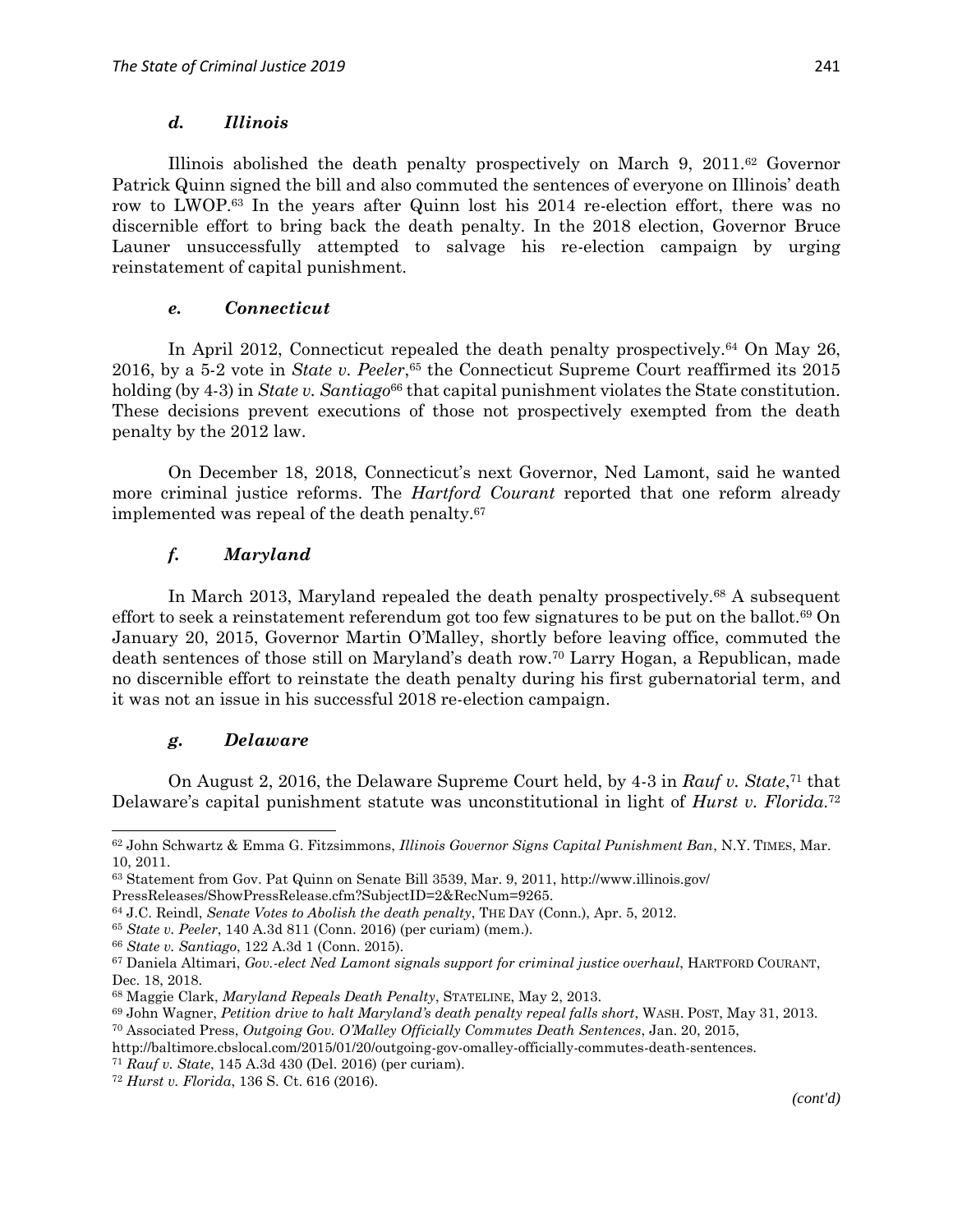The court's decision held that the statute unconstitutionally allowed a judge to make findings by a preponderance of the evidence that only a unanimous jury could find if persuaded beyond a reasonable doubt.<sup>73</sup> The State did not seek certiorari from this holding of federal constitutional law. The Delaware statute was even more problematic than the statutory schemes in *Hurst* and *Ring v. Arizona*, <sup>74</sup> under both of which the judge's findings making defendants death eligible had to be made beyond a reasonable doubt.

On December 15, 2016, the Delaware Supreme Court unanimously held, in *Powell v. State*, as a matter of Delaware law that *Rauf*'s holding applies to all cases that were final when *Rauf* was decided – which was true of the cases of all 18 of Delaware's death row inmates. <sup>75</sup> The Delaware Supreme Court ordered that the death row inmates to whom its holding applied must be sentenced to LWOP. It said its *Rauf* holding had created "a new watershed procedural rule of criminal procedure." <sup>76</sup> On March 13, 2018, Delaware's final two death row inmates' sentences were changed to LWOP. 77

### *h. Washington*

Washington's Supreme Court unanimously held on October 11, 2018 that the state's death penalty was imposed "in an arbitrary and racially biased manner" in violation of the state constitution's prohibition of cruel punishment.<sup>78</sup> The holding in *State v. Gregory* was based on a study showing that if one controlled for non-racial factors, a black person was more than three times as likely to be sentenced to death, and on the Court's "judicial notice of implicit and overt racial bias against black defendants in this state." <sup>79</sup> The Court changed the death sentences of all eight death row inmates to LWOP.

#### *i. New Hampshire*

On May 30, 2019, New Hampshire repealed its death penalty prospectively, when the Senate joined the House in overriding Governor Sununu's veto.<sup>80</sup> Earlier in the session, the two legislative bodies had passed the abolition bill by large margins, making a successful override effort likely.<sup>81</sup>

<sup>76</sup> *Id.* at 76.

 $\overline{a}$ <sup>73</sup> *Rauf*, 145 A.3d at 434.

<sup>74</sup> *Ring v. Arizona*, 536 U.S. 584 (2002).

<sup>75</sup> *Powell v. State*, 153 A.3d 69, 70 (Del. Dec. 15, 2016) (per curiam).

<sup>77</sup> Esteban Parra, *Delaware's last two death row inmates resentenced to life in prison*, NEWS J. (Wilmington), Mar. 13, 2018.

<sup>78</sup> *State v. Gregory*, 427 P.3d 621, 633 (Wash. 2018) (en banc).

<sup>79</sup> *Id.* at 635.

<sup>80</sup> *Supra* note 56.

<sup>81</sup> Associated Press, *Death penalty repeal bill passes NH House with veto-proof majority*, Mar. 7, 2019, https://www.wmur.com/article/death-penalty-repeal-bill-passes-nh-house-with-veto-proof-majority/26750445. Holly Ramer, Associated Press, *New Hampshire poised to repeal death penalty*, Apr. 11, 2019, https://www.pressherald.com/2019/04/11/new-hampshire-poised-to-repeal-death-penalty.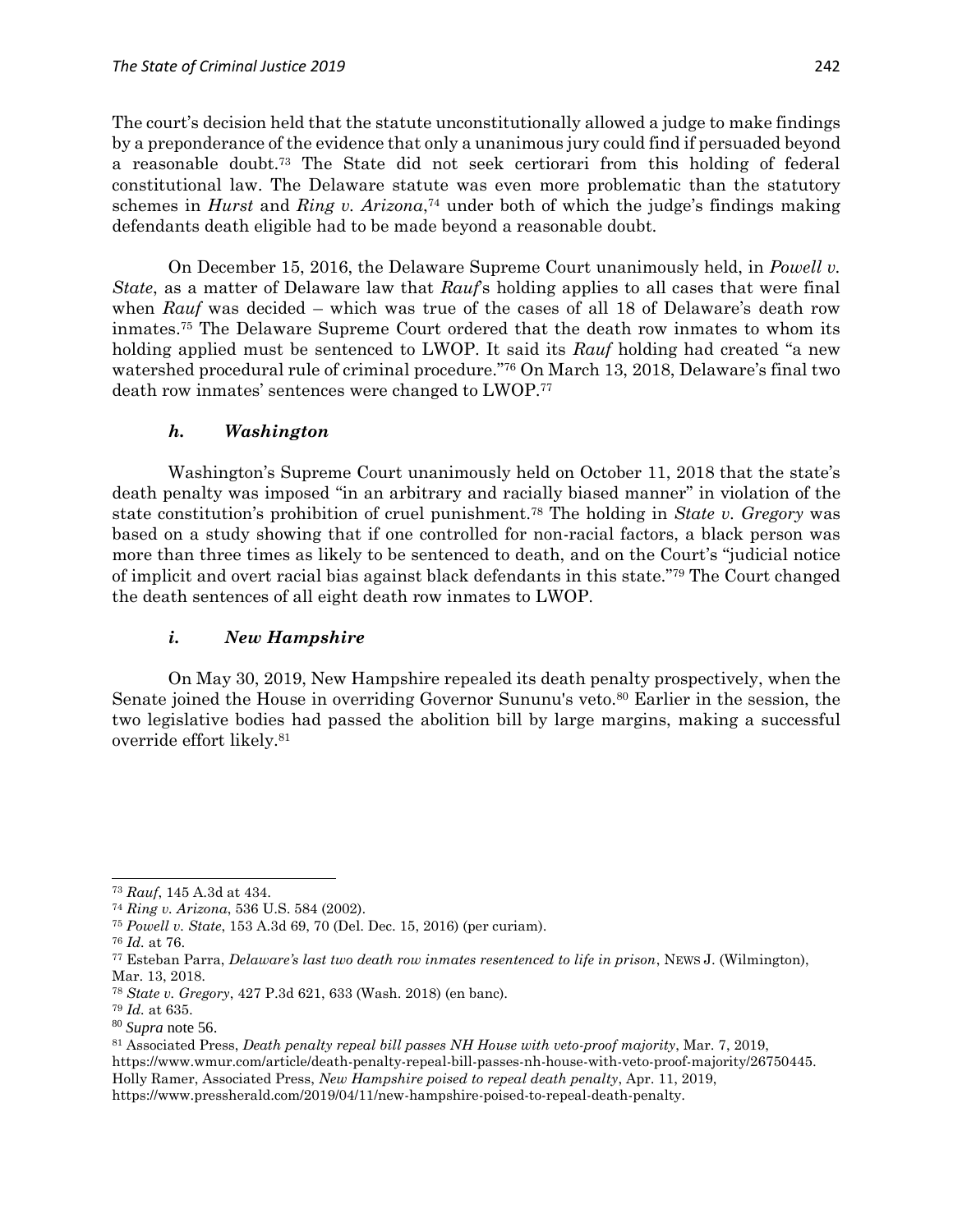$\overline{\phantom{a}}$ 

#### *j. A Potential Downside in Other States from Prospective-Only Repeals That Were Quickly Followed by Sparing Those Still on Death Row*

An important reason why abolition bills were enacted in five states between 2007 and 2013 was that they were prospective only. This enabled the bills' proponents to overcome objections from those who did not mind abolition as long as some notorious death row inmates could still be executed – as they could have been under the enacted laws. The fact that subsequently, in all five states, everyone on death row was spared from execution may make it more difficult to enact abolition laws in other states. This difficulty might be ameliorated by the lack of any serious effort to reinstate capital punishment in any of the five states – or in New York, Delaware, and Washington – and by the continuing decline in public support for capital punishment (see Part I.A.13. below).

# *4. Significance of Post-Abolition Trends/Activities in The Eight States that Ended the Death Penalty, Including New York City and New York State Murder Trends*

On January 3, 2018, the ABA Section of Civil Rights and Social Justice posted on its website a transcribed, edited, and updated version of an August 14, 2017 program cosponsored by several ABA entities and the New York City Bar Association's Capital Punishment Committee. The program, entitled *Life After the Death Penalty: Implications for Retentionist States*, included detailed discussions of how the death penalty came to an end since 2004 in the seven states that had, as of then, either abolished it or ended it via judicial holdings (the Washington Supreme Court decision was handed down later, in October 2018 (discussed above)). Among the important points made in that part of the program are that experience with the actual – not theoretical – death penalty system, replete with its many real life problems and no practical benefits, were crucial to ending it. Also crucial were the genuine friendships and cooperation between many murder victims' survivors and other people considering how the criminal justice system should work.<sup>82</sup>

The program's speakers also discussed what happened after the death penalty ceased to be part of the system. One often overlooked but significant post-abolition phenomenon has been the virtually complete lack of any movement to revive capital punishment in these states and the non-existence of any political "price" paid by those who voted for abolition. Thus, whatever lesson people may think they learned from Michael Dukakis' horrendous answer to the capital punishment question at the outset of the final 1988 presidential debate has had no relevance in these states. (I have asserted elsewhere that the "lesson" was "mislearned" in the first place – the real lesson being that if you act and speak as though you would be emotionally unaffected by your wife's brutal rape and murder, you will not be elected dog catcher, no less President.)

Another important effect of abolition – which has not been as significant as it could and should be – is that without the issue of the death penalty to divide them, prosecutors, police, corrections officials, the defense bar, victims' survivors' groups, and criminal justice

<sup>82</sup> ABA Section of Civil Rights & Social Justice, Life After the Death Penalty: Implications for Retentionist States, Presented at the House of the New York City Bar Ass'n (Aug. 14, 2017) [hereinafter ABA, Life After the Death Penalty], https://deathpenaltyinfo.org/files/pdf/Life-After-Death-Penalty\_Transcript.pdf.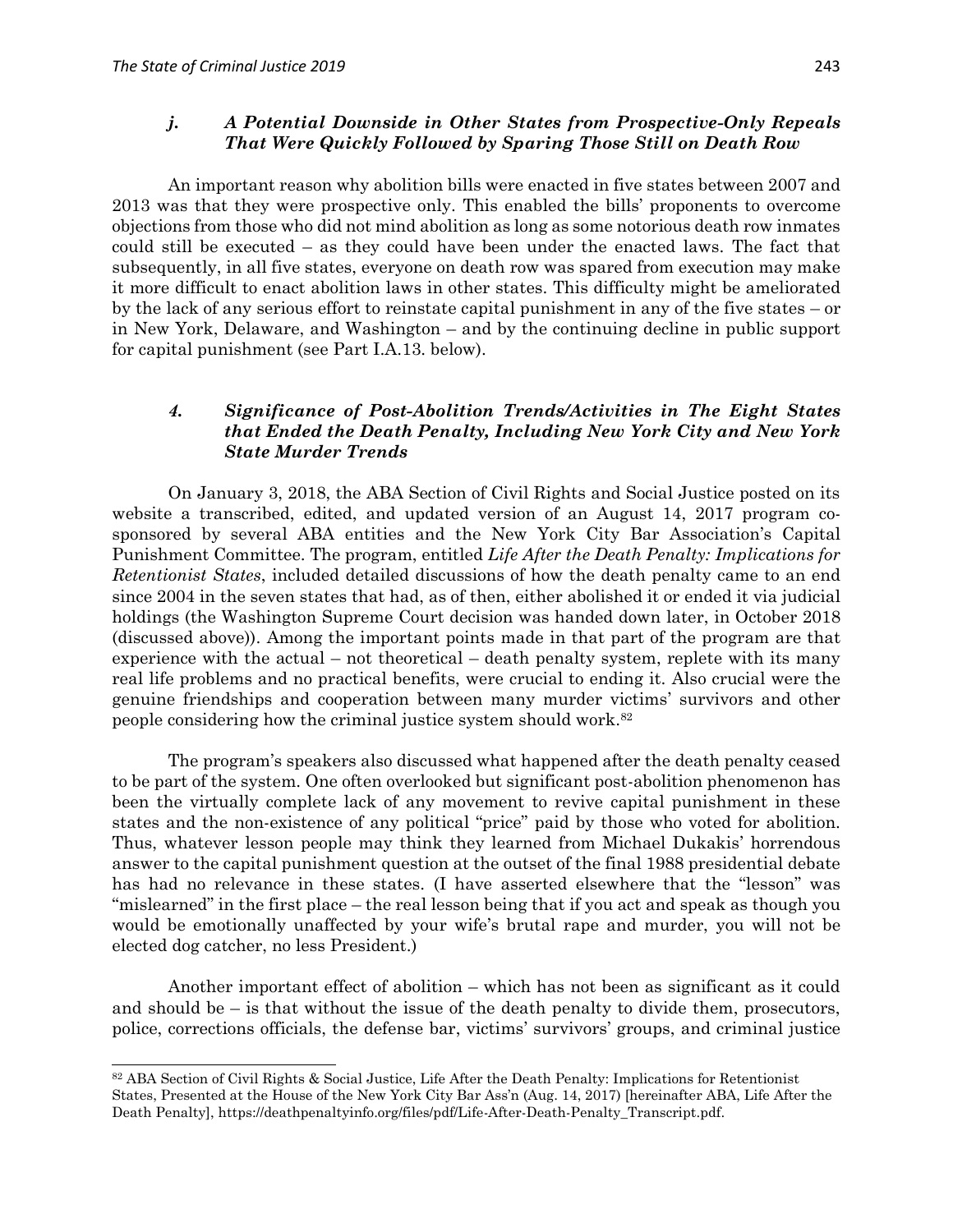reformers have found it much easier to work together productively on a whole variety of criminal justice system, re-entry, and victims' survivors' situations, and many other issues. To be sure, progress sometimes can be made on such issues even without abolishing the death penalty, as in the federal legislation enacted in late 2018.

Perhaps the most important fact for those whose states still have the death penalty is that *none* of the parade of horribles that death penalty proponents assert will transpire if the death penalty is abolished has actually occurred in any of the eight states that have ceased to have the death penalty in recent years. There has not been, post-abolition, an upsurge in murders, in police or correction officer or children's murders, or in the cost of the criminal justice system.<sup>83</sup> As DPIC's Robert Dunham stressed in the conclusion of his August 14, 2017 program remarks, "[N]ational trends are national trends, irrespective of whether a state has long had the death penalty, whether it never had the death penalty, or whether it recently abolished the death penalty"; "there's no apparent correlation between the death penalty and murder rate." <sup>84</sup> So, there is no discernible deterrent effect from having the death penalty and no counter-deterrent effect from ending it.

One way to consider "deterrence" is to look at the data on murders in New York City and State. The annual data since 1990 show that murders in New York City peaked in 1990 at 2,245. That was five years before New York State reinstated capital punishment. By 1994, the last full year before reinstatement, the number of murders had dropped to 1,561. In 2004, when New York's highest court declared a part of the death penalty law unconstitutional, there were 570 murders in New York City. In the subsequent 13 years without the death penalty, murders in New York City dropped by almost another 50%.<sup>85</sup> In 2017, the total was 292; in 2018, the total was 289.<sup>86</sup> The trends in statewide murder data are similar.<sup>87</sup> There were 546 murders in 2017, the lowest number since statewide reporting began in 1975.<sup>88</sup>

#### *5. Deterrence Argument Is Not Supported by Other Data Either*

It appears from the DPIC analysis and the New York data that those who have tried mightily to determine whether capital punishment has a discernible deterrent effect have correctly concluded that no such effects can be discerned. Professor Daniel S. Nagin in his "Deterrence" chapter in the Academy of Justice's report *Reforming Criminal Justice*, released in late 2017, analyzed deterrence studies over the last two decades and earlier analyses back to the 1960s. He concluded that "the certainty of punishment is far more convincing and consistent" as a potential deterrent than "the severity of punishment" and that "[t]he

<sup>83</sup> *Id.* at 16-33.

<sup>84</sup> *Id.* at 31.

<sup>85</sup> *Compare Crime Rate in New York, New York (NY)*, CITY-DATA.COM (last visited Jan. 23, 2018), *and* Seven Major Felony Offenses, https://www1.nyc.gov/assets/nypd/downloads/pdf/analysis\_and\_

planning/seven-major-felony-offenses-2000-2016.pdf (last visited Jan. 23, 2018), *with* PATRICK A. LANGAN ET AL., THE REMARKABLE DROP IN CRIME IN NEW YORK CITY, app. tbl. 1 (2014).

<sup>86</sup> Zolan Kanno-Youngs, *New York City's Murder Rate Hit New Low in 2018*, WALL ST. J., Jan. 3, 2019.

<sup>87</sup> *New York Crime Rates 1960-2016*, DISASTERCENTER.COM (last visited Jan. 23, 2018).

<sup>88</sup> DIV. OF CRIMINAL JUSTICE SERVS., CRIME IN NEW YORK STATE, at 3 (2018).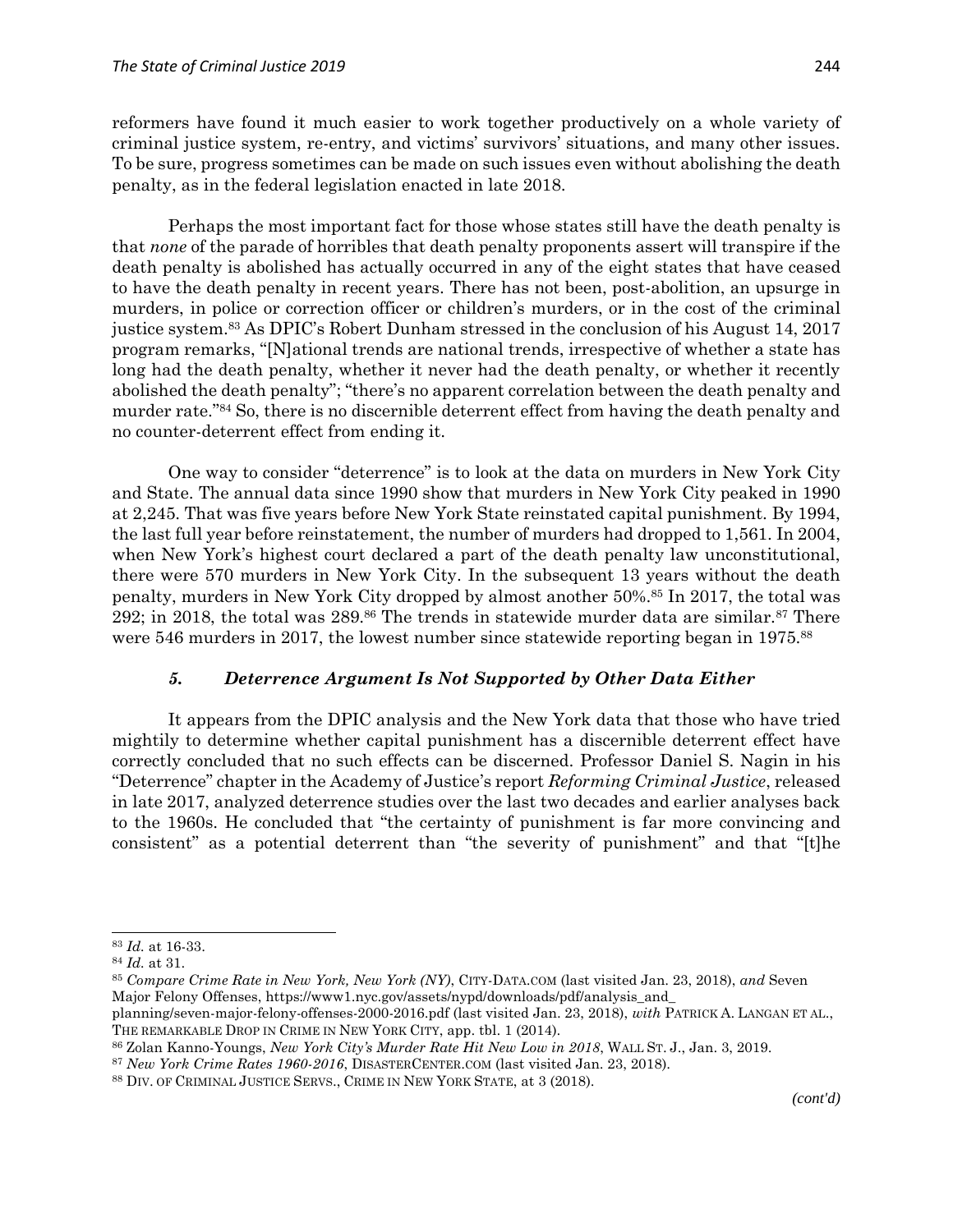consequences need not be draconian, just sufficiently costly, to deter the prohibited behavior." 89

In a January 10, 2019 op-ed titled *Why Conservatives Should Oppose the Death Penalty*, Arthur Rizer and Mark Hyden, apparently relying on Nagin's chapter, said that since New Mexico abolished capital punishment in 2009, its homicide rate "steadily decreased" from 9.9 per 100,000 citizens to 6.7 per 100,000 citizens in 2016. They called this "especially stunning" since during the same time frame there had been a slight increase in murders per capita nationally. They added that the homicide rate has decreased "in virtually every state that has repealed capital punishment with the exception of Maryland and Illinois," where it increased due to greater "gang violence isolated in neighborhoods of Baltimore and Chicago." 90

In 2012, the National Research Council of the National Academy of Sciences concluded, based on a thorough analysis by Professor Nagin and John Pepper, that "research to date [on the effect of capital punishment on homicides] is not informative about whether capital punishment decreases, increases, or has no effect on homicide rates," and that such research studies should not be considered with regard to whether capital punishment has an impact on homicides. 91

#### *6. States with Moratoriums on Executions*

#### *a. Colorado*

 $\overline{a}$ 

On May 22, 2013, Colorado Governor John W. Hickenlooper, when granting a temporary reprieve of Nathan J. Dunlap's execution, said that capital punishment is "arbitrary" and not "fairly or equitably imposed," as illustrated by the fact that people whose crimes were as bad or worse than Dunlap's had gotten life sentences.<sup>92</sup>

On August 17, 2014, Governor Hickenlooper, while seeking re-election, said he opposed the death penalty, whereas in 2010 he had publicly supported it. His view changed due to the much greater cost of having a death penalty system and its failure to deter "homicides or grisly murders." <sup>93</sup> Hickenlooper was re-elected and continued the moratorium on executions that began with Dunlap's case until he left office in January 2019. The new governor, Jared Polis, said during the campaign that he would sign a bill phasing out or abolishing the death penalty.<sup>94</sup>

<sup>89</sup> Daniel S. Nagin, *Deterrence*, *in* 4 REFORMING CRIMINAL JUSTICE: PUNISHMENT, INCARCERATION, AND RELEASE, at 19, 34, 24 (Eric Luna ed., 2017).

<sup>90</sup> Arthur Rizer & Marc Hyden, Opinion, *Why Conservatives Should Oppose the Death Penalty*, AM. CONSERVATIVE, Jan. 10, 2019.

<sup>91</sup> COMM. ON LAW & JUSTICE OF THE DIV. OF BEHAVIORAL & SOCIAL SCIENCES & EDUC., REPORT BRIEF, at 2 (2012) (based on COMM. ON DETERRENCE & THE DEATH PENALTY, DETERRENCE AND THE DEATH PENALTY (2012)).

<sup>92</sup> Exec. Order No. D 2013-006, at 2 (Colo. May 22, 2013) (second alteration in original),

http://www.cofpd.org/docs-dun/governor-executive-order.pdf.

<sup>93</sup> Eli Stokols, *In interview, Hickenlooper offers new anti-death penalty stance, light support for Keystone*, KDVR-TV (Denv.), Aug. 18, 2014, http://kdvr.com/2014/08/18/in-interview-hickenlooper-offers-new-anti-death-penaltystance-light-support-for-keystone/ (quoting from online video clip).

<sup>94</sup> Saja Hindi, *Death penalty: How likely is it to be imposed with a new Colorado governor?*, FORT COLLINS COLORADOAN, Dec. 16, 2018.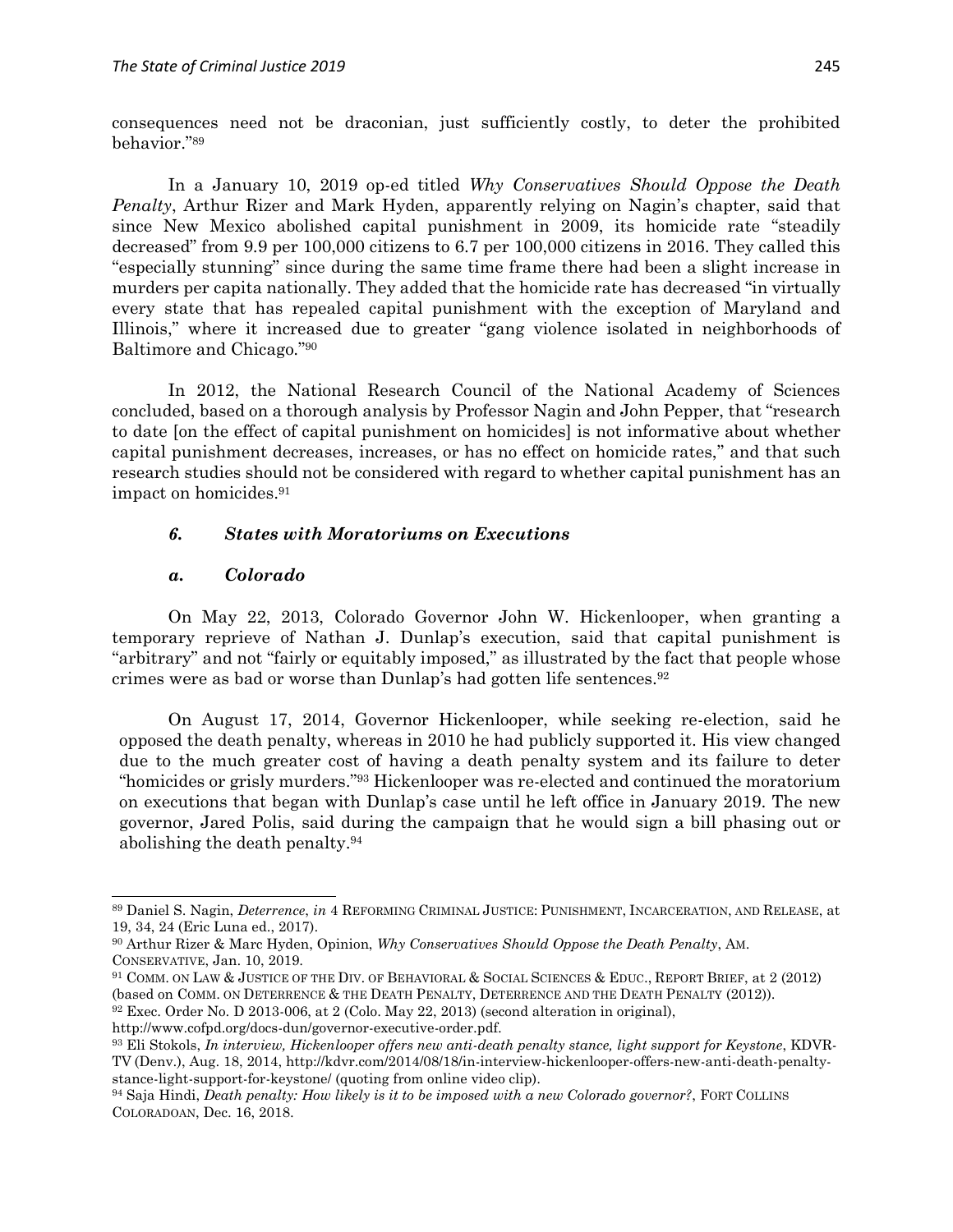Since reinstating capital punishment in 1984, Oregon has executed twice, both in the 1990s while John Kitzhaber was governor. On November 22, 2011, Kitzhaber, once again governor, said he would now prevent executions, and noted that the 1990s executions had neither "made us safer" nor "more noble as a society." <sup>95</sup> The Oregon Supreme Court in 2013 upheld the moratorium.<sup>96</sup> During the 2014 election, in which this policy was an issue,<sup>97</sup> Kitzhaber was re-elected. After his resignation for unrelated reasons, Kate Brown, the new governor, continued the moratorium.<sup>98</sup> She was re-elected in 2016 and 2018 after pledging to continue the moratorium. Heading into 2019, legislators had considerable hope of limiting capital punishment to terrorist acts. Oregon can repeal the death penalty completely only by a voter referendum.<sup>99</sup>

#### *c. Pennsylvania*

In an October 8, 2014 debate, Pennsylvania Governor Tom Corbett said he supported the death penalty and had recently signed several execution warrants. Democratic candidate Tom Wolf said, "[W]e ought to have a moratorium on capital punishment cases," due to doubts the system was functioning properly or having a positive impact.<sup>100</sup> Wolf defeated Corbett. On February 13, 2015, Governor Wolf announced a moratorium on executions until a bipartisan commission on the death penalty appointed by the State Senate issued its report, Governor Wolf reviewed it, and "any recommendations contained therein are satisfactorily addressed." <sup>101</sup> On December 21, 2015, the Pennsylvania Supreme Court unanimously held that Governor Wolf was entitled to impose the moratorium while the legislative commission continued its work.<sup>102</sup>

The commission issued its report on June 25, 2018. The report recommended many changes to the capital punishment system, including a publicly funded state capital defender office, a guilty but mentally ill verdict under which the death penalty would be precluded, and regularly gathering data that could be used to determine whether the death penalty was being unfairly, arbitrarily, or discriminatorily implemented.<sup>103</sup> Governor Wolf continued the moratorium after the commission's report was issued.

In November 2018, Governor Wolf defeated Scott Wagner, who opposed and promised to end the moratorium.

 $\overline{a}$ 

255668788/Death-Penalty-Moratorium-Declaration.

<sup>95</sup> William Yardley, *Oregon Governor Says He Will Block Executions*, N.Y. TIMES, Nov. 22, 2011.

<sup>96</sup> *Haugen v. Kitzhaber*, 306 P.3d 592 (Or. 2013) (en banc).

<sup>97</sup> Laura Gunderson, *Tough Question Tuesday: Kitzhaber on death penalty decision; Richardson says he won't impose personal convictions*, OREGONIAN, Oct. 21, 2014.

<sup>98</sup> Tony Hernandez, *Brown to maintain death penalty moratorium*, OREGONIAN, Oct. 19, 2016.

<sup>99</sup> Dirk VanderHart, *Oregon Lawmakers Mull Big Changes To Death Penalty, No Election Required*, OPB TV (Salem), Dec. 13, 2018.

<sup>100</sup> Nick Field, *PA-Gov: The Third Gubernatorial Debate*, POLITICSPA.COM, Oct. 8, 2014.

<sup>101</sup> Memorandum from Gov. Tom Wolf, Feb. 13, 2015, at 1, 4, http://www.scribd.com/doc/

<sup>102</sup> *Commonwealth v. Williams*, 129 A.3d 1199 (Pa. 2015).

<sup>103</sup> JOINT STATE GOV'T COMM'N CAPITAL PUNISHMENT IN PENNSYLVANIA: THE REPORT OF THE TASK FORCE AND ADVISORY COMMITTEE, at 30-31 (2018).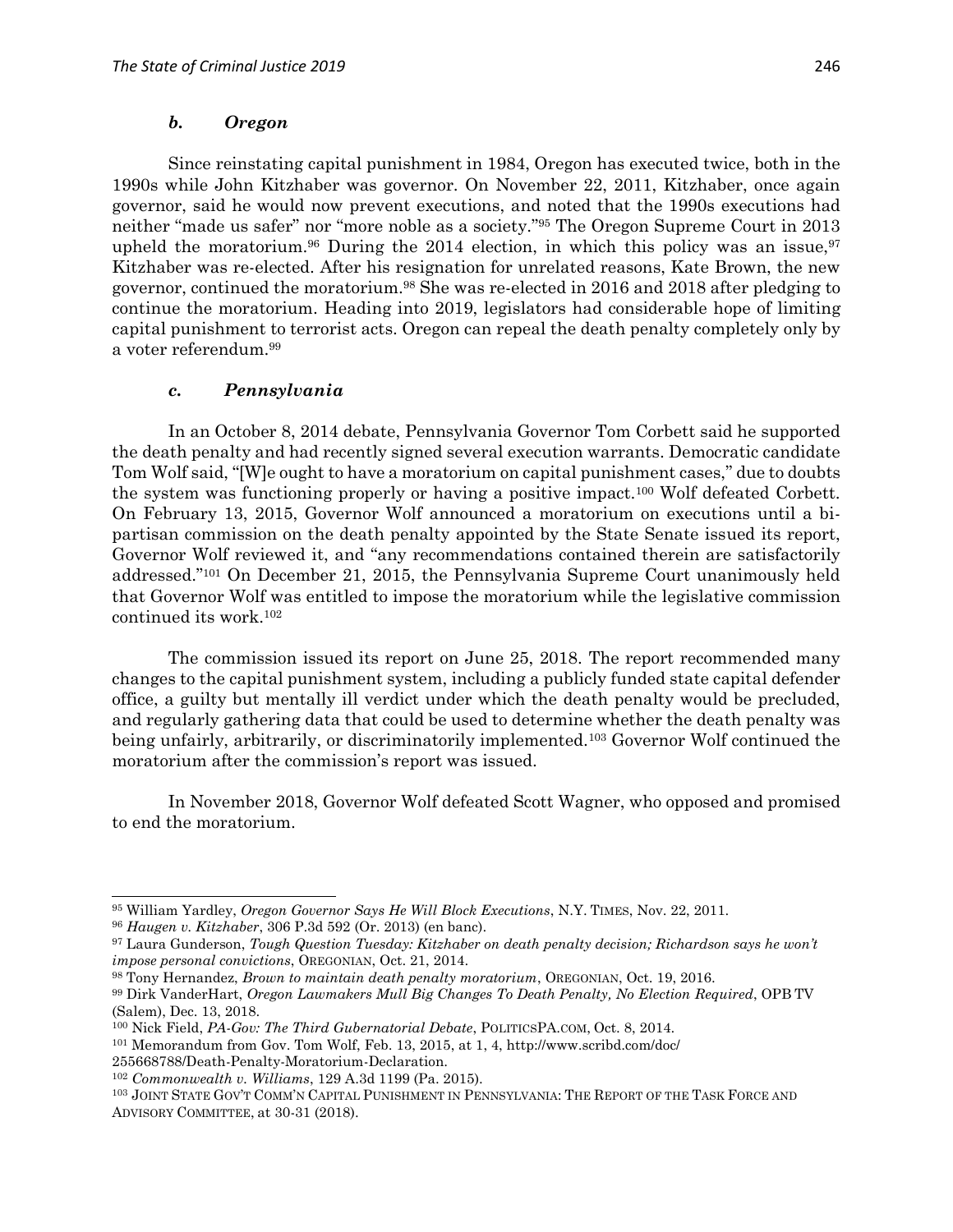#### *d. Ohio*

 $\overline{a}$ 

As discussed above, on February 19, 2019, Ohio Governor Michael DeWine announced that he would not permit any executions in that state until Ohio comes up with a lethal injection method which is upheld in the courts (and, in particular, the federal courts).

#### *e. California*

On March 13, 2019, California's new Governor, Gavin Newsom, issued an executive order (i) providing reprieves for all California death row inmates, such that they will not be subject to execution for as long as Newsom remains Governor, (ii) closing the execution chamber at San Quentin prison, and (iii) withdrawing the execution protocol that (were it to have been approved by the courts) would have governed the carrying out of executions in California. The executive order includes numerous reasons for the Governor's actions. Among these are capital punishment's being "unfair, unjust, wasteful, protracted" and not enhancing safety; its unfair and unequal application to "people of color, people with mental disabilities, and people who cannot afford costly legal representation"; the risk of executing innocent people; the capital punishment system's high cost; and the fact that 25 California death row inmates have already exhausted all state and federal avenues for relief.<sup>104</sup>

When the California Supreme Court next dealt with a capital punishment case after Governor Newsom's announcement, it unanimously upheld Thomas Potts' conviction and death sentence on March 28, 2019. What made the case newsworthy was the concurrence of Justices Goodwin Liu and Mariano-Florentino Cuéllar, who took the relatively unusual step of stating in a court opinion things that many California Supreme Court justices repeatedly have said in other forums. The concurrence described California's capital punishment system as "expensive and dysfunctional," achieving neither justice nor even remotely timely resolution of cases. It said nothing meaningful had been done about these problems for decades. Moreover, the problems continued after passage in 2016 of a supposedly executionaccelerating proposition, due to the failure to increase funding for death penalty implementation. The current California Chief Justice, Tani Cantil-Sakauye, and her immediate predecessor, Ronald M. George (both appointed by Republican governors) have publicly described the state's death penalty system as broken.<sup>105</sup>

On March 15, 2019, legal scholars Carol S. Steiker and Jordan M. Steiker said Newsom's actions were more likely "a harbinger of further decline and perhaps even abolition of the death penalty" than "just a small roadblock to the continued use of capital punishment." <sup>106</sup> They noted that although California had not had any executions in over a decade, the resumption of executions there had seemed quite possible after the passage of the 2016 proposition and the adoption of a new execution protocol. However, they said, "Newsom's decision brings into focus the extraordinary pathologies of the American death penalty – its arbitrariness, discrimination, extravagant costs, and proneness to error" – in a way that could lead to reconsideration of capital punishment by legislators and executive

<sup>104</sup> Exec. Order No. N-09-19, at 1 (Cal. Mar. 13, 2019), https://www.gov.ca.gov/wp-content/uploads/ 2019/03/3.13.19-EO-N-09-19.pdf.

<sup>105</sup> Maura Dolan, *2 California Supreme Court justices say the state's death penalty system doesn't work*, L.A. TIMES, Mar. 28, 2019.

<sup>106</sup> Carol S. Steiker & Jordan M. Steiker, *Will the U.S. Finally End the Death Penalty?*, THE ATLANTIC, Mar. 15, 2019.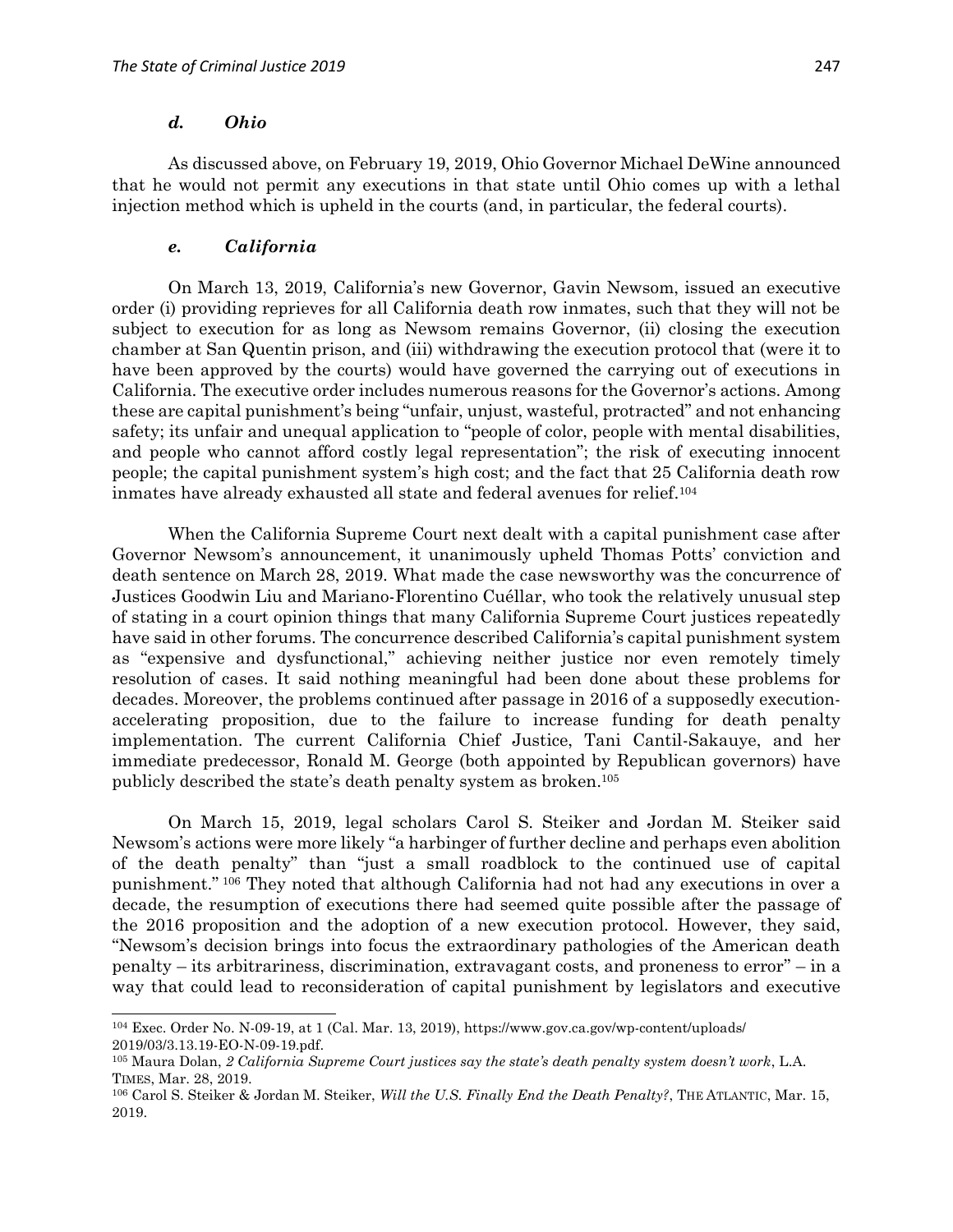branch officials and increase the chances of judicial action against the death penalty. The Steikers said it is unlikely that Newsom's announcement will lead to the same type of backlash as followed the United States Supreme Court's and California Supreme Court's anti-death penalty decisions in the 1970s. Why not? The courts' four-plus decades of strenuous but unsuccessful efforts to end the problems identified in those decisions. Despite these efforts, the death penalty system continued to be plagued by "wrongful convictions, racial discrimination, and unfairness in capital cases across the country." We have now lived with more than four decades of extensive judicial and legislative attempts to improve the death penalty's administration along several dimensions: narrowing the death penalty to the "worst of the worst" offenders, limiting arbitrariness and racial discrimination in choosing who should live and die, and ensuring the accuracy of capital verdicts. Virtually no one thinks these efforts have been successful. The practice of capital punishment has proved resistant to the regulatory efforts of courts and legislatures, with stark evidence of continued wrongful convictions, racial discrimination, and unfairness in capital cases across the country.

### *7. Court Decisions and Statutes Make Imposing New Florida Death Sentences More Difficult and Limiting the Number of Florida Executions, and New Alabama Statute That Should Reduce the Number of New Death Sentences There*

#### *a. Florida*

### *i. The Key Holdings*

On January 12, 2016, in *Hurst v. Florida*, the Supreme Court held that Florida's capital punishment system was unconstitutional. At Hurst's trial, the jury, although presented with evidence regarding two aggravating factors, made no findings (even advisory ones) regarding those factors. The jury proceeded to recommend, 7-5, that the death penalty be imposed. The trial judge decided that both proffered aggravating factors existed and imposed the death sentence. 107

The Court held that the constitutional infirmity with Florida's system was the same as in the Arizona system held unconstitutional in 2002 in *Ring v. Arizona*. <sup>108</sup> In both systems, the jury did "not make specific factual findings with regard to the existence of mitigating or aggravating circumstances." The trial judge acted alone in finding "'the facts . . . [t]hat sufficient aggravating circumstances exist' and '[t]hat there are insufficient mitigating circumstances to outweigh the aggravating circumstances.'" <sup>109</sup> The Court overruled its holdings that the Florida death penalty system was constitutional and remanded the case to enable the Florida courts to determine whether the constitutional error was "harmless."<sup>110</sup>

On remand, the Florida Supreme Court held that the federal constitutional error was not harmless and that, under the federal and state constitutions, an imposition of the death penalty is constitutional (absent waiver of any jury role in the sentencing process) only if the

<sup>107</sup> *Hurst v. Florida*, 136 S. Ct. 616 (2016).

<sup>108</sup> *Ring v. Arizona*, 536 U.S. 584 (2002).

<sup>109</sup> *Hurst*, 136 S. Ct. at 622 (alterations in original).

<sup>110</sup> *Id.* at 624.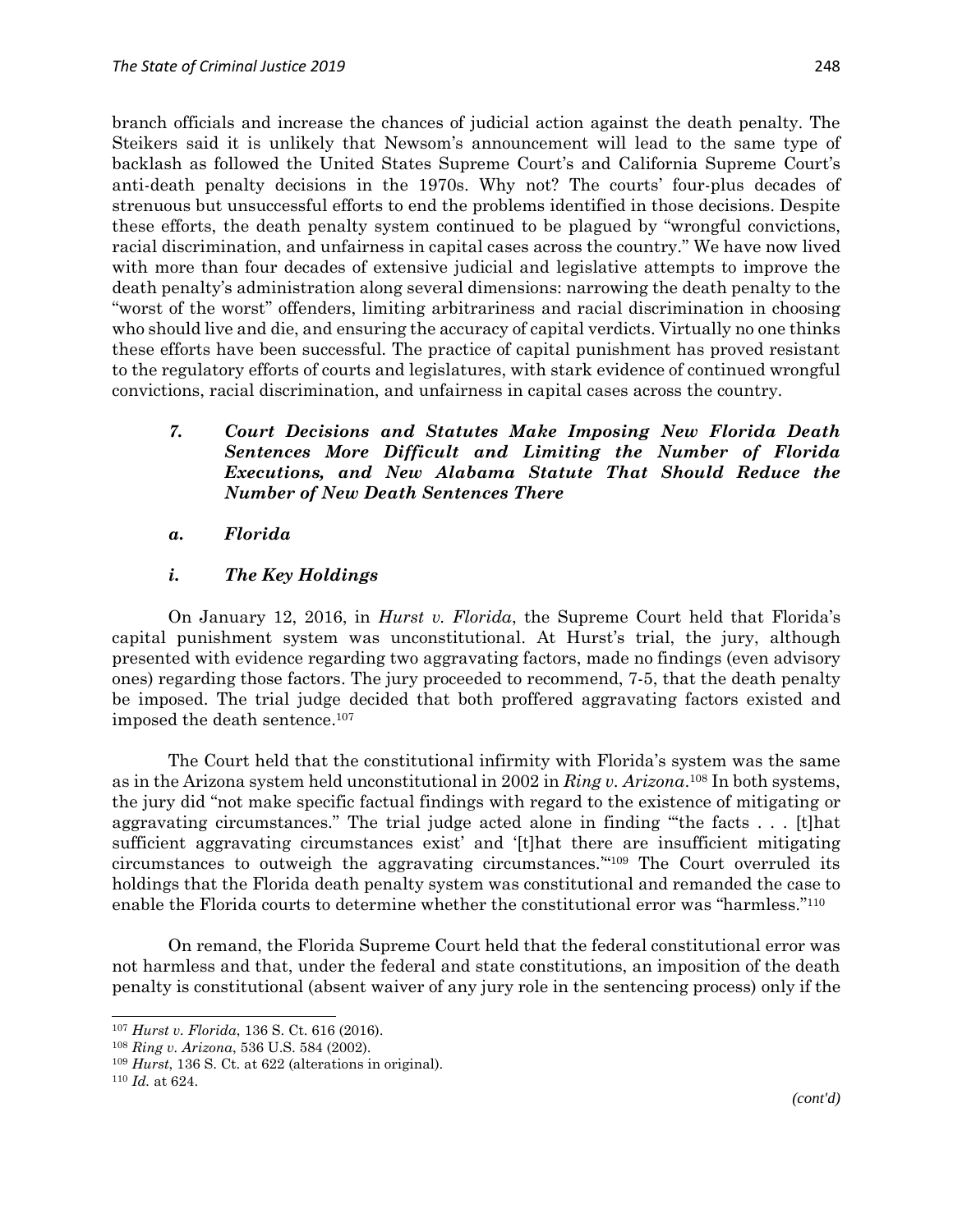jury finds unanimously beyond a reasonable doubt that the defendant is eligible for the death penalty and that the death penalty should be imposed.<sup>111</sup>

Some people would, if Florida had not already executed them, have been precluded from execution by these holdings. Their executions occurred because of the courts' failures to hold prior to January 2016 what virtually every legal expert had said for the previous 13 years and 7 months: *Ring* was inconsistent with Florida's capital punishment system. Indeed, in *Mosley v. State*, the Florida Supreme Court (without recognizing its own responsibility) said that "Florida's capital sentencing statute has essentially been unconstitutional since *Ring* in 2002" and that "fairness strongly favors applying *Hurst*" "to those defendants who were sentenced to death under an invalid statute based solely on the United States Supreme Court's delay in overruling *Hildwin* and *Spaziano*." 112

However, anyone whom Florida had already executed prior to the decisions in 2016 would not, had they still been alive, have been able to avoid their executions thereafter if their death sentences were already "final" by June 24, 2002, the date of the *Ring* decision. Nor – absent a future contrary holding by the federal courts or the Florida Supreme Court – will people still on Florida's death row whose death sentences had become "final" by June 24, 2002, because the Florida Supreme Court held in *Asay v. State* that there is no pre-*Ring* retroactive applicability of the Supreme Court and Florida court decisions in *Hurst*. <sup>113</sup> The Florida Supreme Court reaffirmed the *Asay* holding on August 10, 2017 in *Hitchcock v. State*. 114

#### *ii. The Impact of These Holdings*

The life or death effects of happenstances of timing were starkly illustrated by the Florida Supreme Court's December 20, 2018 holdings in the cases of two men who had been tried separately for the same murder and who both had been unconstitutionally sentenced to death after 11-1 and 10-2 jury recommendations of death: Gerald Murray's death sentence was vacated because his appeal became final after the June 2002 date of the *Ring* decision; 115 but Steven Taylor's death sentence was not vacated because his appeal became final before *Ring* was decided.<sup>116</sup>

Karen Gottlieb, co-director of the Florida Center for Capital Representation, stated in late 2018, in an edited and expanded version of a talk she had given at an August 2, 2018 ABA panel discussion, that the Florida courts had provided relief for 158 inmates whose nonunanimous death sentences became final after *Ring*, denied relief to 167 inmates with death

<sup>111</sup> *Hurst v. State*, 202 So. 3d 40, 44 (Fla. 2016) (per curiam) (unless a penalty phase jury is waived, a death penalty is constitutional only if a unanimous jury finds beyond a reasonable doubt that every relied-upon aggravating factor has been proven, that these factors suffice to justify consideration of the death penalty, that "the aggravating factors outweigh the mitigating circumstances," and that the death penalty should be imposed).

<sup>112</sup> *Mosley v. State*, 209 So. 3d 1248, 1280 (Fla. 2016) (per curiam).

<sup>113</sup> *Asay v. State*, 210 So. 3d 1, 21-22 (Fla. 2016) (per curiam), *cert. denied*, 138 S. Ct. 41 (2017).

<sup>114</sup> *Hitchcock v. State*, 226 So. 3d 216 (Fla.) (per curiam), *cert. denied*, 138 S. Ct. 513 (2017).

<sup>115</sup> *State v. Murray*, Nos. SC17-707 et seq., 2018 WL 6695986, at \*3 (Fla. Dec. 20, 2018) (per curiam).

<sup>116</sup> *Taylor v. State*, No. SC18-520, 2018 WL 6695985, at \*11-12 (Fla. Dec. 20, 2018) (per curiam) (Pariente, J., concurring).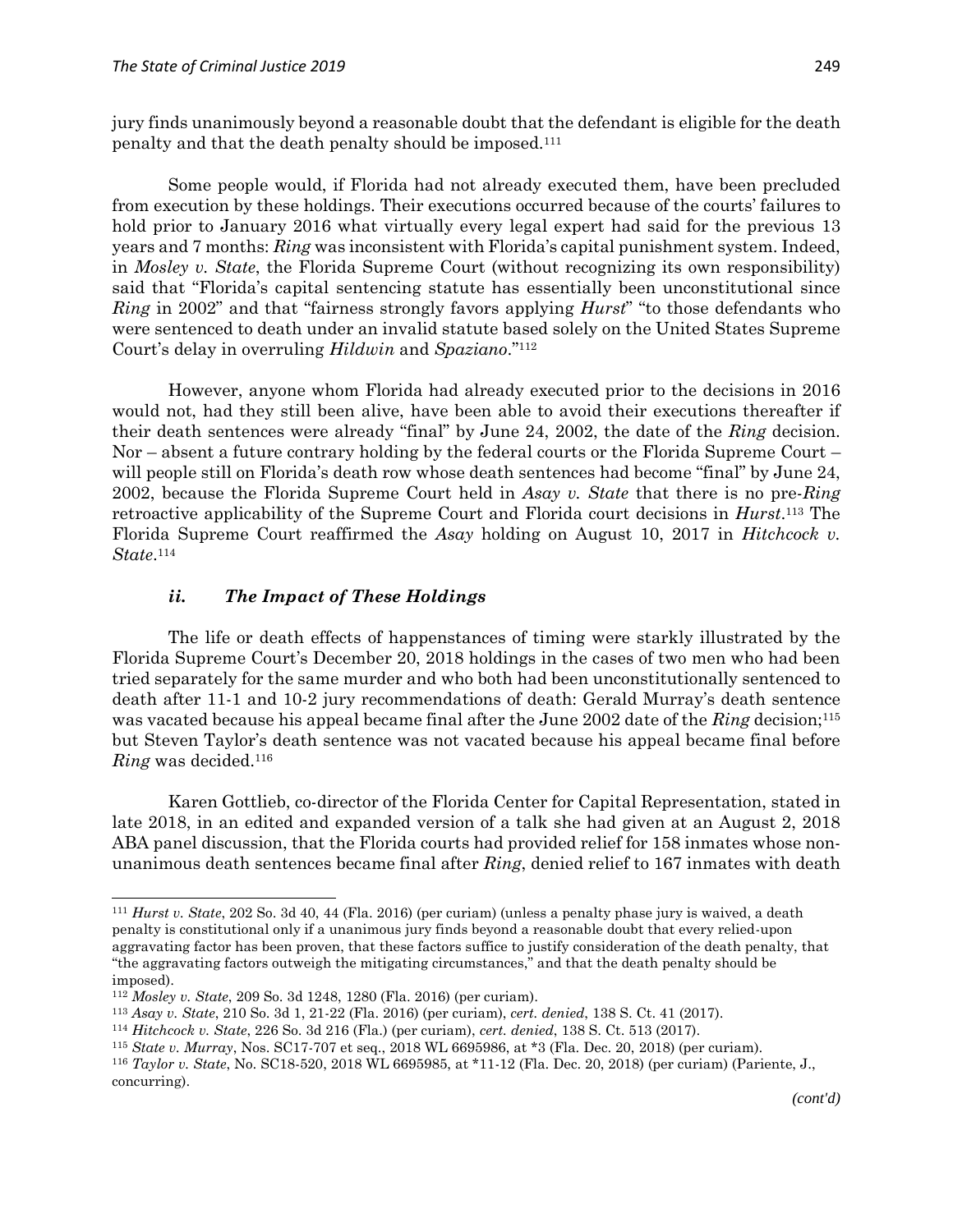sentences that became final before *Ring*, and barred relief to 58 prisoners with death sentences that became final after *Ring* who had either waived having an advisory jury proceeding regarding penalty or whose juries had unanimously recommended death. Ms. Gottlieb said that it is "rare" for someone whose death sentence is vacated under *Hurst* to receive a new death sentence, either because prosecutors do not insist on asking for such sentences or because juries do not unanimously vote to impose them.<sup>117</sup>

On October 25, 2018, the Florida Supreme Court refused to consider a meritorious *Hurst* claim because the state postconviction judge had permitted William Roger Davis III to waive the claim (which was not barred by the cutoff date). Davis waived the claim because he wanted to volunteer to be executed. At his trial, five jurors had recommended a life sentence. But Davis's waiver procedurally barred his *Hurst* claim.<sup>118</sup>

At least in the short run, the applicability of the new procedures to new potential capital cases is diminishing the likelihood of receiving the death penalty in some particular cases. For example, in July 2018, two Broward County juries considering the fate of four men they had convicted of capital murder (three of them for killing a police officer) received life sentences "where capital punishment would have seemed likely just a few years ago." The only death sentence imposed in Broward County under the new procedures was for Peter Avsenew, who fired his lawyers after his conviction and "represented" himself in a penalty phase in which he made "no effort to plead for his life or show a hint of remorse." 119

#### *iii. Some Perspectives on Past Florida Executions*

After the *Ring* certiorari petition was granted, the U.S. Supreme Court granted stays to two Florida inmates with pending death warrants. After ruling in Mr. Ring's favor, the Supreme Court denied certiorari in the two Florida cases and vacated the stays. Although a denial of certiorari is not a ruling on the merits, the Florida Supreme Court considered these certiorari denials as a sign that the pre-existing Florida system was still constitutional after *Ring*. The two death row inmates, Linroy Bottoson and Amos King, were executed. Between the Supreme Court holdings in *Ring* and in *Hurst*, a total of 41 Florida death row inmates were executed – notwithstanding frequent arguments that their death sentences were inconsistent with *Ring*. 120

An analysis in January 2016 by the *Tampa Bay Times* showed that when Florida judges sentenced people to death after juries had not been unanimous in recommending death, there was a significant risk of innocent people being executed. The *Times* located information about how juries voted in 20 of the 26 cases in which Florida death-row inmates

<sup>117</sup> ABA Section of Civil Rights & Social Justice, Proceedings of the ABA Annual Conference Session on Has the Death Penalty Become an Anachronism? A Discussion of Changing Laws, Practices and Religion on Our Shared Standards of Decency, at 12-13, 15 (Aug. 2, 2018) [hereinafter ABA Conference on the Death Penalty], https://deathpenaltyinfo.org/files/pdf/ABA\_Has\_The\_Death\_

Penalty\_Become\_An\_Anacronism.pdf.

<sup>118</sup> *Davis v. State*, 257 So. 3d 100, 107-08 (Fla. 2018) (per curiam).

<sup>119</sup> Rafael Olmeda & Marc Freeman, *South Florida killers avoiding death row under new law*, S. FLA. SUN SENTINEL, July 20, 2018.

<sup>120</sup> ABA Conference on the Death Penalty, *supra* note 117, at 10-12 (remarks of Karen Gottlieb).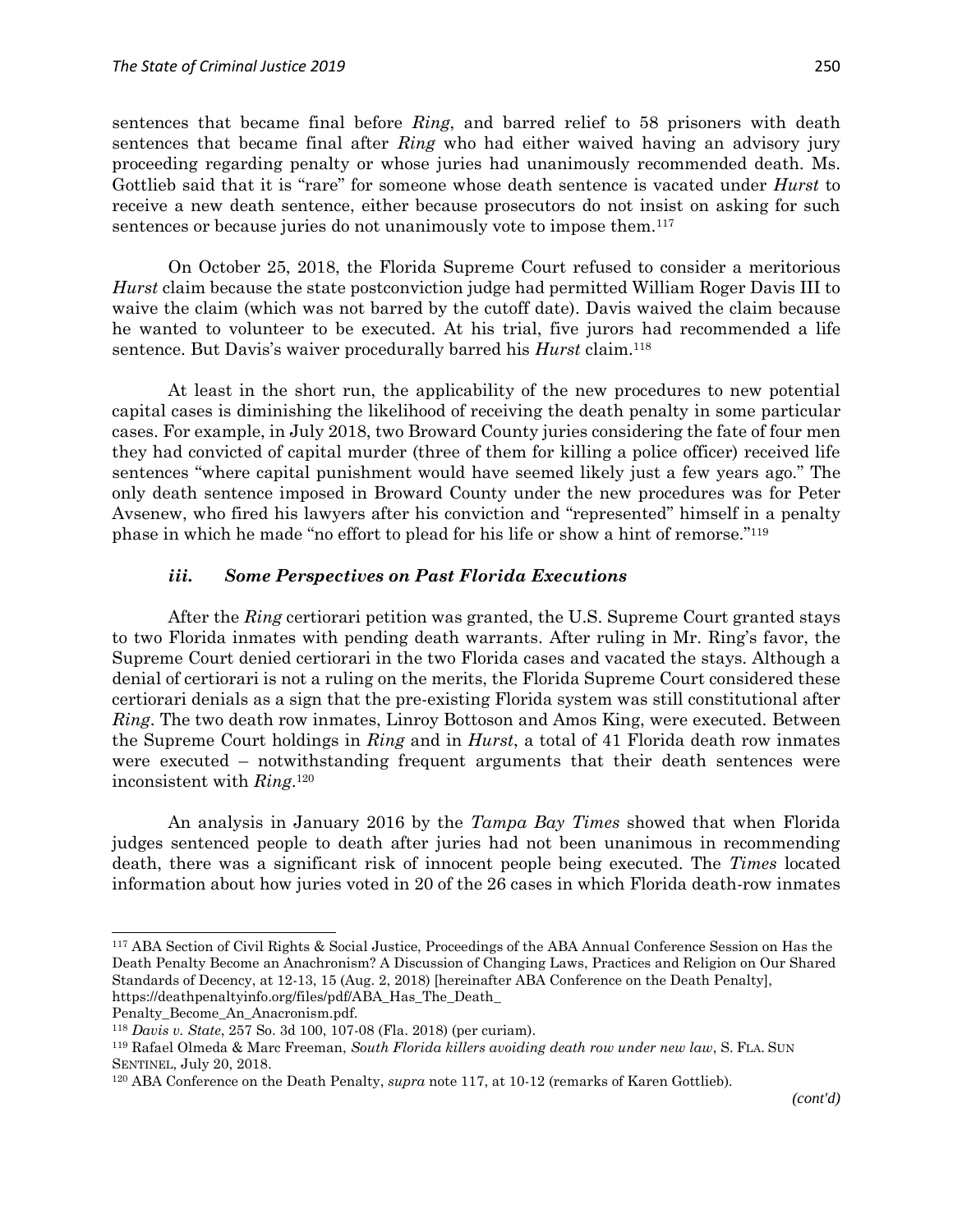Karen Gottlieb stated at the August 2, 2018 ABA program that the executions between *Ring* and *Hurst* were not the first Florida executions that seemed obviously at odds with a Supreme Court holding whose applicability to Florida was rejected by the Florida courts and lower federal courts until, after years of delay, the Supreme Court finally addressed the issue and held the Florida system unconstitutional.

After the Supreme Court held in *Lockett v. Ohio* in 1978 that the Constitution requires consideration in capital sentencing of all mitigating factors in the case, <sup>122</sup> it was obvious to any objective observer that the Florida sentencing system, which limited the mitigating factors that could be considered to those set forth in the statute, was unconstitutional. How did the Florida Supreme Court react? By egregiously mischaracterizing its prior decisions and inaccurately stating that consideration of all mitigating factors had always been permitted in Florida. The Florida Supreme Court permitted numerous executions, notwithstanding arguments that these were inconsistent with *Lockett*.<sup>123</sup> Finally, in 1987, the Supreme Court, in *Hitchcock v. Dugger*, considered the constitutional issue and unanimously held that the standard jury instructions given in every Florida sentencing phase unconstitutionally limited consideration of mitigation to the seven statutory mitigation factors.<sup>124</sup> By that time, Florida had executed 16 people, all of whom had been sentenced under the system declared unconstitutional in *Hitchcock*. All had raised a *Lockett* claim.<sup>125</sup>

It is more than a little ironic that Mr. Hitchcock is still on death row and has so far lost in his efforts to gain relief under *Hurst* because his post-*Hitchcock* death sentence became final prior to the Court's decision in *Hurst*.

#### *b. Alabama Statute*

On April 11, 2017, Governor Kay Ivey signed into law a bill<sup>126</sup> whose enactment was greatly affected by Alabama's having become the only state to permit judges to make the actual sentencing decisions in capital cases in which defendants did not waive their rights to jury sentencing. Especially egregious was the fact that Alabama was the only state in which even if a majority of the jurors – or all of the jurors – voted for a sentence of LWOP, the judge could still override the jury and impose the death penalty.

Under the new law, at least ten jurors must affirmatively vote that the death penalty be imposed, or else it cannot be imposed. And the judge can never override a jury

<sup>121</sup> Anna M. Phillips, *How the nation's lowest bar for the death penalty has shaped death row*, TAMPA BAY TIMES, Jan. 31, 2016.

<sup>122</sup> *Lockett v. Ohio*, 438 U.S. 586 (1978).

<sup>123</sup> ABA Conference on the Death Penalty, *supra* note 117, at 8-9 (remarks of Karen Gottlieb).

<sup>124</sup> *Hitchcock v. Dugger*, 481 U.S. 393 (1987).

<sup>125</sup> ABA Conference on the Death Penalty, *supra* note 117, at 10 (remarks of Karen Gottlieb).

<sup>126</sup> Kent Faulk, *Alabama Gov. Kay Ivey signs bill: Judges can no longer override juries in death penalty cases*,

AL.COM, Apr. 11, 2017; Kim Chandler & Anthony Izaguirre, Associated Press, *Lawmakers Bar Alabama Judges From Overriding Juries*, Apr. 5, 2017, https://www.usnews.com/

news/best-states/alabama/articles/2017-04-04/alabama-house-to-vote-on-ending-judicial-override.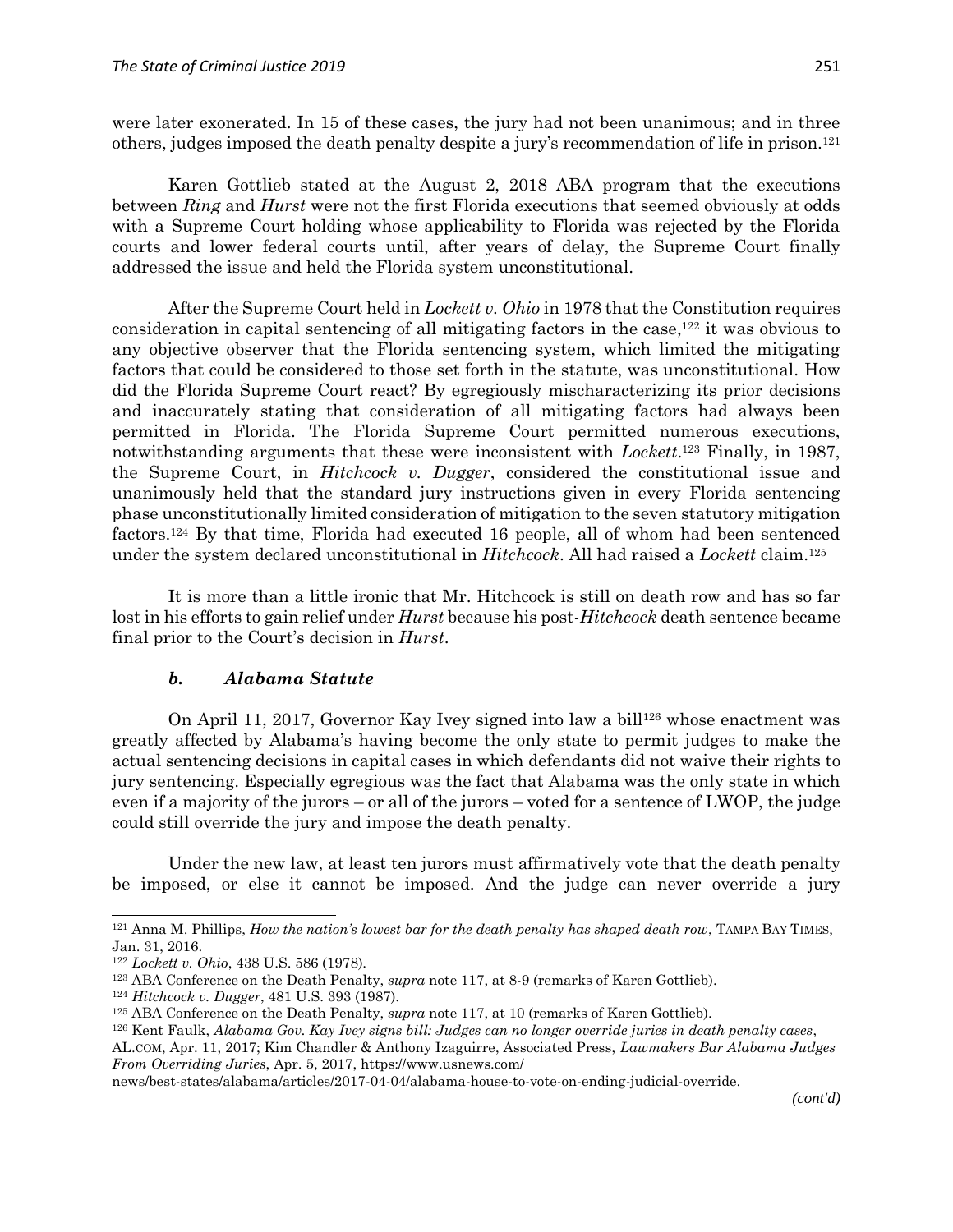determination to impose LWOP – whether that directly is the jury's vote or effectively is the outcome if fewer than ten jurors vote for the death penalty.<sup>127</sup>

Unless there were to be a court decision to the contrary, the new statute will have no effect on Alabama's pre-existing death row population – numbering 183.<sup>128</sup> This creates yet another situation in which people who could not be sentenced to death under today's death penalty system can still be executed – as several have been since the new law's enactment – pursuant to death sentences imposed under a prior procedure.

### *8. Oklahoma: Broad-Based Death Penalty Review Commission Urged Indefinite Moratorium on Executions Until the Seriously Flawed Capital Punishment System Is Significantly Reformed*

Oklahoma has not executed anyone since a controversial execution in early 2015 was followed by a grand jury report in May 2016 that raised serious questions about the actions of key governmental officials with regard to executions. Then, in November 2016, Oklahoma voters passed a constitutional amendment making it easier to uphold specific execution methods.<sup>129</sup>

By the time of that referendum, a broad-based group, the Oklahoma Death Penalty Review Commission, co-chaired by former Oklahoma Governor Brad Henry, distinguished lawyer Andy Lester, and former Oklahoma Court of Criminal Appeals Presiding Justice Reta M. Strubhar, was already well along into what ultimately was more than a year's intensive work. Its members included people from urban and rural areas, Republicans and Democrats, death penalty proponents and opponents, prosecutors and defense lawyers, people whose collective experience included positions in all three governmental branches, law school professors and deans, victims' advocates, and advocates for Native Americans.

On April 25, 2017, the Commission issued its unanimous report.<sup>130</sup> It recommended that "[d]ue to the volume and seriousness of the flaws in Oklahoma's capital punishment system, . . . the moratorium on executions be extended until significant reforms are accomplished." The Commission said it hoped to engender serious consideration of "urgent questions about . . . whether the death penalty in our state can be implemented in a way that eliminates the unacceptable risk of executing the innocent, as well as the unacceptable risks of inconsistent, discriminatory, and inhumane application of the death penalty." 131

The Commission's numerous recommendations included (1) providing a way in postconviction cases to grant relief in light of changes in science that raise doubt on a conviction's validity or on the accuracy of evidence used in securing a death sentence; (2) permitting "qualified expert testimony on the limitations and use of eyewitness testimony"; (3) adoption of best practices by law enforcement, including techniques designed to avoid tipping off eyewitnesses about the person whom law enforcement considers to be the leading suspect; (4) measures designed to enhance prosecutors' performance and impartial carrying

<sup>127</sup> Faulk, *supra* note 126; Chandler & Izaguirre, *supra* note 126.

<sup>128</sup> Chandler & Izaguirre, *supra* note 126.

<sup>129</sup> *Oklahoma voters approve ballot measure affirming death penalty*, CHI. TRIB., Nov. 8, 2016.

<sup>130</sup> OKLA. DEATH PENALTY REVIEW COMM'N, THE REPORT OF THE OKLAHOMA DEATH PENALTY REVIEW COMMISSION (2017).

<sup>131</sup> *Id.* at vii, viii.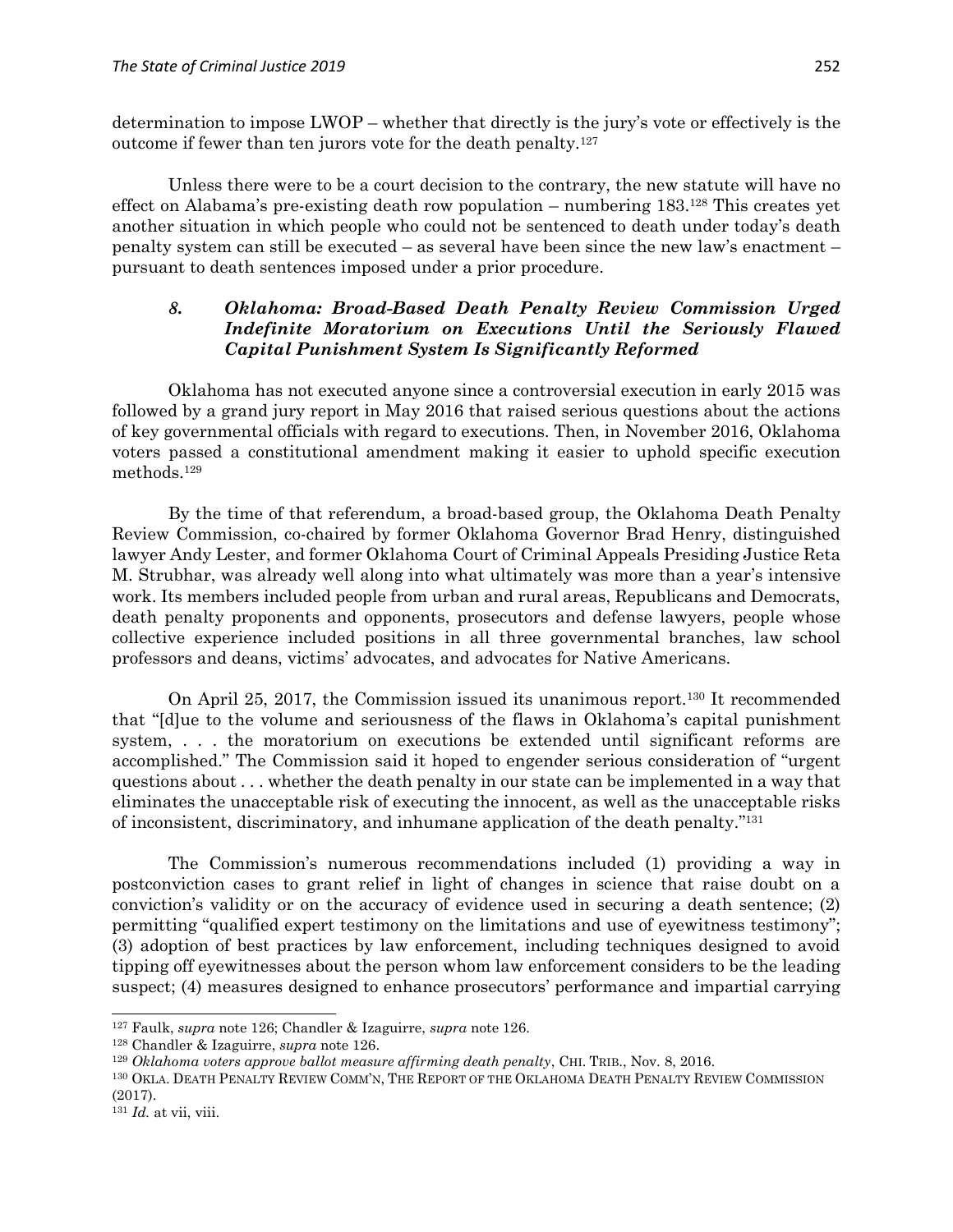out of their duties; (5) steps to enhance the quality of the performance of defense counsel, including the issuance of advisory defense counsel guidelines by the Oklahoma Bar Association, which would consider in what respects unique characteristics of Oklahoma capital representation might lead to modifications of the ABA's national guidelines for capital defense work; (6) permitting discovery on direct appeal or in a postconviction proceeding upon a showing of "good cause" rather than the much more draconian requirement now used; (7) use of a preponderance standard for an intellectual disability claim, and permitting intellectual disability to be considered and found where there is at least one IQ score of 75 or lower; (8) enabling many more people to have standing to assert that a death row inmate is incompetent to be executed; (9) providing for many due process reforms with regard to consideration of clemency; and (10) adopting many reforms with respect to the execution process.<sup>132</sup>

The Commission also recommended greater education for prosecutors, defense counsel, and judges with regard to what forensic science can and cannot determine; work to enhance the independence of public forensic laboratories and seek to preclude the use of "junk science"; measures to avoid false confessions, misuse of jailhouse "informants," and other causes of erroneous convictions; and actions to ensure the independence and proper funding of defense counsel. 133

Instead of seeking to make reforms advocated by the Commission, Oklahoma's Attorney General Mike Hunter and its Corrections Director Joe M. Allbaugh stated on March 14, 2018 that Oklahoma would shift from lethal injection to asphyxiation by nitrogen gas – which had never been attempted anywhere  $-$  as its execution method.<sup>134</sup>

On January 27, 2019, *The Oklahoman* reported that although the Oklahoma legislature had authorized the use of nitrogen gas, the state Attorney General's office and the corrections department had not yet agreed on a protocol for its use.<sup>135</sup>

#### *9. Study of Tennessee's Death Penalty*

The summer 2018 issue of the *Tennessee Journal on Law and Policy* includes the results of a study of Tennessee's system by H.E. Miller, Jr. and Bradley A. MacLean.<sup>136</sup> After reviewing every first-degree murder case in Tennessee since 1977, they concluded that the state's death penalty system is "a cruel lottery entrenching the very problems that [the Supreme Court] sought to eradicate."<sup>137</sup> They found that the best predictors of whether the death sentence would be imposed did not include the facts of the crime, but instead were

<sup>132</sup> *Id.* at ix-xv.

<sup>133</sup> *Id. passim*.

<sup>134</sup> Mark Berman, *Oklahoma says it will begin using nitrogen for all executions in an unprecedented move*, WASH. POST, Mar. 14, 2018.

<sup>135</sup> Nolan Clay, *"It's just going to take some time": State not yet ready for executions as officials mull over gas protocols*, THE OKLAHOMAN, Jan. 27, 2019.

<sup>136</sup> Bradley A. MacLean & H.E. Miller, Jr., *Tennessee's Death Penalty Lottery*, 13 TENN. J. ON L. & POL'Y 84 (2018).

<sup>137</sup> *Id.* at 180.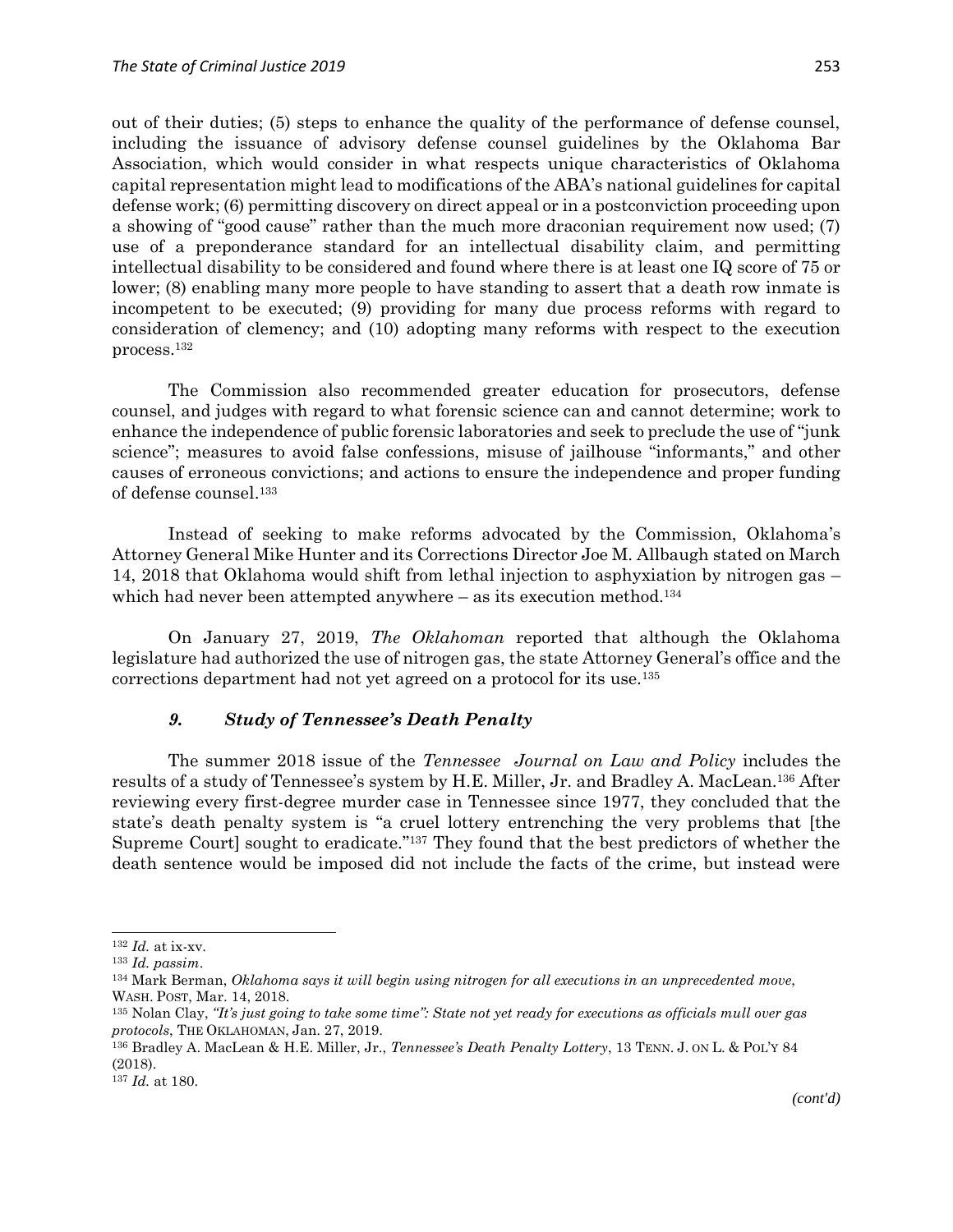arbitrary factors such as where the murder occurred, the race of the defendant, the quality of the defense, and the views of the prosecutors and judges working on the case.<sup>138</sup>

### *10. Kentucky's Consideration of Criminal Justice Reforms*

Governor Matt Bevin appointed in 2016 a Criminal Justice Policy Assessment Council to review Kentucky's criminal code, including capital punishment. Its members included legislators, judges, experts on criminal law, and religious leaders. One of the judges, Circuit Judge Jay Wethington, who as a prosecutor handled capital punishment matters, said, "We need to get rid of the death penalty . . . . We spend too much money for the results."<sup>139</sup> The Council's proposals did not deal with capital punishment.

Governor Bevin, in September 2017, created the Justice Reinvestment Work Group as a continuation of the Criminal Justice Policy Assessment Council. The work group was charged with addressing Kentucky's growing prison population, high recidivism rate, and escalating correctional costs.

### *11. Overarching Analyses of Capital Punishment*

#### *a. Statement by Four Supreme Court Justices in March 2018*

On March 19, 2018, the Supreme Court unanimously denied certiorari in *Hidalgo v. Arizona*, in which the petitioner sought to have the Court consider the constitutionality of a capital punishment system under which there are so many aggravating circumstances that almost all people convicted of first-degree murder could be sentenced to death.<sup>140</sup>

Justice Breyer, in a statement joined by Justices Ginsburg, Kagan, and Sotomayor, noted that the certiorari petition did not address the process by which decisions are made regarding which of the people eligible for imposition of the death penalty are actually sentenced to death. Instead, the petition dealt only with the process by which the state is supposed under Supreme Court precedents to "circumscribe" through legislation "the class of persons *eligible* for the death penalty." <sup>141</sup> Arizona conceded that its statute had not accomplished the required narrowing in one of the two possible ways  $-$  *i.e.*, through a circumscribed definition of capital murder. This, the statement said, meant that the constitutionality of Arizona capital punishment's system depended on the state's effort to achieve narrowing in the other possible way  $-i.e.,$  by setting forth statutory aggravating factors that the jury could use to achieve the constitutionally required narrowing.<sup>142</sup>

The statement found unpersuasive the Arizona Supreme Court's various bases for concluding that the necessary narrowing had been achieved. However, because there had been no evidentiary hearing, no empirical study, and no expert testimony, the statement said

<sup>138</sup> *Id.* at 179-80.

<sup>139</sup> James Mayse, *Judges voice opinions on how to improve state's penal code*, KY. NEW ERA, July 25, 2016.

<sup>140</sup> *Hidalgo v. Arizona*, 138 S. Ct. 1054 (2018) (mem.).

<sup>141</sup> *Id*. (statement of Breyer, J., joined by Ginsburg, Kagan, and Sotomayor, JJ.) (emphasis added) (quoting *Zant v. Stephens*, 462 U.S. 862, 878 (1983)).

<sup>142</sup> *Id.* at 1055-56.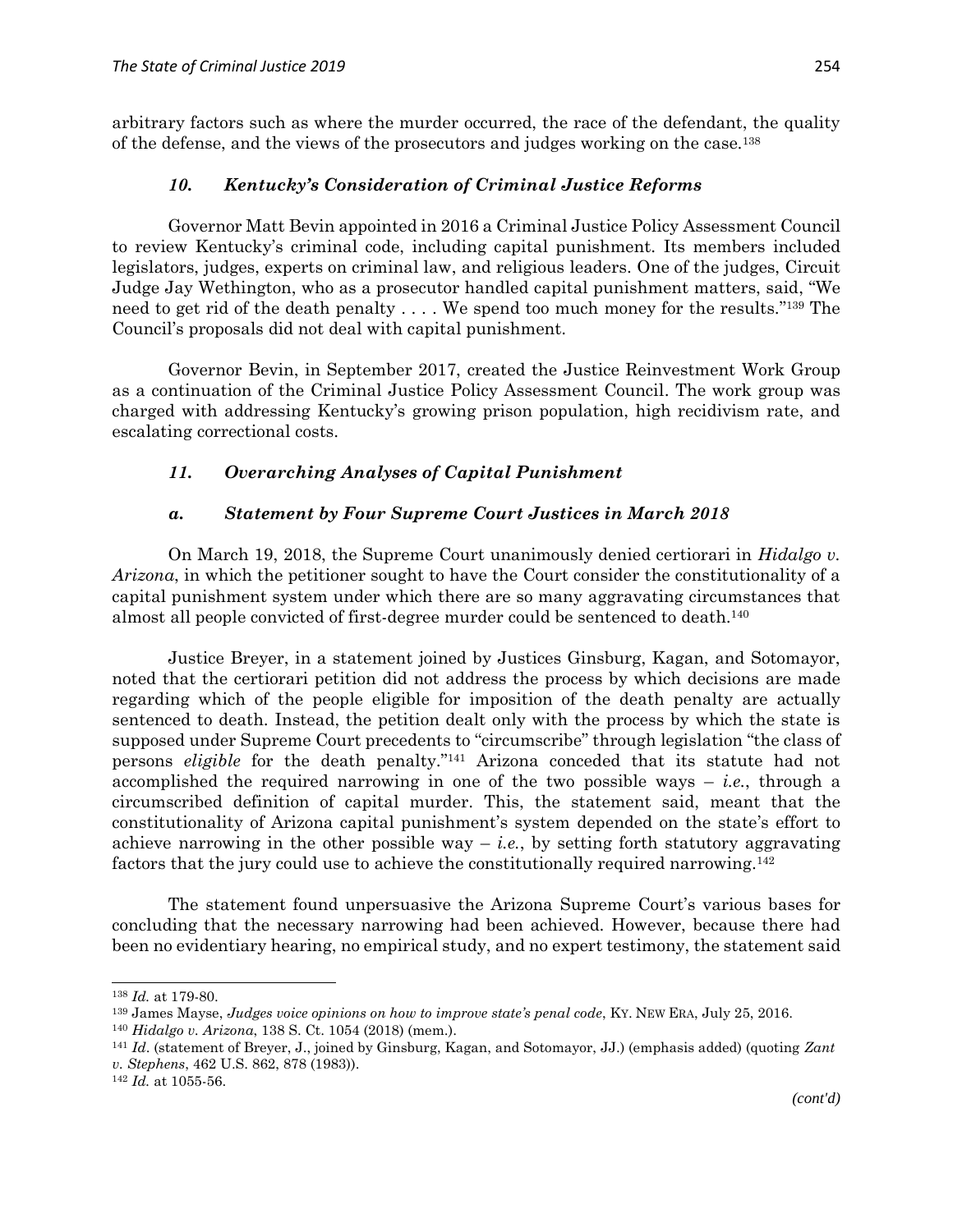that certiorari was properly denied. Instead, would be far more appropriately granted in the context of a "fully developed record with the kind of empirical evidence that the petitioner points to here." 143

If a majority of the Court had been prepared to consider seriously the constitutional challenge to the Arizona capital punishment system if there had been a fully developed record, certiorari could have been granted and the case remanded in order for such a record to be developed. It is reasonable to conclude that a majority of the Court as then constituted was not prepared to make such a holding even if there were a fully developed record supporting the constitutional claim. Now that Justice Brett Kavanaugh has replaced Justice Anthony Kennedy, it is even less likely that the Court would make such a holding.

# *b. Legal Scholars*

# *i. Rob Warden and Daniel Lennard,* **Death in America Under Color or Law: Our Long Inglorious Experience with Capital Punishment**

A spring 2018 law review article by Rob Warden, Executive Director Emeritus of the Center on Wrongful Convictions at Northwestern University Pritzker School of Law's Bluhm Legal Clinic, and attorney Daniel Lennard discusses, in chronological order, summaries of more than 300 milestones beginning in 1608.<sup>144</sup> This "history of blunders" in the death penalty's actual functioning will, the authors believe, shock the conscience and sense of justice of average Americans who read the article.<sup>145</sup>

Many readers will need some context about the numerous subjects discussed in the milestone summaries in order to reach conclusions about capital punishment. The chronological format necessarily leads to readers' having to engage in some mental gymnastics to keep track of the pertinent issues.

Nonetheless, the article is invaluable for summarizing so many important events in the death penalty's history in the United States (and before the Revolutionary War, its predecessor governments). If readers create their own issue outlines in the article's margins, the article could indeed affect readers' understandings of the fundamental problems with the actual death penalty system.

# *ii. Frank Baumgartner et al.*

In their book released in December 2017, Professor Frank Baumgartner and a group of researchers assessed capital punishment since its reinstatement in the 1970s, using four decades of data. They concluded that the post-*Furman* system not only "flunks the *Furman*  test but [also] surpasses the historical death penalty in the depth and breadth of the flaws apparent in its application." After reviewing numerous issues and extensive data, they found that the modern system is as arbitrary, biased, and flawed as the pre-*Furman* system while

 $\overline{a}$ <sup>143</sup> *Id.* at 1057.

<sup>144</sup> Rob Warden & Daniel Lennard, *Death in America Under Color of Law: Our Long, Inglorious Experience with Capital Punishment*, 13 NW. J. L. & SOC. POL'Y 194 (2018).

<sup>145</sup> *Id.* at 197.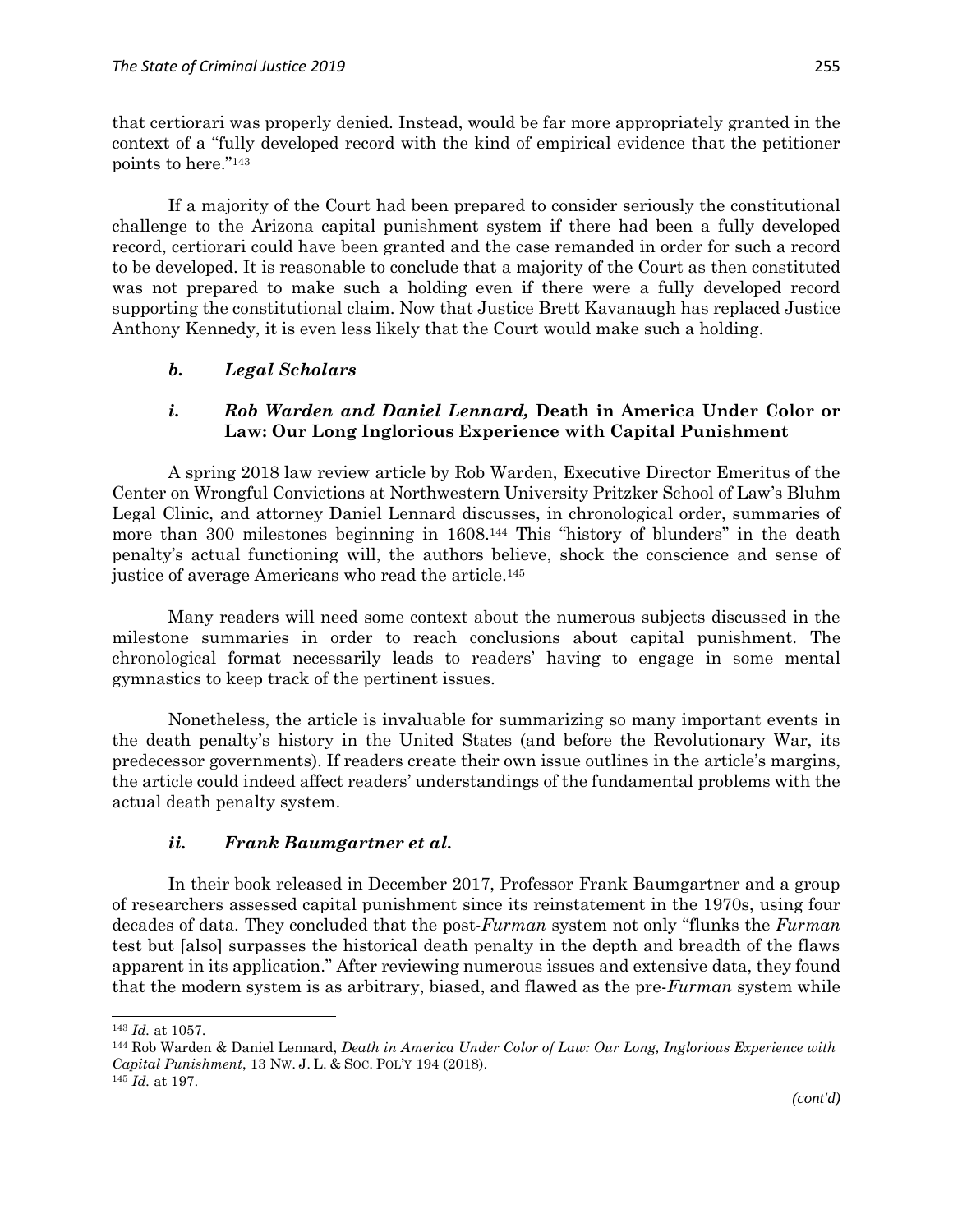being much more geographically concentrated in fewer jurisdictions and far more expensive.<sup>146</sup>

After considering every execution in the twenty-first century through 2015, the team concluded that "the death penalty actually targets those who have mental illness" – not directly, but because many less vulnerable defendants are more likely to avoid death sentences through plea bargains, convictions (if at all) of crimes not carrying death as a possible punishment, or through jury decisions not to impose death. This is somewhat ironic, in light of public opinion polls showing majorities opposing execution of people with mental illness.

#### *c. DPIC's Robert Dunham at August 2018 ABA Program*

Speaking at the same ABA program at which Karen Gottlieb spoke, DPIC Executive Director Robert Dunham said that his analysis shows that capital punishment is now being mostly imposed in counties that, while not having the highest murder rates, often "have a combination of overaggressive prosecutors, a history of discriminatory policing practices, inadequate and underfunded defense services, and courts that tolerate all this." He added that all available data show that those being sentenced to death in recent years are no more morally culpable on average than the much greater number of people sentenced to death in the mid-1990s.<sup>147</sup> Dunham also said that as the number of new death sentences has plunged, there has been an increase in the percentage of those newly death-sentenced who are African American or Latino, and executions are even more likely in recent years than earlier to be affected by "an inappropriate race-based conception of what constitutes the 'worst of the worst' killings." 148

#### *12. Public Opinion Poll Results*

On March 22, 2018, Quinnipiac University released the results of a national poll. When pollsters gave no alternative to the death penalty, the results were 58% in favor of the death penalty for murder and 33% opposed. But when the same people were given a choice between the death penalty and LWOP, 51% favored LWOP and only 37% favored the death penalty. Quinnipiac stated that this was the first time since it began asking that question in 2004 that a majority (not just a plurality) favored LWOP. However, by a large margin, those polled opposed nationwide abolition of capital punishment.<sup>149</sup>

A Pew Research poll released on June 11, 2018 and taken between April 25 and May 1 (a month after President Trump said he favored capital punishment for drug trafficking) gave no alternative to the death penalty, which those polled favored by a margin of just under 54%, as compared with 39% who were opposed. This was the second lowest percentage favoring capital punishment in the Pew Research poll since *Furman*, with the lowest being  $49\%$  in its most recent preceding poll – in  $2016.<sup>150</sup>$ 

<sup>146</sup> FRANK R. BAUMGARTNER ET AL., DEADLY JUSTICE: A STATISTICAL PORTRAIT OF THE DEATH PENALTY (2017).

<sup>147</sup> ABA Conference on the Death Penalty, *supra* note 117, at 27 (remarks of Robert Dunham).

<sup>148</sup> *Id.* at 35, 37.

<sup>149</sup> *Most U.S. Voters Back Life Over Death Penalty, Quinnipiac University National Poll Finds*, QUINNIPIAC UNIV. POLL, Mar. 22, 2018.

<sup>150</sup> Baxter Oliphant, *Public support for the death penalty ticks up*, PEW RES. CTR., June 11, 2018.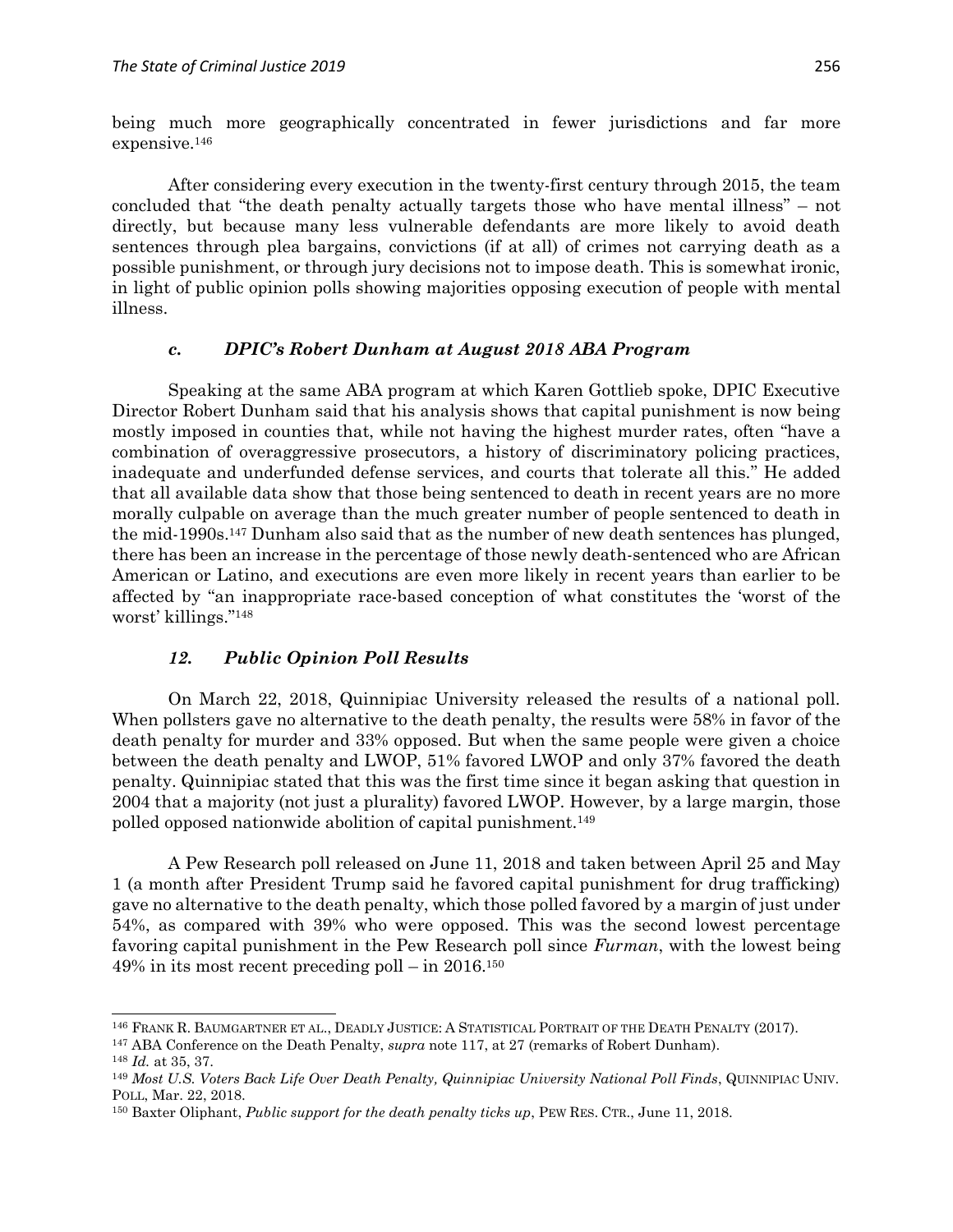$\overline{a}$ 

On October 22, 2018, Gallup released the results of a poll taken between October 1 and 10. Again giving no alternative, the poll found that 56% favored the death penalty as compared with 41% opposed. This was the second lowest percentage to favor capital punishment since 1972 – the lowest being in 2017, when 55% were in favor and 41% were opposed. Gallup's press release led with the poll's finding that for the first time since Gallup began asking the question in 2000, fewer than half (49%) said the death penalty was being applied fairly, compared to 45% who said it was being applied unfairly. The results in 2017 were 51% to 43%.<sup>151</sup>

#### *13. Some of the Possible Influences on Public Opinion*

### *a. Greater Understanding of Interrelationship of Death Penalty with Racial Superiority Ideology and Lynchings*

On April 26, 2018, the National Memorial for Peace and Justice and the Legacy Museum: From Enslavement to Mass Incarceration opened in Montgomery, Alabama. Conceived of and implemented by the Equal Justice Initiative and its extraordinary executive director Bryan Stevenson, the openings received enormous national attention. And as more and more visitors and organizations visit the National Memorial and Legacy Museum, their underlying messages – underscored by Mr. Stevenson's numerous public appearances and interviews – is growing.<sup>152</sup>

The key educational message of these remarkable places is that we are still feeling the effects of the dreadful legacy of lynchings and other terrorism in rendering the postslavery constitutional amendments and federal civil rights laws a practical nullity as late as the mid-twentieth century. In this context, capital punishment played a crucial role, as a seemingly more tasteful version of lynchings and other terrorist acts.

Most Americans have had very little idea of the continuity of white supremacy as an ideology well into the twentieth century and through the present, and of the post-traumatic impact that lynchings still have in many communities of color – notwithstanding the enormous Northern migrations arising from such horrors.

The National Memorial, the Legacy Museum, and Mr. Stevenson emphasize the frequently embarrassing role our legal system has played and to a large extent still plays. Many people believe that after the Supreme Court cleared out America's death rows in 1972 and then in 1976 upheld new statutes, it has ensured careful individualized consideration of the appropriate punishment for those found guilty, with thorough investigation and presentation by defense counsel. But the actual history of the revived death penalty system fails to justify that belief – most egregiously in the Court's abysmal decision in *McCleskey v. Kemp*, in which the Supreme Court refused to grant constitutional relief despite assuming the validity of a sophisticated study showing that, after holding other factors constant,

*(cont'd)*

<sup>151</sup> Justin McCarthy, *New Low of 49% in U.S. Say Death Penalty Applied Fairly*, GALLUP, Oct. 22, 2018.

<sup>&</sup>lt;sup>152</sup> For information and resources regarding the National Memorial for Peace and Justice and the Legacy Museum, see the Equal Justice Initiative's Museum and Memorial website, available at https://museumandmemorial.eji.org/.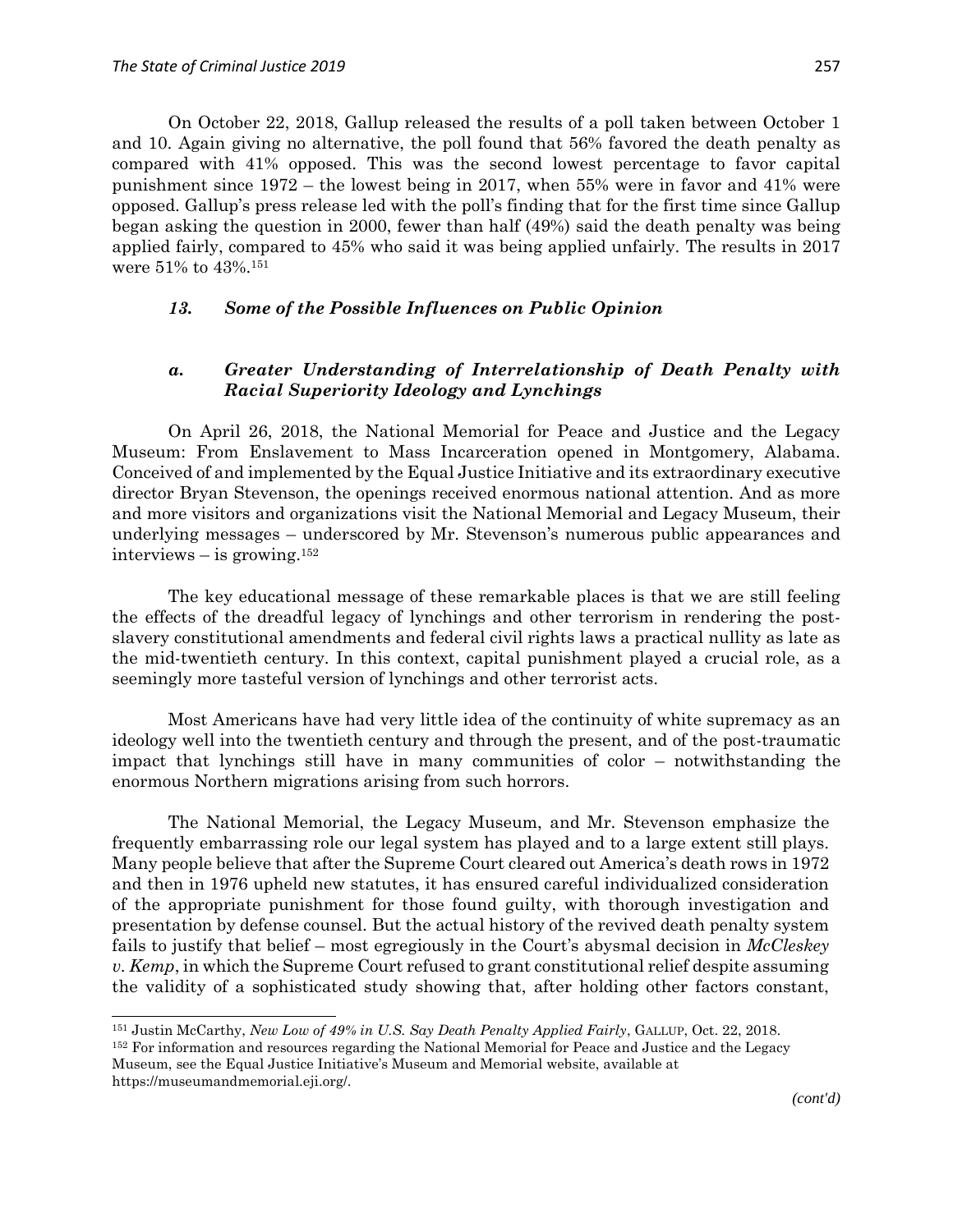African Americans' odds of receiving the death penalty in Georgia were greater than the odds for white people and showing an even greater disparity where the victim was white as compared to where the victim was African American.<sup>153</sup>

The National Memorial, the Legacy Museum, and Mr. Stevenson are beginning to bring national attention to the appalling role that capital punishment still plays in preserving the awful legacy of white supremacy and its other progeny.

#### *b. Conservatives*

As Ben Jones said might happen, in a 2017 article in the *Journal of Criminal Law & Criminology*, many more conservatives have based opposition to capital punishment on traditional conservative values, such as, for example, by arguing that the death penalty "is incompatible with limited government, fiscal responsibility, and promoting a culture of life." <sup>154</sup> Examples of such opposition are Arthur Rizer and Mark Hyden's January 10, 2019 op-ed *Why Conservatives Should Oppose the Death Penalty* and Stephen Beale's August 9, 2018 article *The Conservative Case Against the Death Penalty* in the *American Conservative*. 155

# *c. The Catholic Church*

# *i. Change in the Catechism*

On August 2, 2018, Pope Francis announced that the Catholic Church had revised its Catechism – the Church's official compilation of teachings – to oppose unambiguously capital punishment. The Pope also committed the Church to work "with determination" to abolish the death penalty worldwide. Prior to the revision, the Catechism used softer language on the death penalty, allowing it "if this is the only possible way of effectively defending human lives against the unjust aggressor," while noting that "the cases in which the execution of the offender is an absolute necessity 'are very rare, if not practically nonexistent.'" 156

On October 11, 2017, Pope Francis foreshadowed his August 2, 2018 announcement, stating that the Church would be reflecting:

[T]he change in the awareness of the Christian people which rejects an attitude of complacency before a punishment deeply injurious of human dignity. . . . [The death penalty] is per se contrary to the Gospel, because it entails the willful suppression of a human life that never ceases to be sacred in the eyes of its Creator and of which – ultimately – only God is the true judge and guarantor. . . . God is a Father who always awaits the return of his children who, knowing that they have made mistakes, ask for forgiveness and begin a new life. No one

<sup>153</sup> *McCleskey v. Kemp*, 481 U.S. 279 (1987).

<sup>154</sup> Ben Jones, *The Republican Party, Conservatives, and the Future of Capital Punishment*, 108 J. CRIM. L. & CRIMINOLOGY 223, 250 (2018).

<sup>155</sup> Rizer & Hyden, *supra* note 90; Stephen Beale, *The Conservative Case Against the Death Penalty*, AM. CONSERVATIVE, Aug. 9, 2018.

<sup>156</sup> Linda Bordoni, *Pope Francis: 'death penalty inadmissable'*, VATICAN NEWS, Aug. 2, 2018.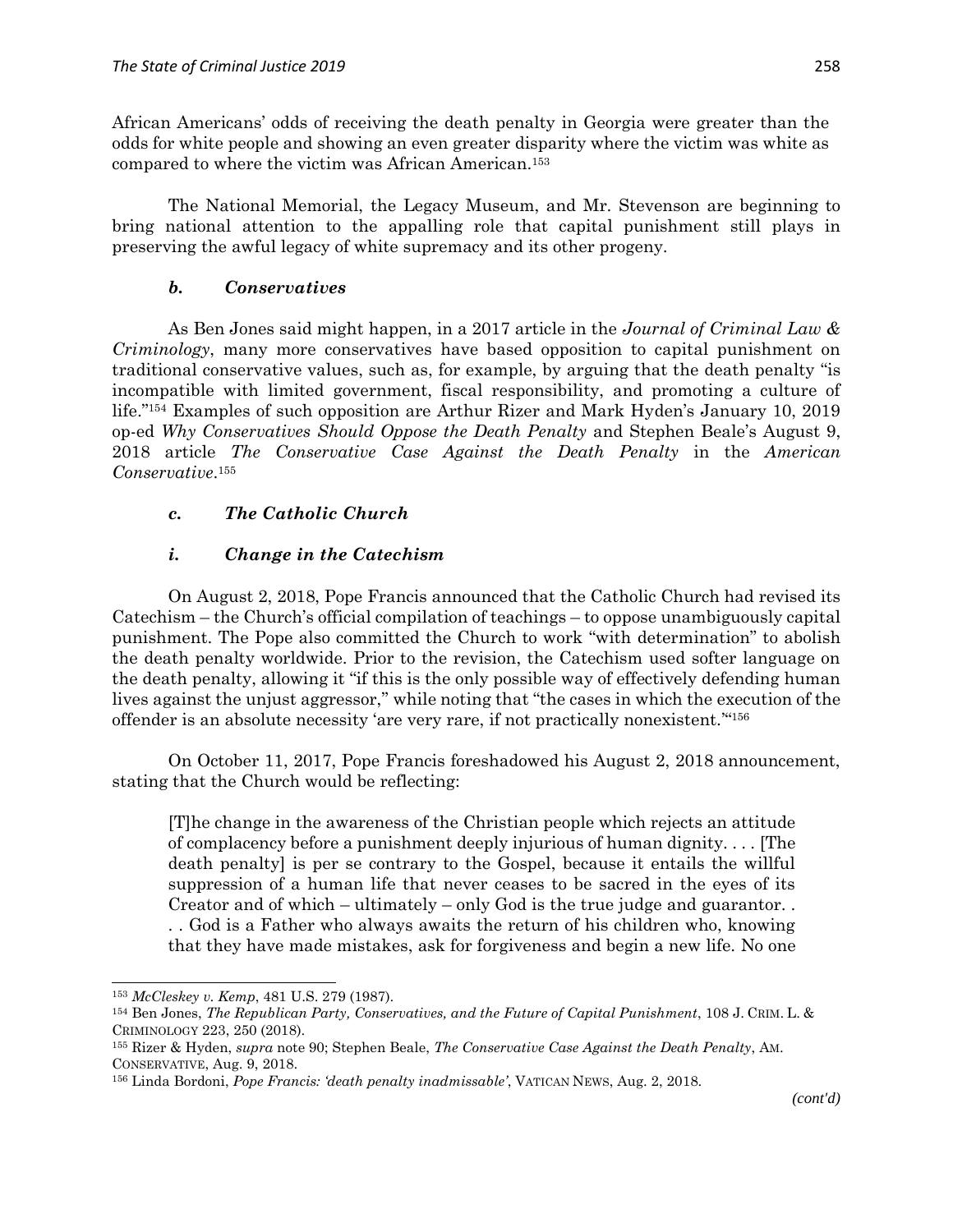ought to be deprived not only of life, but also of the chance for a moral and existential redemption that in turn can benefit the community. 157

The Pope's October 11, 2017 discussion stressed that the Church could not be precluded by its prior actions from acting on the basis of its current understanding:

Let us . . . recognize that the imposition of the death penalty was dictated by a mentality more legalistic than Christian. Concern for preserving power and material wealth led to an over-estimation of the value of the law and prevented a deeper understanding of the Gospel. Nowadays, however, were we to remain neutral before the new demands of upholding personal dignity, we would be even more guilty.

Pope Francis further stressed:

The word of God cannot be moth-balled like some old blanket in an attempt to keep insects at bay! No. The word of God is a dynamic and living reality that develops and grows because it is aimed at a fulfilment that none can halt. . . . We are called to make [God's] voice our own by [hearing it reverently], so that our life as a Church may progress with the same enthusiasm as in the beginning, towards those new horizons to which the Lord wishes to guide us.

#### *ii. Contrasts with Justice Scalia's Views*

In light of President Trump's and other Republicans' repeated pronouncements that the late Justice Antonin Scalia exemplifies their view of an ideal Supreme Court justice, it is instructive to contrast his views with Pope Francis' views.

One contrast is between Justice Scalia's views on Constitutional interpretation and the Pope's discussion of how Church doctrine can change. Justice Scalia said the Constitution is not a "living document" whose interpretation can evolve as society's consensus changes under new circumstances. Opposing consideration of "the evolving standards of decency that mark the progress of a maturing society," he called the Constitution "dead – or, as I prefer to call it – enduring" with its meaning frozen in the 1790s. This view made it easy for Scalia to hold capital punishment constitutional since it was permitted when the Constitution was adopted "not merely for murder, by the way, but for all felonies, including, for example, horse thieving, as anyone can verify by watching a western movie." He said that if standards of decency evolve, Congress and legislatures can "restrict or abolish the death penalty as they wish," but courts have no such power. If a judge "feels strongly enough" that capital punishment must be limited or eliminated, he can "lead a revolution. But rewrite the laws he cannot do." 158

 $\overline{a}$ <sup>157</sup> *Pope Francis: The dynamic word of God cannot be moth-balled*, VATICAN RADIO, Oct. 11, 2017, http://en.radiovaticana.va/news/2017/10/11/pope\_francis\_the\_dynamic\_word\_of\_god\_cannot\_be\_mothballed/1342352 (containing English language translation of Pope Francis' prepared remarks). <sup>158</sup> Justice Antonin Scalia, Remarks at the University of Chicago Divinity School Conference: A Call for Reckoning: Religion and the Death Penalty (Jan. 25, 2002), http://www.pewforum.org/2002/01/25/ session-three-religion-politics-and-the-death-penalty/.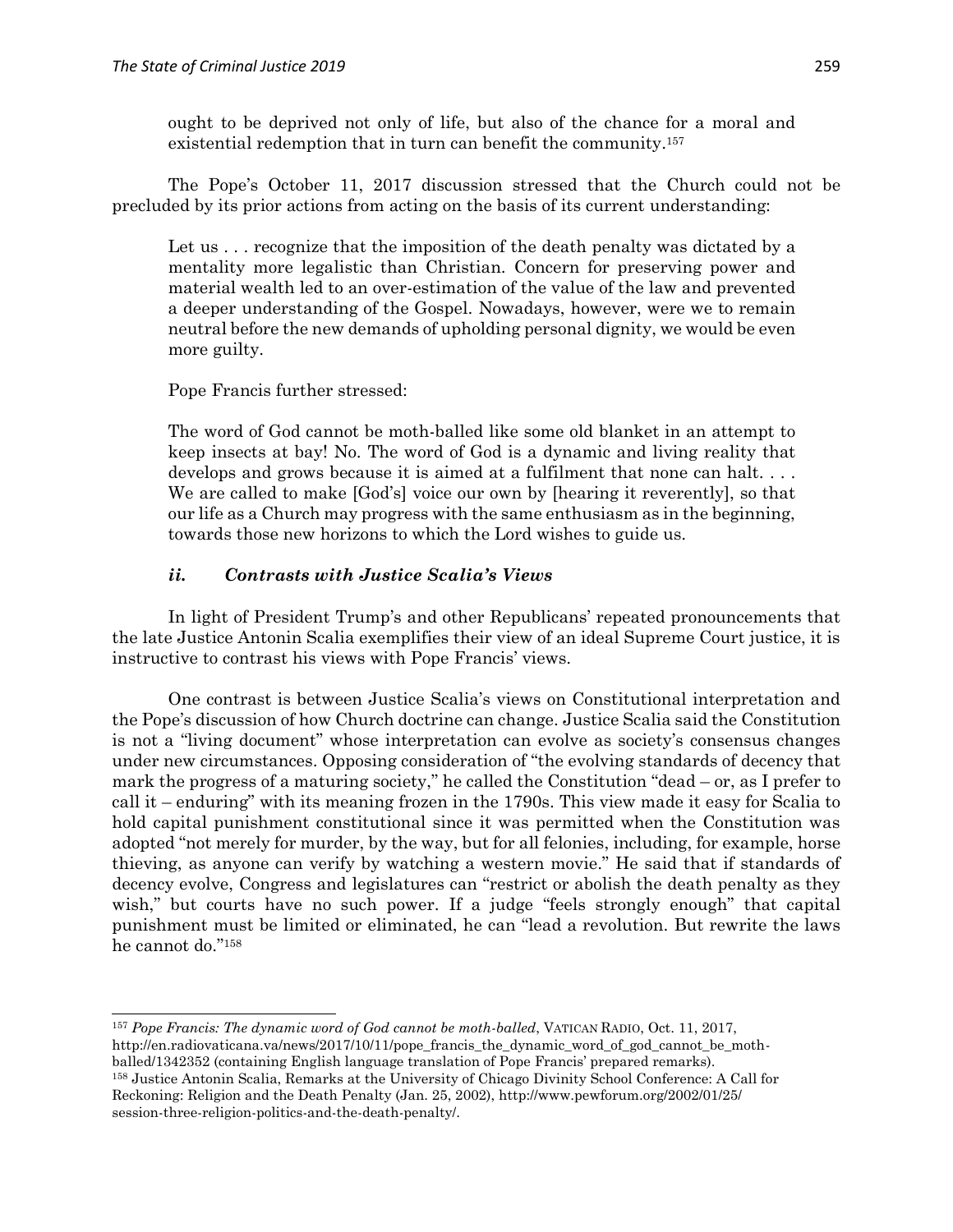In contrast, Pope Francis said that Church doctrines must be revised in light of the Church's enhanced understanding of capital punishment's actual impacts.

Justice Scalia's remarks from January 25, 2002 also addressed whether the death penalty is consistent with morality. He said that "[b]eing a Roman Catholic and being unable to jump out of my skin, I cannot discuss that issue without reference to Christian tradition and the church's magisterium." He noted that "[f]ew doubted the morality of the death penalty" when and even before there was general belief "in the divine right of kings." He said that "St. Paul ['s] *core* . . . message is that government, however you want to limit that concept, derives its moral authority from God. It is the minister of God with powers to revenge, to execute wrath, including even wrath by the sword, which is unmistakably a reference to the death penalty." Justice Scalia said this consensus of Western (including secular) thought was "upset . . . by the emergence of democracy. It is easy to see the hand of almighty God behind rulers whose forebears, deep in the mists of history, were mythically anointed by God or who at least obtained their thrones in awful and unpredictable battle whose outcome was determined by the Lord of Hosts, that is, the Lord of Armies. It is much more difficult to see the hand of God or any higher moral authority behind the fools and rogues – as the losers would have it – whom we ourselves elect to do our own will."

Justice Scalia said the West's leadership view of the death penalty as immoral was not due to its "Christian tradition":

[T]he more Christian a country is, the *less* likely it is to regard the death penalty as immoral. Abolition has taken its firmest hold in post-Christian Europe and has least support in the church-going United States. I attribute that to the fact that for the believing Christian, death is no big deal. Intentionally killing an innocent person is a big deal, a grave sin which causes one to lose his soul, but losing this physical life in exchange for the next? The Christian attitude is reflected in the words [a] play has Thomas More saying to the headsman: "Friend, be not afraid of your office. You send me to God. . . . He will not refuse one who is so blithe to go to Him." For the nonbeliever, on the other hand, to deprive a man of his life is to end his existence – what a horrible act!... [Abolition's] current predominance is the handiwork of Napoleon, Hegel and Freud rather than of St. Thomas and St. Augustine. 159

At the ABA's August 2, 2018 program, Chicago's Cardinal Blase J. Cupich was asked to comment on this last portion of Justice Scalia's remarks. Cardinal Cupich stated:

Would that he had lived to be here today, to see what the Pope has done, because I think it would maybe cause him to rethink that.

I think that his understanding of salvation has great limitations. It is an atomistic view of salvation, that is, as individuals. . . . [W]hat the Second Vatican Council has brought to our attention is that God saves a people; God doesn't just save by individuals. So, how is it that we integrate human beings into society, especially those who are on the margins? That's the question we should be posing here.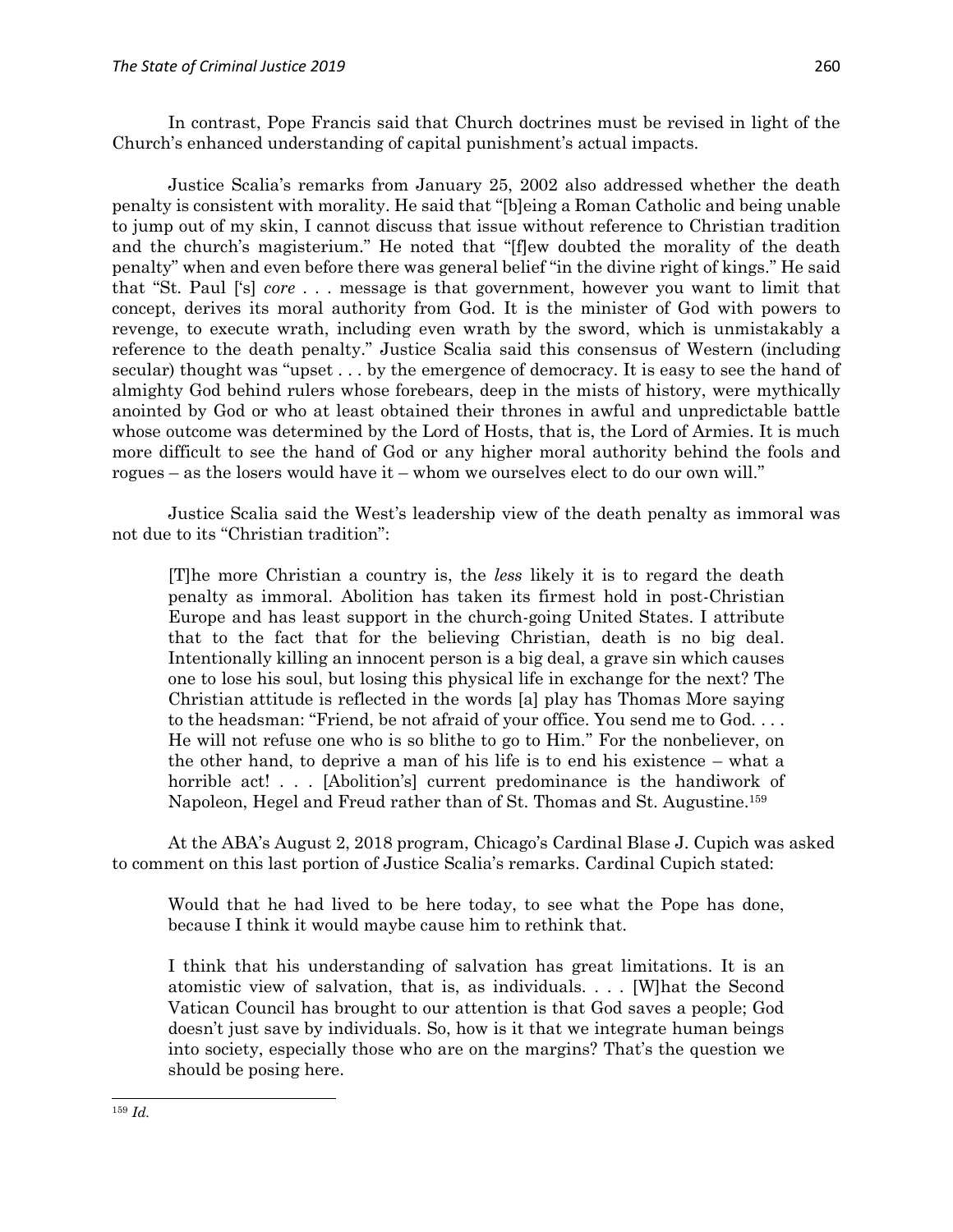$\overline{a}$ 

Yes, it's true that we all who are of the Christian faith believe in an afterlife, the immortal gift of life that God gives us. As we live our life here today, our task is not just thinking about me in terms of my own personal salvation, but how is it that I am cooperating with God to create a people where everyone feels that they are included. So I think he misses that point and he has a narrow view of what salvation means in the Christian tradition.<sup>160</sup>

#### *d. Former Corrections Leaders, Attorney General, Judge*

On December 31, 2018, Vernon Keenan, on his last day of 16 years as head of the Georgia Bureau of Investigation, predicted capital punishment's abolition – which he called "outdated" even for heinous crimes. Saying he had never supported capital punishment, Keenan stated that he did not believe it was a deterrent. 161

Former Kansas Secretary of Corrections Roger Werholtz wrote an op-ed published on October 31, 2017 in the *Topeka Capital-Journal* urging death penalty abolition. He said this would save money that Kansas could use instead to improve its correction system in ways that would enhance corrections officers' and inmates' safety and otherwise help diminish crime. He said Kansas should "acknowledge that the return on our investment in the death penalty has been abysmal," that it doesn't diminish murders, and "siphons away . . . crime prevention dollars." 162

On November 5, 2017, Terry Goddard, who was Arizona's Attorney General from 2003-2011, stated in an op-ed in the *Arizona Daily Star* that the state's death penalty "has failed . . . in fundamental ways," including its being applicable to virtually every first-degree murder – so that capital punishment is not "only imposed on the worst offenders." In addition, at least nine innocent people had been sentenced to die, and there are "unsettling racial disparities" and "spiraling costs." Goddard concluded that Arizona should abolish capital punishment.<sup>163</sup>

That same month, Rudy Gerber, who at the request of then-State Senator Sandra Day O'Connor had in 1972 drafted Arizona's new capital punishment statute in the wake of *Furman*, said that numerous expansions of death eligible crimes after the law's 1973 enactment had "turn[ed] on its head" the key goal of limiting death eligibility to the "worst of the worst." Gerber (a former judge on the Arizona Court of Appeals) said that this increase over time in death eligibility had led to a surge in death sentences, especially in Maricopa County, and to ineffective representation and racial disparities. For such reasons, Gerber said he had joined with more than 20 other retired judges and prosecutors to urge the U.S. Supreme Court to hold unconstitutional "the overbroad death penalty." 164

<sup>160</sup> ABA Conference on the Death Penalty, *supra* note 117, at 47-48 (remarks of Cardinal Cupich).

<sup>161</sup> Vernon Keenan, *Retiring GBI director predicts demise of death penalty*, WXIA-TV (Atlanta), Dec. 31, 2018.

<sup>162</sup> Roger Werholtz, Opinion, *End the death penalty in Kansas*, TOPEKA CAP.-J., Oct. 31, 2017.

<sup>163</sup> Terry Goddard, Opinion, *Arizona's 40-year experiment with the death penalty has failed*, ARIZ. DAILY STAR, Nov. 5, 2017.

<sup>164</sup> Rudy Gerber, Opinion, *Arizona Death Penalty Law Flouts Constitution*, NAT'L L.J., Nov. 14, 2017.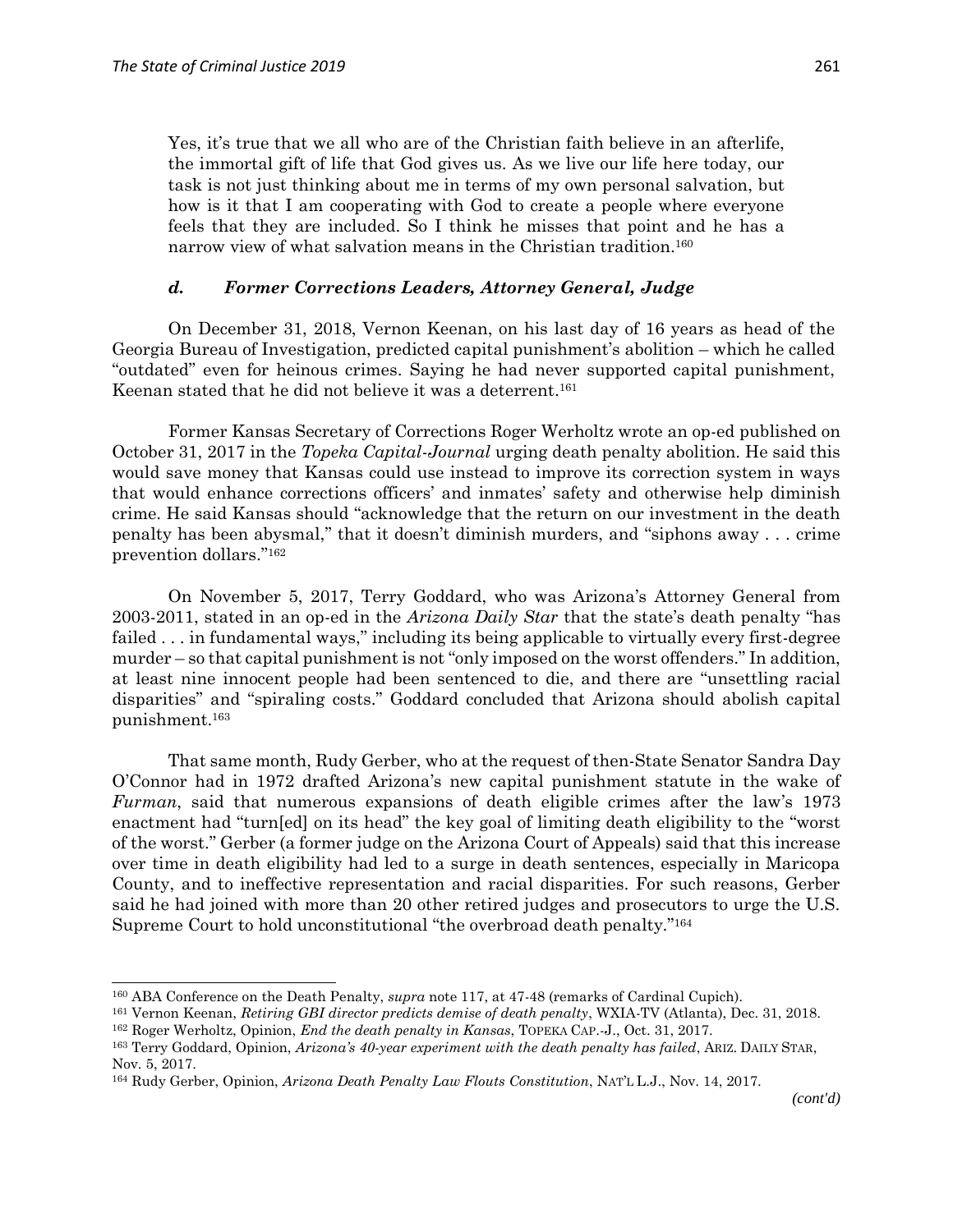#### *e. Senator Diane Feinstein*

On May 23, 2018, Senator Diane Feinstein, who had throughout her career strongly supported capital punishment, announced that she now opposed capital punishment "as it exists today." She said that she had *sub silentio* changed her position several years ago privately.<sup>165</sup>

#### *f. American Nurses Association*

On February 21, 2017, the American Nurses Association, which had long opposed nurses' participation in executions, announced that it had decided to oppose capital punishment. The Association had recently concluded that the death penalty is a violation of human rights in view of how the capital punishment "system" is administered in the United States.<sup>166</sup>

### *14. Continuing International Trend Versus Capital Punishment*

Most of Latin America, Canada, and Western Europe abolished capital punishment by the early 1980s, as did South Africa when it ended apartheid. Following the fall of the Iron Curtain, all European portions of the former Soviet Union, except Belarus, either abolished capital punishment or, as did Russia, implemented moratoriums on execution that remain in effect.<sup>167</sup>

#### *a. 2018*

On April 10, 2019, Amnesty International reported that in 2018 the number of executions in countries other than China (for which it cannot make a reasonable estimate) had decreased almost 31% since 2017 levels – to its lowest level in a decade, with particularly dramatic drops in Iran, Iraq, Pakistan, and Somalia. There were substantial increases in executions in Japan, Singapore, and South Sudan. Many countries that had executed in 2017 did not do so in 2018, while some others resumed executions.<sup>168</sup>

Burkina Faso abolished the death penalty for ordinary crimes, and Gambia and Malaysia declared moratoriums on executions (the former as a step towards abolition and the latter in anticipation of reforming the capital punishment system).<sup>169</sup>

By the end of 2018, 142 countries had abolished capital punishment "in law or practice" and 106 had abolished it for all crimes. 170

<sup>165</sup> John Woolfolk, *When did Dianne Feinstein start opposing the death penalty?*, MERCURY NEWS (San Jose), May 23, 2018.

<sup>166</sup> Am. Nurses Ass'n, Press Release, *ANA Releases New Position Statement Opposing Capital Punishment*, Feb. 21, 2017, http://www.nursingworld.org/MainMenuCategories/EthicsStandards/

Resources/SocialJustice/ANA-Releases-New-Position-Statement.html.

<sup>167</sup> AMNESTY INT'L, DEATH SENTENCES AND EXECUTIONS 2009, at 11, 18 (2010).

<sup>168</sup> AMNESTY INT'L, DEATH SENTENCES AND EXECUTIONS 2018, at 7-8 (2019).

<sup>169</sup> *Id.* at 19, 42.

<sup>170</sup> *Id.* at 48.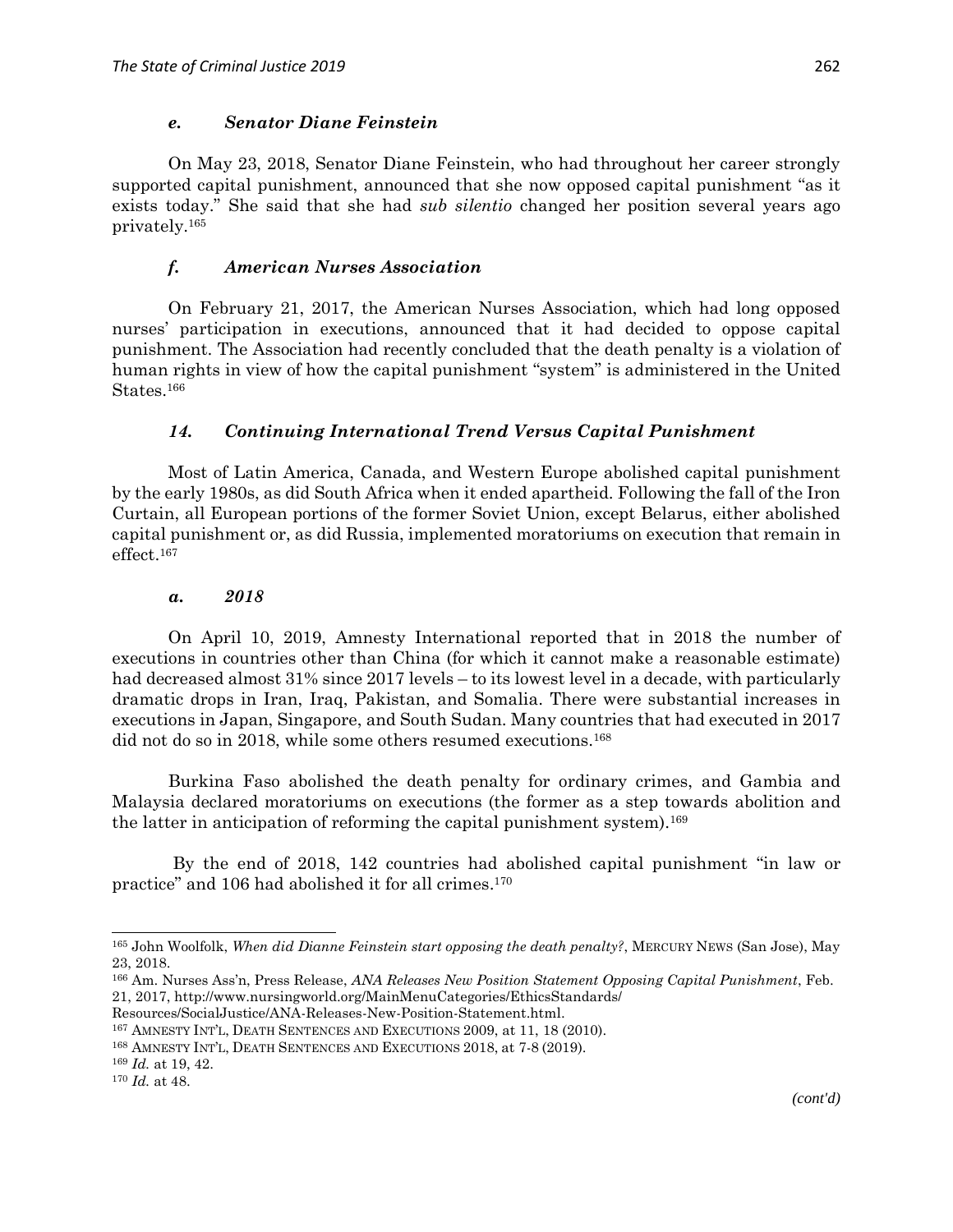A total of 20 countries executed people in 2018, as compared with 23 in 2017 and 31 in 1999. The top five in executions were China, Iran, Saudi Arabia, Vietnam, and Iraq. The United States was in the top 10 – although whether it was 10th or lower depended on totals that Amnesty International could not verify for North Korea and Pakistan. For the tenth consecutive year, the United States was the only country in the Americas to execute anyone.<sup>171</sup>

On December 17, 2018, the U.N. General Assembly voted to call for a worldwide moratorium on executions and to urge countries retaining the death penalty to seek to ensure that it is not implemented in an arbitrary or discriminatory fashion. After correcting for Pakistan's erroneous inclusion in the yes total, the results were 120 in favor, 36 against, and 32 abstaining. The 120 countries voting in favor were the most ever to vote for such a resolution. The previous record, in 2016, was 117 in favor. Amnesty International said, "For the first time, Dominica, Libya, [and] Malaysia changed their vote to support the resolution, while Antigua and Barbuda, Guyana and South Sudan moved from opposition to abstention." 172

Capital punishment has not been reinstated in Turkey, despite President Erdoğan's repeated statements that it might do so and an August 2018 report of an agreement to reinstate it for terrorists and killers of women and children. This could be done only by constitutional amendment.<sup>173</sup>

### *B. Important Issues*

The following are among the issues concerning capital punishment that have received attention recently, or deserve attention.

# *1. Ability to Raise and Secure Well-Considered Rulings on the Merits of Meritorious Federal Constitutional Claims*

# *a. AEDPA (Overview)*

Any analysis of capital punishment *as applied* must consider various barriers that preclude the federal courts from ruling on the merits of meritorious federal constitutional claims. Many are set forth in the Antiterrorism and Effective Death Penalty Act of 1996 ("AEDPA").<sup>174</sup> Professor Anthony G. Amsterdam discussed AEDPA in a 2004 talk, selectively excerpted as follows:

[T]he so-called Antiterrorism and Effective Death Penalty Act, [built] on issue preclusion and review-curbing ideas that the Court had initiated and ratchet[ed] them up so as to make federal habeas relief for constitutional violations still more difficult to obtain.

<sup>171</sup> *Id.* at 9-10.

<sup>172</sup> Amnesty Int'l, Press Release, *Death penalty: Global abolition closer than ever as record number of countries vote to end executions*, Dec. 17, 2018, https://www.amnesty.org/en/latest/news/2018/12/

global-abolition-closer-than-ever-as-record-number-of-countries-vote-to-end-executions/.

<sup>173</sup> *Turkish leaders agree to bring back death penalty*, AHVAL NEWS, Aug. 28, 2018, https://ahvalnews.com/deathpenalty/turkish-leaders-agree-bring-back-death-penalty.

<sup>174</sup> Pub. L. 104-132, 110 Stat. 1214 (1996).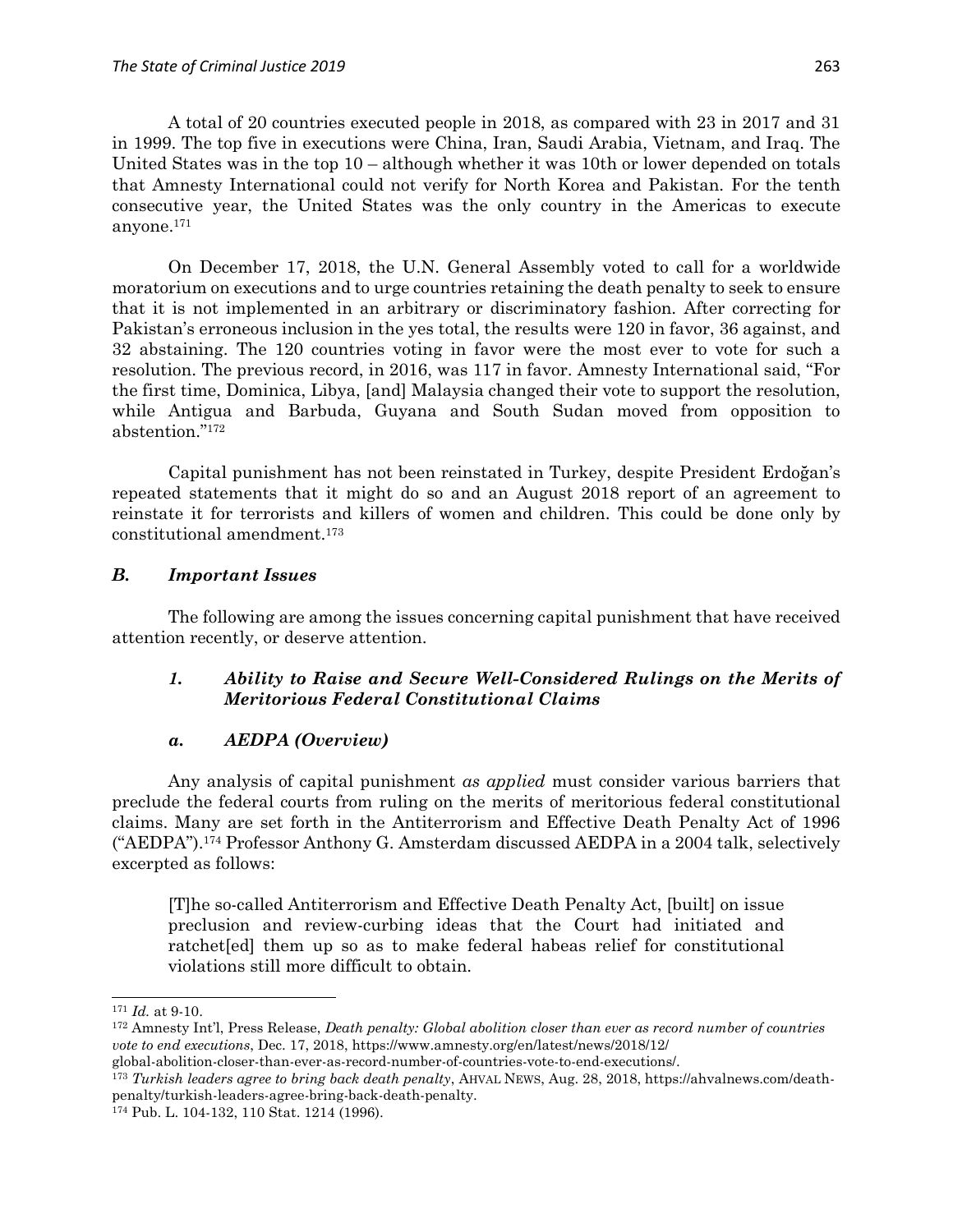[One of the AEDPA's key features is that] postconviction remedies are restricted by . . . a standard which, in practical effect, leads postconviction judges to dismiss almost all claims of constitutional error in trial and sentencing proceedings by saying that the prosecution had a powerful case and therefore nothing else that happened at trial or on appeal matters. . . . [Indeed, the AEDPA provides] that, in various situations, federal habeas corpus relief is not available to persons whose constitutional rights were violated in the state criminal process unless these persons show "by clear and convincing evidence" that, but for the constitutional error, no reasonable factfinder would have found . . . them guilty . . . .

Congress . . . further . . . provided that if a state court has rejected a criminal defendant's claim of federal constitutional error on the merits, federal habeas corpus relief . . . can be granted only if the state court's decision involves an "unreasonable application" of federal constitutional law – an application so strained that it cannot be regarded as within the bounds of reason. . . . Federal habeas corpus courts . . . [now] ask only whether any errors that the state courts may have committed in rejecting a defendant's federal constitutional claims were outside the range of honest bungling or were close enough to it for government work.<sup>175</sup>

### *b. AEDPA's Interpretation by the Supreme Court*

In a non-capital decision in 2016, the Supreme Court considered an assertion that a state court decision could be reviewed on the merits because it "was contrary to, or involved an unreasonable application of, clearly established Federal law, as determined by the Supreme Court of the United States." <sup>176</sup> The Court said: "A state court's determination that a claim lacks merit precludes federal habeas relief so long as 'fairminded jurists could disagree' on the correctness of the state court's decision." <sup>177</sup> "The state court decision must be 'so lacking in justification that there was an error well understood and comprehended in existing law beyond any possibility for fairminded disagreement."<sup>478</sup>

#### *c. Possible Opt-Ins to Prosecution Friendlier AEDPA Provisions*

In 2006, Congress enacted a law that could make it easier for a state to be found to have "opted-in" to "special Habeas Corpus Procedures in Capital Cases."<sup>179</sup> In an opt-in state, there could be a far shorter deadline than AEDPA's one year for filing a federal habeas petition and new, draconian deadlines for resolving such cases. To opt-in, a state would have to establish "a mechanism for the appointment, compensation, and payment of reasonable

<sup>175</sup> Anthony G. Amsterdam, *Remarks at the Investiture of Eric M. Freedman as the Maurice A. Deane Distinguished Professor of Constitutional Law*, 33 HOFSTRA L. REV. 403, 409-12 (2004) (alterations omitted) (citations omitted).

 $176$  28 U.S.C. §2254(d)(1).

<sup>177</sup> *Woods v. Etherton*, 136 S. Ct. 1149, 1151 (2016) (per curiam) (quoting *Harrington v. Richter*, 562 U.S. 86, 101 (2011) (quoting *Yarborough v. Alvarado*, 541 U.S. 652, 664 (2004))).

<sup>178</sup> *Id.* (quoting *White v. Woodall*, 134 S. Ct. 1697, 1702 (2014)).

<sup>179</sup> Pub. L. No. 109-177, 120 Stat. 192 (2006).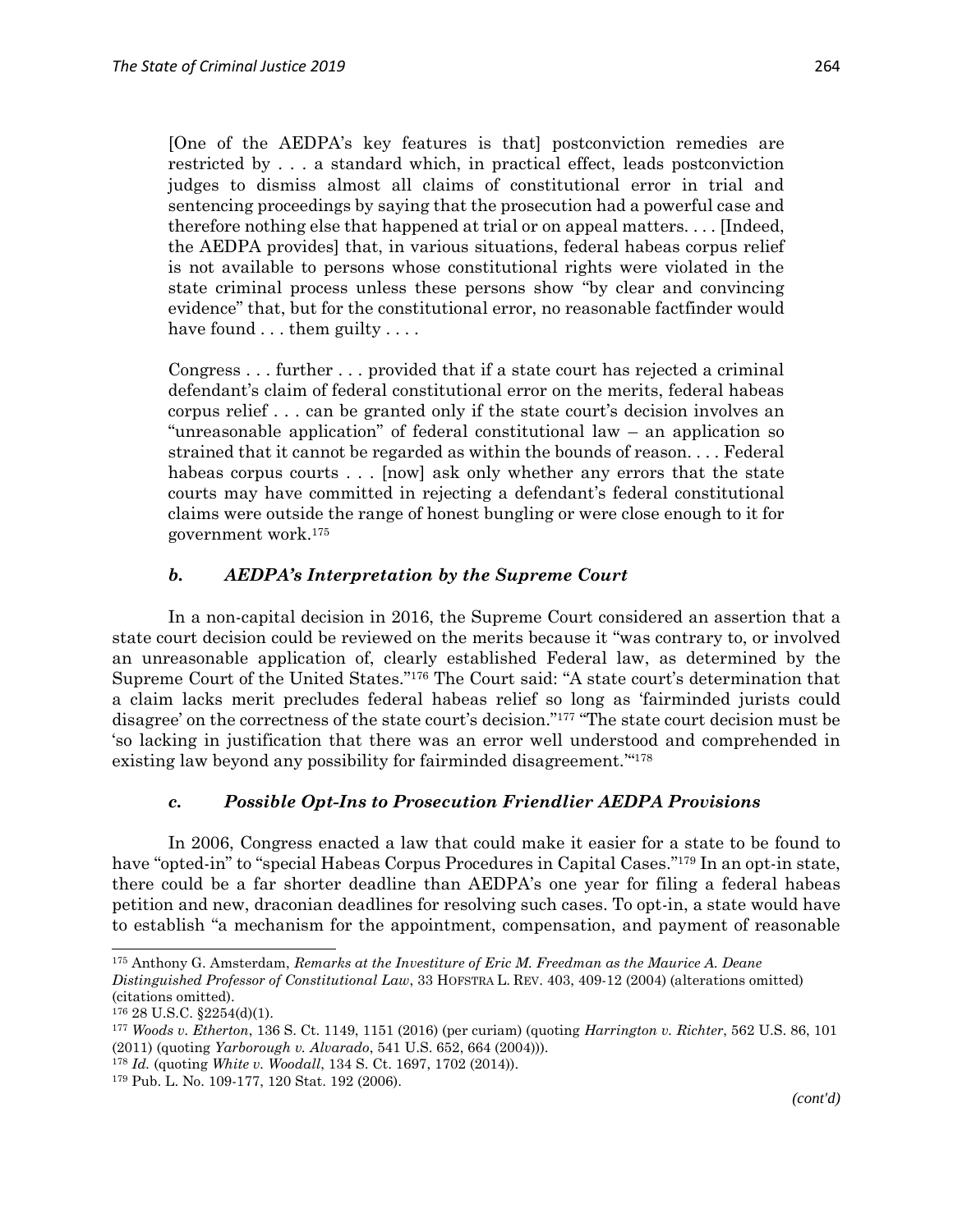litigation expenses of competent counsel in State postconviction proceedings" and "standards of competency for the appointment of counsel in [such] proceedings." Any decision on whether a state qualifies for opt-in would be made initially by the U.S. Attorney General, subject to *de novo* review by the Court of Appeals for the District of Columbia, which could then be reviewed by the Supreme Court.<sup>180</sup> Opponents of this change (including the ABA) say any attorney general may be a biased decision-maker, given the Justice Department's close relationships with state attorneys general and its frequent amicus briefs supporting stateimposed death sentences. Moreover, the D.C. Circuit has *no* experience with the determinative issue regarding "opt-in": the quality of postconviction counsel in state court proceedings in capital cases.

In 2016, the Ninth Circuit reversed, for lack of standing, a challenge to the Justice Department's regulations on implementing "opt-in." Rehearing and certiorari were denied.<sup>181</sup> No state's effort to opt-in has thus far secured Attorney General approval.

# *2. Prosecutorial or Other Law Enforcement Serious Forensic Errors or Misconduct*

### *a. Serious Forensic Errors*

 $\overline{a}$ 

On January 14, 2019, the Texas Court of Criminal Appeals stayed the execution of Blaine Milam and remanded for consideration of developments in the science relating to bite mark evidence (plus changes in the Supreme Court's dealing with intellectual disability). A month earlier, in December 2018, the Texas Court of Criminal Appeals vacated Steven Chaney's murder conviction and said he was innocent, because he had been convicted "based on bite-mark science that 'has since been undermined or completely invalidated.'" 182

On January 13, 2019, the *Los Angeles Times* ran an op-ed by Pulitzer Prize winning journalist Edward Humes, who summarized recent years' developments in "the real world of forensics" as follows:

<sup>180</sup> RANDY HERTZ & JAMES S. LIEBMAN, FEDERAL HABEAS CORPUS PRACTICE AND PROCEDURE, at 153-56 (7th ed. 2015) (quoting 28 U.S.C. § 2265(a)(1)(A),(C); discussing 28 U.S.C.§ 2265 (c)(1)-(3) (2006)).

<sup>181</sup> *Habeas Corpus Res. Ctr. v. U.S. Dep't of Justice*, 816 F.3d 1241 (9th Cir. 2016). The ABA filed an amicus brief in support of granting certiorari. The brief argued, *inter alia,* that the Ninth Circuit had failed to recognize that the Justice Department's Final Rule did not come anywhere close to ensuring that an opt-in state would provide effective counsel for state postconviction proceedings. Motion to File Brief Amicus Curiae and Brief of the ABA as Amicus Curiae in Support of Petitioner at 1-4, *Habeas Corpus Res. Ctr. v. U.S. Dep't of Justice*, No. 16-880 (U.S. filed Feb. 13, 2017),

https://www.americanbar.org/content/dam/aba/uncategorized/Death\_Penalty\_Representation/HCRC-v-DOJ\_ABA-Amicus-Brief-FINAL.authcheckdam.pdf.

<sup>182</sup> Jolie McCullough, *Texas court stops first execution of 2019, citing changes in intellectual disability law and bite-mark science*, TEX. TRIB., Jan. 14, 2019. On April 12, 2016, the Texas Forensic Science Commission approved its final report on a case concerning bitemark comparisons. It relied greatly on a Bitemark Investigation Panel that reviewed the extant scientific literature and data, and sought input from the American Board of Forensic Odontologists and others in the field. The Commission's "two threshold observations based upon its review" were: "1) there is no scientific basis for stating that a particular patterned injury can be associated to an individual's dentition; and 2) there is no scientific basis for assigning probability or statistical weight to an association, regardless of whether such probability or weight is expressed numerically (e.g., 'one in a million'). Though these claims were once thought to be acceptable and have been admitted into evidence in criminal cases in and outside of Texas, it is now clear they lack any credible supporting data." TEX. FORENSIC SCI. COMM'N, FIFTH ANNUAL REPORT, at 14-15 (2016).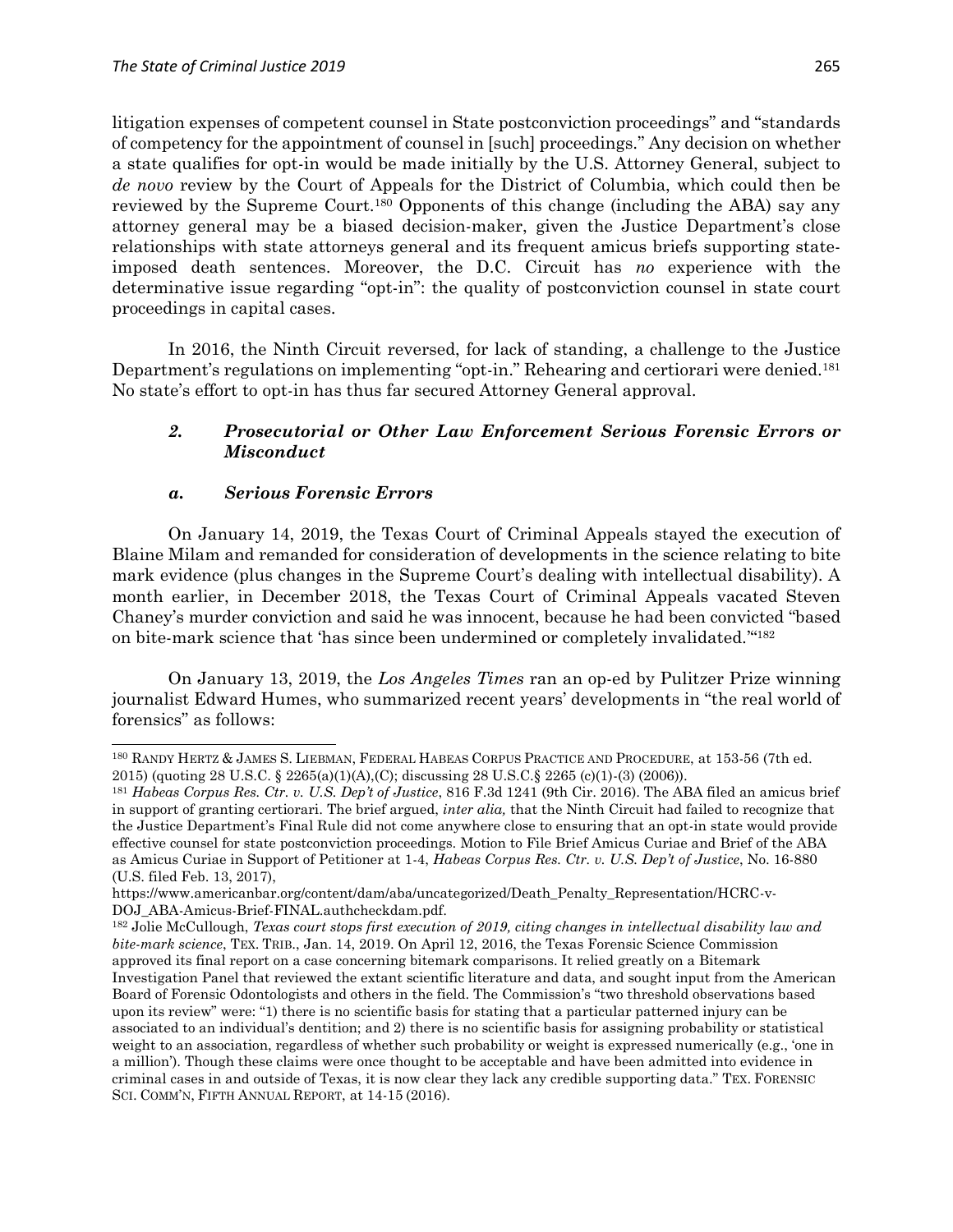[In] the real world of forensics, . . . the wizardry lionized by the "CSI" television empire turns out to have serious flaws. The science of bite-mark comparisons, ballistic comparisons, fingerprint matching, blood-spatter analysis, arson investigation and other common forensic techniques has been tainted by systematic error, cognitive bias (sometimes called "tunnel vision") and little or no research or data to support it. There is, in short, very little science behind some of the forensic "sciences" used in court to imprison and sometimes execute people.

The rigorously researched and peer-reviewed newcomer to forensics, DNA matching, has thrown into sharp relief the lack of scientific rigor in many other forensic disciplines. According to data gathered by the National Registry of Exonerations, of the 2,363 inmates exonerated of murder or other serious felonies since 1989 (most commonly through DNA), 553 were convicted with flawed or misleading forensic evidence – nearly one out of four.

Forensic science's shortcomings have left the justice system alternately in a quiet panic or massive denial. The issue was first brought into the spotlight by a highly critical report from the National Academy of Sciences in 2009, which found a dearth of scientific backing for most forensics methods other than DNA. It cited evidence that "faulty forensic science analyses may have contributed to wrongful convictions of innocent people." That report was followed by an even more blistering presidential commission report in 2016, which found serious errors and junk science in a host of commonly used forensic methods tying suspects to crimes.

Even the seeming infallibility of fingerprint evidence took a big hit. Multiple experts at the FBI's vaunted Latent Print Unit incorrectly matched a Portland, Ore., attorney to prints found at the scene of the 2004 Madrid train station bombing. The prints actually belonged to an Algerian terrorist. A form of cognitive bias – finding what you expect to find – has been blamed because the FBI examiners had received extraneous information about the lawyer converting to Islam, and they were also told that a respected senior agent had already declared a match.

. . . [Many cases show] the profound difficulty the justice system has in separating good science from bad. The National Academy of Sciences has suggested raising the bar for expert testimony by requiring hard data and error rates for all forensic disciplines.

Right now the bar is shockingly low. One expert in the recent Parks hearing testified that his analysis of door hinges showed that she had barricaded her child in a closet, using a technique he had never attempted before and for which he cited no scientific data. This lack of scientific rigor in the courtroom has to change.

A commission formed by President Obama to study solutions to flawed forensics was disbanded by the Trump administration. It may be time for the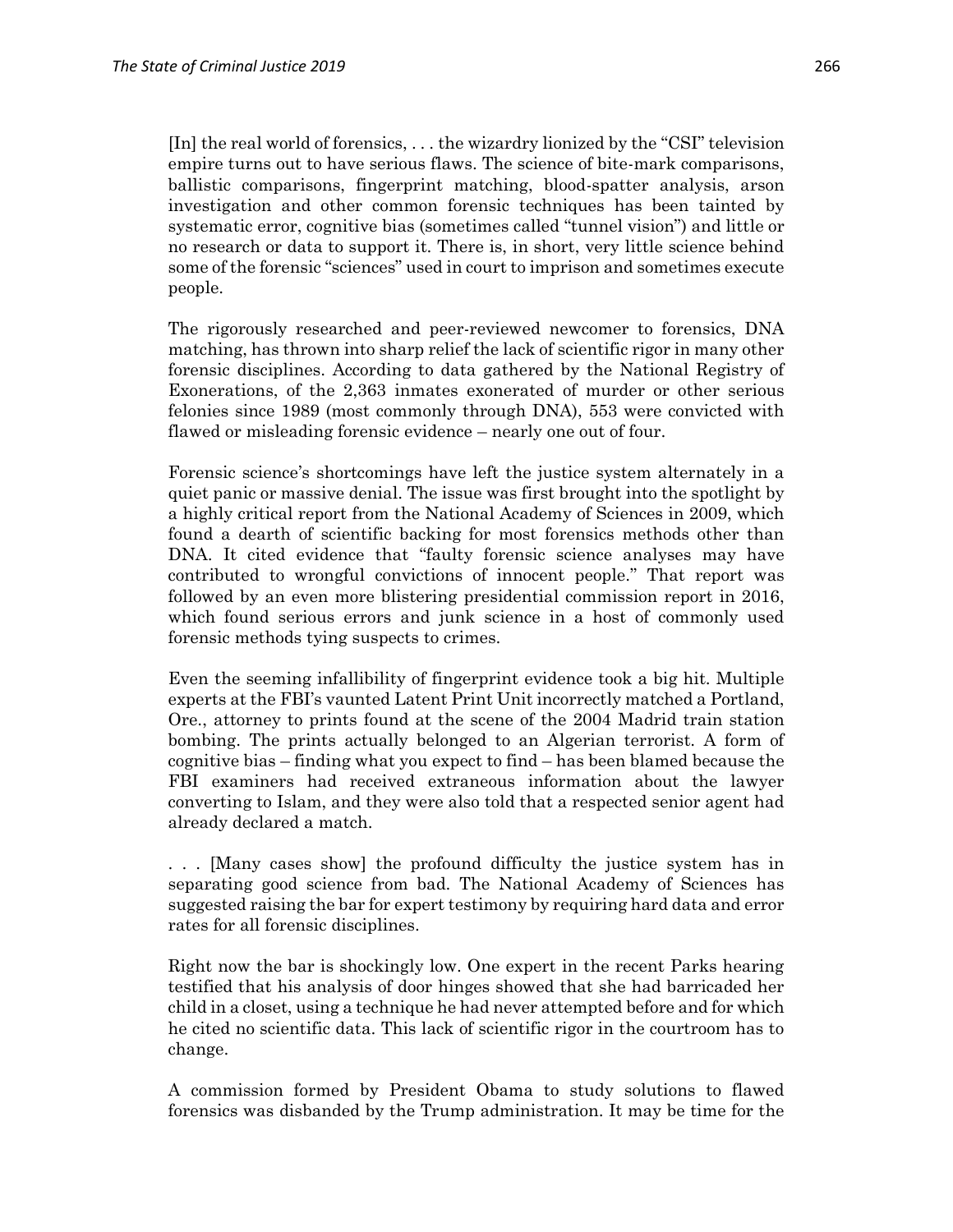states, individually or in partnership, to undertake this effort. The stakes are too high to maintain the status quo.<sup>183</sup>

Unfortunately, as NBC News reported on January 23, 2019, many judges and people in law enforcement are reluctant to disapprove of continuing use of forensic methods that the scientific community now feels are generally invalid.<sup>184</sup>

### *b. Prosecutorial or Other Law Enforcement or Judicial Misconduct*

## *i. State Postconviction "Factfindings" by Harris County, Texas Judges Rubberstamp Prosecutors' Submissions*

Since the resumption of executions after *Gregg v. Georgia*, <sup>185</sup> more people convicted in Harris County, Texas have been executed than those convicted in any other county in the country. A study of Harris County, Texas's capital punishment postconviction proceedings published in the May 2018 issue of the *Houston Law Review* provides a partial explanation for why this is so. The study found that judges' factfindings are "a sham" in these cases because the judges simply "rubberstamp" the submissions of county prosecutors. Researchers reviewed fact finding orders in 191 Harris County capital postconviction proceedings in which factual issues were contested. They discovered that in 96% of the cases, and with regard to 96% of the 21,275 factual findings, county prosecutors' proposed findings of fact were adopted verbatim. Indeed, in a very high percentage of the cases, judges did not bother to change the heading before signing the document submitted by the prosecution.<sup>186</sup> The article criticizes the postconviction judges for their usual unwillingness to hold evidentiary hearings regarding contested issues of fact, as well as their "wholesale adoption of proposed state factfinding" instead of carrying out their duties to engage in "independent state court decisionmaking." 187

The disputed facts are often potentially very significant. They frequently turn on fact witness and expert affidavits regarding evidence that might have been, but was not, introduced at the trial. These may relate "to the accuracy of the conviction, including forensic, alibi, or eyewitness testimony; or . . . might highlight important [penalty-phase] mitigating evidence regarding the inmate's psychiatric or psychological impairments, abused background, or redeeming qualities." 188

The study's leaders say that the "inadequate development of facts" caused by this "one-sided consideration of contested factual issues" "prevents Harris County post-conviction courts from enforcing federal constitutional norms." When the cases then proceed to federal habeas corpus proceedings, "even rubber-stamped findings receive deference in federal

 $\overline{\phantom{a}}$ 

<sup>183</sup> Edward Humes, Opinion, *Bad forensic science is putting innocent people in prison*, L.A. TIMES, Jan. 13, 2019. <sup>184</sup> Jon Schuppe, '*We are going backward': How the justice system ignores science in the pursuit of convictions,*  NBC NEWS, Jan. 23, 2019.

<sup>185</sup> *Gregg v. Georgia*, 428 U.S. 153 (1976).

<sup>186</sup> Jordan M. Steiker, James W. Marcus & Thea J. Posel, *The Problem of "Rubber-Stamping" in State Capital Habeas Proceedings: A Harris County Case Study*, 55 HOUS. L. REV. 889, 900-01 (2018). <sup>187</sup> *Id.* at 893.

<sup>188</sup> *Id.*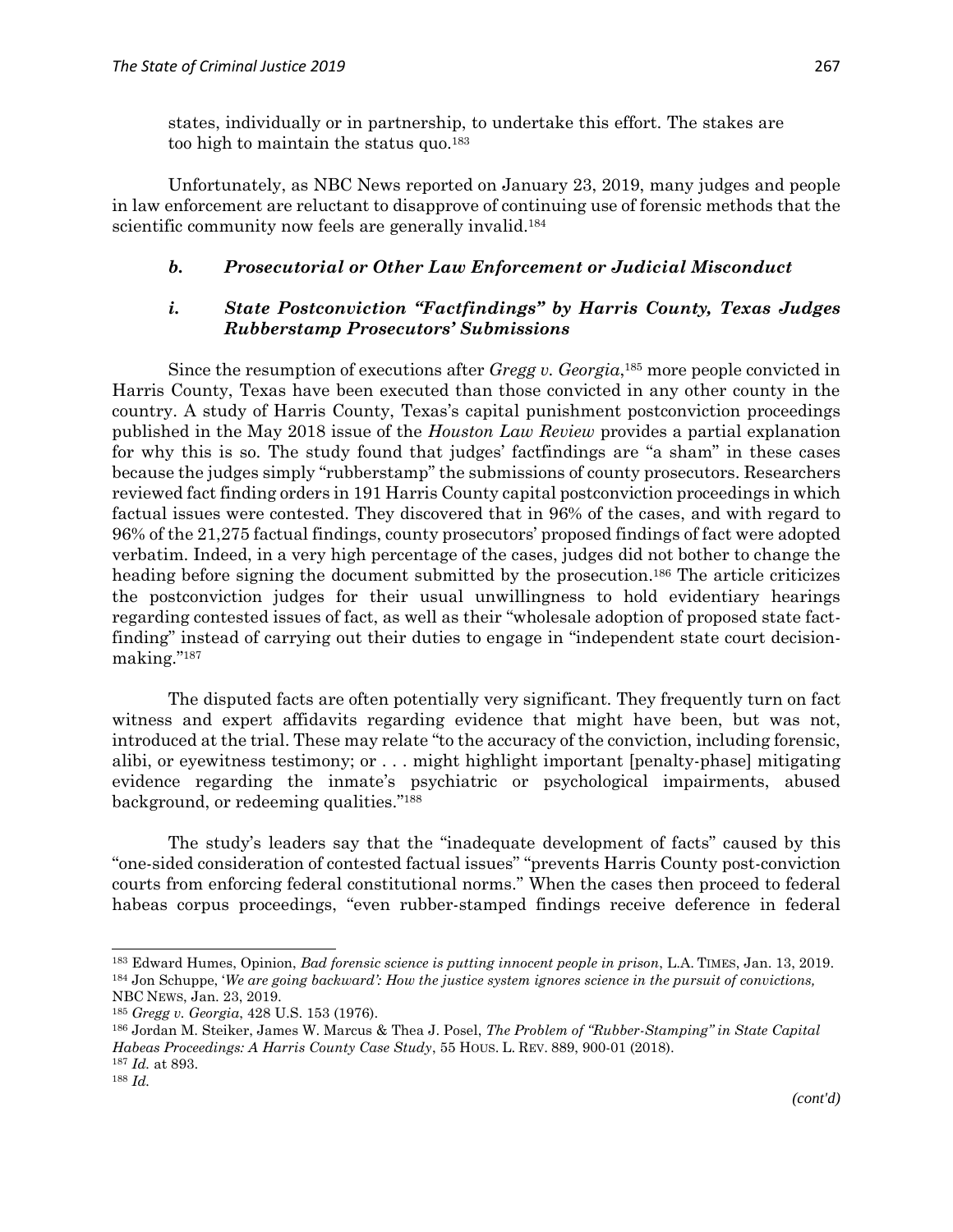court." So, there is never a "meaningful consideration of the inmate's constitutional claims." This, the authors, say, "undermines the legitimacy of Harris County executions." 189

### *ii. State Evidence Credibility Issues in Florida and Arizona*

In February 2017, the Orange-Osceola State Attorney's Office informed defense counsel of "clerical errors, failure to identify [finger]prints of value and the mislabeling of print cards," by an 18-year employee of the Orange County, Florida's Sheriff's Office. This could have adversely affected defendants in over 2,600 cases, including at least one of a death row inmate.<sup>190</sup>

A few months earlier, the credibility of medical examiner testimony in many cases in one of Arizona's leading death penalty counties, Maricopa, was significantly undermined. KPNX reported that the county medical examiner's former lab director and chief toxicologist had – unbeknownst to Arizona defense counsel – been convicted of a felony for having stolen a gun that had been an exhibit in a case where he had previously worked.<sup>191</sup>

## *c. Prosecutorial Misconduct and Bad Science Make Wrongful Convictions More Likely the More Serious the Crime Is*

University of Denver professors Scott Phillips and Jamie Richardson released a study in 2016 arising from their review of over 1,500 cases in which convicted prisoners were ultimately exonerated. They determined that those who prosecuted the most serious offenses, including death penalty cases, were "most apt" – as compared with prosecutors in less serious cases – "to participate in the production of erroneous evidence . . . from false confession to untruthful snitches, government misconduct and bad science." In particular, they found that false confessions were substantially greater in murder cases and notably more in death penalty cases than in less heinous murder cases.<sup>192</sup>

## *d. Why People "Confess" to Crimes They Did Not Commit*

In the *New Yorker*'s June 19, 2017 issue, Rachel Aviv wrote about *Remembering the Murder You Didn't Commit*, with the subheading *DNA Evidence Exonerated Six Killers. So Why Do Some of Them Recall the Crime So Clearly?* Her article described the phenomenon of the "malleability of memory: an implausible notion . . . grows into a firmly held belief"<sup>193</sup> that is wrong. In 2009, a Nebraska Assistant Attorney General said that the six people who had been convicted (five of them via plea deals) for the murder of a woman in 1989 were innocent "beyond all doubt." Some had been sentenced to life terms. In describing what had happened, Aviv highlighted the role of a charismatic psychologist Wayne Price, who simultaneously was a reserve deputy with the sheriff's office. Aviv said that Price "seemed to lose sight of the

 $\overline{\phantom{a}}$ 

<sup>189</sup> *Id.* at 895.

<sup>190</sup> Rene Stutzman & Gal Tziperman Lotan, *More than 2,600 Orlando-area lawyers get letters warning about fingerprint expert*, ORLANDO SENTINEL, Feb. 6, 2017.

<sup>191</sup> Wendy Halloran & Elizabeth Wiley, *Lab director's criminal record uncovered; what does it mean?*, KPNX-12NEWS (Phoenix), Nov. 19, 2016.

<sup>192</sup> Scott Phillips & Jamie Richardson, *[The Worst of the Worst: Heinous Crimes and Erroneous Evidence](https://deathpenaltyinfo.org/images/PhillipsRichardsonArticle.pdf)*, 45 HOFSTRA L. REV. 417, 448 (2016).

<sup>193</sup> Rachel Aviv, *Remembering the Murder You Didn't Commit*, NEW YORKER, June 19, 2017.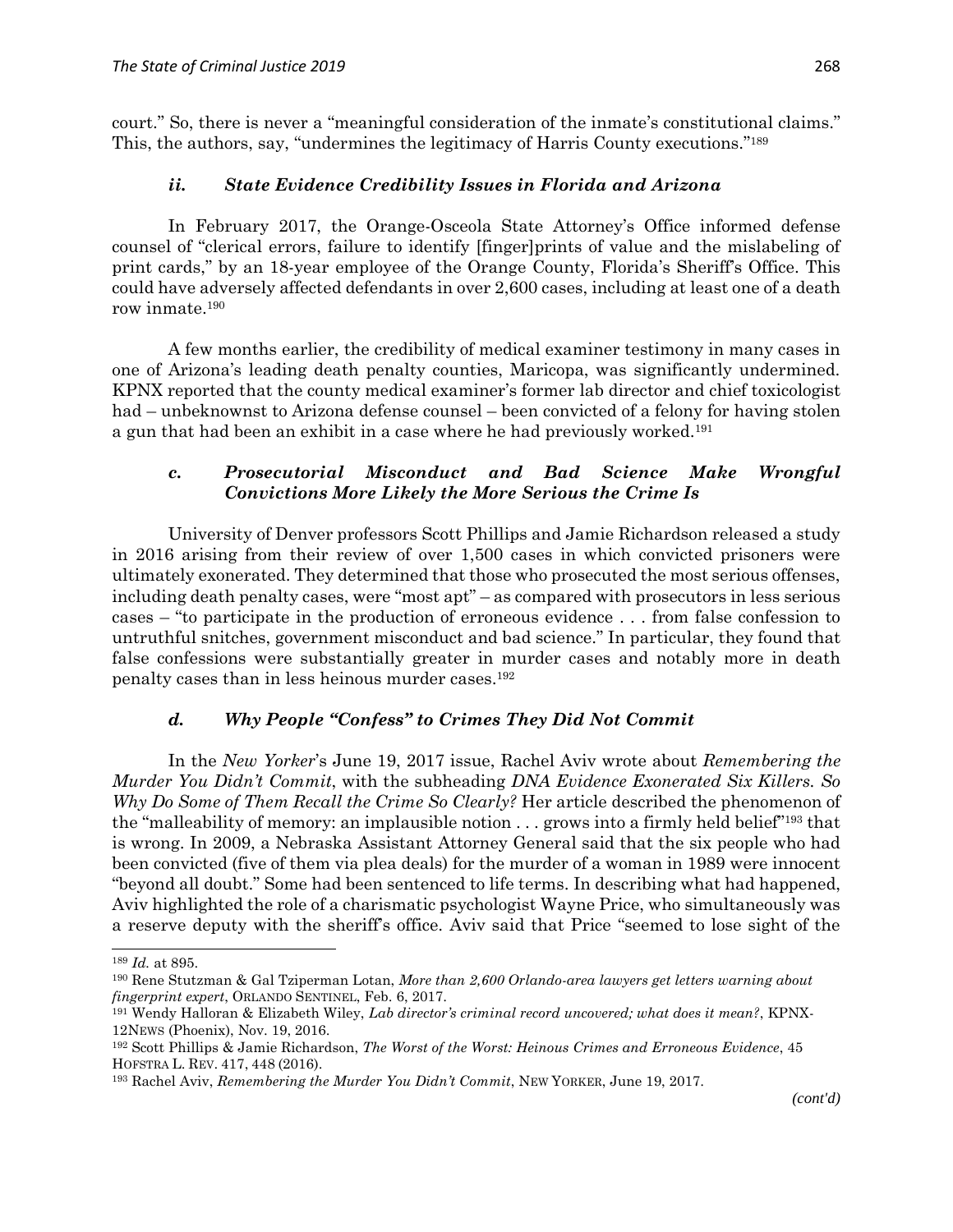vulnerabilities of his former patients." She described how people can become convinced of their guilt of crimes they never committed, including the finding of a *Psychology Today* study published in 2015 that found that 70% of those interviewed in a "highly suggestive and repetitive" way would come to believe they had committed a crime. The study said they ended up with "rich false memories," whereby "imagined memory elements regarding what something *could* have been like can turn into elements of what it *would* have been like, which can become elements of what it *was* like." 194

# *e. High Level of Prosecutorial Misconduct in Four Counties Sending Large Numbers of People to Death Row in Recent Years*

In July 2017, the Fair Punishment Project at Harvard Law School issued a report finding high levels of prosecutorial misconduct in four counties that had sent large numbers of people to death row in recent years: Orange County, California; Orleans Parish, Louisiana; St. Louis County, Missouri; and Shelby County, Tennessee. 195

# *f. Commutation to LWOP Due to Prosecutor's Reliance on False Information About a Non-Existent Murder and on Unsupported Hearsay*

On April 20, 2017, Virginia Governor Terry McAuliffe commuted Ivan Teleguz's death sentence to LWOP. He did so for two reasons: First, the prosecutor, in seeking capital punishment, presented evidence that, the prosecutor argued, showed that Teleguz had taken part in another murder; but on April 20, 2017 the Governor said, "[w]e now know that no such murder occurred, much less with any involvement by Mr. Teleguz. It was false information, plain and simple . . . ." Second, there were many hearsay suggestions that Teleguz was a Russian mafia member – without any evidentiary support. A tertiary factor was that the actual killer (Michael Hetrick) in the murder for which Teleguz was convicted had negotiated a deal whereby in return for testifying against Teleguz he was sentenced to LWOP, not death.<sup>196</sup>

# *3. Inadequacies of Trial Counsel for People Now Facing Execution*

Problems with the quality or performance of counsel representing capital defendants and death row inmates have been mentioned several times above. Certainly, significant improvements in the quality of defense counsel at the trial level in certain states have played a significant role in the decline in new death sentences in those states. But the refusal of postconviction and habeas courts and of clemency authorities to grant relief on the basis of ineffective trial counsel or waived or undiscovered constitutional errors has led to executions of many people who would not have received capital sentences if their trial counsel had represented them in the manner in which they likely would be represented today.

 $\overline{a}$ <sup>194</sup> *Id.*

<sup>195</sup> FAIR PUNISHMENT PROJECT, THE RECIDIVISTS: FOUR PROSECUTORS WHO REPEATEDLY VIOLATE THE CONSTITUTION (2017).

<sup>196</sup> Gov. Terry McAuliffe, Press Release, *Governor McAuliffe Commutes Sentence of Ivan Teleguz to Life Imprisonment*, Apr. 20, 2017, https://governor.virginia.gov/newsroom/newsarticle?articleId= 20103.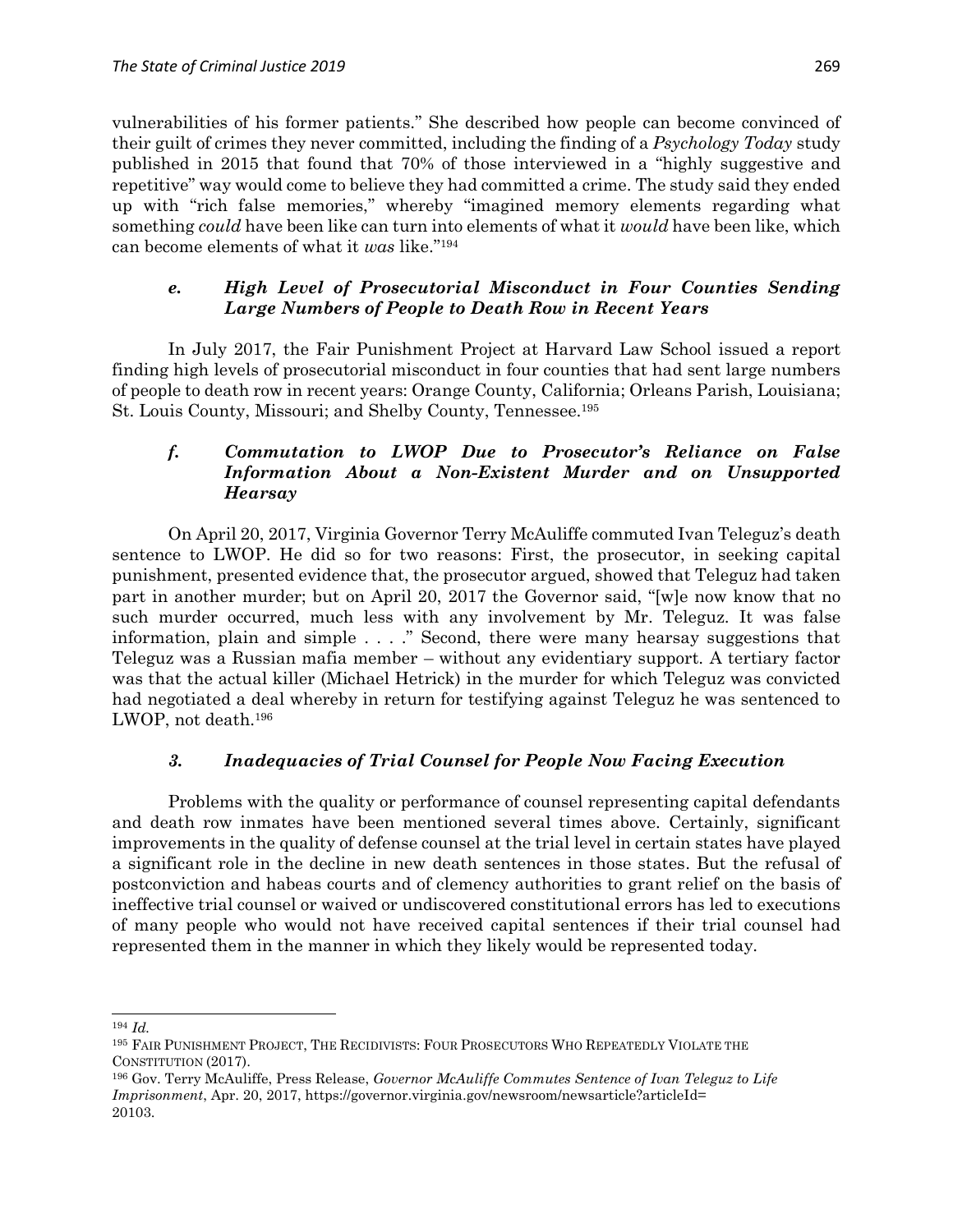The same January 11, 2019 story in which the *Atlanta Journal-Constitution* reported that in new cases "capital punishment in 2019 seems to be going the way of the guillotine and the gallows: [i]t's disappearing," and attributed this in part to the effective work of the state's capital defender office, also reported that Georgia would soon set execution dates for death row inmates sentenced years ago. The article noted that on January 7, 2019 Justice Sotomayor, dissenting from the Court's 6-3 refusal to consider Donnie Lance's case, said that Lance's trial lawyers "failed even to look into, much less to put on, a case for sparing Lance's life." Stephen Bright, a renowned capital defense lawyer and a Georgia State, Georgetown, and Yale Law School professor, told the *Journal-Constitution* that people facing execution now "were sentenced some time ago often with lawyers who were not qualified to try a deathpenalty case. They are also people who would not be sentenced to death today." 197

Unfortunately, despite Georgia's improvements, new miscarriages of justice can still happen there. For example, on December 6, 2018, the Georgia Supreme Court refused to reverse the trial court's decision to permit Tiffany Moss to represent herself at her upcoming capital trial, at which she will be accused of starving her step-daughter to death. Ms. Moss had said, despite the trial judge's strenuous urgings to have attorneys represent her, that she would rather rely on divine guidance than on qualified defense counsel. The girl's father, rather than relying on divine guidance, made a deal in which he agreed to testify against Ms. Moss in return for receiving a LWOP sentence.<sup>198</sup>

The situation in North Carolina is similar to that in Georgia. A report issued on October 3, 2018 by The Center for Death Penalty Litigation is aptly titled *Unequal Justice: How Obsolete Laws and Unfair Trials Created North Carolina's Outsized Death Row.* The report, written by Kristin Collins, says that difficult-to-secure reforms, starting with the creation in 2001 of an office that coordinates the representation of people facing capital punishment, has over time led to a huge drop in death sentences in North Carolina.<sup>199</sup> Indeed, only one new death sentence has been imposed in the last four years, and there are very few capital trials. But whereas for new cases, the death penalty is "all but extinct," the majority of those on North Carolina's death row were sentenced under a "rigged" system – with 73% of death row inmates having been sentenced before even the first reform, the creation of the statewide indigent defense office.

One death row inmate, Nathan Bowie, was "represented" in state postconviction by Tom Portwood, a dentist-turned-attorney who had a severe drinking problem and whose failure to do any work outside the courtroom for his client Ronald Frye had led the North Carolina Academy of Trial Lawyers for the first time to urge clemency for a death row inmate. Frye was executed in 2001. Portwood was appointed along with a lawyer with no death penalty experience to represent Mr. Bowie. During the time he "represented" Bowie, Portwood was involved in a car crash and found to have an alcohol level sufficient to kill him. The report issued in October 2018 details numerous egregious failures by Bowie's counsel as well as what appears to have been serious misconduct by the trial prosecutor.<sup>200</sup>

<sup>197</sup> Rankin, *supra* note 4.

<sup>&</sup>lt;sup>198</sup> Bill Rankin, *Woman accused of starving stepdaughter to represent herself in death penalty trial, ATLANTA J.-*CONST., Dec. 7, 2018.

<sup>199</sup> KRISTIN COLLINS, UNEQUAL JUSTICE: HOW OBSOLETE LAWS AND UNFAIR TRIALS CREATED NORTH CAROLINA'S OUTSIZED DEATH ROW (2018).

<sup>200</sup> *See* Liliana Segura, *"Relic of Another Era": Most People on North Carolina's Death Row Would Not Be Sentenced to Die Today*, THE INTERCEPT, Oct. 17, 2018.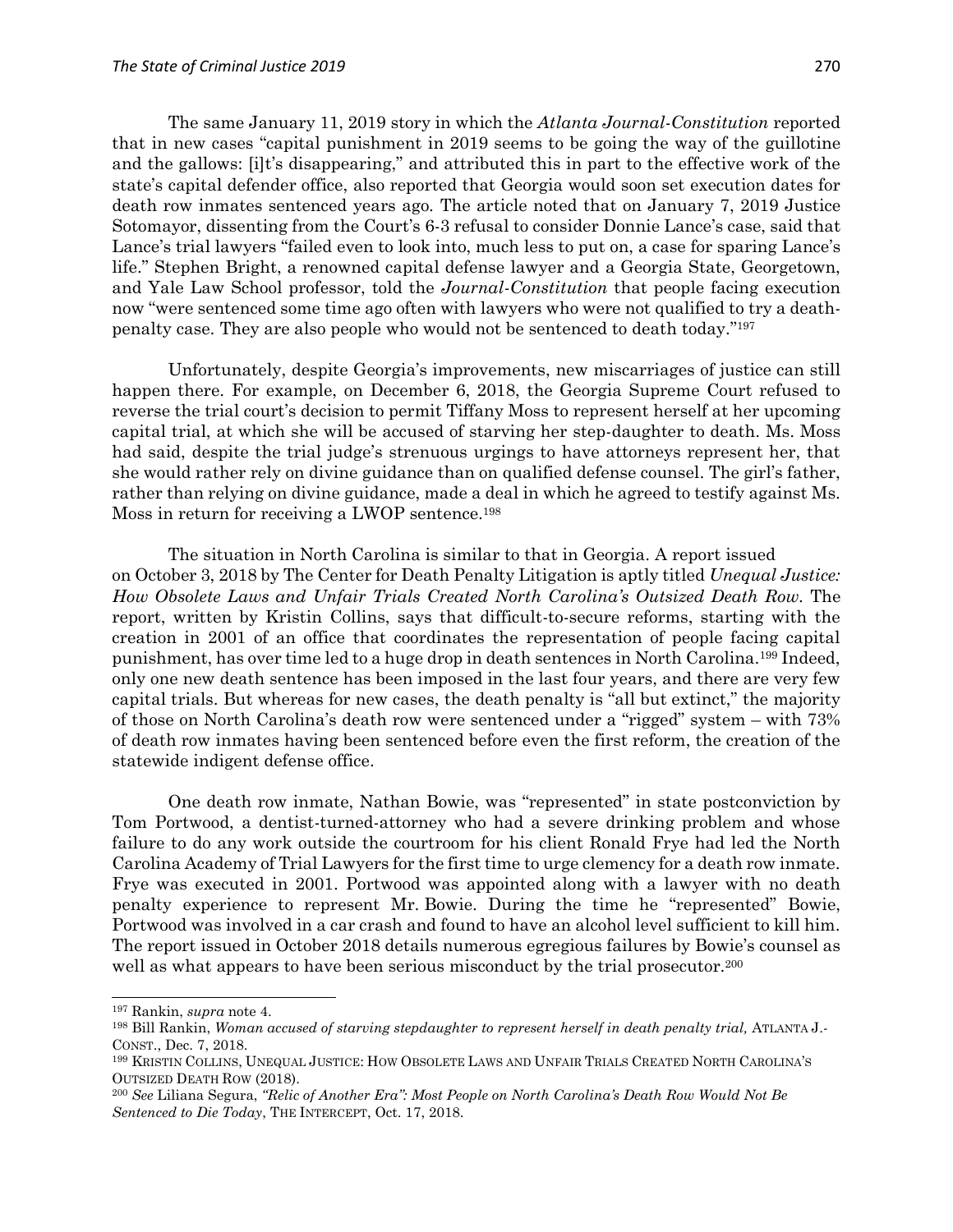Another feature of the death penalty system at the time of Bowie's trial was a requirement that prosecutors who charged a defendant with aggravated first-degree murder had to seek the death penalty. They could only avoid doing so by charging second-degree murder. This was eventually changed.

Thomas Maher, who now heads Indigent Defense Services, says policymakers and courts should ponder this question: "Should we execute scores of inmates for crimes that would not warrant the death penalty if they were tried today?" <sup>201</sup> Others interviewed by *The Intercept* have made the same point.

# *4. Proposed Improvements to Enhance Counsel and Judicial Actions in Federal Death Penalty Trial Courts and in Federal Habeas Proceedings Regarding State and Federal Death Sentences*

On September 13, 2018, the Judicial Conference of the United States endorsed several interim recommendations that, if implemented, would enhance the ability of federal defender offices to improve representation at trials and in federal habeas proceedings – including by their training and mentoring lawyers from the private bar.<sup>202</sup> The Judicial Conference also endorsed recommendations that would lead to more training of judges about habeas corpus cases arising from state and federal death penalties, plus the need to generate extra-record information, and the role of experts, investigators, and mitigation specialists. Moreover, the Judicial Conference endorsed recommendations that judges be trained on "[b]est practices on the funding of mitigation, investigation, and expert services in death-eligible cases at the earliest possible moment, allowing for the presentation of mitigating information to the Attorney General." These recommendations were drawn from the final report of the Committee to Review the Criminal Justice Act Program, issued in June 2018.<sup>203</sup>

# *5. The Continuing Danger of Executing Innocent People*

# *a. Limits, Either Due to Unavailability or Because Courts Will Not Allow Access to, or Testing of, DNA*

Although much of the public believes that the existence of improved means for testing DNA has virtually or completely eliminated the danger of executing innocent people, that is far from accurate. The main reason is that material that contains testable DNA that would be probative of guilt or innocence never did exist in the vast majority of cases, and it is often not found in testable condition even when it originally did exist.

A further limitation is due to prosecutors and the courts. Prosecutors often fail to produce or oppose testing of materials from which probative DNA testing might be done, and courts often refuse to order that these materials be produced. And the further past the trial a death row inmate gets, the less likely courts are to permit access to or DNA testing of

 $\overline{a}$ <sup>201</sup> *Id.*

<sup>202</sup> Nat'l Ass'n of Criminal Def. Lawyers, Press Release, *Judicial Conference Takes Steps Toward Greater* 

*Independence for Federal Public Defender System; Nation's Criminal Defense Bar Encouraged by Progress*, Sept. 13, 2018, https://www.nacdl.org/fed-pd-judicial-conference-newsrelease/.

<sup>203</sup> JUDICIAL CONFERENCE OF THE U.S., 2017 REPORT OF THE AD HOC COMMITTEE TO REVIEW THE CRIMINAL JUSTICE ACT, at xxxvi-xl (rev. Apr. 2018).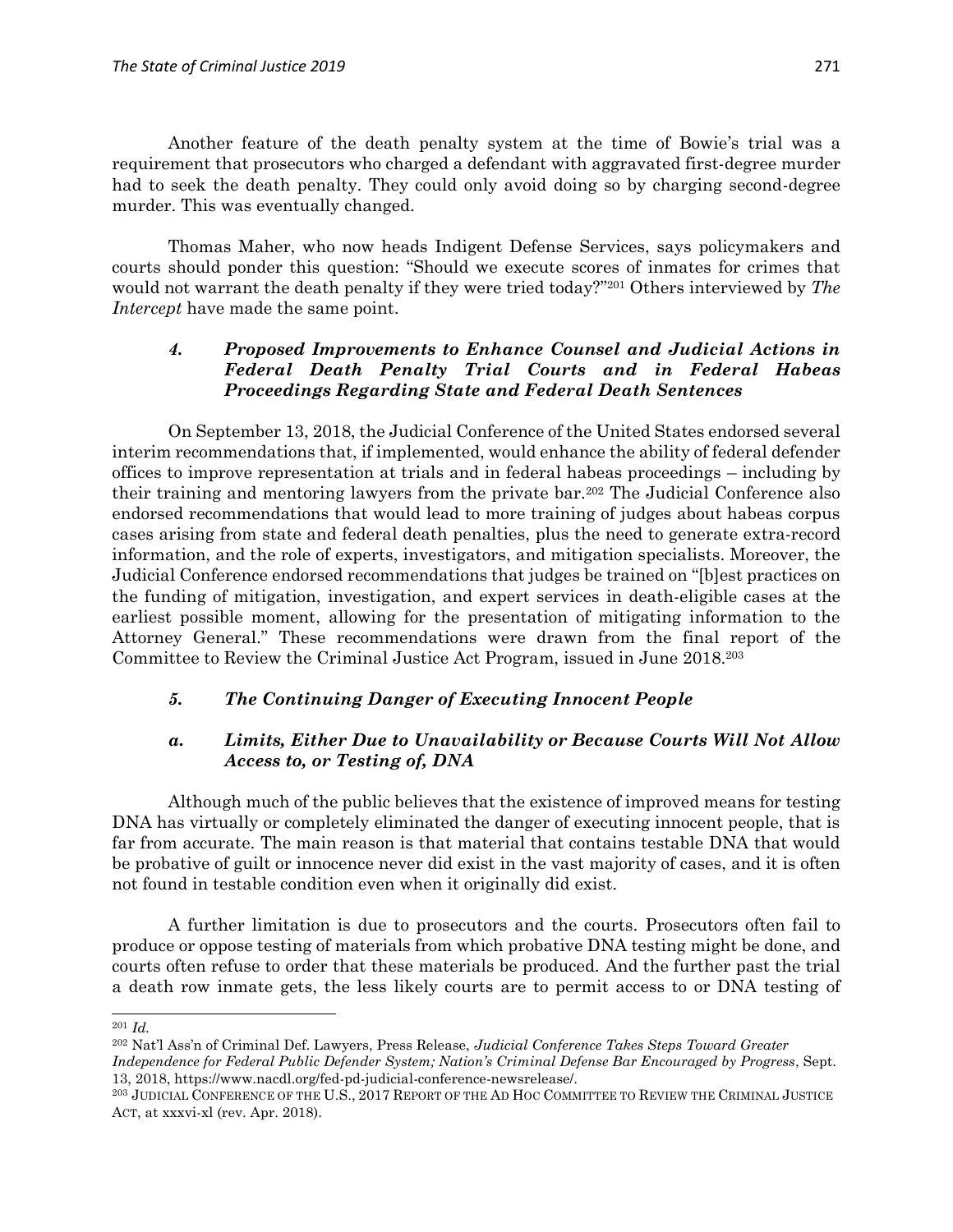$\overline{a}$ 

materials that have never previously been tested using the currently most sophisticated DNA testing methods. Often, courts seem unconcerned by the fact there was no prior DNA testing, or that the testing that was done involved different physical evidence, or that the earlier testing used much less sophisticated methods and ended up being inconclusive.

Florida courts have denied 19 death row inmates – eight of whom have been executed – any access to DNA testing. And these courts have precluded nine others from testing additional evidence or from using more sophisticated DNA testing after less sophisticated testing was inconclusive.<sup>204</sup>

A case illustrating the problems that can be left unresolved that such testing might resolve is that of Florida's Tommy Zeigler. His case was the subject of a six-part series by a Pulitzer-prize winning investigative journalist, Leonora LaPeter Anton, in the *Tampa Bay Times* in November 2018.<sup>205</sup> Zeigler has been on death row for 42 years, after a jury convicted him of killing his wife, her parents, and Zeigler's handyman in Zeigler's furniture store. Zeigler was himself shot at that time. The trial judge overrode the jury's recommendation of a life sentence.

The series examined in depth numerous questions concerning whether Zeigler was guilty. Zeigler was permitted limited DNA testing in 2001 that seemed to support his assertion that his furniture store was robbed on the fateful occasion. Despite his lawyers' offer to pay for more advanced DNA testing and their having proffered evidence casting serious doubt on the veracity of some important prosecution witnesses and showing how unlikely it is that he could have shot himself in the stomach as a way to seem innocent, the courts have precluded further DNA testing.

On January 3, 2019, Ms. Anton reported that the Ninth Judicial Circuit's state's attorney's office, which has turned down all of Zeigler's prior requests, was having the director of its new conviction integrity unit (created in September 2018) consider Zeigler's case. Ms. Anton further reported that Republican James Grant, chair of the Florida House's subcommittee on criminal justice, favors criminal justice reforms this year, including DNA and other reliable tests for inmates – particularly those against whom junk science was used, and consequences for those who deliberately withhold or destroy evidence. Zeigler's conviction and death sentence were secured after the prosecution introduced blood-spatter evidence that, as Ms. Anton noted, critics now say is more speculative than scientific. Ms. Anton further discussed the fact that in the cases of other Florida death row inmates, such as Henry Sireci, convictions and death sentences were secured through the use of hair comparisons. Yet, in 2013, "the FBI and American Society of Crime Laboratory Directors acknowledged that previous hair comparison analysis was invalid." 206

<sup>204</sup> Leonora LaPeter Anton, *Blood and truth: The lingering case of Tommy Zeigler and how Florida fights DNA testing* (pt. 1), TAMPA BAY TIMES, Nov. 25, 2018.

<sup>205</sup> Leonora LaPeter Anton, *Blood and truth: The lingering case of Tommy Zeigler and how Florida fights DNA testing* (pts. 1-6), TAMPA BAY TIMES, Nov. 25-30, 2018.

<sup>206</sup> Leonora LaPeter Anton, *State's attorney's office reviewing 1975 murder case recently featured in Times series*, TAMPA BAY TIMES, Jan. 3, 2019 (updated Jan. 9); *see also* Humes, *supra* note 183.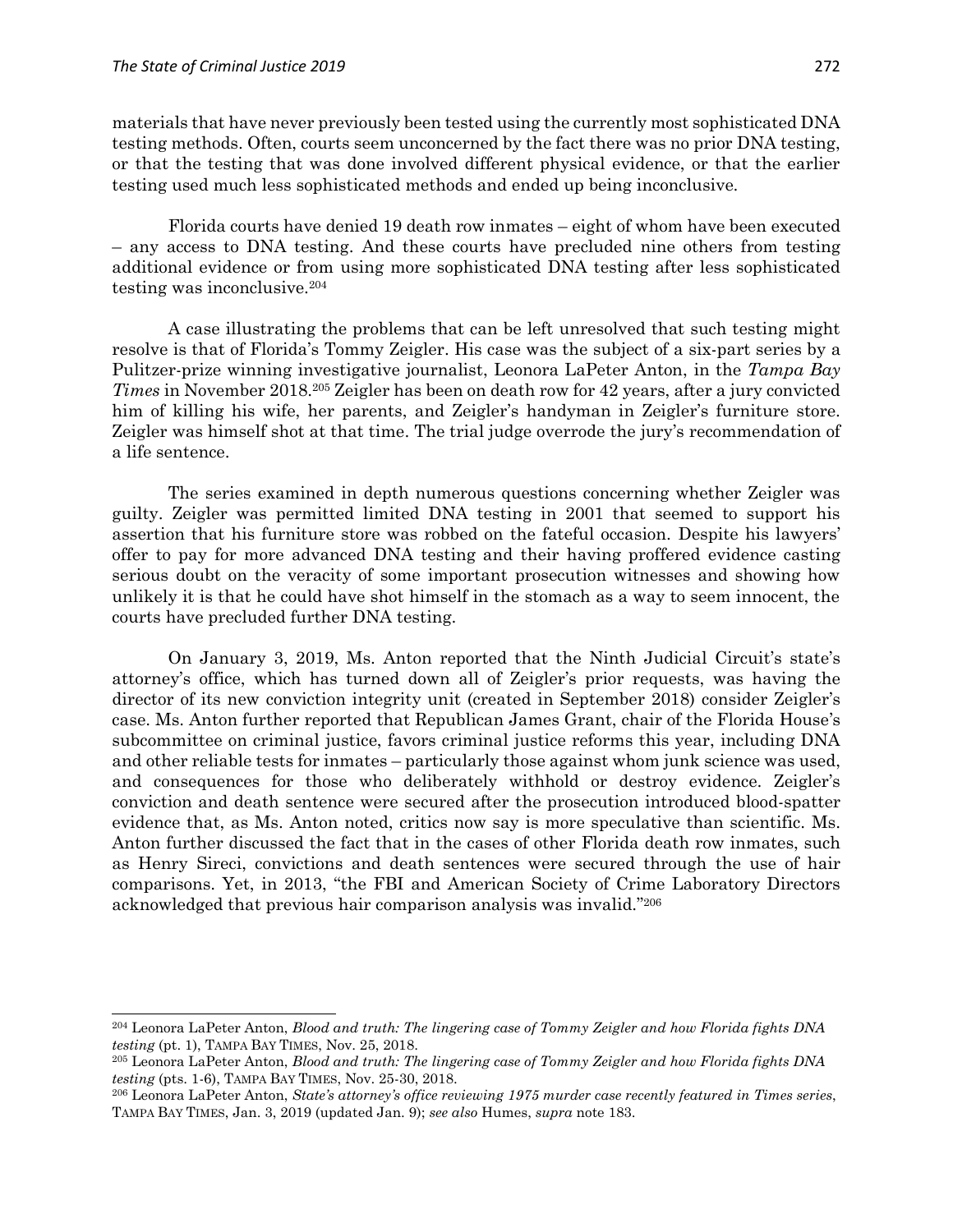### *b. People in the News in 2017-2019 Due to Innocence Findings or Considerations, After Years on Death Row*

#### *i., ii. Tyrone "Kareem" Moore and James Dennis*

Two former Pennsylvania death row inmates, Tyrone "Kareem" Moore and James Dennis, were released from prison after pleading no contest to third-degree murder after prosecutors dropped the first-degree charges against them. Dennis had been on death row of almost a quarter century when the *en banc* Third Circuit ordered a new trial because of the prosecution's failure to produce evidence tending to exonerate him and implicate another person.<sup>207</sup> Dennis' release on May 13, 2017 appeared to end the last of three wrongful capital prosecutions in unrelated cases, all involving the same two Philadelphia detectives.<sup>208</sup>

#### *iii. Isaiah McCoy*

On January 19, 2017, former Delaware death row inmate Isaiah McCoy was acquitted by the judge at his retrial and released. He was set free thanks to the work of his lawyers and an investigator. The Delaware Supreme Court ordered the new trial because of several instances of misconduct by the lead trial prosecutor – including his lying to the trial judge during the sentencing trial.<sup>209</sup>

### *iv. Rodricus Crawford*

 $\overline{a}$ 

On April 17, 2017, the Caddo Parish, Louisiana District Attorney's Office announced that it was formally dropping all charges against Rodricus Crawford, saying it could not secure a new conviction in view of evidence tending to show that Crawford's son had pneumonia when he died, plus bacteria in his blood that was suggestive of sepsis.<sup>210</sup> The trial prosecutor, Dale Cox, had relied on a local doctor whose contention that the baby had been suffocated was inconsistent with the autopsy results. Cox later requested that Crawford, while on death row, experience "as much physical suffering as it is humanly possible to endure before he dies." 211

At oral argument in 2016, the Louisiana Supreme Court "seemed bewildered that Crawford had ever been charged with a capital crime."<sup>212</sup> On November 16, 2016, the court overturned Crawford's conviction, because the trial judge did not force Cox to give "race neutral reasons" for using five peremptory challenges to keep blacks off the jury. Two justices

<sup>207</sup> Travis Kellar, *Man convicted in deadly 1982 shooting in Forty Fort to be released from prison*, TIMES LEADER (Wilkes-Barre), Dec. 22, 2016; Jon Schuppe, *To End Decades on Death Row, Inmate Makes an Agonizing Choice*, NBC NEWS, Dec. 24, 2016.

<sup>208</sup> Mark Bookman, *Three Murders in Philadelphia*, SLATE.COM, May 12, 2017.

<sup>209</sup> Jessica Masulli Reyes, *Former death row inmate goes free after acquittal*, NEWS J. (Wilmington), Jan. 19, 2017.

<sup>210</sup> Jonah Engel Bromwich, *Louisiana Man Who Spent Three Years on Death Row Has Murder Charge Dismissed*, N.Y. TIMES, Apr. 20, 2017.

<sup>211</sup> Rachel Aviv, *A Death Sentence Overturned in Louisiana*, NEW YORKER, Nov. 23, 2016. <sup>212</sup> *Id.*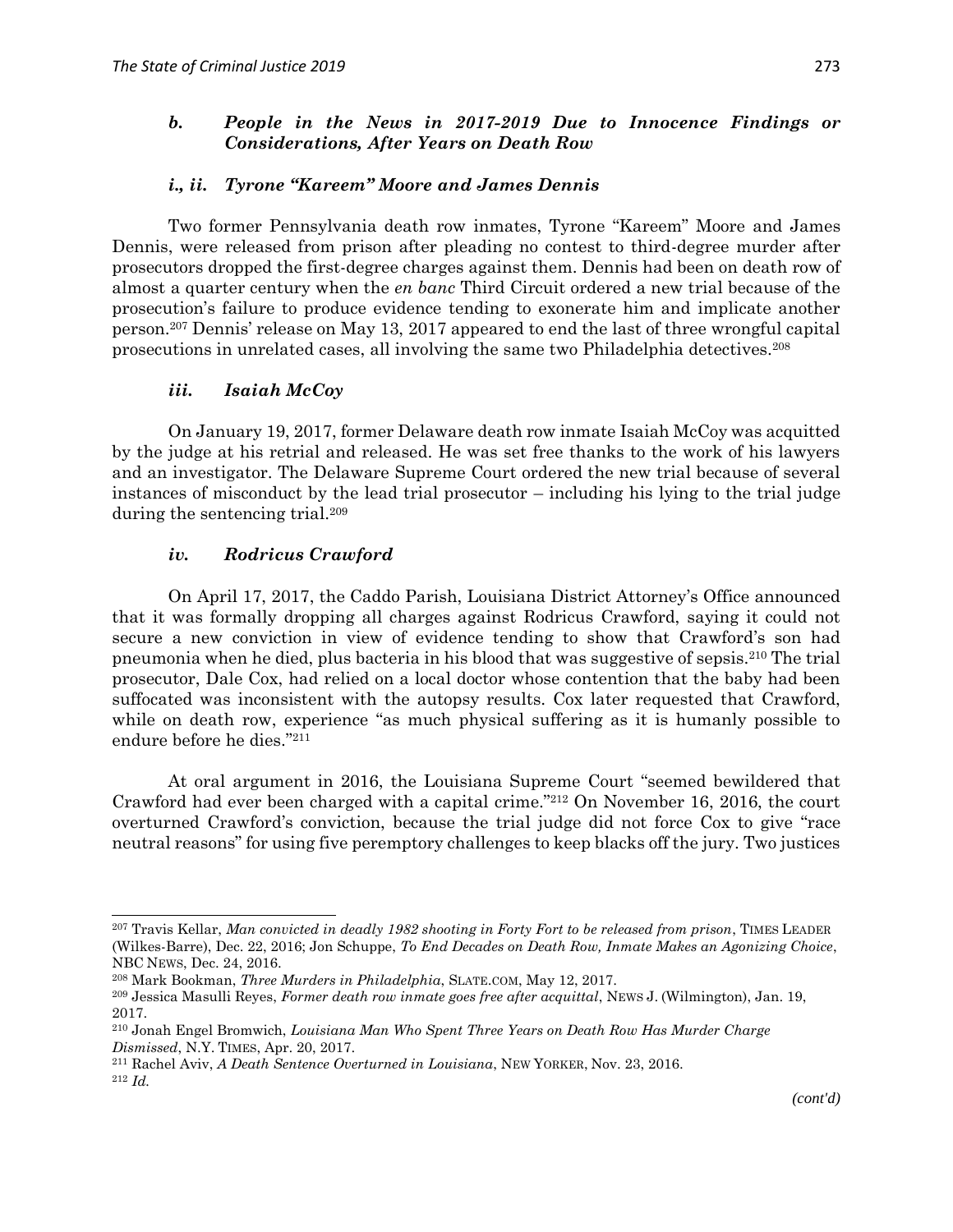would have overturned the conviction due to insufficient evidence that Crawford intended to kill the boy; they felt he should have been acquitted.<sup>213</sup>

#### *v. Ralph Daniel Wright, Jr.*

On May 11, 2017, the Florida Supreme Court ordered Wright's murder convictions vacated and acquitted him, because the evidence supporting the convictions was "purely circumstantial" and not enough for any conviction.<sup>214</sup> A majority of the court, in concurring, said no reasonable juror would have found him guilty beyond a reasonable doubt.<sup>215</sup> His death sentence had already become invalid as a result of *Hurs*t. At trial, the jury had recommended death by only a 7-5 vote.

#### *vi. Jerry Hartfield*

Jerry Hartfield was convicted of murder and sentenced to death, but on direct appeal, the Texas Court of Criminal Appeals vacated his conviction and death sentence due to the incorrect rejection of a potential juror who had expressed doubts concerning capital punishment.<sup>216</sup> A few years later, in 1983, that ruling – including its ordering a new trial – became effective. But Hartfield – who is developmentally disabled – stayed in prison without being retried until 2015, by which time most of the evidence could not be found and some witnesses were dead. The death penalty was not sought, but he was again convicted. Yet, his developmental disability made use of his confession questionable. A Texas appeals court ruled on January 19, 2017, that his right to a speedy trial was violated by the extremely long delay and said he had endured "a criminal justice nightmare." <sup>217</sup> He was released on June 12, 2017.<sup>218</sup>

#### *vii. Charles Robins (the Court's Name for Ha'im Al Matin Sharif)*

On June 7, 2017, Charles Robins (the name the court used for Ha'im Al Matin Sharif) was freed after 29 years on death row, after agreeing with the Clark County, Nevada district attorney to change his first-degree murder conviction to second-degree murder, with his time served credited.<sup>219</sup> This followed the Nevada Supreme Court's unanimous holding on September 22, 2016, that his successive state habeas petition should proceed because he "ha[d] presented specific factual allegations that, if true, would show that it is more likely than not that no reasonable juror would have convicted him of first-degree murder and child abuse beyond a reasonable doubt or found the single aggravating circumstance used to make him death eligible."<sup>220</sup> Newly found evidence showed that the victim, 11 months old, had

 $\overline{\phantom{a}}$ 

<sup>213</sup> *State v. Crawford*, 218 So. 3d 13 (La. 2016); John Simerman, *La. Supreme Court vacates conviction, death sentence for Caddo Parish man in death of toddler son*, NEW ORLEANS ADVOCATE, Nov. 16, 2016.

<sup>214</sup> *Wright v. State*, 221 So. 3d 512, 525 (Fla. 2017).

<sup>215</sup> *Id.* at 526 (Canady, J., concurring).

<sup>216</sup> *Hartfield v. State*, 645 S.W.2d 436 (Tex. Crim. App. 1980) (en banc).

<sup>217</sup> *Hartfield v. State*, 516 S.W.3d 57, 68 (Tex. App.), *cert. denied*, 138 S. Ct. 473 (2017); Richard Pérez-Peña, *'Justice Nightmare': 32 Years in Texas Prisons After Conviction Voided*, N.Y. TIMES, Jan. 19, 2017.

<sup>218</sup> *Jerry Hartfield Released from Texas Prison After 35 Years Without Valid Conviction*, EJI.ORG, June 22, 2017.

<sup>219</sup> Michael Kiefer, *The long journey from death row to freedom: Arizona lawyer's sleuthing frees murder convict*, ARIZ. REPUBLIC, June 15, 2017.

<sup>220</sup> *Robins v. State*, 385 P.3d 57, 2016 WL 5801204, at \*4 (Nev. 2016) (unpublished table decision).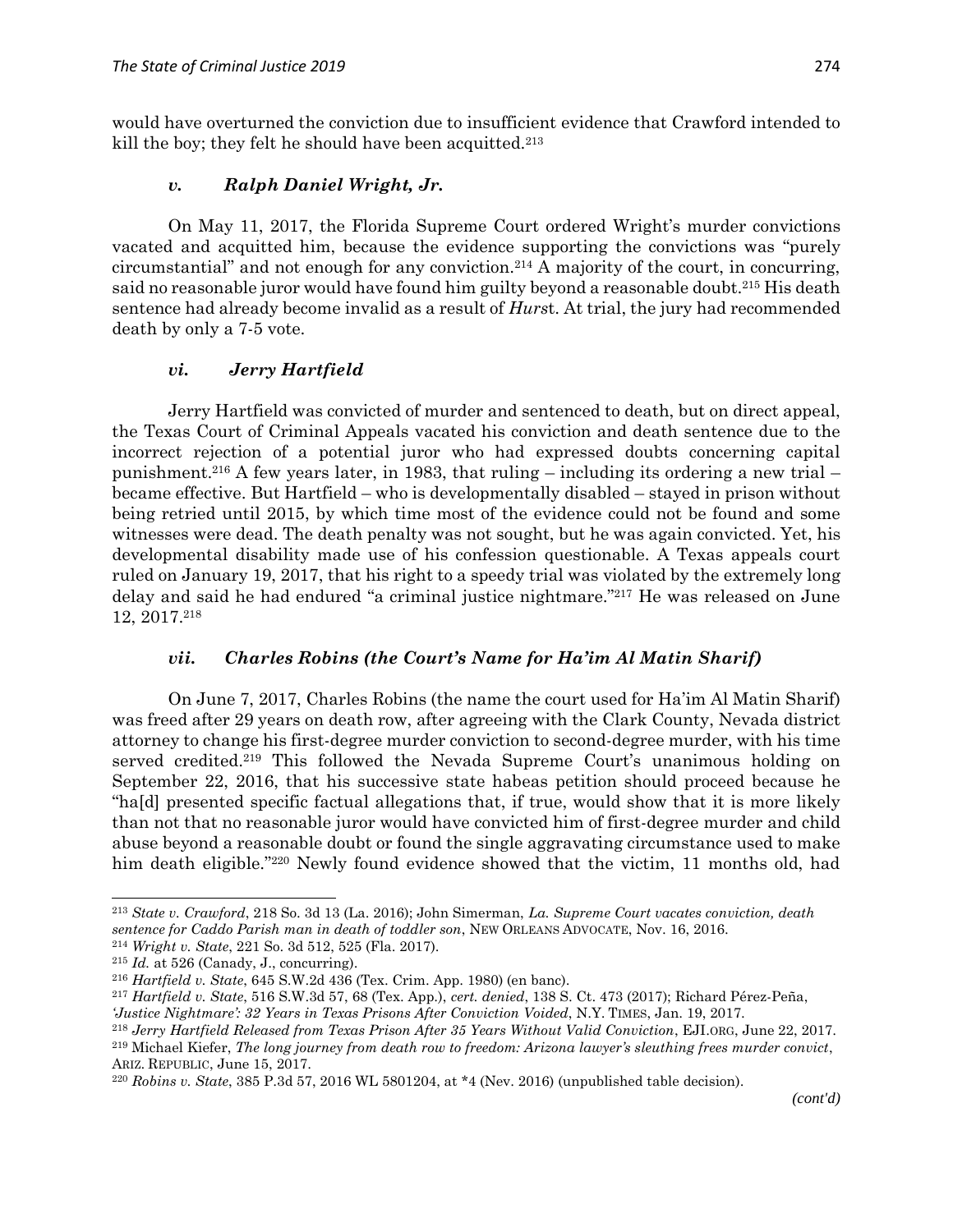infantile scurvy – which explained why she had all her injuries and then died. The prosecutor's office retained a doctor who concurred she had scurvy.<sup>221</sup>

#### *viii. Rickey Dale Newman*

On October 11, 2017, an Arkansas trial judge dismissed all charges against Rickey Dale Newman, who had come perilously close to being executed in July 2005.<sup>222</sup> Newman, who was freed on October 11, 2017, "represented" himself at his 2002 trial, and told the jury he was guilty of murder and should be sentenced to death. Newman, an ex-Marine, had chronic post-traumatic stress disorder since childhood and an IQ in the intellectual disability range. When arrested, he was homeless, severely mentally ill, and had major depression. At his one-day trial, the prosecution, lacking physical evidence linking Newman to the crime, presented an "expert" who inaccurately said hair on Newman's clothing was the victim's.<sup>223</sup>

Initially, the Arkansas Supreme Court upheld Newman's attempt to waive all appeals. But four days before his scheduled execution, he permitted counsel to seek a stay of execution. They presented DNA results excluding him as a source of DNA evidence on the blanket on which the victim had been found and debunking the hair "match" presented at trial. Counsel also showed that prosecutors had withheld evidence contradicting the "confession" and that the state doctor upon whose testimony the trial court had relied in finding Newman competent to stand trial had made important errors. In January 2014, the Arkansas Supreme Court vacated his convictions and ordered a new trial.<sup>224</sup> In September 2017, the Arkansas Supreme Court precluded use of his "confessions" at retrial.<sup>225</sup> This led special prosecutor Ron Fields to request dismissal of the charges, since without the "confessions," there was insufficient evidence for a conviction.<sup>226</sup>

#### *ix. Gabriel Solache*

Gabriel Solache, a Mexican national, was convicted and sentenced to death in Illinois for fatally stabbing a couple while robbing their home. A co-defendant, also a Mexican national, was also convicted but sentenced to a lesser sentence. Solache remained imprisoned after being one of the 157 Illinois death row inmates whose death sentences were commuted by Governor George Ryan in 2003.<sup>227</sup>

He and his co-defendant were exonerated on December 21, 2017, after Circuit Court Judge James Obbish vacated their convictions because now-disgraced Chicago detective Reynaldo Guevara had lied in testifying that he had no recollection of questioning them and had not "beaten false confessions" out them. The Cook County prosecutors, in light of Judge Obbish's decision, dropped all charges against both. ICE then immediately seized both.

 $\overline{\phantom{a}}$ 

<sup>221</sup> *Use of the Death Penalty for Killing a Child Victim*, DEATH PENALTY INFO. CTR., Aug 6, 2017.

<sup>222</sup> Dave Hughes, *Former Arkansas death row inmate freed after 16 years in custody; charges dropped in mutilation case*, ARK. DEMOCRAT-GAZETTE, Oct. 12, 2017.

<sup>223</sup> *Newman v. State*, No. CR-12-118, 2014 WL 197789, at \*2-3, \*4 n.1, \*11 (Ark. Jan 16, 2014).

 $224$  *Id.* at \*29.

<sup>225</sup> *State v. Newman*, 525 S.W.3d 457 (Ark. 2017).

<sup>226</sup> Krystle Sherrell & Kate Jordan, *Arkansas Death Row Inmate Walks Free After Nearly 17 Years In Prison*, KFSM 5NEWS (Fort Smith), Oct. 11, 2017.

<sup>227</sup> *Former Death-Row Prisoner Exonerated in Illinois, Seized by ICE*, DEATH PENALTY NEWS, Jan. 3, 2018.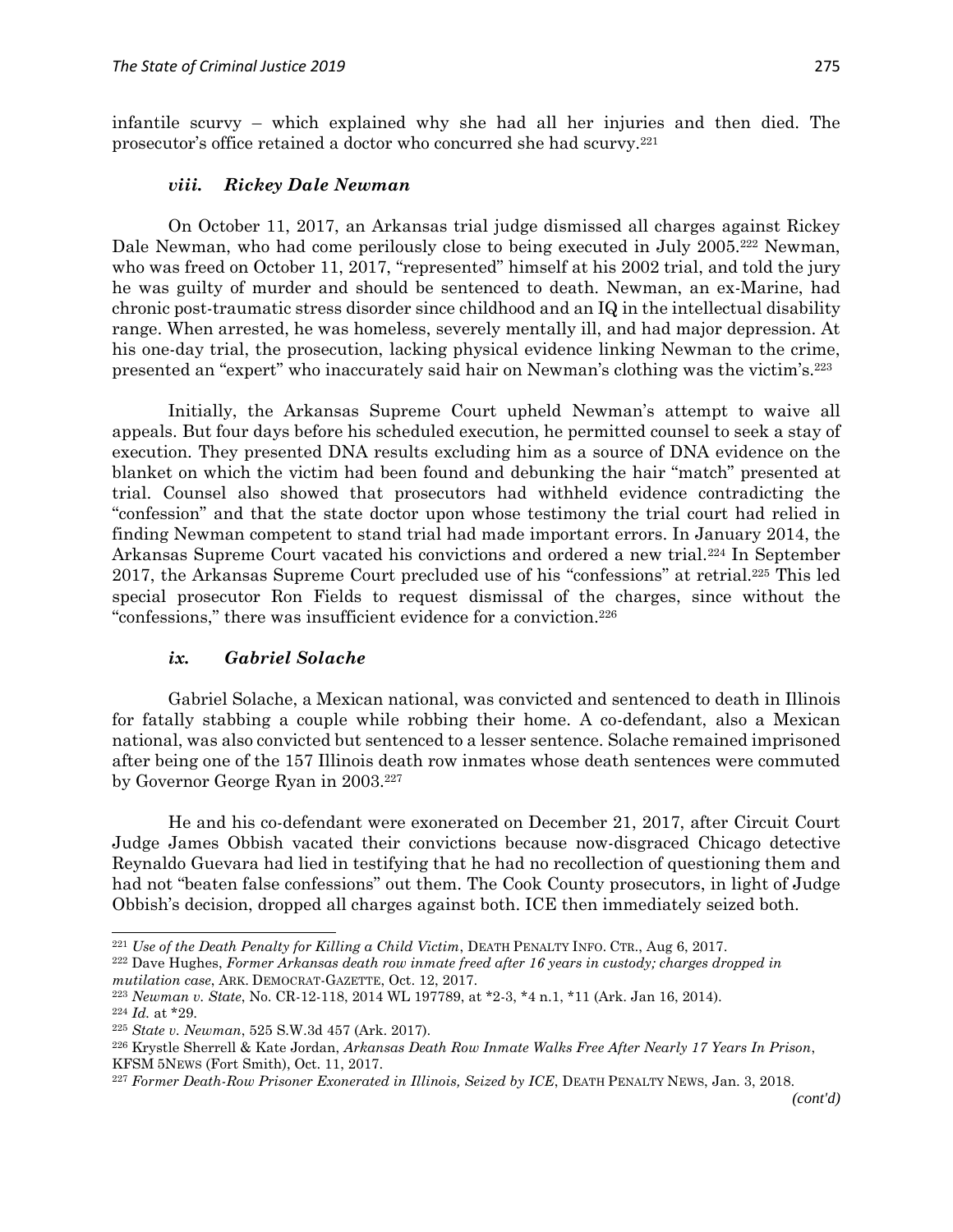There was no physical or biological evidence against either. Solache said his "confession" was written in English by an assistant state attorney, who did not speak Spanish. Solache spoke only Spanish, and Guevara never had the "confession" translated into Spanish. Solache also said he was questioned coercively for three days, during which he was sleep deprived, denied consular help, and given minimal food or drink.<sup>228</sup>

#### *x. Vicente Benavides Figueroa*

On March 12, 2018, the California Supreme Court vacated Vicente Benavides Figueroa's conviction for murdering his girlfriend's toddler after raping and anally sodomizing her. He was sentenced to death in 1993. The court said the forensic evidence was "extensive," "pervasive," "impactful," and "false." <sup>229</sup> It found that medical evidence showed there was neither rape nor sodomy and may not have been a murder. Instead, the toddler may have died from complications from having been struck by a car.<sup>230</sup> "After reviewing the medical records and photographs that I should have been provided in 1993," a state trial expert withdrew his assessment of rape.<sup>231</sup> The defense presented evidence from Dr. Astrid Heger, a leading expert on child abuse, who said the other state expert at trial had given testimony "so unlikely to the point of being absurd. No such mechanism of injury has ever been reported in any literature of child abuse or child assault." <sup>232</sup> She added that the internal injuries the child sustained were commonly seen in victims of automobile accidents. Prosecutors admitted that the forensic evidence they used to convict Benavides Figueroa was false, but unsuccessfully asked the state court to sustain a conviction for second-degree murder.<sup>233</sup> After the court's decision, Kern County District Attorney Lisa Green said a retrial was improbable.<sup>234</sup> An April 27, 2018 editorial said that records had emerged seven years after trial showing no sexual assault and casting doubt on whether the toddler had been murdered. 235

#### *xi. William T. Montgomery*

On March 26, 2018, Ohio Governor John Kasich, following the Ohio Parole Board's 6- 4 recommendation, gave executive clemency to William T. Montgomery, who was scheduled to be executed on April 11 for two 1986 murders. In 2007, an Ohio federal district court threw out his conviction and a Sixth Circuit panel affirmed, but the *en banc* Sixth Circuit reversed, with five judges dissenting.<sup>236</sup>

<sup>228</sup> *Id.*

<sup>229</sup> *In re Figueroa*, 412 P.3d 356, 367 (Cal. 2018).

<sup>230</sup> *Id.* at 360-62, 367.

<sup>231</sup> Chloe Carlson, *BREAKING NEWS: Death penalty reversed; "false evidence" used in trial, court rules*, KGET-TV (Bakersfield), Mar. 12, 2018.

<sup>232</sup> *Id.*

<sup>233</sup> *Figueroa*, 412 P.3d at 359.

<sup>234</sup> Carlson, *supra* note 231.

<sup>235</sup> Editorial, *The latest California death row exoneration shows why we need to end the death penalty*, L.A. TIMES, Apr. 27, 2018.

<sup>236</sup> Jim Provance, *Governor commutes death sentence of convicted murderer*, THE BLADE (Toledo), Mar. 26, 2018; Jim Provance, *Parole board recommends clemency for William T. Montgomery*, THE BLADE (Toledo), Mar. 16, 2018.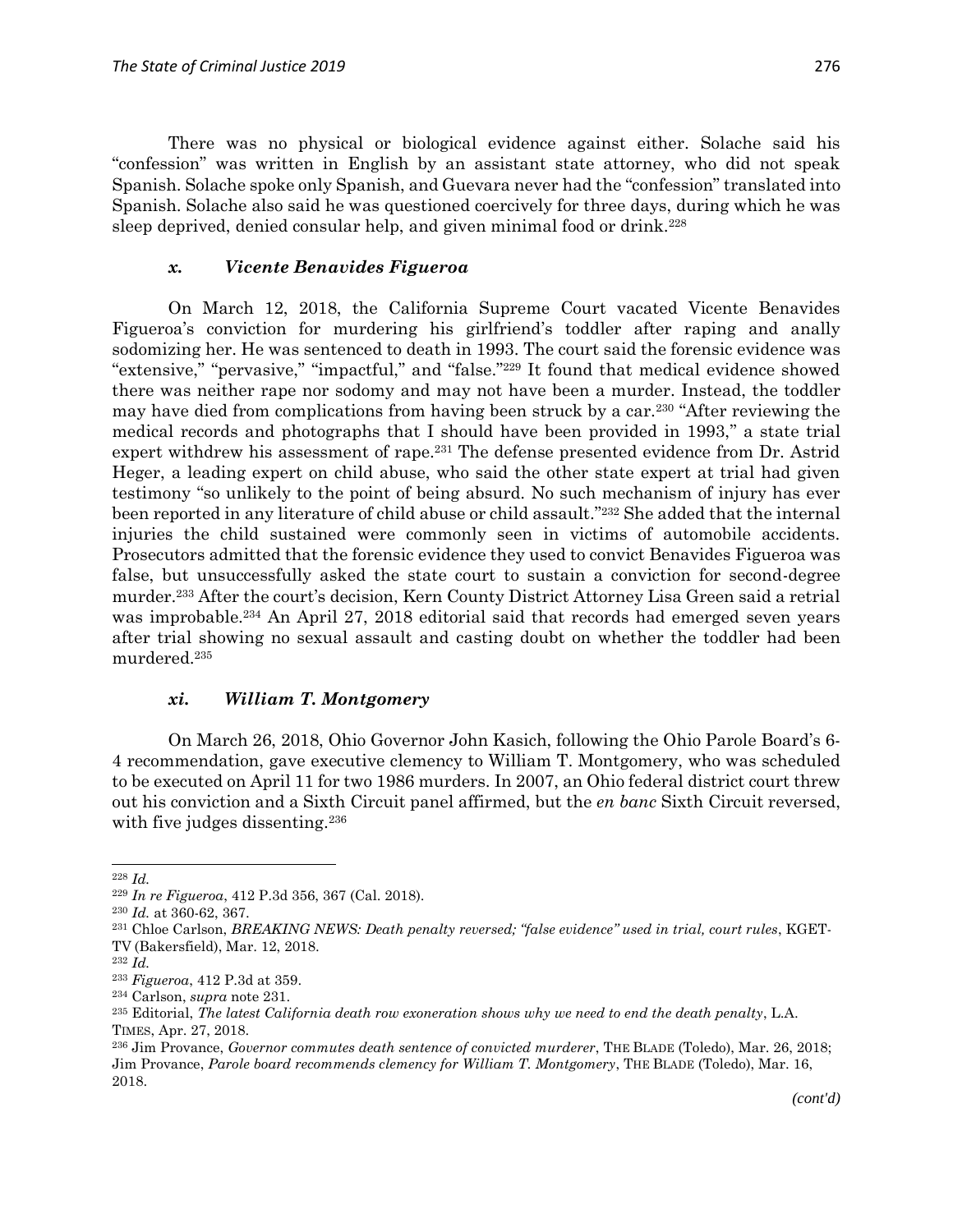At trial, the prosecution asserted that Montgomery murdered first Debra Ogle and then her roommate, and thereafter dumped Ms. Ogle's body in the woods where it was found four days later. Yet, many witnesses said they saw Ogle alive four days after her alleged murder – something the prosecution never told the defense. An independent review of the autopsy report showed her body probably had been found only hours after her death and did not show various indicia that would have been present if she had died four days earlier. The co-defendant had provided a story consistent with the prosecution's theory only after giving five different accounts. The co-defendant got a sentence of a term of years with parole eligibility. The parole board was also troubled by three jurors' affidavits.<sup>237</sup>

#### *xii. Barry Lee Jones*

On July 31, 2018, federal district judge Timothy M. Burgess vacated Arizona deathrow inmate Barry Lee Jones**'** conviction for killing four-year-old Rachel Gray, and ordered the state to immediately retry or release Jones. Jones had spent 23 years on Arizona's death row. Judge Burgess found that if trial counsel had been competent, "there is a reasonable probability that his jury would not have convicted him of *any* of the crimes." <sup>238</sup> Judge Burgess said a "rush to judgment" by police investigators had led to a conviction based largely on questionable eyewitness testimony from two eight-year-olds, plus unreliable forensic testimony. A medical examiner who testified against Jones later gave contradictory testimony about the timing of the victim's fatal injury that would have ruled out Jones as a suspect. Police failed to investigate evidence pointing to other suspects, and Jones' defense team failed to examine alternative theories of the crime. And there was no evidence that the alleged rape occurred at the time of the fatal abdominal injury. Judge Burgess found that the trial lawyer and the appointed state postconviction lawyer were ineffective, and that neither did professionally appropriate investigations. Andrew Sowards, a defense investigator, said the judge "saw the state's investigation for what it was, which was shoddy, the defense investigation for what it was, which was nonexistent, and he said, 'That's not fair.' And that's how it's supposed to work."<sup>239</sup>

A decade ago, the federal courts would have considered Jones' ineffective assistance claim waived because of his prior lawyers' failures to raise it in state court, and Jones likely would have been executed. However, in 2012 in *Martinez v. Ryan*, the Supreme Court held that federal habeas corpus courts may review a state prisoner's claim that his trial lawyer was ineffective if the failure to raise the claim in state court resulted from additional ineffective representation by his state postconviction lawyer.<sup>240</sup> After *Martinez* was decided, the Ninth Circuit sent the case back to the district court for further consideration.

#### *xiii. Robert Will*

On September 26, 2018, federal district judge Keith P. Ellison denied relief to Texas death-row inmate Robert Will, despite believing that Will was denied a fair trial and could

<sup>237</sup> Phyllis L. Crocker, Opinion, *Next Ohio execution raises too much doubt*, THE BLADE (Toledo), Mar. 10, 2018. <sup>238</sup> *Jones v. Ryan*, 327 F. Supp. 3d 1157, 1218 (D. Ariz. July 31, 2018).

<sup>239</sup> Liliana Segura, *After 23 Years on Death Row, Barry Jones Sees His Conviction Overturned: Arizona Must Retry or Release Him Immediately*, THE INTERCEPT, Aug. 1, 2018.

<sup>240</sup> *Martinez v. Ryan*, 566 U.S. 1 (2012).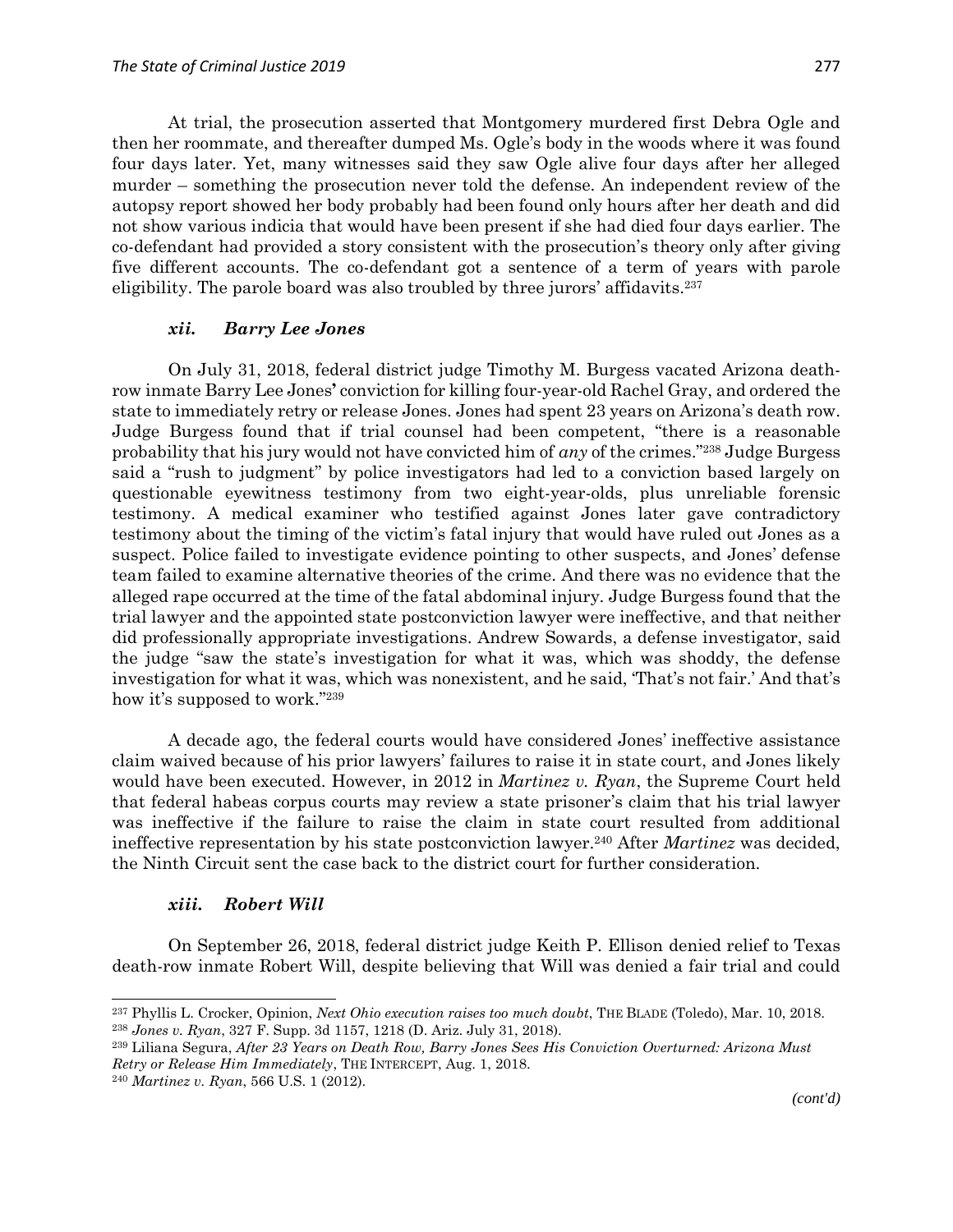be innocent. The judge said that were it not for constraints imposed by the AEDPA, he "would almost certainly have granted" a new trial to Mr. Will, but that he had been left unable to deal with "the troubling possibility of [Will's] actual innocence." Judge Ellison urged the Fifth Circuit to address Will's claims, saying that his "technical ruling" should not "obscure the extraordinarily significant issues that the Court of Appeals – unlike this Court – can properly consider." 241

### *xiv. Clemente Aguirre-Jarquin*

On October 27, 2016, the Florida Supreme Court unanimously vacated the conviction of death row inmate Clemente Aguirre-Jarquin. Newly discovered confessions and DNA evidence strongly suggested that the real killer was the prosecution's chief witness. At trial, the jury had voted 7-5 for the death penalty for one murder and 9-3 for the death penalty for the other murder. Under the Florida Supreme Court's December 2016 *Mosley* decision, such non-unanimous votes would not lead to a death sentence. The prosecutor's office said it would seek a retrial.<sup>242</sup>

Mr. Aguirre-Jarquin was exonerated on November 5, 2018 after jury selection for his re-trial began. Samantha Williams, the principal prosecution witness, was mentally ill. She had confessed to at least five people that she had killed the victims. No DNA found at the crime scene and tested matched Mr. Aguirre-Jarquin, but most blood stains matched the victims, and Ms. Williams' DNA was found on eight blood stains in four rooms.<sup>243</sup>

### *xv. Johnny Lee Gates*

In a decision dated January 10, 2019, Georgia Superior Court Senior Judge John D. Allen granted the extraordinary motion for a new trial by Johnny Lee Gates, who served more than 26 years on Georgia's death before a mistrial in a trial regarding his intellectual disability led to his sentence being changed by stipulation to LWOP.<sup>244</sup> In 2015, interns for the Georgia Innocence Project found in the District Attorney's office two items that state documents said had been destroyed in 1979. DNA experts for both sides agreed that Gates' DNA was not found on these two "key items . . . used by the perpetrator to bind the victim's hands."<sup>245</sup> The judge rejected the prosecution's speculation that Gates' DNA may have degraded and was no longer on the items or might have fallen off the items or otherwise been lost. Judge Allen said that the DNA results on these two items were even more troubling because "the State itself destroyed the bulk of the remaining evidence" – including other exculpatory evidence – in 1979, when the case was still on direct appeal.<sup>246</sup> Accordingly, Gates was granted a new trial. The prosecution said it would appeal to the Georgia Supreme Court.

<sup>242</sup> *Aguirre-Jarquin v. State*, 202 So. 3d 785 (Fla. 2016) (per curiam); Rene Stutzman, *Court overturns death sentence, conviction in double homicide*, ORLANDO SENTINEL, Oct. 27, 2016.

https://deathpenaltyinfo.org/files/pdf/GatesJohnnyLeeNewTrialDecision2019-01-10.pdf.

<sup>245</sup> *Id.* at 16. <sup>246</sup> *Id.* at 25.

<sup>241</sup> *Will v. Davis*, No. H-07-CV-1000, 2018 WL 4621170, at \*1, \*2 (S.D. Tex. Sept. 26, 2018), *appeal filed*, No. 18- 70030 (5th Cir. Oct. 25, 2018).

<sup>243</sup> Michael Williams, *Prosecutors drop case against exonerated death-row inmate Clemente Aguirre-Jarquin*, ORLANDO SENTINEL, Nov. 5, 2018.

<sup>244</sup> *State v. Gates*, No. SU-75-CR-38335 (Ga. Super. Ct. Jan. 10, 2019),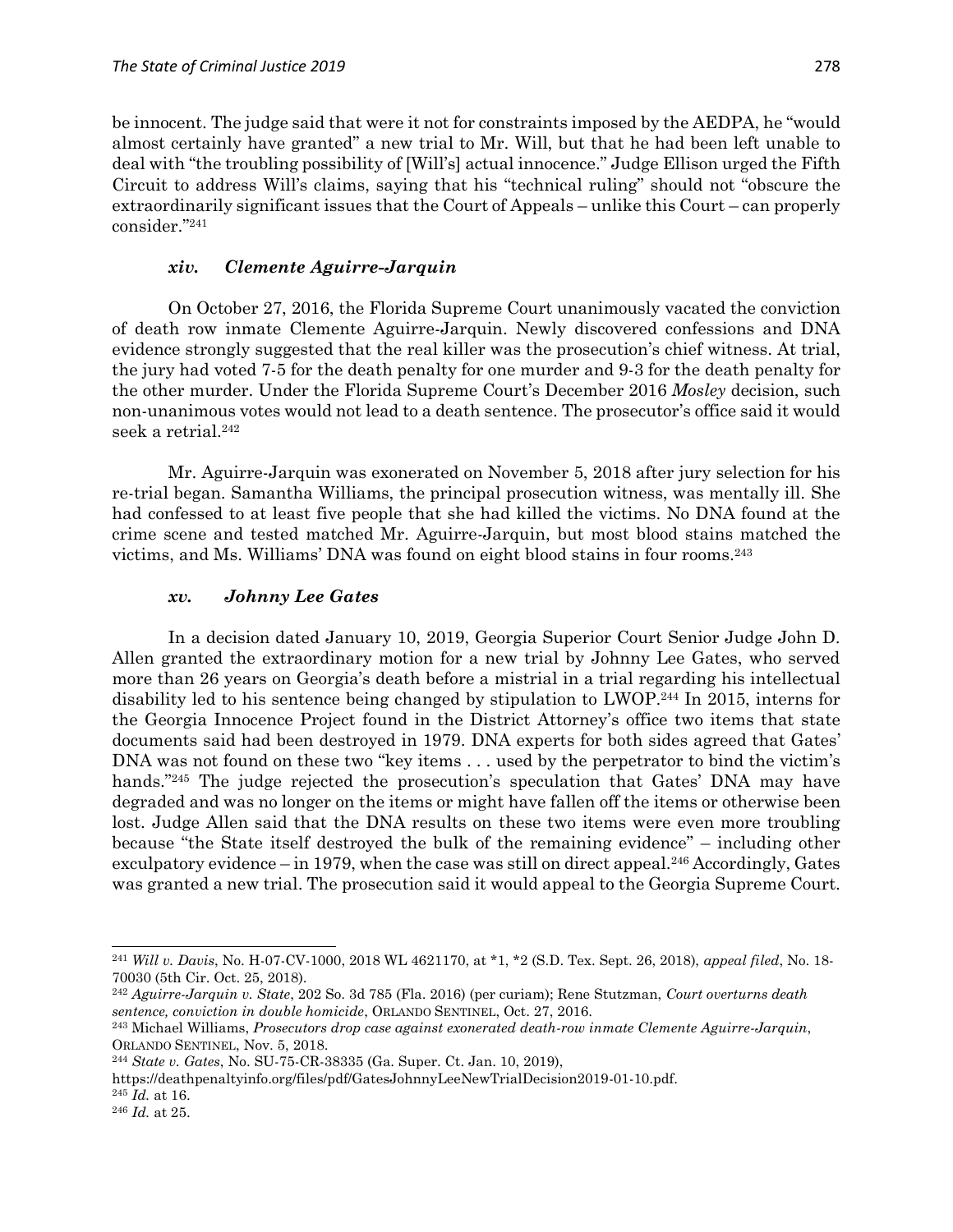#### *xvi. Charles Ray Finch*

On January 25, 2019, the Fourth Circuit held that Charles Ray Finch, who had originally been sentenced to death in North Carolina, "has overcome the exacting standard for actual innocence through sufficiently alleging and providing new evidence of a constitutional violation and through demonstrating that the totality of the evidence, both old and new, would likely fail to convince any reasonable juror of his guilt beyond a reasonable doubt," and accordingly is entitled to have federal court adjudication of his constitutional claims.<sup>247</sup> The court found that Finch was harmed by improperly suggestive line-ups, which led to his likely being mistakenly identified by an eyewitness. It also found that a new autopsy contradicted trial evidence regarding the nature of the murder weapon, new ballistics evidence contradicted prosecution assertions of a match with a bullet found in Finch's car, and several witnesses said they had been pressured to testify for the prosecution.

#### *xvii. Orlando Maisonet*

Orlando Maisonet has spent 28 years on Pennsylvania's death row after being convicted and sentenced to death at separate trials for two murders. After one of these convictions was vacated, Maisonet was acquitted at a 2005 retrial. In February 2019, Philadelphia Common Pleas Judge J. Scott O'Keefe vacated Maisonet's conviction in the other murder, due to prosecutorial misconduct and ineffective defense counsel. The district attorney's office, although not conceding prosecutorial misconduct, supported the motion to vacate. Both sides agreed that the prosecution had acted prejudicially by showing the jury a clip from *America's Most Wanted* that included a dramatization of the crime and that Maisonet's trial lawyer was ineffective for failing to object. Maisonet may either be retried or released.<sup>248</sup>

#### *xviii. Alfred Dewayne Brown*

On June 8, 2015, Harris County District Attorney Devon Anderson dismissed the capital murder case against Alfred Dewayne Brown due to insufficient evidence to corroborate his co-defendant's testimony.<sup>249</sup> In 2014, the Texas Court of Criminal Appeals had overturned Brown's conviction and death sentence because the prosecution had failed to produce a telephone record that may have supported his alibi.<sup>250</sup> Numerous other troubling aspects of his prosecution and the underlying police investigation were discussed in Pulitzer Prize-winning columns by the *Houston Chronicle*'s Lia Falkenberg.<sup>251</sup> But in April 2016, Texas Comptroller Glenn Hegar denied Brown's compensation application because Brown had never been formally determined to be "actually innocent."<sup>252</sup>

1

<sup>247</sup> *Finch v. McKoy*, 914 F.3d 292, 302 (4th Cir. 2019).

<sup>248</sup> Samantha Melamed, *Philly judge cites prosecutorial misconduct, vacates conviction of man who spent 28 years on death row*, THE INQUIRER, Feb. 19, 2019.

<sup>249</sup> Brian Rogers, *DA drops charges against Alfred Brown*, HOUS. CHRON., June 8, 2015.

<sup>250</sup> *Ex parte Brown*, No. WR-68,876-01, 2014 WL 5745499 (Tex. Crim. App. Nov. 5, 2014) (per curiam); Jessica Glenza, *Texas court overturns man's death sentence due to withheld evidence*, THE GUARDIAN, Nov. 5, 2014.

<sup>251</sup> *E.g.*, Lisa Falkenberg, *Evidence mounts that wrong man on death row for killing HPD officer*, HOUS. CHRON., Apr. 20, 2015.

<sup>252</sup> Brian Rogers, *Comptroller: Former death row inmate not eligible for exoneration funds*, HOUS. CHRON., Apr. 7, 2016.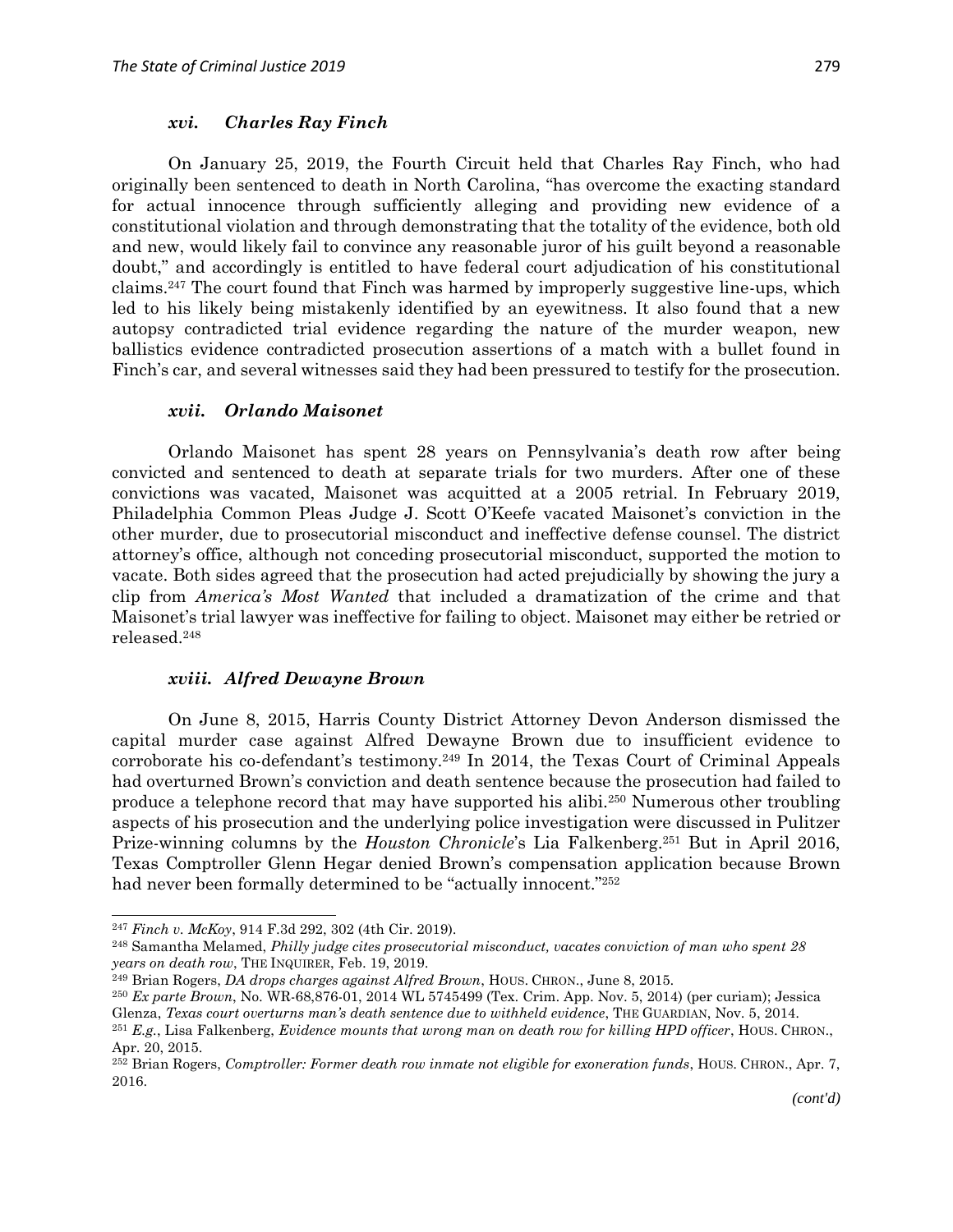On March 2, 2018, the Harris County District Attorney's office released evidence showing the trial prosecutor, Dan Rizzo, had known at the time and withheld from the defense telephone records supporting Brown's innocence claim. The prosecutor had intimidated a witness whose original account was consistent with the phone records into falsely changing her account and implicating Brown.<sup>253</sup>

On March 1, 2019, John Raley, whom District Attorney Kim Ogg had appointed as special prosecutor to investigate Brown's case, announced that "there is no evidence sufficient for a reasonable juror to find that he is guilty beyond a reasonable doubt, which is the legal definition of innocence, and Alfred Dewayne Brown is innocent." District Attorney Ogg accepted Raley's conclusion. Accordingly, her office filed in court an amended motion to dismiss, with Raley's report as the sole exhibit. The granting of this motion will enable Mr. Brown to receive compensation from the State. Ogg also said she would follow up on Raley's recommendation that there be further investigation of Rizzo.<sup>254</sup>

## *xix. Clifford Williams, Jr.*

In 1976, a Florida trial judge sentenced Clifford Williams, Jr. to death, overriding the jury's recommendation of a life sentence. Four years later, the Florida Supreme Court changed his sentence to a life sentence. On March 28, 2019, a Duval County judge dismissed all charges against both Williams and his nephew, and they were released after more than four decades in prison. The exonerations resulted from the creation in 2018 by new District Attorney Melissa Nelson of Florida's first Conviction Integrity Review Unit. The Unit's director had issued a report in February 2019 saying that the physical scientific evidence, far from inculpating either defendant, was inconsistent with the testimony of a key prosecution witness and that a man who had been near the crime scene had confessed committing the murders to several people.<sup>255</sup>

### *c. Significant Doubts About the Guilt of People Still or Until Recently on Death Row, or Who Died While on Death Row; None Have Gotten Final Relief Regarding Their Convictions, and Most Have Not Gotten Sentencing Relief*

### *i. Kevin Keith*

 $\overline{\phantom{a}}$ 

In 2010, Ohio Governor Ted Strickland granted clemency to Kevin Keith that changed his death sentence to LWOP for crimes (including three murders) in 1994. Governor Strickland was troubled principally by the use of otherwise unexplained circumstantial

<sup>253</sup> St. John Barned-Smith & Keri Blakinger, *DA: Former prosecutor withheld key email in death row case*, HOUS. CHRON., Mar. 3, 2018; Margaret Downing, *DA Ogg Finds Email Evidence That Prosecutor Did Know About Phone Records in Alfred Brown Case*, HOUS. PRESS, Mar. 2, 2018.

<sup>254</sup> Jolie McCullough, *Prosecutor declares freed Texas death row inmate Alfred Dewayne Brown innocent, paving way for state compensation,* TEX. TRIB., Mar. 1, 2019; Office of Dist. Attorney Kim Ogg, Press Release, *Special Prosecutor's Report:* State of Texas v. Alfred Dewaye Brown, Mar. 1, 2019, https://app.dao.hctx.net/specialprosecutors-report-state-texas-v-alfred-dewayne-brown.

<sup>255</sup> Andrew Pantazi, *Jacksonville men freed 43 years after wrongful murder conviction, a first for a Florida conviction review unit*, FLA. TIMES-UNION, Mar. 28, 2019.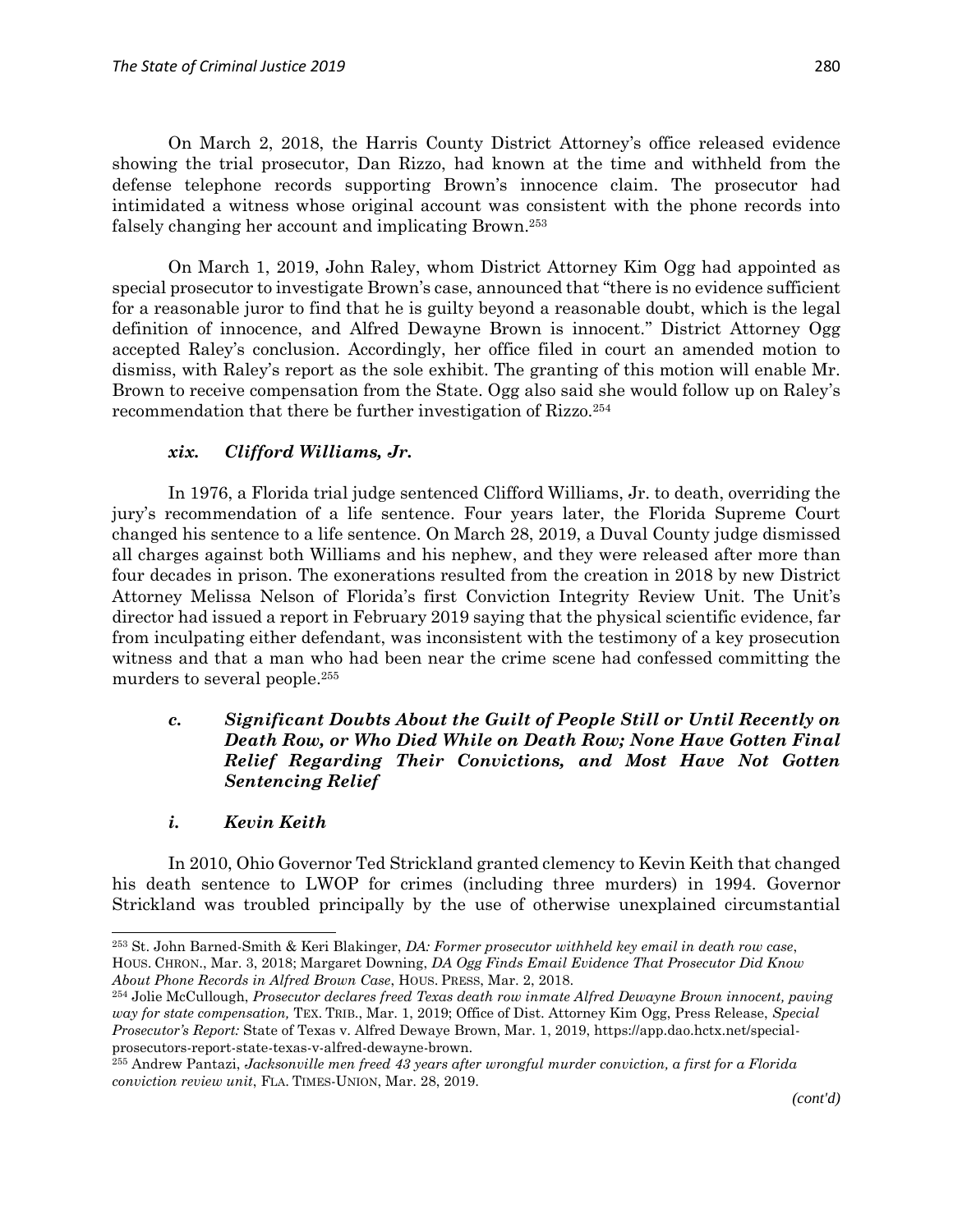evidence to link Keith to the crimes  $-i.e.,$  "certain eyewitness testimony with certain forensic evidence about which important questions have been raised." <sup>256</sup> In late October 2016, Keith filed a motion for a new trial, asserting that the Ohio Bureau of Investigation analyst who testified for the prosecution at trial had been suspected by her superiors of having shaded her testimony to improperly favor the prosecution and allegedly was "mentally unstable." Lee Price, Ohio's Attorney General at the time of the trial, reportedly said after reviewing the new evidence presented by Keith's counsel that if he had had this evidence and had it been his decision to make, he would not have permitted her to testify.<sup>257</sup> Keith's motion was denied, and on June 26, 2017, the Court of Appeals for the Third Appellate District affirmed.<sup>258</sup>

### *ii. Walter Ogrod*

Despite a jury's having voted in 1993 to acquit him of having murdered a four-yearold girl in 1988, Walter Ogrod was retried in 1996 due to the first trial's ending in a mistrial after one juror said he had changed his mind. Before the retrial, a jailhouse informant – whom many called a "snitch" for having induced "confessions" from so many inmates – was placed with Ogrod. At the 1996 retrial, this cellmate, John Hall, testified that Ogrod had admitted to committing the murder – an "admission" dramatically inconsistent with the "confession" used against Ogrod at his original trial. Ogrod was convicted and sentenced to death. Ogrod was, and is, developmentally disabled with autism spectrum disorder.<sup>259</sup>

In a comprehensive book about Ogrod's case published in 2017, *The Trials of Walter Ogrod*, Tom Lowenstein presented a harrowing account – including the Philadelphia District Attorney's office's long opposition to DNA testing, trying to avoid questioning of its tactics, and seeking to preclude consideration of Hall's having been discredited in another highly publicized case. Lowenstein said he hoped the district attorney being elected in 2017 (who turned out to be Larry Krasner (discussed in Part I.A.1.a. above)) would review thoroughly "death-penalty and life imprisonment cases from the 1990s," when "[t]here was a systemic problem with how that DA's office was prosecuting people."260

#### *iii. Sherwood Brown*

 $\overline{\phantom{a}}$ 

On October 26, 2017, the Mississippi Supreme Court ordered a new trial for Sherwood Brown, who had been convicted and sentenced to death in 1995 for the sexual assault and murder of a 13-year-old girl, and convicted and sentenced to life for killing her mother and grandmother. These convictions and sentences were premised largely on claims that blood on Brown's shoe was from the victims and that a surviving victim's saliva had material from

Code § 2953.23 at 3, *State v. Keith*, Case No. 94 CR 0042 (Ohio Ct. Com. Pl. filed Oct. 28, 2016),

<sup>256</sup> *Governor Removes Ohio Man From Death Row, Reduces Sentence*, INNOCENCE PROJECT, Sept. 2, 2010.

<sup>257</sup> Motion for New Trial Based on Newly Discovered Evidence and/or Post-conviction Relief Under Ohio Rev.

http://www.otse.org/wp-content/uploads/2016/11/Mtn.-for-New-Trial-Based-on-New-Evidence.pdf; *see also* Peter Krouse, *Former death-row inmate Kevin Keith seeks new trial, cites testimony of "mentally unstable" BCI agent*, CLEV.COM, Dec. 27, 2016.

<sup>258</sup> *State v. Keith*, No. 3-17-01, 2017 WL 2729625 (Ohio Ct. App. June 26, 2017), *cert. denied*, 138 S. Ct. 2575 (2018).

<sup>259</sup> Will Bunch, *A death row inmate, a murder victim's son, and a 16-year quest for justice*, THE INQUIRER, Mar. 30, 2017.

<sup>260</sup> THOMAS LOWENSTEIN, THE TRIALS OF WALTER OGROD (2017).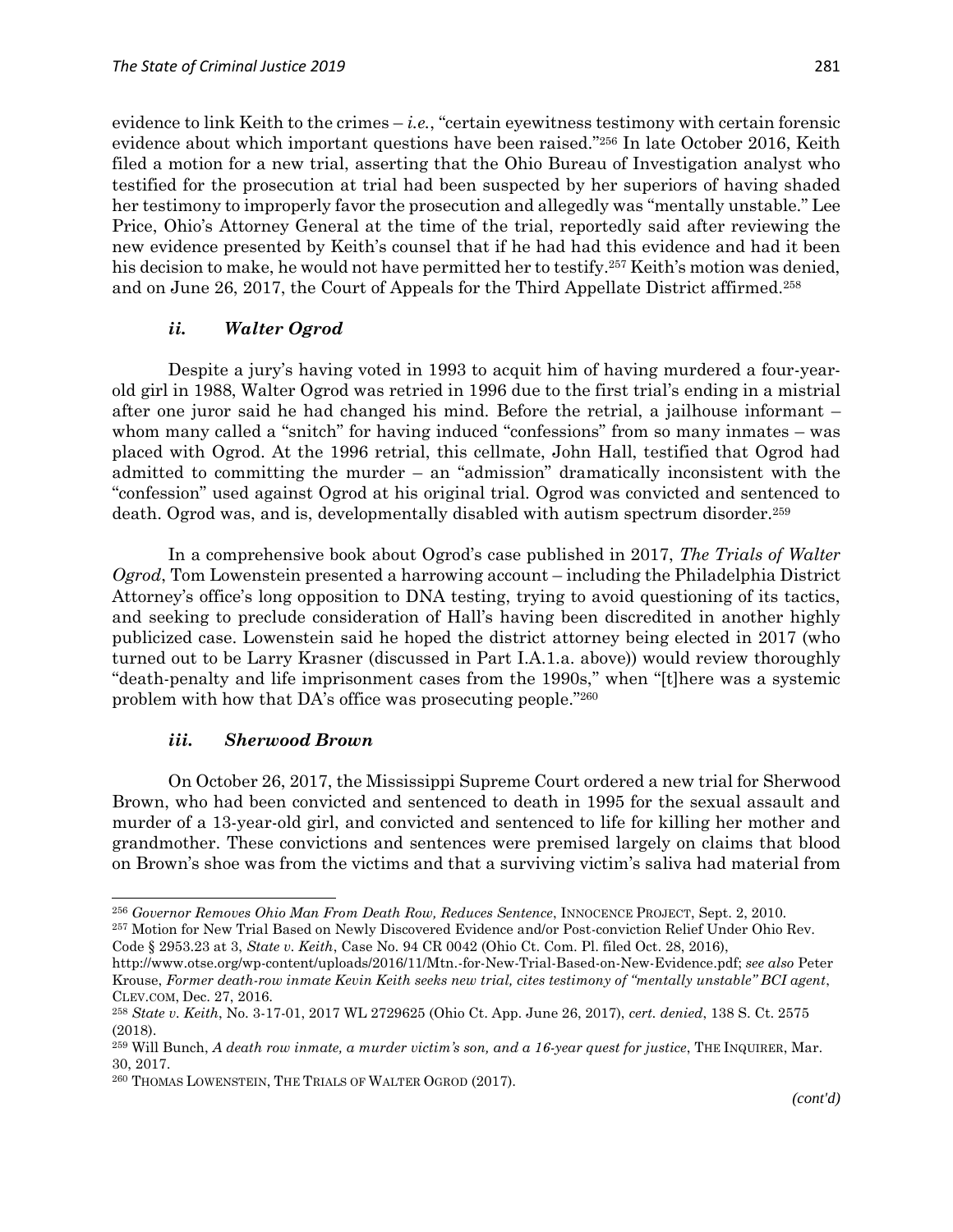Brown, and on bitemark "expert" testimony that Brown's wrist had a bitemark matching the girl's bite pattern.<sup>261</sup>

The court issued its October 2017 order without requiring an evidentiary hearing on the DNA results. It described its decision as "extraordinary and extremely rare in the context of a petition for leave to pursue post-conviction collateral relief." <sup>262</sup> The motion to reconsider was denied in early 2018.

### *iv. Daniel Dougherty*

Former death row inmate Daniel Dougherty was granted the right to a third trial by the Pennsylvania Superior Court on October 31, 2017. The court's holding was based on the facts that at Dougherty's 2016 retrial the prosecution had relied on the same dubious testimony about arson by a former fire marshal whose testimony at the original trial in 2000 had led to the retrial being ordered, and had also used the testimony of a second fire marshal who relied on and further purported to support the improperly repeated testimony. The jury at the 2016 retrial had acquitted Dougherty of first-degree murder (due to insufficient proof of intent) but convicted him of arson and second-degree murder.<sup>263</sup>

### *v. Tyrone Noling*

In 2012, Andrew Cohen wrote about Tyrone Noling, convicted and sentenced to death in 1996 for the murder of an elderly couple in 1990. Initially, there was neither physical evidence nor any witness against him. After a new investigator became involved in 1992, Noling was indicted, but the charges were dropped after he passed a polygraph test and his co-defendant recanted his incrimination of Noling. Several years later, having been (they later said) threatened by an investigator, some witnesses testified against Noling, saying he had been at the scene of the crime and had confessed to the murders.

Cohen pointed to, *inter alia*, the prosecution's preventing DNA testing of a cigarette butt that might be tied to Daniel Wilson, possibly the real murderer. Wilson was executed for a murder committed a year after the murders at issue. Previously, he had attacked an elderly man in the man's home. In 2009, prosecutors very belatedly produced handwritten police notes from 1990 in which Wilson's foster brother apparently identified his "brother" as the murderer in *this* case.<sup>264</sup>

On May 2, 2013, the Ohio Supreme Court held that a judge must reconsider whether to allow DNA testing.<sup>265</sup> But new DNA tests on a cigarette butt found in the driveway at the

<sup>261</sup> Therese Apel, *Death row inmate's triple killing conviction overturned*, CLARION-LEDGER (Jackson), Oct. 26, 2017.

<sup>262</sup> *Brown v. State*, No. 2017-DR-00206-SCT, slip op. at 2 (Miss. Oct. 26, 2017) (en banc), https://death penaltyinfo.org/files/pdf/2017.10.26\_SherwoodBrownEnBancOrder.pdf.

<sup>263</sup> *Commonwealth v. Dougherty*, No. 1648 EDA 2016, 2017 WL 4949000 (Pa. Super. Ct. Oct. 31, 2017).

<sup>264</sup> Andrew Cohen, *Is Ohio Keeping Another Innocent Man on Death Row?*, THE ATLANTIC, Jan. 31, 2012.

<sup>265</sup> *State v. Noling*, 992 N.E.2d 1095 (Ohio 2013).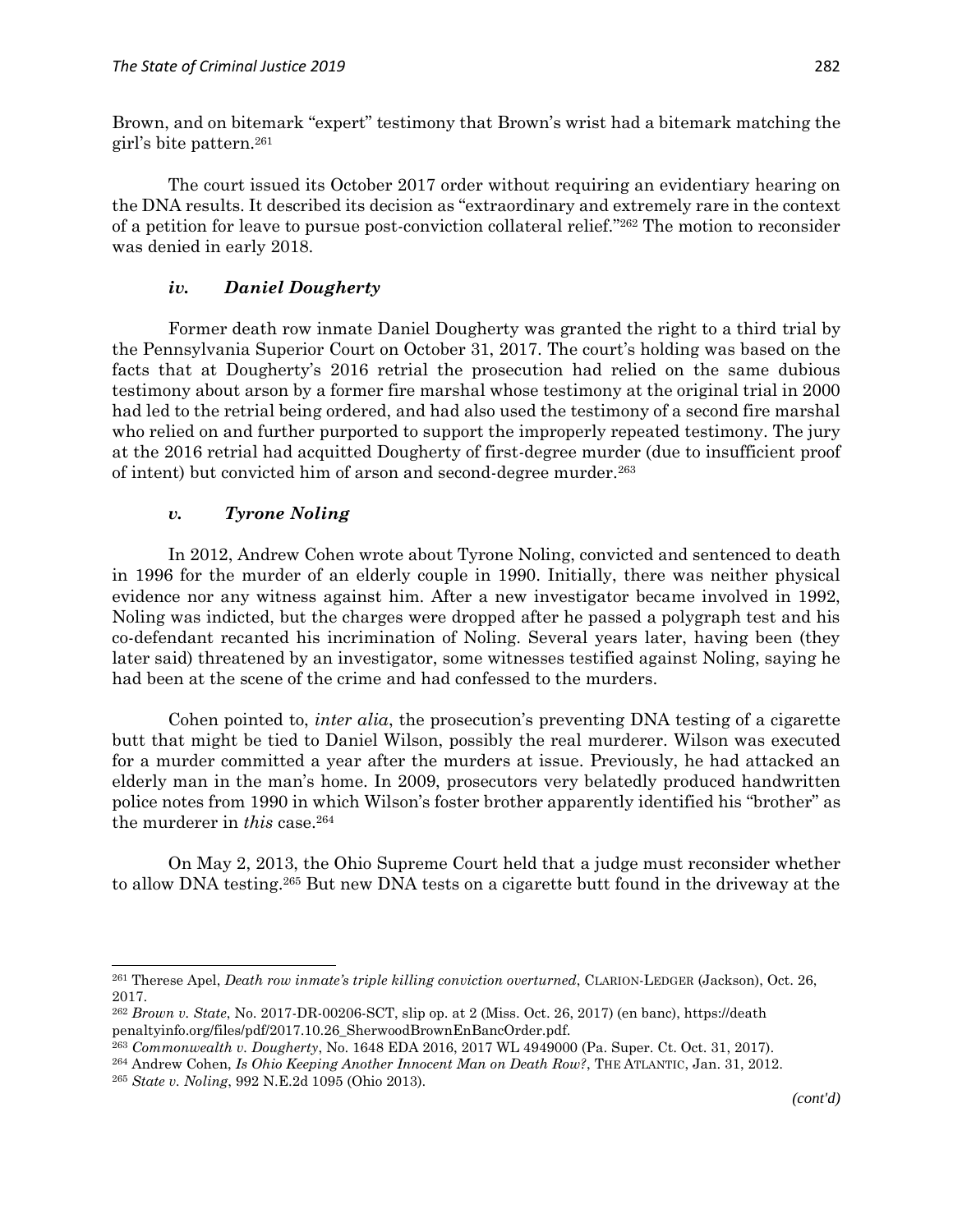victims' home<sup>266</sup> did not produce "hits." Noling's lawyers then sought DNA testing of other items by a private lab.

On March 6, 2018, the Ohio Supreme Court held that while Noling could have the full DNA profile from the cigarette butt, his counsel could not have DNA testing done on shell casings from a handgun the killer would probably have touched while handling it and jewelry boxes that the killer probably handled. The court deferred to the state's lab's view that too many people had touched these things to make DNA testing possible.<sup>267</sup>

### *vi. Rodney Reed*

In November 2014, *The Intercept* ran a long analysis of Rodney Reed's case, titled *Is Texas Getting Ready to Kill An Innocent Man?*<sup>268</sup> On April 12, 2017, the Texas Court of Criminal Appeals denied Mr. Reed's effort to secure additional DNA testing, principally because it held that "Reed failed to show by a preponderance of the evidence a reasonable probability that exculpatory DNA test results would change the outcome of his trial." 269 Certiorari was denied on June 25, 2018.

Mr. Reed continues to have a habeas appeal in the Court of Criminal Appeals and a stay of execution. There was an evidentiary hearing in October 2017.<sup>270</sup> On June 26, 2018, Reed filed a Supplemental Application for Writ of Habeas Corpus in the Court of Criminal Appeals and the 21st Judicial District Court, Bastro County, Texas.<sup>271</sup> The Innocence Project said this supplemental application included recantations from the three key state experts at trial who had provided a crucial link between Reed's DNA and the murder – a link used to discredit Reed's assertion of a consensual sexual relationship with the victim.<sup>272</sup>

### *vii. Julius Jones*

*The Last Defense*, an ABC documentary series, devoted three episodes in July 2018 to the case of Oklahoma death row inmate Julius Jones. The series raised serious questions about the handling of Jones' case and about his guilt.<sup>273</sup>

## *viii. Kevin Cooper*

<sup>266</sup> Ed Meyer, *Death row inmate Noling wins new DNA tests of cigarette evidence in 1990 double murder*, BEACON J. (Ohio), Dec. 19, 2013.

<sup>267</sup> *State v. Noling*, 101 N.E.3d 435 (Ohio 2018).

<sup>268</sup> Jordan Smith, *Is Texas Getting Ready to Kill An Innocent Man?*, THE INTERCEPT, Nov. 17, 2014.

<sup>269</sup> *Reed v. State*, 541 S.W.3d 759, 780 (Tex. Crim. App. 2017), *cert. denied*, 138 S. Ct. 2675 (2018).

<sup>270</sup> Chuck Lindell, *Rodney Reed hearing ends with sharp disagreements aired*, AUSTIN AM.-STATESMAN, Oct. 13, 2017.

<sup>271</sup> Supplemental Application for Writ of Habeas Corpus, *Ex parte Reed*, Writ Cause No. WR-50,961-08, Trial Cause No. 8701 (Tex. Crim. App. & Tex. Dist. Ct. filed June 26, 2018), https://www.innocenceproject.org/wpcontent/uploads/2018/06/Reed\_Supp-11.073-Writ\_6-26-18.pdf.

<sup>272</sup> Innocence Project, Press Release, *Expert Witnesses Admit Error in Case of Rodney Reed who has Served 22 Years on Texas Death Row, Prompting New Appeal*, June 27, 2018, https://www.innocenceproject.org/expertwitnesses-admit-error-in-case-of-rodney-reed-who-has-served-22-years-on-texas-death-row-prompting-newappeal/.

<sup>273</sup> Patrick B. McGuigan & Darla Shelden, *ABC's "The Last Defense" examines Oklahoma death row inmate Julius Jones' case*, CITY SENTINEL (Okla. City), July 6, 2018.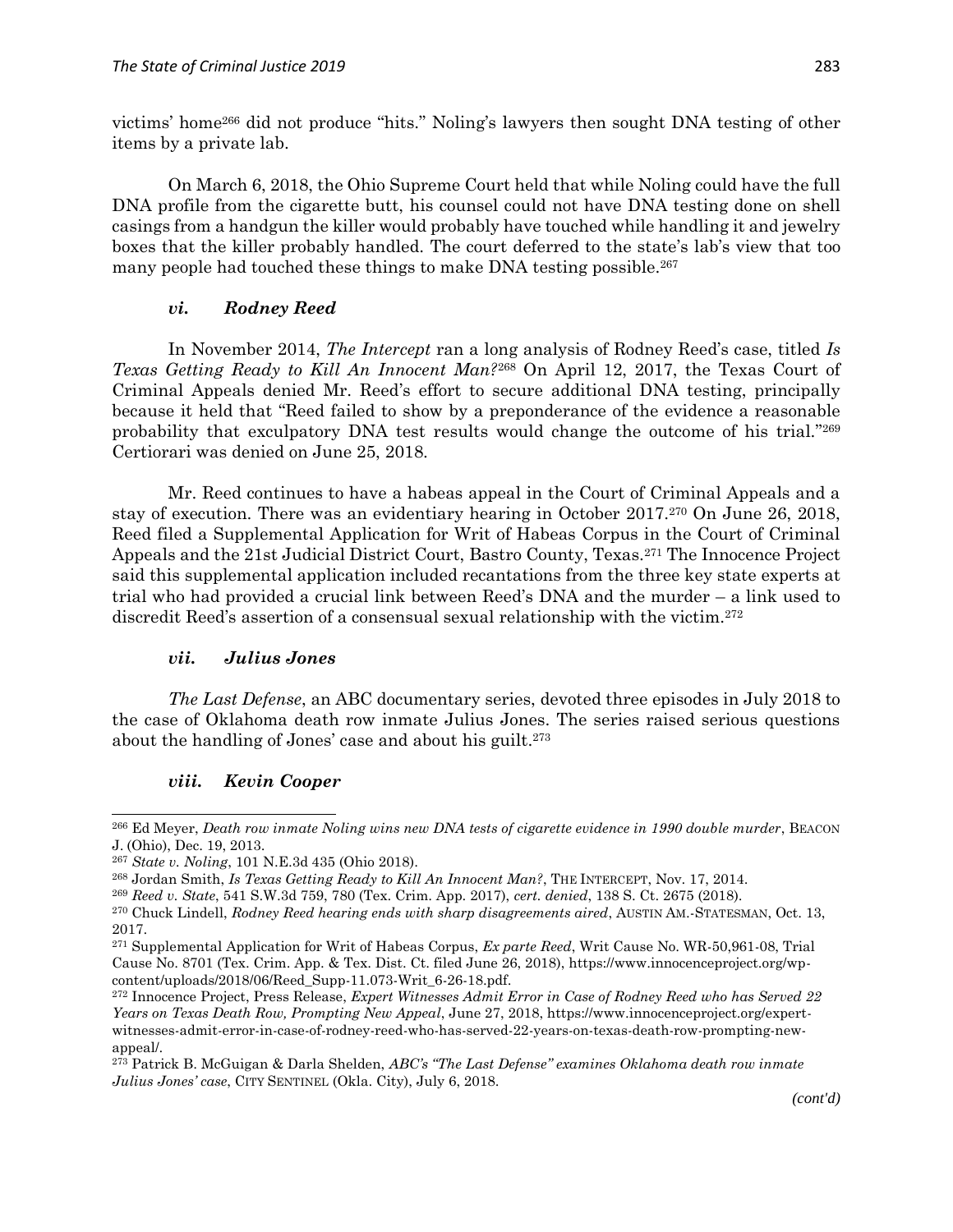There is substantial doubt about the guilt of California death row inmate Kevin Cooper. In 2009, Judge William A. Fletcher, dissenting, said Cooper could be innocent. He stressed the government's failure to disclose some evidence and its tampering with other evidence.<sup>274</sup>

Mr. Cooper filed a clemency petition with Governor Jerry Brown in March 2016. On March 14, 2016, ABA President Paulette Brown wrote to the Governor urging an executive reprieve to permit a "thorough" investigation into Cooper's guilt or innocence. President Brown expressed particular concerns about "evidence of racial bias, police misconduct, evidence tampering, suppression of exculpatory information, lack of quality defense counsel, and a hamstrung court system." <sup>275</sup> On December 24, 2018, shortly before leaving office, Governor Brown said he would order new DNA testing of four pieces of evidence.<sup>276</sup> On February 22, 2019, Brown's successor, Governor Gavin Newsom, issued an executive order expanding the scope of the new DNA testing, to include additional evidence.<sup>277</sup>

### *d. Significant Doubts About Past Executions*

### *i. Carlos DeLuna*

 $\overline{a}$ 

A lengthy article in the May 2012 *Columbia Human Rights Law Review* (later expanded into a book) concluded that Texas executed Carlos DeLuna in 1989 for a murder committed by Carlos Hernandez.<sup>278</sup> The authors determined, after a five-year investigation, that DeLuna had been executed solely based on contradictory eyewitness accounts that mistakenly identified him, whereas the witnesses actually saw his "spitting image," Hernandez. The authors said law enforcement's investigation was fatally flawed by many mistakes and omissions, including not following up on clues. Whereas DeLuna's courtappointed lawyer ineptly said it was unlikely anyone named Hernandez was involved and the lead prosecutor said Hernandez was a "phantom" made up by DeLuna, Hernandez did exist, had a history of using a knife in attacking people, and was once jailed for killing a woman using the same knife used in this case's killing.<sup>279</sup>

*Chicago Tribune* reporters, investigating in 2006, found five people to whom Hernandez had admitted killing both (a) the victim for whose killing DeLuna had been executed and (b) another woman four years earlier for whose murder he had been indicted

<sup>274</sup> *Cooper v. Brown*, 565 F.3d 581, 581 (9th Cir. 2009) (Fletcher, J., dissenting), *discussed in* John Schwartz, *Judges' Dissents for Death Row Inmates Are Rising*, N.Y. TIMES, Aug. 13, 2009.

<sup>275</sup> Letter from Paulette Brown to Hon. Edmund "Jerry" Brown, Mar. 14, 2016, http://www.

americanbar.org/content/dam/aba/uncategorized/GAO/2016mar14\_kevincooper\_l.authcheckdam.pdf.

<sup>276</sup> Kathleen Ronayne & Don Thompson, *Governor Brown Orders New DNA Testing in 35-Year-Old Kevin Cooper Murder Case*, NBC4 NEWS (L.A.), Dec. 24, 2018.

<sup>277</sup> Alejandra Reyes-Velarde, *Gov. Newsom orders additional DNA testing in case of death row inmate Kevin Cooper*, L.A. TIMES, Feb. 22, 2019.

<sup>278</sup> James S. Liebman et al., *Los Tacayos Carlos: Anatomy of a Wrongful Execution*, 43 COLUM. HUM. RIGHTS L. REV. 711 (2012); JAMES S. LIEBMAN & THE COLUMBIA DELUNA PROJECT, THE WRONG CARLOS: ANATOMY OF A WRONGFUL EXECUTION (2014).

<sup>279</sup> Chantal Valery, AFP, *Wrong man was executed in Texas, probe says*, May 14, 2012, http://www. google.com/hostednews/afp/article/ALeqM5gKjcKUa17t1CXiTjPw8tN-

V6fNSg?docid=CNG.37ab293d08346aa6f7c1d1bfbdd5758f.491.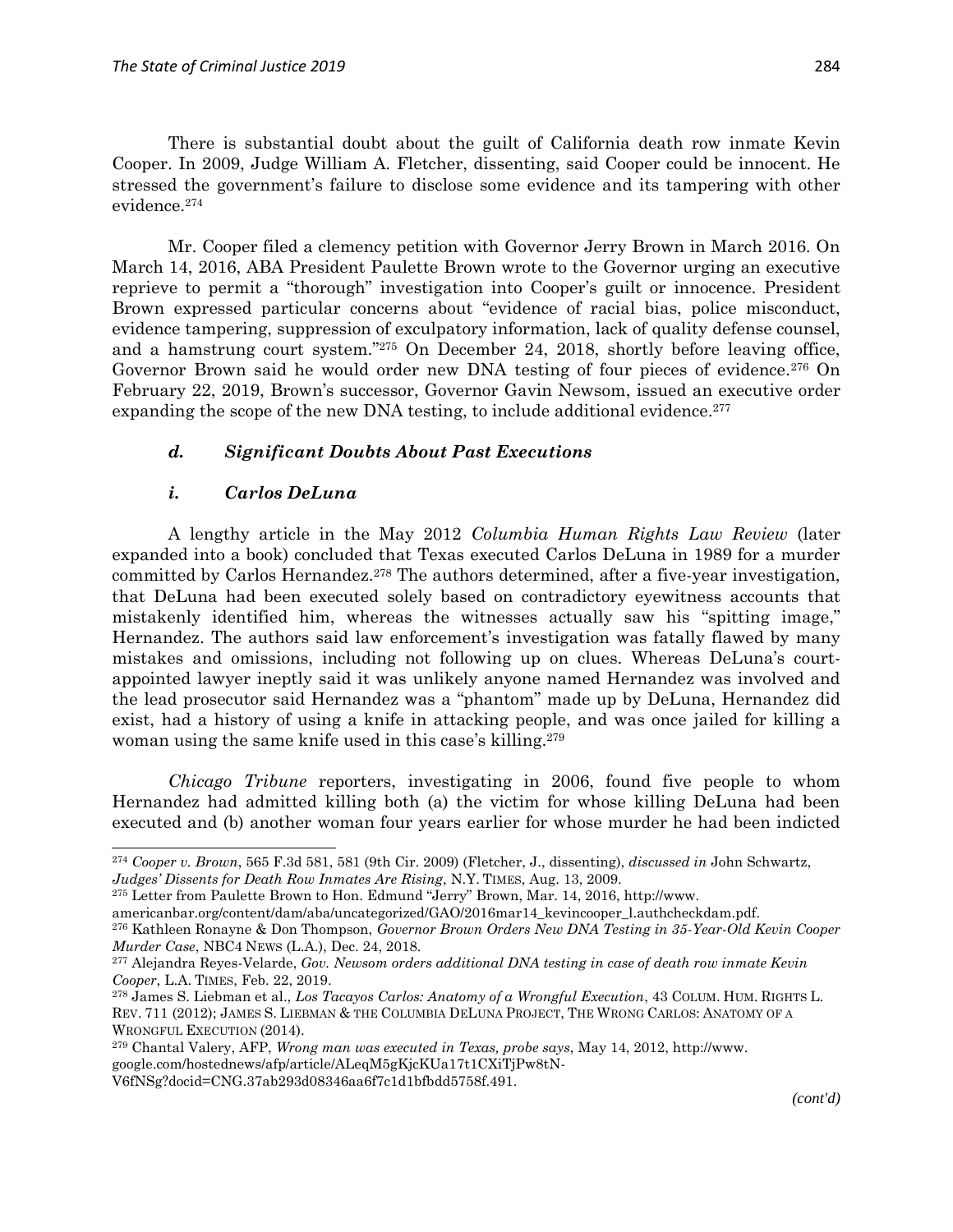but not tried. One of the reporters said that whereas crime scene photos showed tremendous amounts of blood, DeLuna, when arrested nearby soon after the crime, did not have on him any blood, the victim's hair, or fibers. His fingerprints were not found at the crime scene. Andrew Cohen said the crimes' only eyewitness "identified DeLuna [when he] was sitting in the back of a police car parked in a dimly lit lot in front of the crime scene." 280

### *ii. Ruben Cantu*

Texas executed Ruben Cantu in 1993 for a 1984 murder. Sam Millsap, Jr., who had a perfect record when seeking death sentences as San Antonio's district attorney, never had qualms over his cases until the *Houston Chronicle*'s Lise Olsen interviewed him in 2005 and raised serious questions about Cantu's guilt. Millsap was stunned by Olsen's findings. He felt he had over-relied on a purported eyewitness identification and later said that if he could redo things, he would not seek the death penalty for Cantu. Olsen's story led then-District Attorney Susan Reed to re-examine the case in 2007. Reed concluded that Cantu was guilty. Millsap now advocates the death penalty's abolition due to systemic imperfections. Lise Olsen "feels little vindication for her work," since "Ruben Cantu is dead. There is no victory in this story." <sup>281</sup> Cantu, because he was only 17 at the time of the crime, could not constitutionally receive the death penalty today.

## *iii. Benjamin Herbert Boyle*

As noted above, the Justice Department Inspector General's office reported in July 2014 that Texas's 1997 execution of Benjamin Herbert Boyle occurred *after* that office had concluded that his conviction was based in substantial part on scientifically baseless "expert" testimony.

### *iv. Claude Jones*

 $\overline{\phantom{a}}$ 

New DNA tests completed in November 2010 raised significant doubts about the guilt of Claude Jones, whom Texas had executed in December 2000. His conviction was based principally on a strand of hair recovered from the crime scene – hair the prosecution asserted was his. That was the only *physical* evidence supposedly tying him to the scene. The only other evidence was later-recanted testimony by an alleged accomplice. Under Texas law, that testimony was insufficient for conviction, absent independent corroborating evidence.

The technology to do proper DNA testing did not exist at the time of Jones' trial. Before his execution, he unsuccessfully asked the Texas courts and Governor George W. Bush for a stay to permit DNA hair testing. The Governor's office's lawyers never told Bush about the request or that DNA testing might tend to exonerate Jones. Bush had stayed another execution to permit DNA testing. When the testing was finally done a decade later, it showed that the hair was the victim's. The Innocence Project's Barry Scheck said this proved the hair sample testimony "on which this entire case rests was just wrong . . . . Unreliable forensic science and a completely inadequate post-conviction review process cost Claude Jones his

<sup>280</sup> Andrew Cohen, *Yes, America, We Have Executed an Innocent Man*, THE ATLANTIC, May 14, 2012.

<sup>281</sup> Stephanie Gallman, *From seeking the death penalty to fighting it*, CNN, Aug. 7, 2015.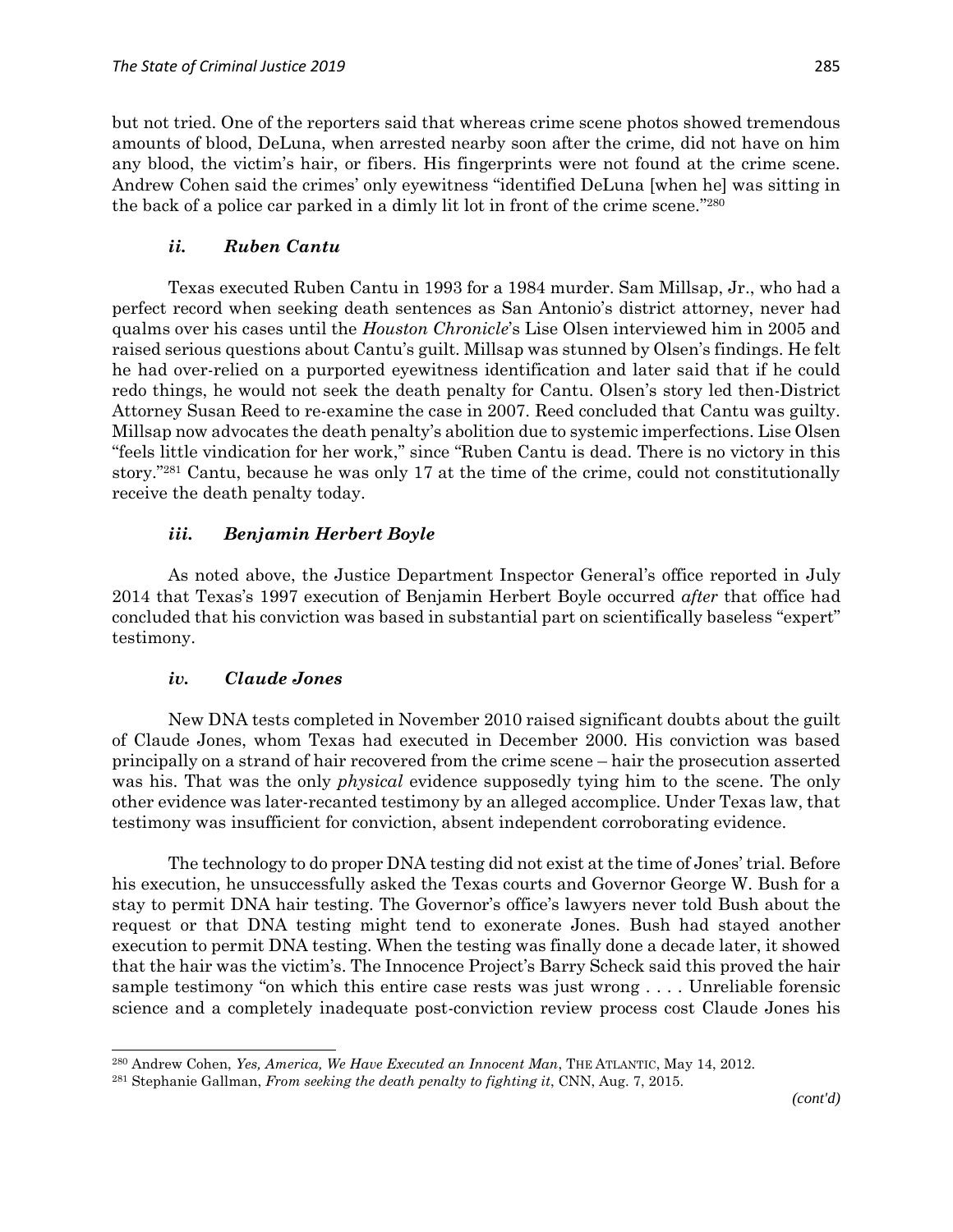life." The *Texas Observer* called this "a highly questionable execution – a case that may not have resulted in a conviction were it tried with modern forensic science."<sup>282</sup>

#### *v., vi., vii. John Hardy Rose, Desmond Carter, Joseph Timothy Keel*

In 2010, former FBI agents completed an audit of North Carolina's State Bureau of Investigation (the "SBI") at State Attorney General Roy Cooper's request. They found that SBI agents repeatedly helped prosecutors secure convictions, and sometimes "information . . . [possibly] material and even favorable to the defense . . . was withheld or misrepresented." They recommended that 190 criminal cases in which SBI reports were, at best, incomplete be thoroughly reviewed. These included three cases where defendants who had confessed were executed and four cases of people still on death row. Although the audit did not determine that any innocent person had been convicted, the audit report said that defendants' confessions and guilty pleas may have been affected by tainted SBI reports.<sup>283</sup>

Counsel for John Hardy Rose, executed on November 30, 2001, said that if they had known about the undisclosed negative results from a test for blood, Rose's sentence might not have been death – since there already was a question whether the crime was premeditated or impulsive. Desmond Carter, executed on December 10, 2002, had inexperienced counsel who assumed that the SBI lab evidence was accurate. Counsel for Joseph Timothy Keel, executed on November 7, 2003, began considering the undisclosed evidence's possible impact but said, "[T]here are no do-overs with the death penalty. We can't go back and fix these errors." 284

#### *viii. Cameron T. Willingham*

 $\overline{a}$ 

Controversy over Texas's 2004 execution of Cameron T. Willingham for arson/murder continues. Governor Rick Perry failed in 2004 to grant a 30-day reprieve despite – as later revealed – receiving material from a renowned arson expert (retained by Willingham's lawyers) who found major problems with the prosecution's trial evidence about arson. It was unclear whether Governor Perry reviewed that material. In 2009, shortly before the State Forensic Science Commission was to hold hearings at which its arson expert, Craig L. Beyler, was to testify, Governor Perry replaced the Commission's chair and two other members. The hearings were cancelled.<sup>285</sup> Beyler, "a nationally known fire scientist," had prepared "a withering critique" concluding – as did *Chicago Tribune* reporters in 2004 – there was no proof that the fire was set and it may have been an accident. His report said the state Fire Marshal's findings "are nothing more than a collection of personal beliefs that have nothing to do with science-based fire investigation." 286

The Commission's new chair John Bradley tried to have the Commission close the case and say there had been no professional misconduct. But other Commission members

<sup>283</sup> Associated Press, *Outside Review Finds Flaws in 190 SBI Prosecutions*, Aug. 19, 2010, http://www.wral.com/news/state/story/8153666/.

<sup>282</sup> Dave Mann, *DNA Tests Undermine Evidence in Texas Execution*, TEX. OBSERVER, Nov. 11, 2010.

<sup>284</sup> Joseph Neff & Mandy Locke, *For executed men, audit's too late*, NEWS & OBSERVER, Aug. 19, 2010.

<sup>285</sup> James C. McKinley, Jr., *Controversy Builds in Texas Over an Execution*, N.Y. TIMES, Oct. 20, 2009.

<sup>286</sup> Steve Mills, *Cameron Todd Willingham case: Expert Says Fire for Which Father Was Executed Was Not Arson*, CHI. TRIB., Aug. 25, 2009.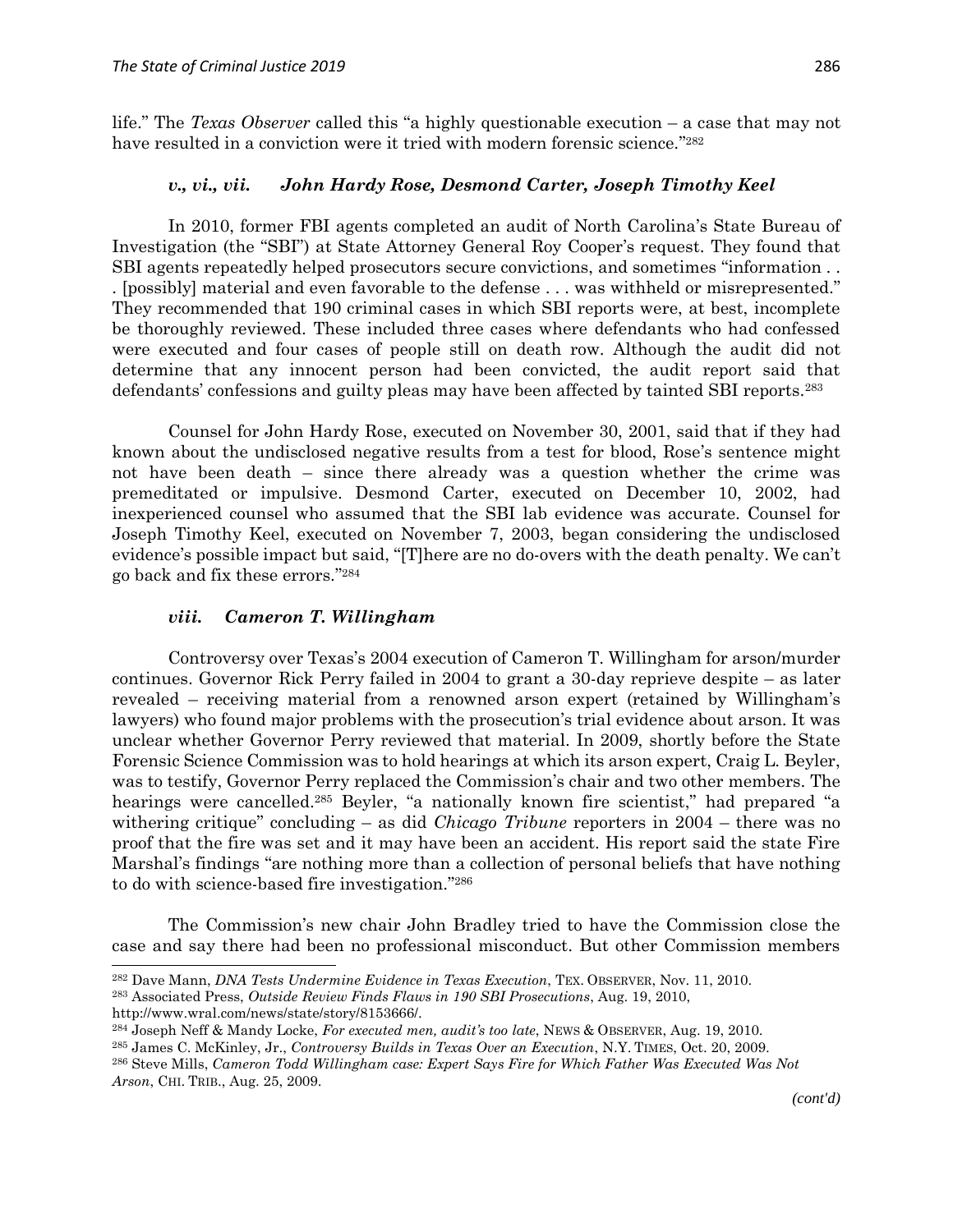disagreed. After lengthy delay, the Commission held a special hearing on January 7, 2011, at which it heard from several arson experts, including Beyler (then chair of the International Association of Fire Safety Science). Although the state Fire Marshal's Office and some others from Texas supported the arson finding, John DeHaan, author of *Kirk's Fire Investigation*, "the most widely used textbook in the field," stated, "Everything that was documented postfire was consistent with accidental rather than intentional fire. There was no basis for concluding that this was arson." <sup>287</sup> Texas Attorney General Greg Abbott ruled in July 2011 that the Commission could not investigate evidence collected or tested prior to 2005.<sup>288</sup> So, on October 28, 2011, it closed its investigation. But the October 2011 addendum to its report recognized that unreliable science about fires had played a role in Willingham's conviction. The Commission found that arson investigators who testified for the prosecution had relied on common beliefs that by 2011 were generally recognized to be incorrect.<sup>289</sup>

On September 23, 2013, the Innocence Project, plus an exoneree and several Willingham relatives, asked Governor Perry to open an investigation into whether Willingham should be pardoned – in light of (in addition to everything else) "new evidence" that the prosecutor in the case paid favors to" Johnny Webb, the jailhouse informant who testified that Willingham had confessed to him.<sup>290</sup>

On March 9, 2015, the *Washington Post* reported on a newly discovered letter from Webb to Jackson imploring Jackson to follow through on a promise to get Webb's conviction downgraded. Within days after getting that letter, Jackson secured an order from Willingham's trial judge that changed "the record of Webb's robbery conviction to make him immediately eligible for parole." The *Post* reported that Jackson never disclosed to the defense even the possibility of a deal with Webb. The *Post* also reported that Jackson had recently admitted – after long denying it – that he had intervened to try to get Webb's conviction changed to be for the lower charge. It further reported that in two days of recent interviews, Webb said Jackson had threatened him with a life sentence if he did not implicate Willingham. Webb also reportedly said, "I did not want to see Willingham go to death row and die for something I damn well knew was a lie and something I didn't initiate." He said he had been forced into lying by Jackson's pressure.<sup>291</sup>

#### *ix. Troy Davis*

 $\overline{\phantom{a}}$ 

Georgia's execution of Troy Davis on September 21, 2011, was the most controversial in the United States in many years. On August 17, 2009, the Supreme Court transferred his petition for an original writ of habeas corpus to a Georgia federal district court, instructing

<sup>287</sup> Erin Mulvaney, *National experts criticize state's study of fatal '91 fire*, DALL. MORNING NEWS, Jan. 8, 2011; *see also* Michael Graczyk, Associated Press, *Texas panel re-examines arson execution case*, Jan. 8, 2011,

http://www.nbcdfw.com/news/local/Texas-Panel-Re-Examines-Arson-Execution-Case-113129784.html; Charles Lindell, *Experts criticize, defend Willingham arson investigators*, AUSTIN AM.-STATESMAN, Jan. 7, 2011; Yamil Berard, *Arson experts testify that Willingham investigators violate standards*, STAR-TELEGRAM, Jan. 7, 2011. <sup>288</sup> Claire Cardona, *Forensic Science Panel Recommends Arson Probe*, TEX. TRIB., Oct. 28, 2011.

<sup>289</sup> Chuck Lindell, *Willingham inquiry ends, but effects linger*, AUSTIN AM.-STATESMAN, Oct. 28, 2011.

<sup>290</sup> Jason Heid, *Innocence Project Asks Governor Perry to Pardon Cameron Todd Willingham*, D MAG. FRONT/BURNER BLOG, Sept. 27, 2013.

<sup>291</sup> Maurice Possley, *A dad was executed for deaths of his 3 girls. Now a letter casts more doubts*, WASH. POST, Mar. 9, 2015.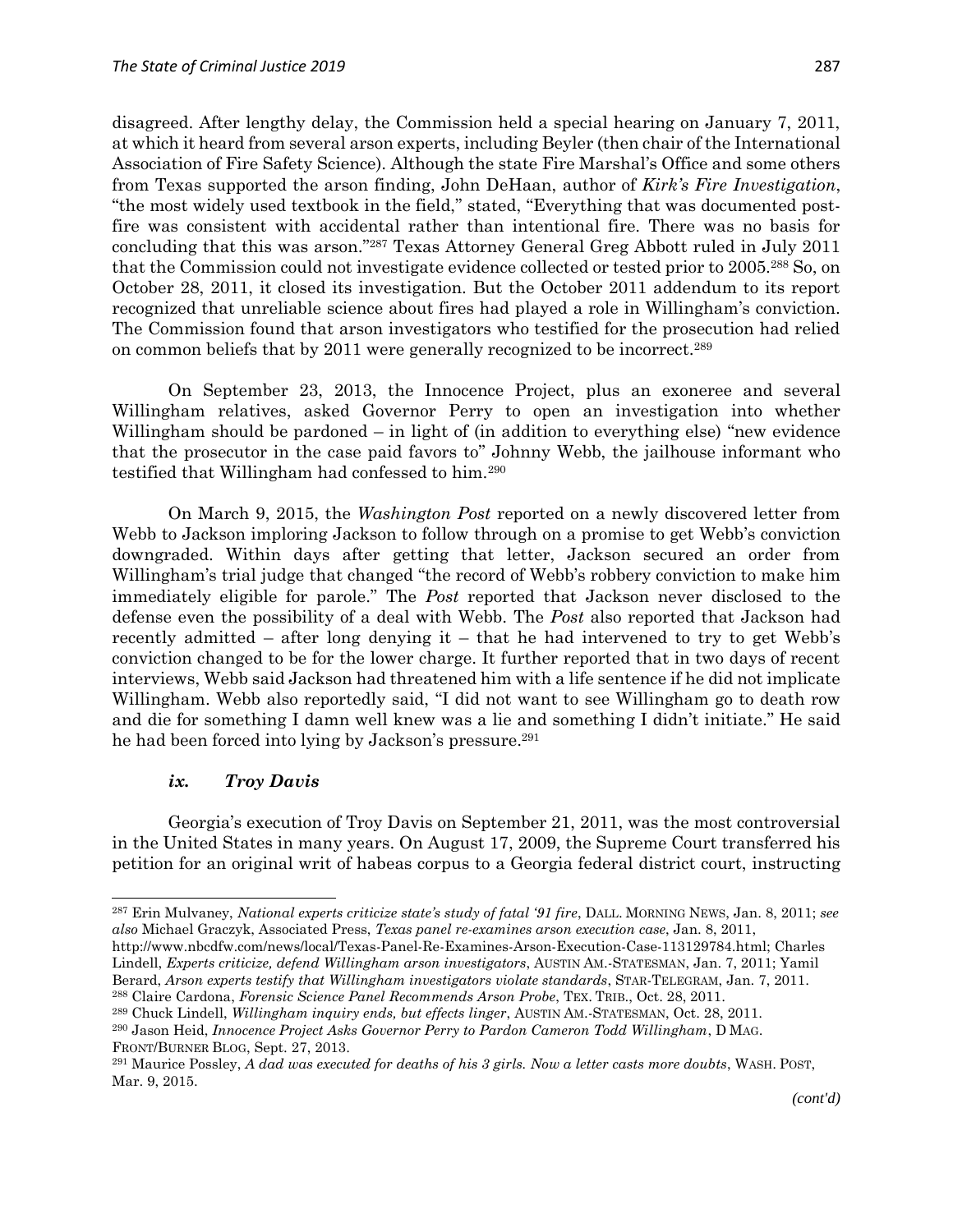it to "receive testimony and make findings of fact as to whether evidence that could not have been obtained at the time of the trial clearly establishes petitioner's innocence." <sup>292</sup> The district judge found that Davis had not met that extremely high burden.<sup>293</sup> And he questioned the credibility of several witnesses who had, in whole or part, recanted trial testimony before the hearing.<sup>294</sup>

### *x. Thomas Arthur*

Alabama death row inmate Thomas Arthur was convicted and sentenced to death for a 1982 murder. In 2012, Andrew Cohen noted many similarities between the problems with Arthur's case and those in Tyrone Noling's case (discussed above in Section c.v.). He said Arthur was "one of the few prisoners in the DNA-testing era to be this close to capital punishment after someone else confessed under oath to the crime." 295

The prosecution based its case on the testimony of the victim's wife. Years after being convicted of the murder and sentenced to life, she implicated Arthur, in return for the prosecution's recommending her early release. Her revised testimony led to Arthur's third conviction – the first two having been reversed. In 2008, Bobby Ray Gilbert confessed under oath to having committed the killing. He said he came forward because the Supreme Court had recently precluded the death penalty for people (like him) who were not yet 18 at the time of the crime. Later, he "took the Fifth Amendment" at a hearing. Arthur's counsel said he did so after prison officials punished him for confessing. The trial judge ruled against Arthur.

Arthur's counsel then sought "more advanced DNA testing on the wig" that Gilbert's statement said Arthur used during the killing. Arthur's counsel, saying all agreed the perpetrator wore this wig during the crime, offered to pay for the additional DNA testing. The State said this would be no better than prior testing and that the wig had no additional DNA that could be tested.<sup>296</sup> On January 6, 2014, the Eleventh Circuit held that Arthur had not shown an "extraordinary circumstance" permitting him to seek federal court relief again.<sup>297</sup>

On January 23, 2017, the Supreme Court denied certiorari on Arthur's challenge to Alabama's method of sentencing.<sup>298</sup> Approximately one month later, on February 21, the Court denied certiorari on Arthur's lethal injection challenge.<sup>299</sup> In a lengthy dissent, Justice Sotomayor, with whom Justice Breyer joined, urged the Court to reconsider the standard it uses in deciding lethal injection cases.

Mr. Arthur was executed by lethal injection on May 26, 2017.<sup>300</sup>

 $\overline{a}$ 

<sup>293</sup> Greg Bluestein, Associated Press, *Ga. execution leaves debate over guilt unresolved*, Sept. 22, 2011, https://www.highbeam.com/doc/1A1-1d250a317f5743e7a54e67be56571e86.html.

<sup>292</sup> *In re Davis*, 557 U.S. 952, 952 (2009) (mem.).

<sup>294</sup> *In re Davis*, No. CV409-130, 2010 WL 3385081 (S.D. Ga. Aug. 24, 2010).

<sup>295</sup> Andrew Cohen, *Another Death Row Debacle: The Case Against Thomas Arthur*, THE ATLANTIC, Feb. 27, 2012.

<sup>296</sup> Radley Balko, Opinion, *The outrageous conviction of Montez Spradley*, WASH. POST, Sept. 21, 2015.

<sup>297</sup> *Arthur v. Thomas*, 739 F.3d 611 (11th Cir. 2014).

<sup>298</sup> *Arthur v. Alabama*, 137 S. Ct. 831 (2017) (mem.).

<sup>299</sup> *Arthur v. Dunn*, 137 S. Ct. 725 (2017) (mem.).

<sup>300</sup> Kent Faulk, *Alabama executes Tommy Arthur*, AL.COM, May 26, 2017.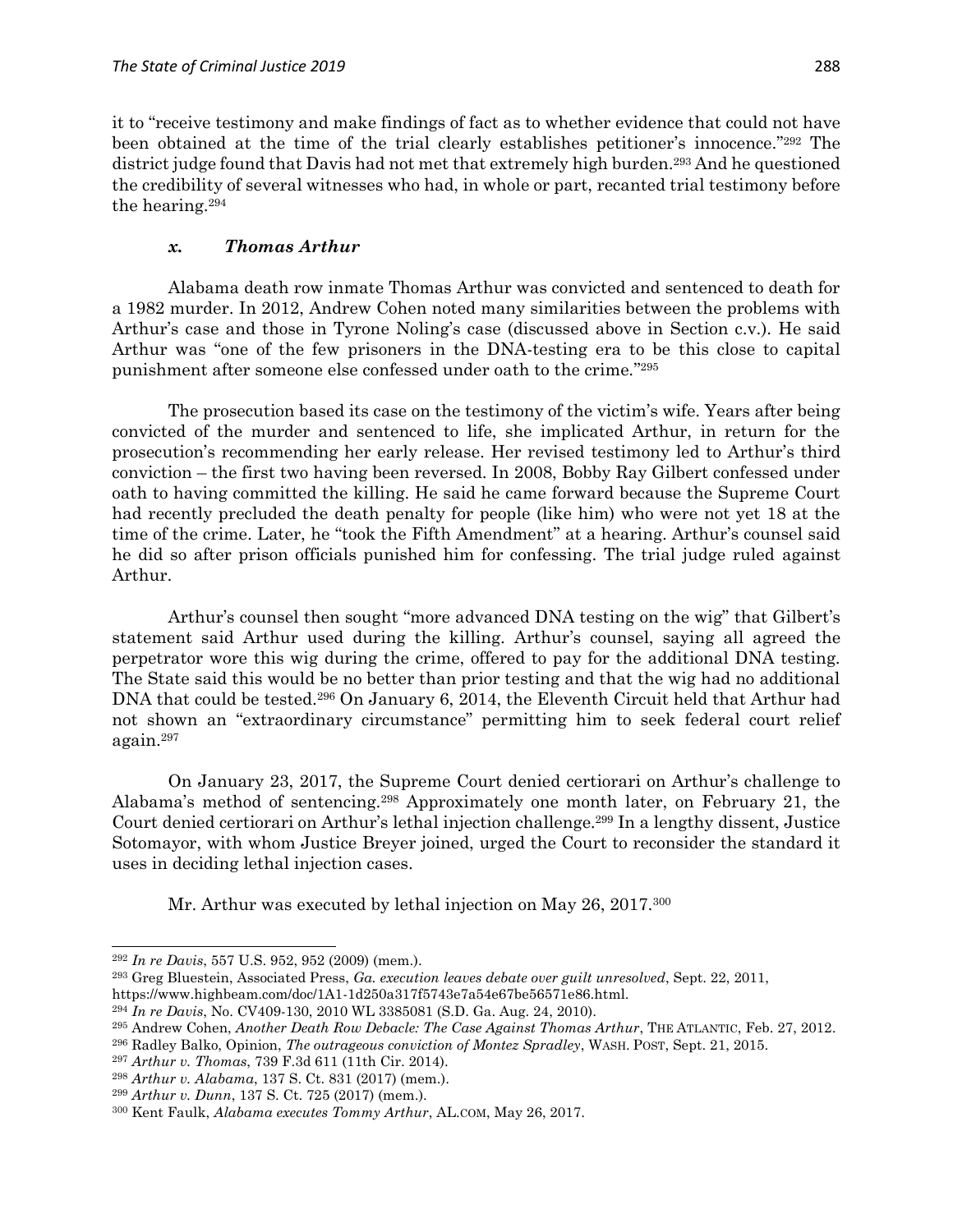### *6. Geographic, Racial, and Economic Disparities, and Other Arbitrary Factors, in Implementing Capital Punishment*

## *a. Study Regarding Disparities Where Victim Was White Female, in Oklahoma*

A study published in the Fall 2017 issue of the *Journal of Criminal Law & Criminology* reported the results of a sophisticated examination of more than 4,600 Oklahoma homicide cases between 1990 and 2012. The study's very experienced leaders, research scientist Glenn L. Pierce and professors Michael L. Radelet and Susan Sharp, concluded that the odds of a death sentence for those with white female victims were nearly ten times higher than in cases with minority male victims. They also found significant race of the victim disparities even without considering the victim's gender.<sup>301</sup>

## *b. Study Finding Racial Disparities Begin with Investigation and Arrests*

In October 2018, Columbia Law School Professor Jeffrey Fagan and NYU Professor Amanda Geller reported the results of their analyses of every homicide recorded in the FBI's Supplementary Homicide Reports from 1976 to 2009. They found that suspects were arrested significantly more often when victims were white than when they were African American. These disparities at the arrest stage helped lead to racial disparities in capital punishment by the race of the victim.<sup>302</sup>

### *c.* **Batson** *and* **Swain** *Violations*

### *i. North Carolina*

In a June 2018 article in *The Champion*, Duke Law School Professor James E. Coleman, Jr. wrote:

The North Carolina state appellate courts have done nothing to prevent prosecutors from striking minority jurors based on race. In 30 years, and in over 100 cases raising the *Batson* issue, the courts of appeals in North Carolina have never reversed a case because of discrimination against a minority juror. Remarkably, North Carolina is the only state in the American South with such a stark record of indifference to racial bias in jury selection.<sup>303</sup>

## *ii. Foster v. Chatman*, 136 S. Ct. 1737 (2016)

On May 23, 2016, the Supreme Court dealt with blatant evidence of intentional violations of *Batson v. Kentucky*<sup>304</sup> by the Georgia prosecutors – District Attorney Stephen

 $\overline{a}$ <sup>301</sup> Glenn L. Pierce et al., *Race and Death Sentencing for Oklahoma Homicides Committed Between 1990 and 2012*, 107 J. CRIM. L. & CRIMINOLOGY 733 (2017).

<sup>302</sup> Jeffrey Fagan & Amanda Geller, *Police, Race, and the Production of Capital Homicides* (Columbia Pub. Law Research Paper No. 14-593, 2018), https://papers.ssrn.com/sol3/papers.cfm?abstract\_id= 3202470.

<sup>303</sup> James E. Coleman, Jr., *The Persistence of Discrimination in Jury Selection: Lessons from North Carolina and Beyond*, THE CHAMPION, June 2018, at 28.

<sup>304</sup> *Batson v. Kentucky*, 476 U.S. 79 (1986).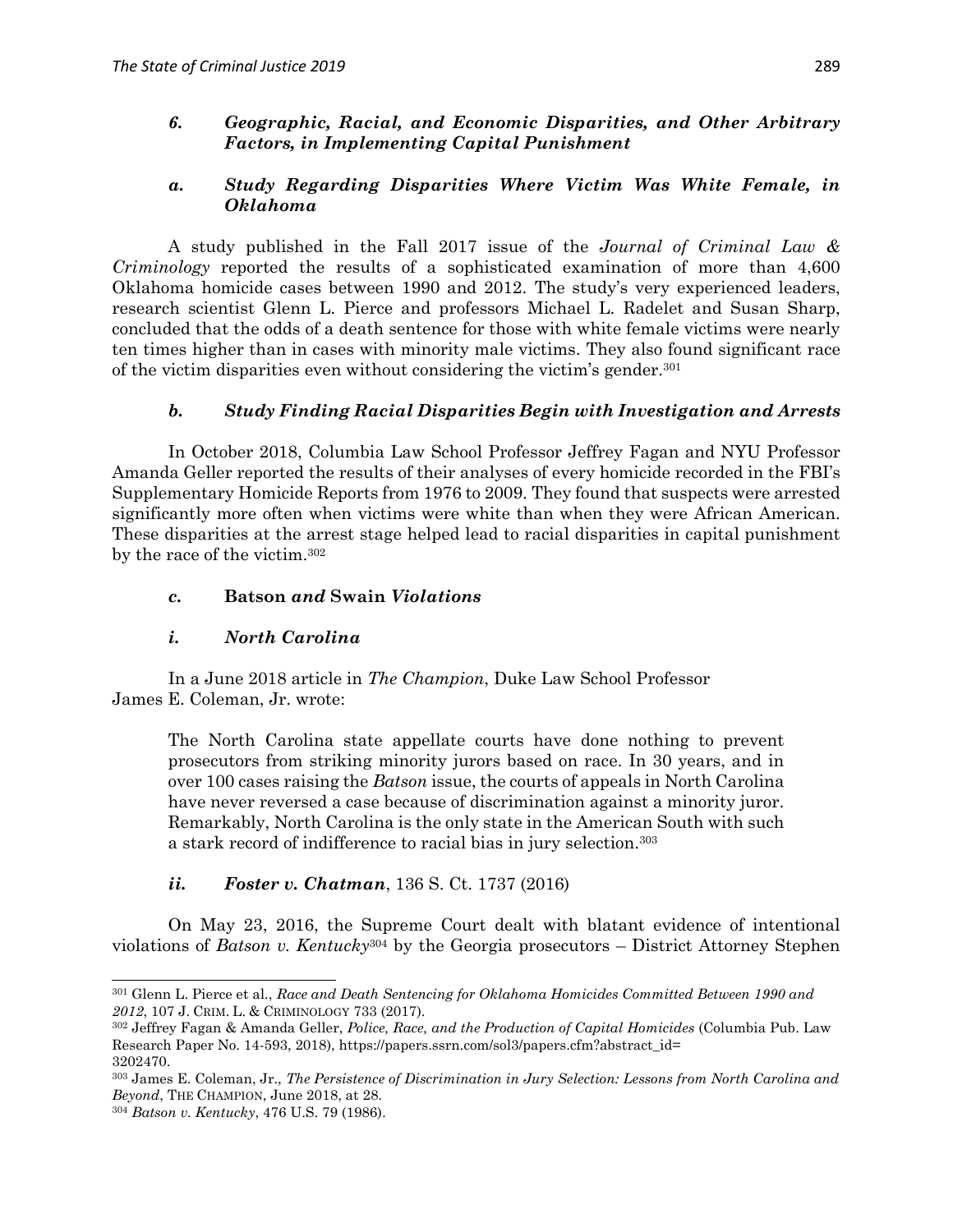Lanier and Assistant District Attorney Douglas Pullen – who handled the 1987 trial of Timothy Foster. The evidence was the prosecution's trial file – which Foster's state postconviction counsel secured via the Georgia Open Records Act. Materials in the file concerning *voir dire* included, among other race-based notations, the jury venire list, on which "the names of black prospective jurors were highlighted in bright green" – which a legend said represented "Blacks"; "notes with 'N' (for 'no') appearing next to the names of all prospective black jurors"; a list titled "[D]efinite NO's," containing six names, including all of the qualified black prospective jurors; a document containing these annotations regarding the Church of Christ: "*NO*. No *Black* Church"; and an investigator's draft affidavit saying, "If it comes down to picking one of the black jurors, [this one] might be okay." <sup>305</sup> Chief Justice Roberts wrote the majority opinion, for six members of the Court. Justice Alito wrote a concurrence, and Justice Thomas dissented.

Infuriated by the State's indignant refusal to admit what its file made obvious, and by its seeking an apology, the Court said there clearly was "a concerted effort to keep blacks off of the jury. . . . [P]rosecutors were motivated in substantial part by race when they struck [two jurors] . . . . Two peremptory strikes on the basis of race are two more than the Constitution allows." 306

### *iii***. Swain** *Violations in Muscogee County, Georgia Cases of Johnny Lee Gates and Six Other African American Capital Defendants*

One of the two prosecutors found to have violated *Batson* in *Foster*, Douglas Pullen, was also involved in what Senior Judge John D. Allen found on January 10, 2019 had been systematic, intentional discrimination against potential African American jurors by Muscogee County, Georgia prosecutors in all seven capital trials with African American defendants from 1975-1979. <sup>307</sup> Although neither prosecutor was named in the opinion, trial transcripts show that Pullen, then Assistant District Attorney, and District Attorney William Smith were the prosecutors at the trial of Johnny Lee Gates (whose case Judge Allen was considering). Judge Allen said that one or both of these prosecutors were involved in all seven cases. Judge Allen held that the *Swain* claim of Johnny Lee Gates (to whom he granted a new trial due to innocence issues (discussed above in Section 5.b.xv.)), had been procedurally defaulted.

But Judge Allen was so troubled by what he found in the prosecutors' notes and other evidence, including their closing arguments, that he devoted ten pages of his decision to detailing what the prosecutors had done – and included several of the prosecutors' notes in the decision. He found the evidence of racial discriminatory intent was "overwhelming." Among many other things, the prosecutors' notes describe potential African American jurors as "slow," "old+ignorant," "cocky," "con artist," "hostile," and "fat." The prosecutors also regularly ranked African Americans (including all four in Gates' case) as "1" on a scale of 1 to 5 (with 1 being the worst) with no explanation, whereas they ranked only 1 of the 43 white prospective jurors in Gates' case as "1" – explaining that he opposed capital punishment. As

<sup>305</sup> *Foster v. Chatman*, 136 S. Ct. 1737, 1744 (2016).

<sup>306</sup> *Id.* at 1755.

<sup>307</sup> *State v. Gates*, No. SU-75-CR-38335 (Ga. Super. Ct. Jan. 10, 2019),

https://deathpenaltyinfo.org/files/pdf/GatesJohnnyLeeNewTrialDecision2019-01-10.pdf.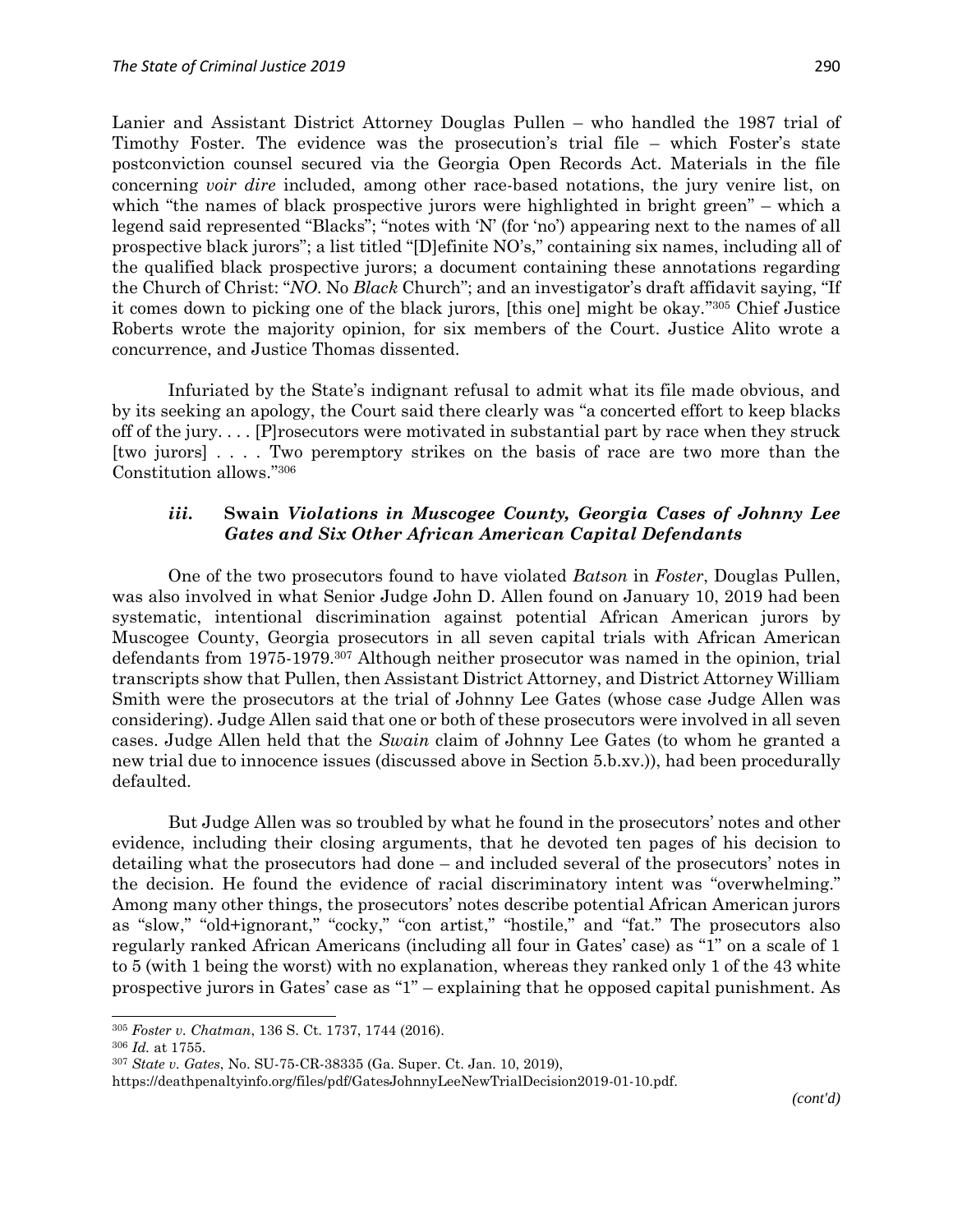noted above, Gates was sentenced to death, although after a mistrial in 2003 at a trial regarding his intellectual disability, his sentence became LWOP. 308

Although not mentioned in Judge Allen's opinion, of the other six capital defendants whose jury selections he analyzed, Jerome Bowden was executed in 1986, Joseph Mulligan was executed in 1987, and William Hance was executed in 1994.

### *iv. Curtis Flowers Back in Supreme Court After Being Denied Relief on Remand, and Two Other* **Foster** *Remands*

On June 20, 2016, the Supreme Court granted certiorari, vacated the prior decisions, and remanded for consideration in light of *Foster* three cases in three other states in which prosecutors' peremptory challenges had removed black prospective jurors.<sup>309</sup>

In *Floyd v. Alabama*, Floyd lost on remand (with Judge Jabari, concurring, saying that the circumstances of Floyd's raising the claim had been unusual), and certiorari was denied. In *Williams v. Louisiana*, the Louisiana Supreme Court further remanded the case so that there would be a proper consideration regarding the *Batson* claim.

In *Flowers v. Mississippi*, the Court granted certiorari on November 2, 2018, after Mr. Flowers was denied relief on a remand made in light of *Floyd*. Earlier, in June 2018, APM Reports revealed that Mississippi Fifth Circuit Court District Attorney Doug Evans has disproportionately excluded African Americans from juries for over a quarter of a century. This included all six prior trials of Curtis Flowers.<sup>310</sup>

The Supreme Court oral argument in *Flowers v. Mississippi* took place on March 20, 2019. The *Los Angeles Times*' veteran Supreme Court reporter, David Savage, wrote that the "Supreme Court justices sounded ready . . . to overturn a Mississippi murder conviction because of racial bias in selecting jurors." Savage said "the only question for the justices seemed to be whether to focus narrowly on the jury in the last trial or more broadly on the pattern of racial discrimination that played out over all six" trials. The Court's newest member, Justice Kavanaugh, pointed out that District Attorney Evans moved to strike 41 of the 42 prospective jurors in the six trials and asked, "How do you look at that and not come away thinking" that Evans engaged in blatant racial bias?<sup>311</sup>

### *d. Cases Involving Reliance on Defendant's Race As Reason for Death Penalty*

*i. Buck v. Davis*, 137 S. Ct. 759 (2017)

<sup>308</sup> Bill Rankin, *Georgia judge orders new trial in 1976 case that sent man to death row*, ATLANTA J.-CONST., Jan. 17, 2019.

<sup>309</sup> *Floyd v. Alabama*, 136 S. Ct. 2484 (2016) (mem.); *Williams v. Louisiana*, 136 S. Ct. 2156 (2016) (mem.); *Flowers v. Mississippi*, 136 S. Ct. 2157 (2016) (mem.). As discussed above, the Louisiana Supreme Court vacated the conviction and death sentence of Rodricus Crawford due to the trial judge's failure to require the prosecutor to give race-neutral reasons for using five of his seven peremptory challenges against black prospective jurors. <sup>310</sup> *In the Dark: Season Two* (pts. 1-18), APM REP., https://www.apmreports.org/in-the-dark/season-two (last visited Jan. 31, 2019).

<sup>311</sup> David G. Savage, *Supreme Court appears set to overturn Mississippi murder case based on racial bias*, L.A. TIMES, Mar. 20, 2019.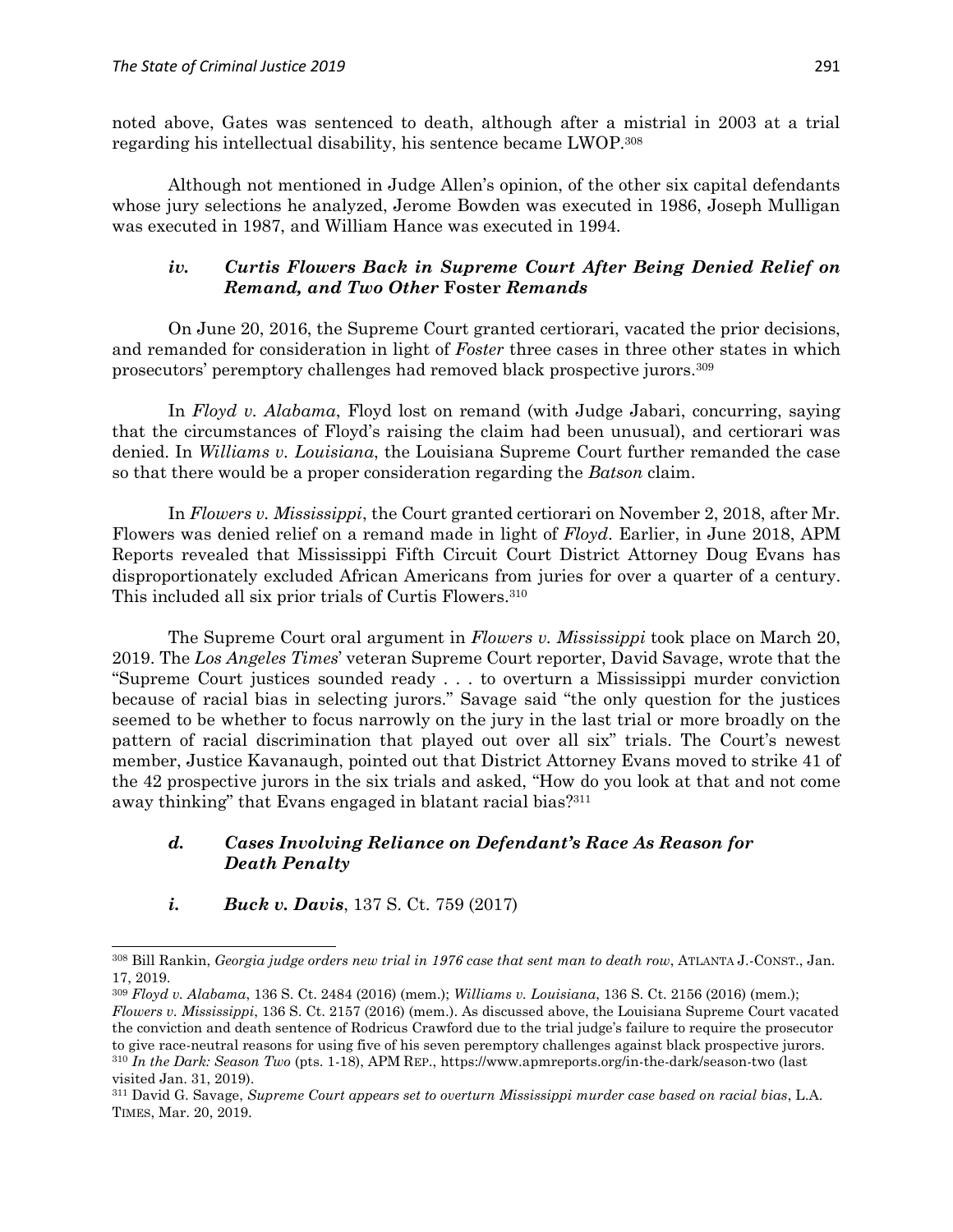Chief Justice Roberts, writing for the Court, held that Texas death row inmate Duane Buck had received unconstitutionally ineffective assistance of counsel. The ineffectiveness consisted of the defense's presenting an "expert" witness, Dr. Walter Quijano, who – although saying that Buck would not be likely to act dangerously in the future – testified that the fact that Buck was black meant that he was likely to be more dangerous in the future than were he not black. At Buck's sentencing phase, the State relied on the "expert's" testimony as showing that there was no assurance that Buck would not pose a future danger. During its two days of deliberations, the jury asked in one of its four notes for "the psychology reports" in the record – one of which was Dr. Quijano's.  $312$ 

The Court held that there was a reasonable probability that one or more jurors would have had a reasonable doubt about Buck's future dangerousness if Dr. Quijano had not testified. The Court reasoned as follows: The key issue at the sentencing proceeding was future dangerousness – so, the jury had to do some speculating as to the future. A factor against a finding of future dangerousness was that if Buck were to serve life in prison, he would be very unlikely to be in a romantic heterosexual relationship – the context of his previously violent crimes. "But," the Court said, "one thing would never change: the color of Buck's skin. Buck would always be black. And according to Dr. Quijano, that immutable characteristic carried with it an '[i]ncreased probability' of future violence." This was "hard statistical evidence – from an expert – to guide an otherwise speculative inquiry." The Court described this evidence as "potent" because it "appealed to a powerful racial stereotype – that of black men as 'violence prone.'" 313

The Court addressed a final procedural point: In order to get relief under Rule 60(b)(6), Buck had to demonstrate that "extraordinary circumstances" existed. In holding that such circumstances indeed did exist as to Buck's guilt-innocence phase claims, the Court said:

[O]ur holding on prejudice makes clear that Buck may have been sentenced to death in part because of his race. As an initial matter, this is a disturbing departure from a basic premise of our criminal justice system: Our law punishes people for what they do, not who they are. Dispensing punishment on the basis of an immutable characteristic flatly contravenes this guiding principle.<sup>314</sup>

This was even more troubling, the Court said, "because it concerned race," as to which discrimination is particularly egregious in the criminal justice system. Consideration of race in that context "injures not just the defendant, but 'the law as an institution, . . . the community at large, and . . . the democratic ideal reflected in the processes of our courts.'" 315 This and other language in the Chief Justice's majority decision is inconsistent with the logic and wording of the Court's *McCleskey* holding 20 years earlier.

 $\overline{\phantom{a}}$ 

<sup>312</sup> *Buck v. Davis*, 137 S. Ct. 759, 768-70 (2017).

<sup>313</sup> *Id.* at 776 (alteration in original) (citation omitted).

<sup>314</sup> *Id.* at 778.

<sup>315</sup> *Id.* (alterations in original) (citation omitted).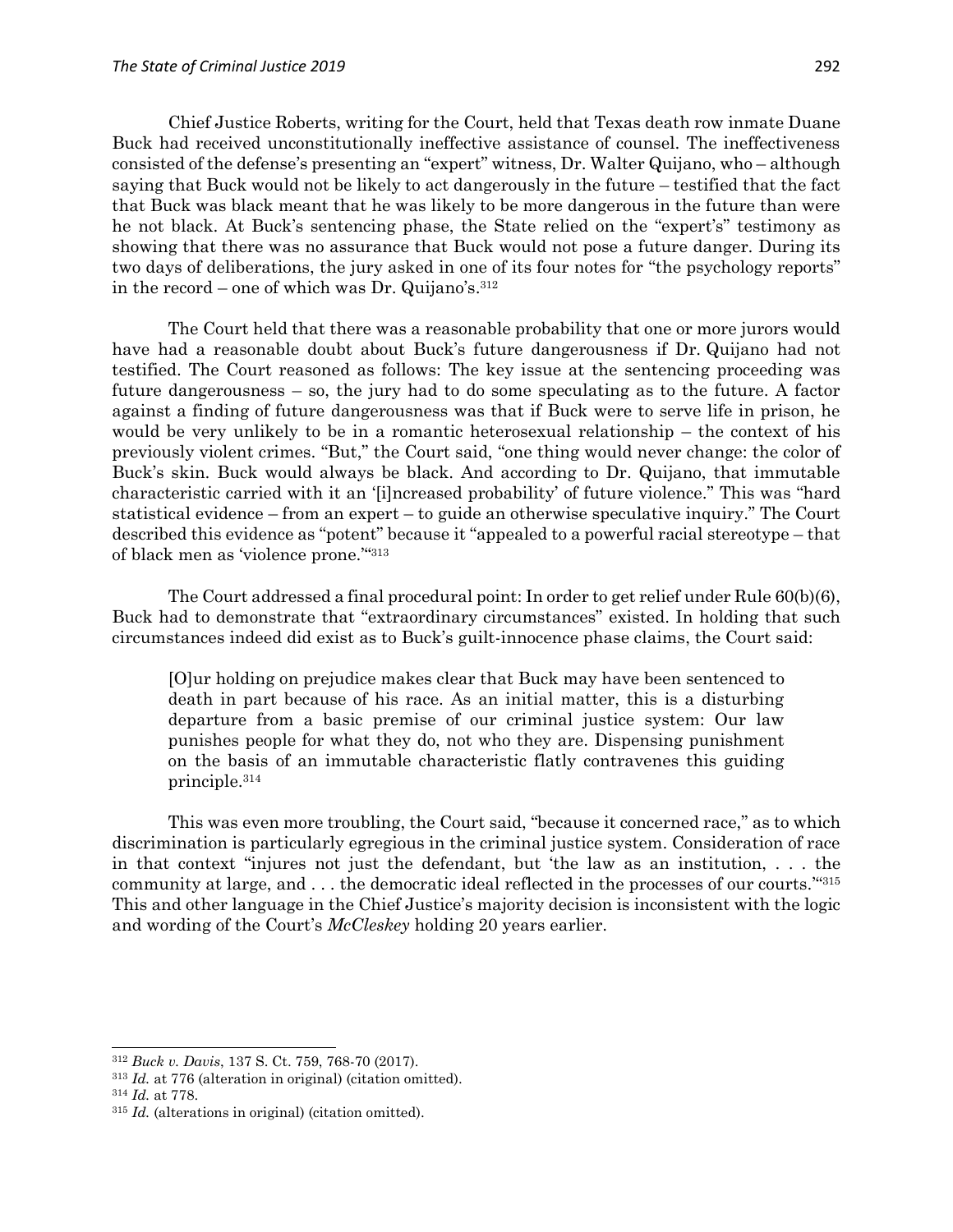### *ii. Tharpe v. Sellers***,** 138 S. Ct. 545 (2018) *(per curiam)*; *Tharpe v. Ford*, No. 18-6819, 2019 WL 1231746 (U.S. Mar. 18, 2019) *(mem.)*

Georgia death row inmate Keith Tharpe attempted to get a stay of execution despite not having raised his claim when Georgia procedure said he should have raised it. His claim was supported by a never-recanted sworn affidavit by a now-deceased juror from his trial, Barney Gattie. The Supreme Court said that the Eleventh Circuit should have focused on the real basis for the state court's default holding: the state court's belief that Gattie's own vote for death had not been affected by Tharpe's race. The Court said Gattie's "remarkable affidavit . . . presents a strong factual basis" for concluding that Gattie's vote *was* affected by Tharpe's race. Indeed, the affidavit can hardly be read any other way. Among other things in the affidavit, Gattie referred to Tharpe using what is sometimes referred to as the "N" word; questioned whether African Americans "even have souls"; and said that some jurors had voted for the death penalty in order to make Tharpe an example to blacks who kill other blacks. The Court held that reasonable jurists could debate whether the state court ruling had been shown to be wrong by clear and convincing evidence. The Court remanded for further consideration of whether to issue a certificate of appealability.<sup>316</sup> In August 2018, the Eleventh Circuit declined to consider the merits of Tharpe's claim, holding that consideration of the claim was precluded by Tharpe's failure to raise the claim in state courts.<sup>317</sup>

On March 18, 2019, the Court denied certiorari. Justice Sotomayor, although concurring in the certiorari denial, wrote separately "because I am profoundly troubled by the underlying facts of this case." She said that "we should not look away from the magnitude of the potential injustice that procedural barriers are shielding from judicial review." She stated that "Gattie's sentiments – and the fact that they went unexposed for so long, evading review on the merits – amount to an arresting demonstration that racism can and does seep into the jury system." 318

### *e. Biasing Effects of Death Qualification*

Professors Monica Lynch and Craig Haney performed two surveys of Solano County, California jurors, done 18 months apart, to explore whether and if so how differences between people of different races affect how capital juries are selected. They found that the process of death qualification, in which potential jurors who would automatically vote either against or in favor of the death penalty, results in unrepresentative juries from which African Americans are disproportionately excluded and biases the selected juries in favor of conviction and death sentences.<sup>319</sup> As death penalty support has dropped over time, the gap between the views of whites and the views of African Americans and women has grown, as has the distorting impact of death qualification. The authors also noted that the death qualification process gave prosecutors a facially race-neutral reason for disproportionately excluding African-American jurors. But there were extremely few circuit court holdings that the Fifth Circuit could put on the road towards being remanded to their trial courts.

 $\overline{a}$ <sup>316</sup> *Tharpe v. Sellers*, 138 S. Ct. 545, 546 (2018) (per curiam).

<sup>317</sup> *Tharpe v. Warden,* 898 F.3d 1342 (11th Cir. 2018).

<sup>318</sup> *Tharpe v. Ford*, No. 18-6819, 2019 WL 1231746, at \*1, \*2 (U.S. Mar. 18, 2019) (mem.) (Sotomayor, J., concurring).

<sup>319</sup> Mona Lynch & Craig Haney, *Death Qualification in Black and White: Racialized Decision Making and Death-Qualified Juries*, 40 L. & POL'Y 148 (2018).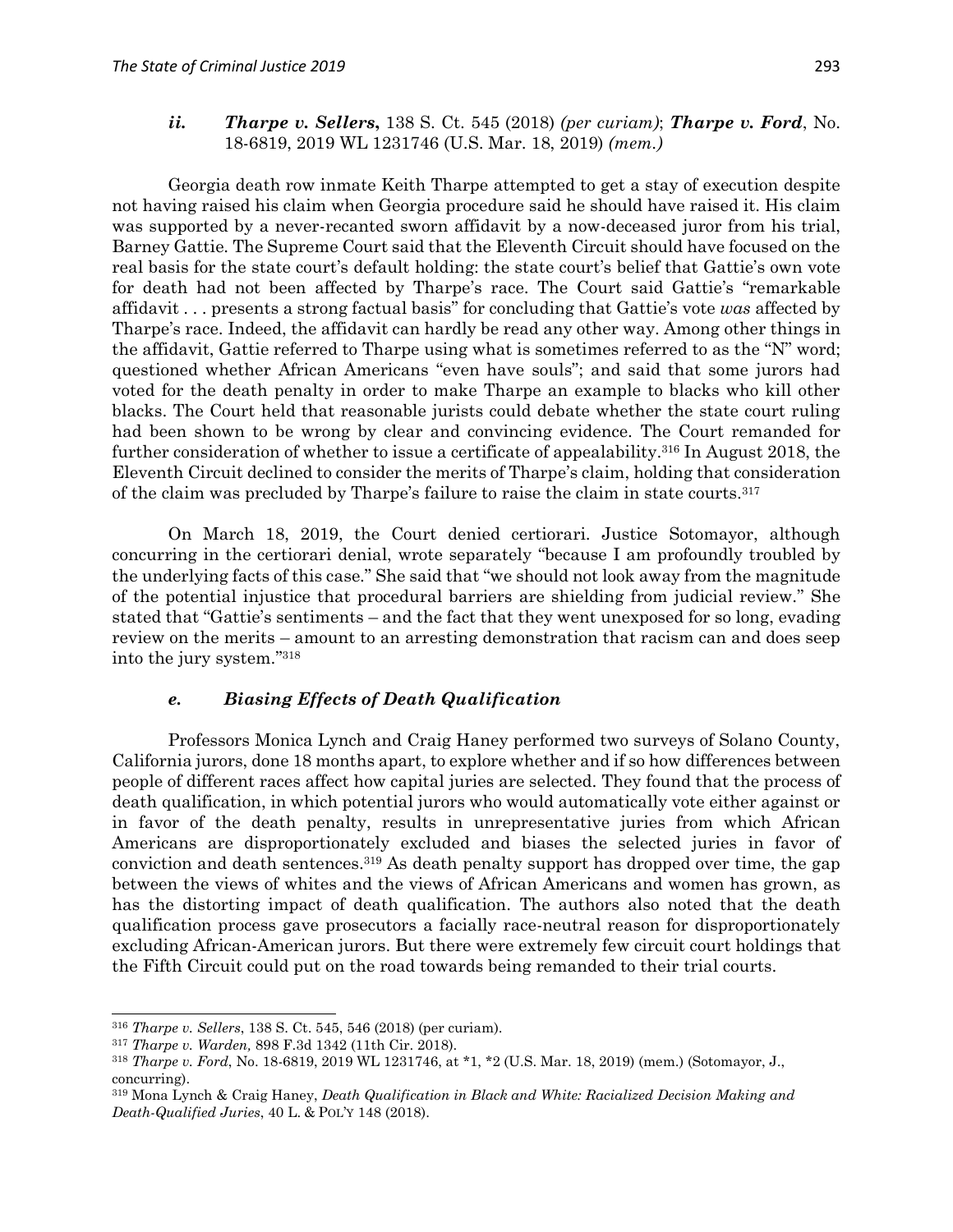Moreover, a majority of white jurors – and particularly white male jurors – disregarded most mitigating evidence, and many of them thought that some of the mitigating factors should be weighted in favor of imposing the death penalty. White respondents also "were significantly more receptive to aggravating evidence and were more inclined to weigh these specific items in favor of a death sentence compared to African American respondents." The process, they said, "creat[es] a jury whose members are unusually hostile to mitigation," which may "functionally undermine" the fair consideration of a capital defendant's case in mitigation. "This risk," the authors wrote, "is particularly high in cases involving African American defendants, especially where white men dominate the jury." They said the combined impact is that, "[i]n a county in California where support for and opposition to capital punishment are beginning to approach parity, death qualification still has the potential to produce jury pools that are significantly more likely to favor the death penalty." 320

### *7. Failure to Limit Executions to People Materially More Culpable Than the Average Murderer*

The Supreme Court repeatedly has held that the Eighth Amendment permits application of capital punishment only to those among the people convicted of "a narrow category of the most serious crimes" who have such extreme "culpability" that they are "the most deserving of execution." <sup>321</sup> In holding capital punishment categorically unconstitutional for those below age 18 at the time of the crime, as well as for people with what is now called intellectual disability, the Court said:

[W]e remarked in *Atkins* that "[i]f the culpability of the average murderer is insufficient to justify the most extreme sanction available to the State, the lesser culpability of the mentally retarded offender surely does not merit that form of retribution." The same conclusions follow from the lesser culpability of the juvenile offender.<sup>322</sup>

However, the Court has thus far not ensured that this constitutional bar applies to everyone with intellectual disability, nor has it applied this bar to those whose severe mental illness at the time of the crime or other substantial mitigating factors make their culpability well below that of the "average murderer."

## *a. Intellectual Disability (Formerly Called Mental Retardation)*

Despite *Atkins*' categorical bar to executing people with intellectual disability (formerly referred to as mental retardation), people with intellectual disability have been, and likely will continue to be, executed.

<sup>320</sup> *Id.* at 165, 168, 169.

<sup>321</sup> *E.g.*, *Atkins v. Virginia*, 536 U.S. 304, 319 (2002).

<sup>322</sup> *Roper v. Simmons*, 543 U.S. 551, 571 (2005) (second alteration in original) (quoting *Atkins*, 536 U.S. at 319). The Court also held, for similar reasons, that the other constitutional rationale for capital punishment – deterrence – was also inapplicable.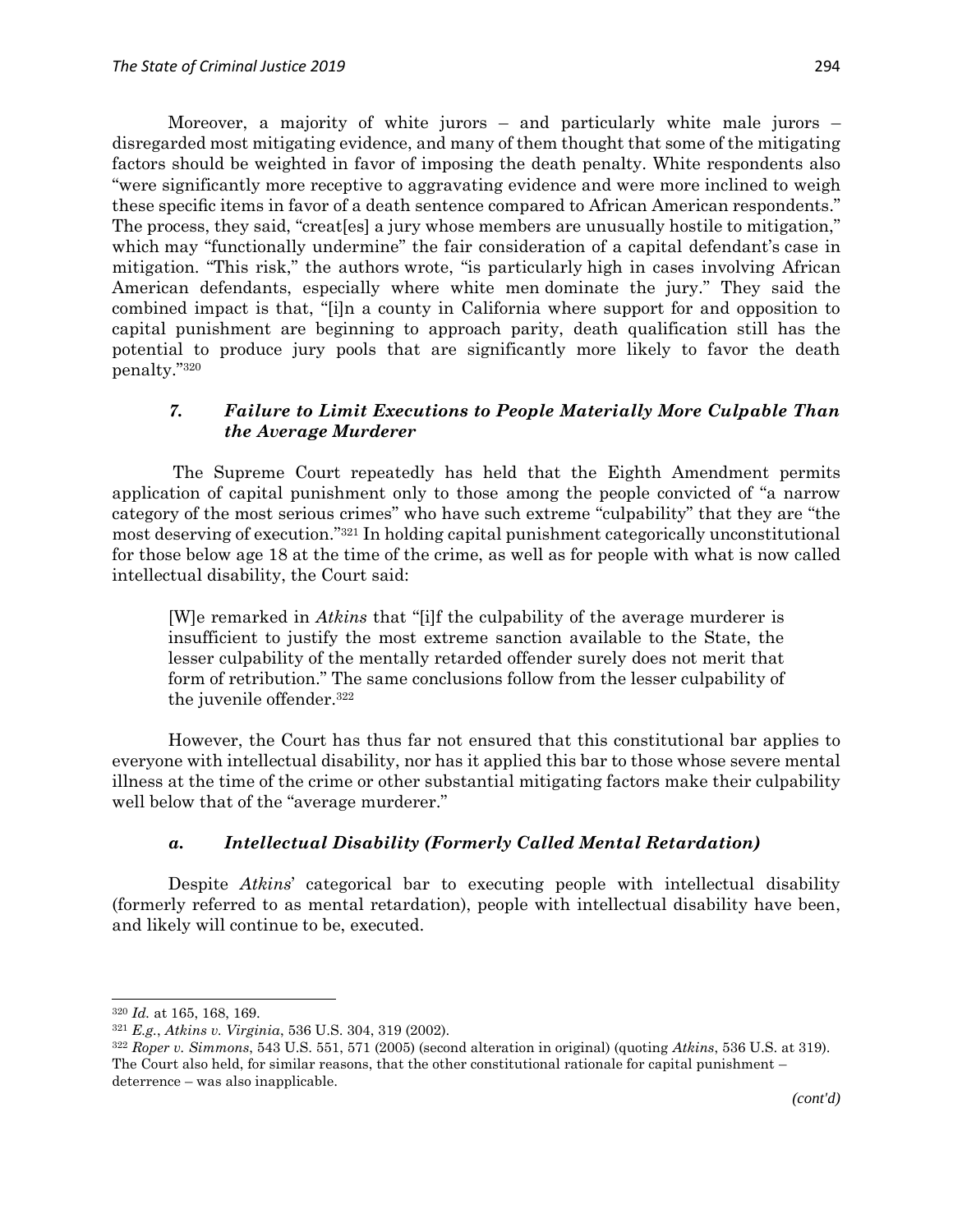In 2017, the Court began to act against a particularly egregious violation of *Atkins:*  Texas's unique and anomalous way of determining intellectual disability claims, which the medical community did not support. On March 28, 2017, in *Moore v. Texas*, the Court held Texas's standard unconstitutional and remanded the case to the Texas Court of Criminal Appeals for a new determination as to whether Moore was intellectually disabled.<sup>323</sup> On November 1, 2017, Harris County prosecutors filed a brief acknowledging that Moore came within the established intellectual disability standard and accordingly could not be executed.<sup>324</sup> Nevertheless, the Texas Court of Criminal Appeals held again that Moore did not have intellectual disability.<sup>325</sup>

On February 19, 2019, the Supreme Court granted certiorari and summarily reversed. The Court said the Texas Court of Criminal Appeals had in "too many instances" repeated "with small variations . . . the analysis we previously found wanting, and these same parts are critical to its ultimate conclusion." Indeed, the Court stated, despite the Texas Court of Criminal Appeals' saying it was abandoning the evidentiary factors upon which it had long relied in denying intellectual disability claims, "it seems to have used many of those factors in reaching its conclusion." The Court concluded that after removing the old factors from the lower court's opinion, there was not enough on the basis of which to reach a different conclusion than that reached by the trial court. Accordingly, the Court found that, "on the basis of the trial court record, Moore has shown he is a person with intellectual disability." 326

Chief Justice Roberts, who had dissented from the Court's 2017 *Moore* decision, stated in a concurrence that he still felt the Court's 2017 articulation of how to decide intellectual disability claims "lacked clarity." But while that could present a problem in other cases, he said it did not present a problem in deciding *this* case. He stated that "it is easy to see that the Texas Court of Criminal Appeals misapplied" the 2017 holding in Moore's case. Accordingly, the lower court's decision did not "pass muster."<sup>327</sup> The Chief Justice joined in the Court's *per curiam* opinion – as apparently, *sub silentio*, did Justice Kavanaugh. The other three dissenters from the Court's 2017 decision dissented, asserting that the Court had engaged improperly in "a foray into factfinding." 328

## *b. Substantial Number of People with Severe Mental Illness Executed or Still Facing Execution*

*i. 21st Century Executions Disproportionately Involve People with Mental Illness, and Often Are Effectively "Assisted Suicides"*

 $\overline{\phantom{a}}$ 

<sup>323</sup> *Moore v. Texas*, 137 S. Ct. 1039 (2017) (discussing *Atkins v. Virginia*, 536 U.S. 304 (2002), and *Hall v. Florida*, 134 S. Ct. 1986 (2014)).

<sup>324</sup> Respondent's Brief at 27-28, *Moore v. State*, No. 0314483 (Tex. Crim. App. filed Nov. 1, 2017),

https://deathpenaltyinfo.org/files/pdf/ExParteMooreCCAStatesBrief.pdf. On that same day, members of the Texas Capital Punishment Assessment Team formed under the auspices of the ABA's Death Penalty Due Process Review Project filed an amicus brief urging that Moore be found intellectually disabled. Brief of Amici Curiae Members of the Texas Capital Punishment Assessment Team at 13-14, *Ex parte Moore*, No. WR-13,374- 05 (Tex. Crim. App. filed Nov. 1, 2017), https://deathpenaltyinfo.

org/files/pdf/ExParteMooreCCAAmicusBriefTXDPAssessmentTeam.pdf.

<sup>325</sup> *Ex parte Moore*, 548 S.W.3d 552, 573 (Tex. Crim. App. 2018), *rev'd*, *Moore v. Texas*, No. 18-443, 2019 WL 659798 (U.S. Feb. 19, 2019).

<sup>326</sup> *Moore*, 2019 WL 659798, at \*3, \*4, \*5 (per curiam).

<sup>327</sup> *Id.* at \*5 (Robert, C.J., concurring).

<sup>328</sup> *Id.* at \*7 (Alito, J., dissenting, joined by Thomas and Gorsuch, JJ.).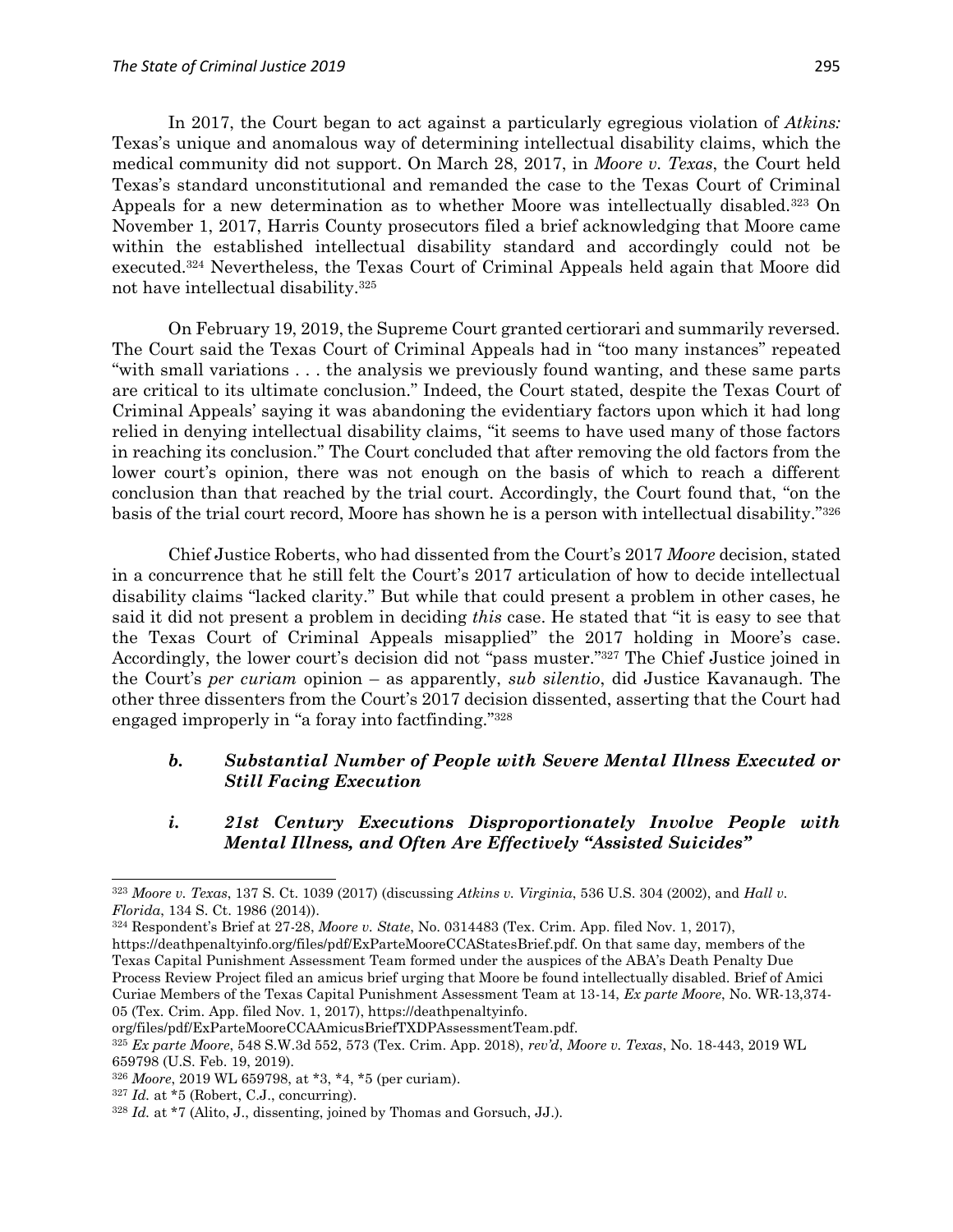$\overline{a}$ 

On April 3, 2017, Professor Frank Baumgartner and the University of North Carolina's Betsy Neill wrote in the *Washington Post* about their analysis of the case records of those executed between 2000 and 2015 in the United States. Whereas 18% of the general population has ever been diagnosed with a mental illness, 43% of those executed had received that diagnosis. Executed inmates had notably higher rates of diagnosed schizophrenia, posttraumatic stress disorder, and bipolar disorder. Those death row inmates who waived their appeals and "volunteered" to be executed had much higher rates of diagnosed mental illness than others who were executed, and in particular 26% of volunteers had been diagnosed with depression, 37% had been documented to have suicidal tendencies, and 32% had tried to commit suicide. Baumgartner and Neill wrote, "If suicidal tendencies are evidence of mental illness, then death penalty states actively assist suicide." They also found that the mental illness risk factor of childhood trauma was extremely more likely in those executed than in the general population.<sup>329</sup>

At the August 2, 2018 ABA program, Meredith Martin Rountree elaborated on the pernicious effects of permitting people to "volunteer" for execution. She said approximately 10% of those executed since *Gregg* have been "volunteers." This means that anything unconstitutional about their convictions or death sentences was most likely never reviewed. That, in turn, lessens confidence that capital punishment is applied so uniformly that only the worst of the worst are executed.<sup>330</sup>

### *ii. Most Ohio Death Row Inmates Facing Execution Through 2020 Have Mental, Emotional, or Cognitive Impairments or Limitations*

On August 30, 2017, Harvard's Fair Punishment Project reported that most of those with a scheduled execution in Ohio in the next three years had mental, emotional, or cognitive impairments or limitations. Instead of being among the "worst of the worst," they "are among the most impaired and traumatized among us." The Project found that at least 17 of the 26 had serious childhood trauma, at least 11 showed evidence of "intellectual disability, borderline intellectual disability, or a cognitive impairment, including brain injury," and at least six apparently "suffer from a mental illness."<sup>331</sup> The Project's Legal Director, Jessica Brand, said that "people who are the most impaired received some poor representation at some time in their cases and then are facing the most severe penalty possible" – which she termed a "horrible trifecta." 332

Also noteworthy is DPIC's finding that more than 60% of these inmates slated for execution were sentenced prior to Ohio's adding LWOP as an alternative to the death penalty. In these cases, each jury's choice was between capital punishment and a sentence under which release from prison was possible. After LWOP became a sentencing alternative, Ohio death sentences declined by over two-thirds in the next decade. As DPIC wrote, there is a

<sup>329</sup> Frank R. Baumgartner & Betsy Neill, *Does the death penalty target people who are mentally ill? We checked.*, WASH. POST, Apr. 3, 2017.

<sup>330</sup> ABA Conference on the Death Penalty, *supra* note 117, at 23 (remarks of Meredith Martin Rountree).

<sup>331</sup> FAIR PUNISHMENT PROJECT, PRISONERS ON OHIO'S EXECUTION LIST DEFINED BY INTELLECTUAL IMPAIRMENT, MENTAL ILLNESS, TRAUMA, AND YOUNG AGE (2017).

<sup>332</sup> Karen Kasler, *Harvard Report Finds Majority of Ohio Death Row Inmates Likely Have Mental Impairments*, WKSU RADIO (Kent State Univ.), Aug. 30, 2017.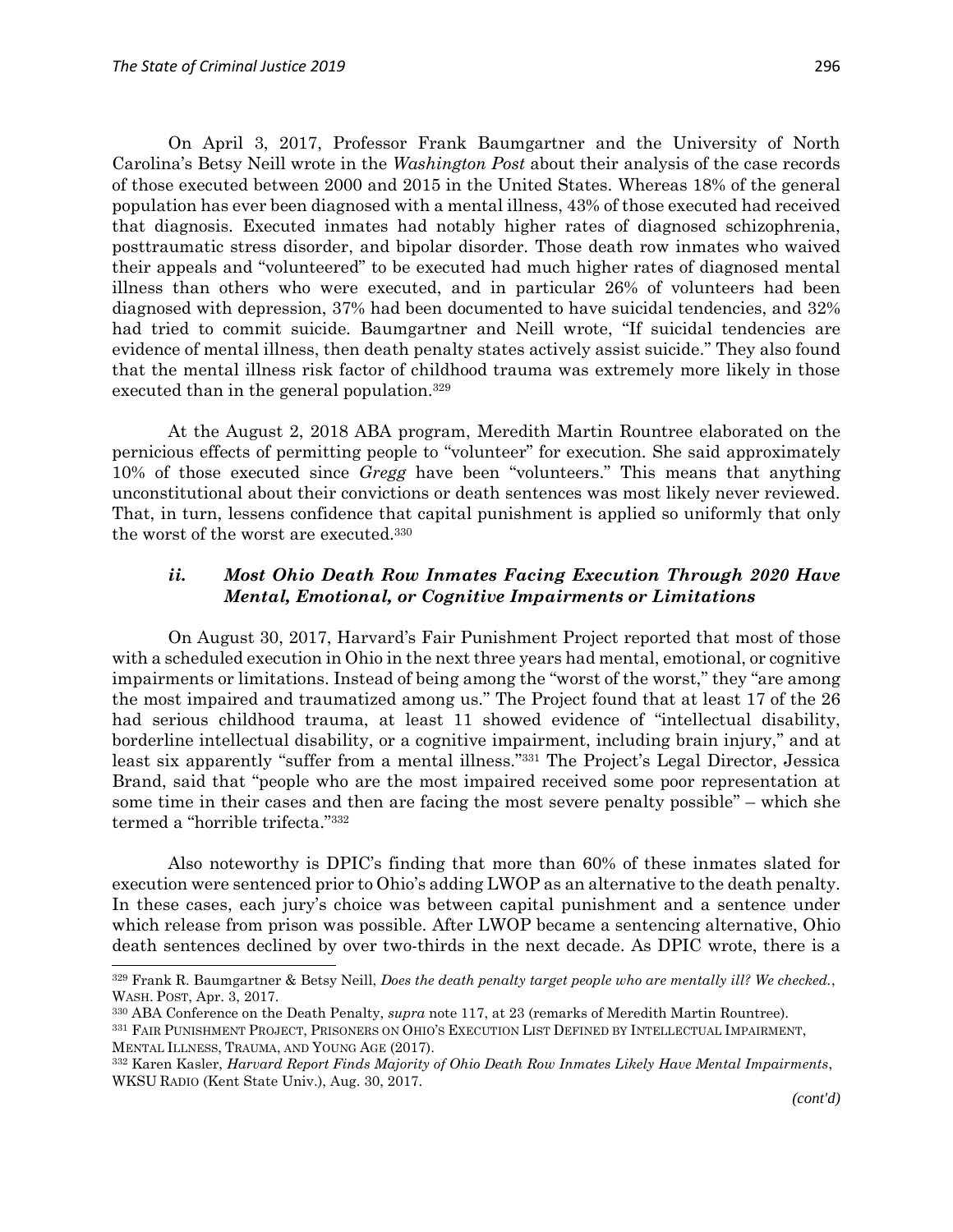$\overline{a}$ 

good chance many of those scheduled to be executed in the next three years might have received LWOP if that had been an option, in cases with mitigating "evidence of intellectual disability, mental illness, or behavioral problems arising from chronic abuse and trauma."<sup>333</sup>

### *c. The Frequent Failure to Consider Serious Mental Disabilities As Mitigating or As a Sufficient Basis for Clemency*

In many cases, sentencers *have* considered serious mental illness – but as aggravating. This is often due to jurors' implicit biases, compounded by misleading or otherwise inadequate jury instructions. <sup>334</sup> Following trial, procedural obstacles or unreasonable burdens often doom efforts to seek relief. Moreover, in clemency proceedings, serious mental illness is usually deemed unimportant.

### *d. Renewed Efforts to Preclude Executions of People with Mental Illness in Particular Situations*

### *i. Policies Supported by Leading Professional Organizations*

The ABA, American Psychiatric Association, and American Psychological Association all have three policies on mental disability and capital punishment.<sup>335</sup> The first would implement *Atkins* to comport with the AAIDD and American Psychiatric Association positions. It would also exempt from execution anyone with dementia or traumatic injury at the time of the crime. These disabilities have very similar impacts as intellectual disability but often do not come within its definition since they always (dementia) or usually (head injury) arise after age 18.

The second policy would prohibit executing someone with severe mental disability where demonstrated impairment of mental and emotional functioning at the time of the offense makes execution disproportionate to culpability.<sup>336</sup>

The third policy deals with a death-sentenced prisoner whose ability to make a rational decision to cease – or never to initiate – postconviction proceedings is significantly impaired by a mental disorder or disability; or whose mental illness impairs his ability to assist counsel or otherwise take part meaningfully in postconviction proceedings regarding one or more specific issues on which his participation is necessary; or whose understanding of the nature and purpose of the punishment is so impaired as to render him incompetent for

<sup>333</sup> *REPORT: Most of the 26 Prisoners Facing Execution in Ohio Through 2020 Severely Abused, Impaired, or Mentally Ill*, DEATH PENALTY INFO. CTR. (last visited Jan. 30, 2018).

<sup>334</sup> Mona Lynch & Craig Haney, *Looking Across the Empathic Divide: Racialized Decision Making on the Capital Jury*, 2011 MICH. ST. L. REV. 573, 583-586; Mona Lynch & Craig Haney, *Emotion, Authority, and Death: (Raced) Negotiations in Mock Capital Jury Deliberations*, 40 L. & SOC. INQUIRY 377, 378, 401-403 (2015); Justin D. Levinson et al., *Devaluing Death: An Empirical Study of Implicit Racial Bias on Jury-Eligible Citizens in Six Death Penalty States*, 89 N.Y.U. L. REV. 513, 518, 564, 567, 571, 573 (2014); John Robert Barner, *Life or death decision making: Qualitative analysis of death penalty jurors*, 13 QUALITATIVE SOC. WORK 842, 846, 855 (2014). <sup>335</sup> *Recommendations and Report on the Death Penalty and Persons with Mental Disabilities*, 30 MENTAL & PHYSICAL DISABILITY L. REP. 668 (2006).

<sup>336</sup> For detailed discussion of the first and second policies, see *id.* and Christopher Slobogin, *Mental Disorder As an Exemption from the Death Penalty: The ABA-IRR Task Force Recommendations*, 54 CATH. U. L. REV. 1133 (2005).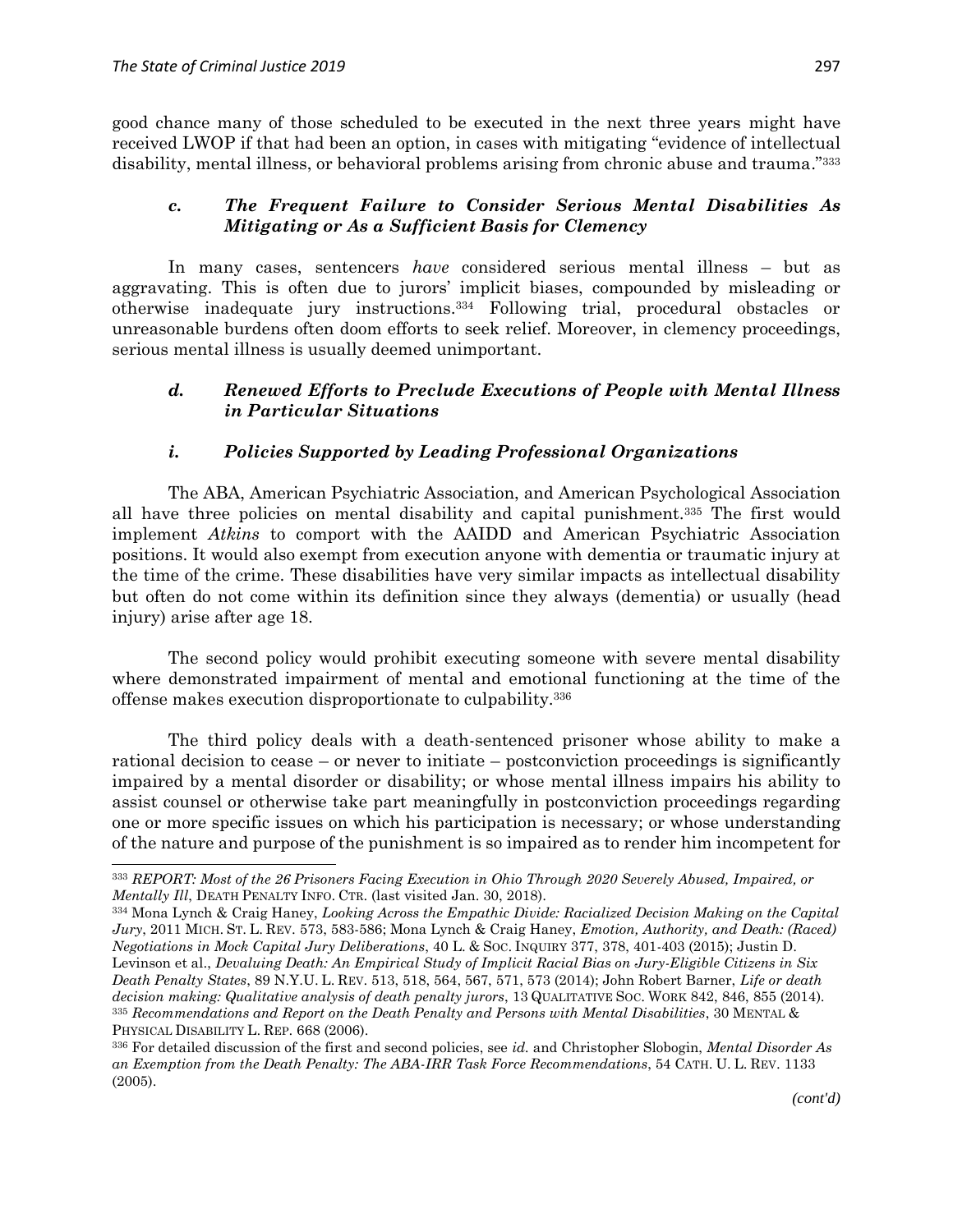execution.<sup>337</sup> Contrary to the second part of the third policy, the Supreme Court held in 2013 that if a death row inmate's mental inability to help his counsel is likely to continue *indefinitely*, his execution should not be stayed – even if there are one or more issues on which the inmate's help would be important to his counsel.<sup>338</sup>

### *ii. Growing Support for Excluding from the Death Penalty People Who Are Severely Mentally Ill at the Time of Their Crimes*

There has been increased support in recent years for the second policy of the three leading professional organizations. In 2014, the final report of the Ohio's Joint Task Force to Review the Administration of Ohio's Death Penalty proposed excluding from death penalty eligibility people who had a diagnosable "serious mental illness" at the time of the crime.<sup>339</sup> This has not yet led to the enactment of legislation in Ohio, but efforts there continue.

In December 2016, the ABA Death Penalty Due Process Review Project's Severe Mental Illness Initiative issued a thorough report, *Severe Mental Illness and the Death Penalty*, regarding how mental illness is now dealt with vis-a-vis the death penalty, what "severe mental illness" refers to, ways to reform present laws, and why people with severe mental illness should be exempt from capital punishment.<sup>340</sup> Former Ohio Governor Bob Taft and former Indiana Governor Joseph E. Kernan, in a March 28, 2017 op-ed, urged enactment of legislation that would preclude capital punishment for people with serious mental illness.<sup>341</sup> A month earlier, former Tennessee Attorney General W.J. Michael Cody reached the same conclusion in an op-ed in the *Commercial Appeal*. 342

Two other op-eds focused on veterans in advocating a serious mental illness exemption. First, in a November 10, 2017 op-ed, former Florida death row psychiatrist Dr. Joseph Thornton called for moratorium on executions for all death row inmates in Florida. He cited data showing that 18% of those on Florida's death row were veterans of our armed services. He said these veterans on death row typically have endured "childhood trauma, drug use and more." <sup>343</sup> Then in a January 2, 2018 op-ed in the *Commercial Appeal*, Marine Corps Lieutenant General John Castellaw urged Tennessee to enact a bill that would exclude capital punishment "for those with severe mental illness, including those people with illnesses [such as PTSD] connected with their military service." General Castellaw particularly assailed Georgia for having executed Andrew Brannan in 2015. Brannan, decorated for his Vietnam service later received service-related diagnoses for PTSD and bipolar disorder. Despite his stellar history and his lacking *any* criminal record, Brannan was executed for killing a deputy sheriff after a traffic stop to which Brannan had reacted

<sup>337</sup> For detailed discussion of the third policy, see *Recommendations and Report*, *supra* note 335, and Richard J. Bonnie, *Mentally Ill Prisoners on Death Row: Unsolved Puzzles for Courts and Legislatures*, 54 CATH. U. L. REV. 1169 (2005).

<sup>338</sup> *Ryan v. Gonzales*, 133 S. Ct. 696, 708-09 (2013).

<sup>339</sup> JOINT TASK FORCE TO REVIEW THE ADMINISTRATION OF OHIO'S DEATH PENALTY, FINAL REPORT & RECOMMENDATIONS, at 6 (2014).

<sup>340</sup> ABA DEATH PENALTY DUE PROCESS REVIEW PROJECT, SEVERE MENTAL ILLNESS AND THE DEATH PENALTY (2016). <sup>341</sup> Bob Taft & Joe Kernan, Opinion, *End inhumane capital punishment for mentally ill*, THE BLADE (Toledo), Mar. 28, 2017.

<sup>342</sup> W.J. Michael Cody, Opinion, *Exclude mentally ill defendants from death penalty*, COM. APPEAL, Feb. 12, 2017. <sup>343</sup> Joseph Thornton, Opinion, *Former Florida Death Row doctor with a Veterans' Day message*, FLA. POL., Nov. 10, 2017.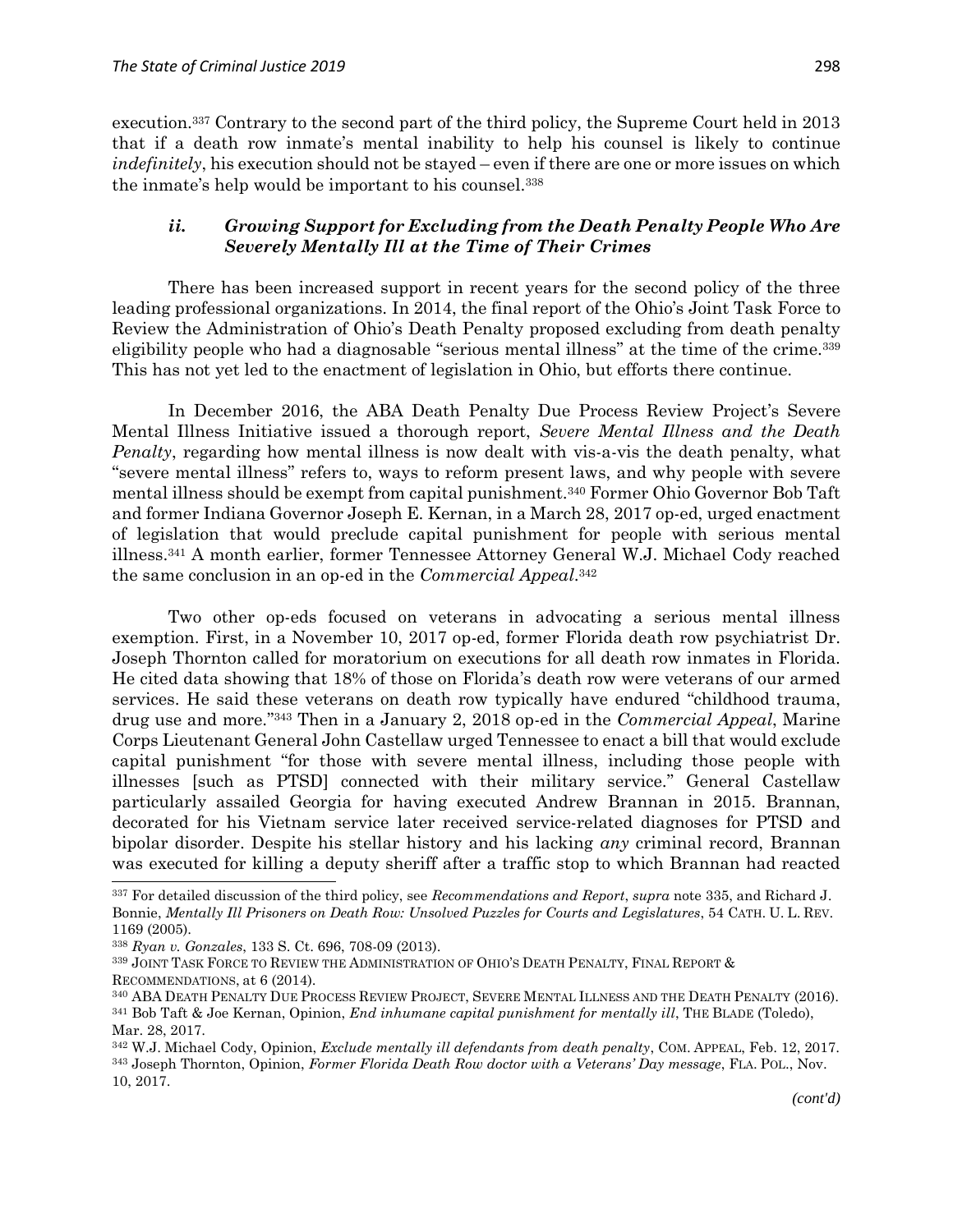erratically and during which he had urged the deputy sheriff to kill him. General Castellaw said "we can do better by staying tough on crime but becoming smarter on sentencing those whose actions are impacted by severe mental illness."344

On January 17, 2019, Virginia's State Senate passed a bill that would preclude capital punishment in the circumstances set forth in the second prong of the joint policy adopted by the ABA and the two APAs. The bill passed by a vote of 23-17, with four Republicans and all Democrats (including some strong death penalty supporters) voting in favor. The bill next moves to the Virginia House of Delegates, which Republicans control by a proportionately lower margin than they control the State Senate.<sup>345</sup>

## *e. Clemency Proceedings Theoretically Might Be, but Usually Are Not, Fail-Safes to Permit Consideration of Facts and Equitable Arguments That Are Barred from or Fail in Courts*

Clemency proceedings could be fail-safes to permit consideration of facts and equitable arguments whose consideration by the courts is barred by the AEDPA and other legal hurdles. But these proceedings have become much further away from being fail-safes than before *Furman*. The death penalty became much more politicized, and securing clemency became much more difficult.

## *i. Usual Failures of Innocence-Based Efforts, but One Partial and One Complete Success Recently*

Usually, innocence-based postconviction and clemency efforts fail. One systemic factor involves situations in which a death row inmate receives inadequate representation from trial lawyers who do not raise available attacks on the evidence purporting to show guilt, and/or the trial prosecution presents questionable evidence or withholds from the defense evidence that might cast doubt on guilt. Ordinarily, such issues would be raised first in the initial state postconviction proceeding. Federal constitutional issues raised unsuccessfully in that proceeding may be raised in federal habeas corpus, although the AEDPA has made it far more difficult to grant relief on meritorious constitutional claims.<sup>346</sup>

Where evidence casting doubt on the constitutionality of a conviction emerges only *after* the initial state postconviction proceeding has concluded, it is extraordinarily difficult to get the newly uncovered evidence considered *by any court* on its merits. This is so for two reasons: Most states have laws severely limiting what can be presented in a second or subsequent state postconviction proceeding; and there are extremely difficult barriers to what can be presented, and a contorted legal standard for granting relief, in second or later federal habeas proceedings.

Even when the newly developed evidence creates a real question about the defendant's guilt, the federal courts' doors are usually effectively closed to second or later habeas

 $\overline{a}$ <sup>344</sup> John Castellaw, Opinion, *Exclude mentally ill vets from death penalty*, COM. APPEAL, Jan. 2, 2018.

<sup>345</sup> Laura Vozzella, *Bill to ban death penalty for severely mentally ill clears GOP-controlled Va. Senate*, WASH. POST, Jan. 17, 2019.

<sup>346</sup> Pub. L. No. 104-132, 110 Stat. 1214.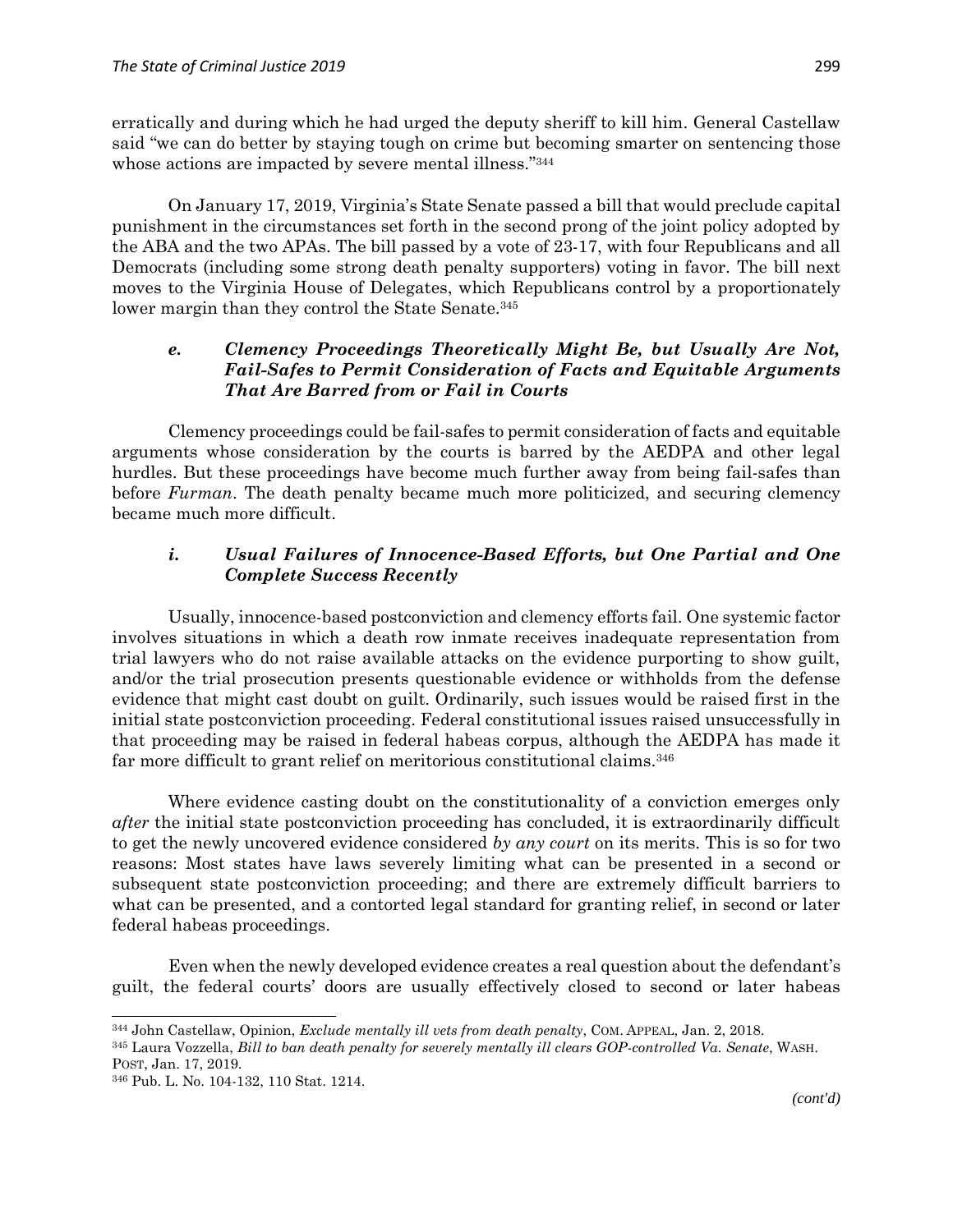proceedings. AEDPA has a very narrow exception, involving situations in which the factual basis for a federal constitutional claim could not have been discovered before through due diligence *and* the facts on which the claim is based, "if proven and viewed in light of the evidence as a whole, would be sufficient to establish by clear and convincing evidence that, but for constitutional error, no reasonable factfinder would have found the applicant guilty of the underlying offense." <sup>347</sup> And when the issue is whether all constitutional prerequisites *to imposing the death penalty* exist, the appellate rulings to date hold that even meeting the daunting AEDPA standard is of no avail.

When it is either impossible to satisfy that provision of AEDPA or a court finds the provision inapplicable, a prisoner may attempt to secure relief by filing a petition to the Supreme Court for an original writ of habeas corpus. That is far more difficult to seek  $-$  as in *Davis*, where the Court required "evidence that could not have been obtained at the time of trial [to] clearly establish . . . innocence." <sup>348</sup> That standard can virtually never be met. Many who would not have been convicted if the new evidence had been presented cannot "clearly" prove their innocence via evidence that could not have been secured for the trial. As to a claim of "innocence of the death penalty," for example where evidence that could not have been obtained for trial clearly establishes intellectual disability, the Court has not squarely said whether it might consider the claim even if the incredible *Davis* hurdle were met.

One of the few contexts in which some death row inmates have gotten clemency is when they have presented new evidence that has engendered substantial doubt about their guilt (as in the Virginia case of Ivan Teleguz (discussed in Part I.B.2.f. above)).

On August 22, 2017, Missouri Governor Eric R. Greitens granted a reprieve to death row inmate Marcellus Williams, only hours before his scheduled execution. Governor Greitens simultaneously used his clemency powers to appoint (for the first time since the early 1990s) a gubernatorial Board of Inquiry. It is charged with considering Williams' claims of innocence and his clemency petition and with issuing a report and recommendation. The Board is comprised of five retired Missouri judges, with subpoena power.<sup>349</sup> Williams' conviction was based in substantial part on the testimony of two jailhouse "informants" and on the fact that some of the victim's items were found a year after her death in a car Williams drove but did not own. No DNA or other physical evidence tied him to the crime scene. In 2015, the Missouri Supreme Court issued a stay so DNA testing could be pursued. DNA testing of the knife used to stab the victim found DNA that was from neither Williams nor the victim. Yet, that court did not order an evidentiary hearing.<sup>350</sup>

After Governor Greitens left office in disgrace on June 1, 2018, the Board heard new evidence and arguments from Williams' attorneys in August 2018.

As discussed above (in Part I.B.5.b.xi*.*), on March 26, 2018, Ohio Governor John Kasich gave executive clemency to William T. Montgomery, who was scheduled to be executed

<sup>347</sup> 28 U.S.C. § 2244(b)(2)(B)(ii).

<sup>348</sup> *In re Davis*, 557 U.S. 952, 952 (2009) (mem.).

<sup>349</sup> Exec. Order 17-20 (Mo. Aug. 22, 2017), http://on.mo.gov/2vVU6Hj.

<sup>350</sup> Tricia Bushnell, *Greitens must delay Marcellus Williams execution to assure justice is served*, KAN. CITY STAR, Aug. 22, 2017.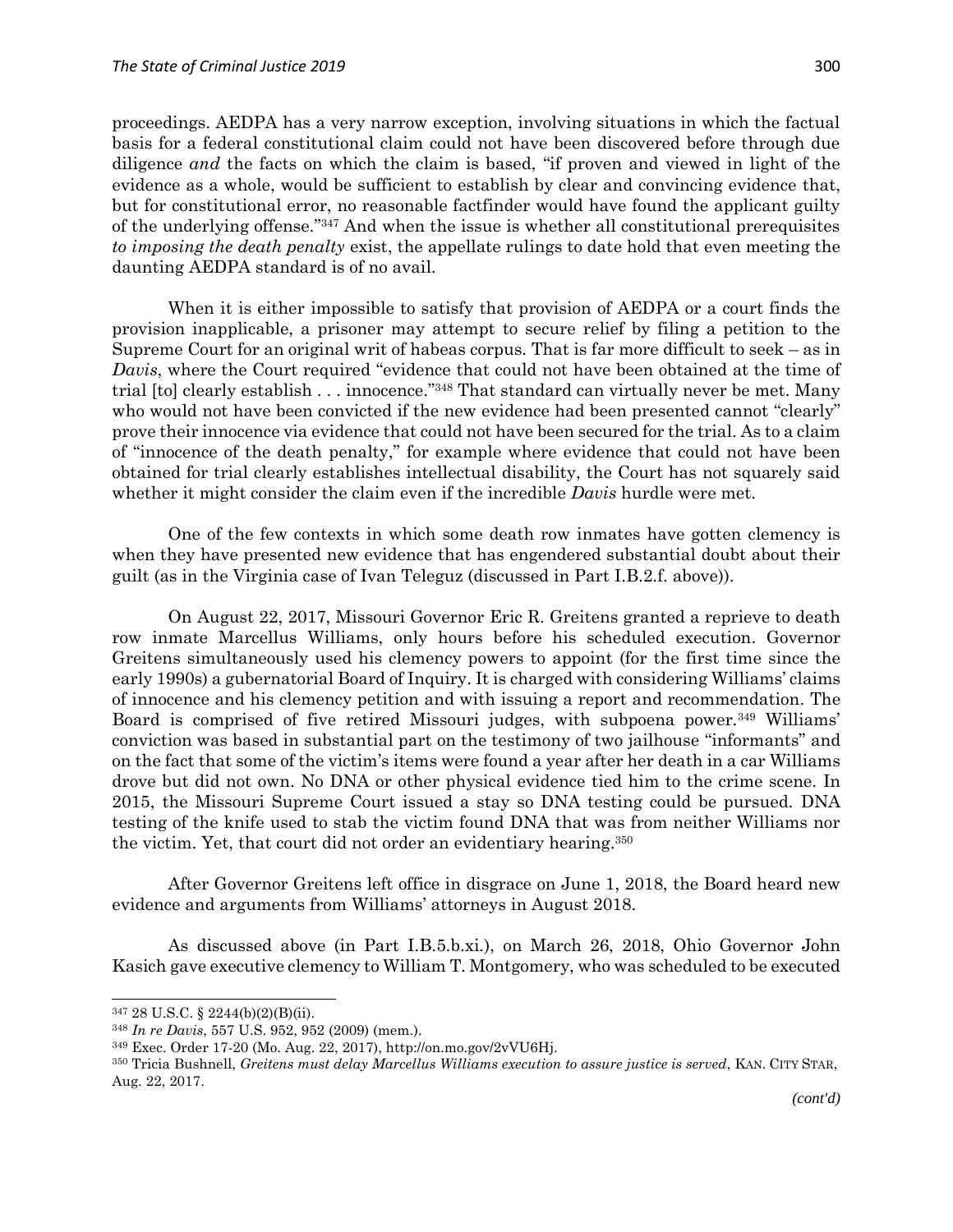$\overline{a}$ 

on April 11 for two 1986 murders.<sup>351</sup> Phyllis Crocker, Dean of the University of Detroit Mercy School of Law, said: "At best, Montgomery was convicted on a false set of facts and at worst, he may be actually innocent. In death penalty cases there must be no doubt whatsoever. There is too much doubt to allow this execution."352

Unlike Marcellus Williams' and William T. Montgomery's cases, in most cases where serious doubt about guilt should exist, governors, pardons and paroles boards and other clemency bodies usually deny relief. When doing so, they often cite the number of times the inmate unsuccessfully attempted to get relief in the courts. These recitations almost never mention that the courts either completely failed to consider the new evidence bearing on guilt/innocence, or considered the evidence under such an extraordinarily difficult standard that only a conclusive DNA exclusion or other 100% proof of innocence might lead to relief.

### *ii. Rare Clemency Grants Based on Severe Mental Illness or Other Mitigating or Equitable Factors*

On January 17, 2017, President Obama granted clemency to federal death row inmate Abelardo Ortiz and military death row inmate Dwight Loving. Ortiz's lawyers had asserted that he was intellectually disabled, was not present during the murder, had ineffective counsel, and was without consular help to which he was entitled. Loving's lawyers had asserted ineffective counsel, racial and gender discrimination in the selection of his military tribunal, and open constitutional issues about how the military handles capital punishment cases. However, the President never acted on numerous other clemency requests from federal death row inmates, despite the serious issues that many of them asserted.<sup>353</sup>

One of the eight inmates whom Arkansas sought to execute in April 2017, Jason McGehee, was granted clemency by Governor Asa Hutchinson that, effective in October 2017, changed his death sentence to LWOP. <sup>354</sup> McGehee had received woefully poor representation at trial, and his clemency lawyers showed that he was no more culpable than two codefendants who got lesser sentences. Unbeknownst to his jury, McGehee had bi-polar disorder and as a child had endured severe abuse and neglect.<sup>355</sup>

A particularly bizarre case, that of Virginia's William Burns, finally was resolved on December 29, 2017, when his death sentence was commuted to LWOP because of his incompetence to be executed. He had been repeatedly found over almost two decades to be incompetent to stand trial with regard to his claim of intellectual disability. Experts agreed that he was not likely ever to be restored to competence to stand trial.<sup>356</sup>

<sup>351</sup> Provance, *Governor commutes death sentence*, *supra* note 236; Provance, *Parole board recommends clemency*, *supra* note 236.

<sup>352</sup> Phyllis L. Crocker, Opinion, *Next Ohio execution raises too much doubt*, THE BLADE (Toledo), Mar. 10, 2018.

<sup>353</sup> Maurice Chammah, *How Obama Disappointed on the Death Penalty*, THE MARSHALL PROJECT, Jan. 18, 2017. <sup>354</sup> Gov. Asa Hutchinson, Press Release, *Gov. Hutchinson Announces Intent to Grant Clemency to Jason* 

*McGehee*, Aug. 25, 2017, https://governor.arkansas.gov/press-releases/detail/gov.-hutchinson-announces-intentto-grant-clemency-to-jason-mcgehee; James L. White, *McGehee's sentence commutation official*, HARRISON DAILY TIMES, Oct. 10, 2017.

<sup>355</sup> Jessica Brand, *Arkansas Is About to Execute Eight Men in Eleven Days*, FAIR PUNISHMENT PROJECT, Mar. 30, 2017.

<sup>356</sup> Andrew Cain, *McAuliffe commutes death sentence of killer found mentally incompetent to be executed*, RICHMOND TIMES-DISPATCH, Dec. 29, 2017.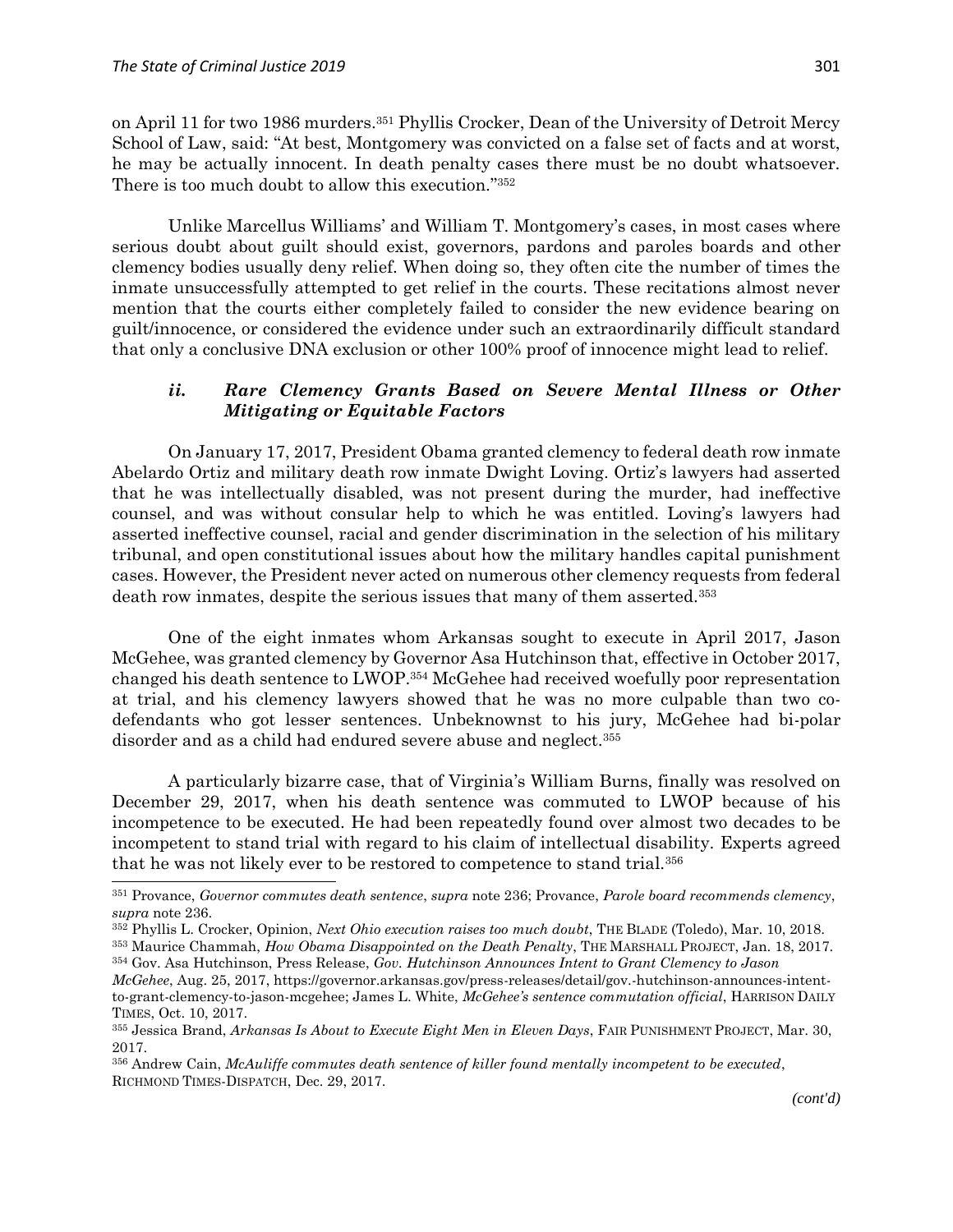On February 8, 2018, Ohio Governor John Kasich granted a reprieve to Raymond Tibbetts to allow time to consider defense counsel's failure to present mitigation that a juror said could have made a real difference. Then, on July 20, 2018, Kasich commuted Tibbetts' death sentence due to his having been abused as a child and because a juror had been misled about the use to which mitigation could be put.<sup>357</sup>

On February 22, 2018, less than an hour before his scheduled execution, Texas death row inmate Thomas "Bart" Whitaker learned that Governor Greg Abbott had commuted his sentence to life in prison. Governor Abbott, who followed the unanimous recommendation of the state parole board, cited the facts that the actual triggerman had not gotten the death sentence, that the sole living victim of the crime favored commutation, and that Whitaker had waived any effort to seek parole.<sup>358</sup>

### *iii. Clemency Denial and Adverse Court Rulings Are the Norm Notwithstanding Strong Reasons to Spare the Death Row Inmate's Life*

The cases discussed in the last few paragraphs are anomalous. More typical is the case of Jeffery Wood. In a letter made public in December 2017, Kerr County, Texas District Attorney Lucy Wilke supported clemency for Wood, whose conviction and death sentence she had secured almost two decades earlier. Although he had been the getaway driver, was not present when the murder occurred and denied knowing that his fellow robber would kill anyone, Wood was convicted and sentenced to death under the "law of parties," making him legally responsible for his fellow robber's actions. District Attorney Wilke pointed to Wood's non-participation in the killing, his IQ of 80, the highly dubious "expert" testimony that he would be dangerous in the future, and his history of non-violence. Signing the same letter were Chief of Police David Knight and District Court Judge N. Keith Williams, who was presiding over a challenge to the use of the "expert" testimony about future dangerousness.<sup>359</sup>

After the parole board refused to consider clemency, the district court on March 20, 2018 approved a new set of findings and recommended that relief be granted. One of the new findings was that government trial "expert" Dr. James Grigson (a.k.a. "Dr. Death") had given false and misleading testimony about Wood's supposed future dangerousness.<sup>360</sup> But on November 21, 2018 the Texas Court of Criminal Appeals (with two judges dissenting) reversed the district court and upheld Wood's death sentence. 361

### *iv. Potential Equitable Argument for Clemency*

 $\overline{\phantom{a}}$ 

<sup>357</sup> Jackie Borchardt, *Ohio governor delays execution of Raymond Tibbetts due to juror's concerns*, CLEV.COM, Feb. 8, 2018; DPIC 2018 YEAR END REPORT, *supra* note 1, at 7.

<sup>358</sup> Jolie McCullough, *Minutes before execution, Texas Gov. Greg Abbott commutes the sentence of Thomas Whitaker*, TEX. TRIB., Feb. 22, 2018.

<sup>359</sup> Letter from Lucy Wilke to Texas Board of Pardons and Parole, Aug. 3, 2017, https://static.texas

tribune.org/media/documents/WoodJefferyLeeLtrfromDAsoffice.pdf?\_ga=2.235713986.217083783.1512681080- 1988673696.1491600194.

<sup>360</sup> Keri Blakinger, *Court findings offer hope for death row inmate in case tainted by 'Dr. Death'*, HOUS. CHRON., Mar. 20, 2018.

<sup>&</sup>lt;sup>361</sup> Hannah Wiley, Texas Court of Criminal Appeals rules against death row inmate Jeff Wood, TEX. TRIB., Nov. 21, 2018.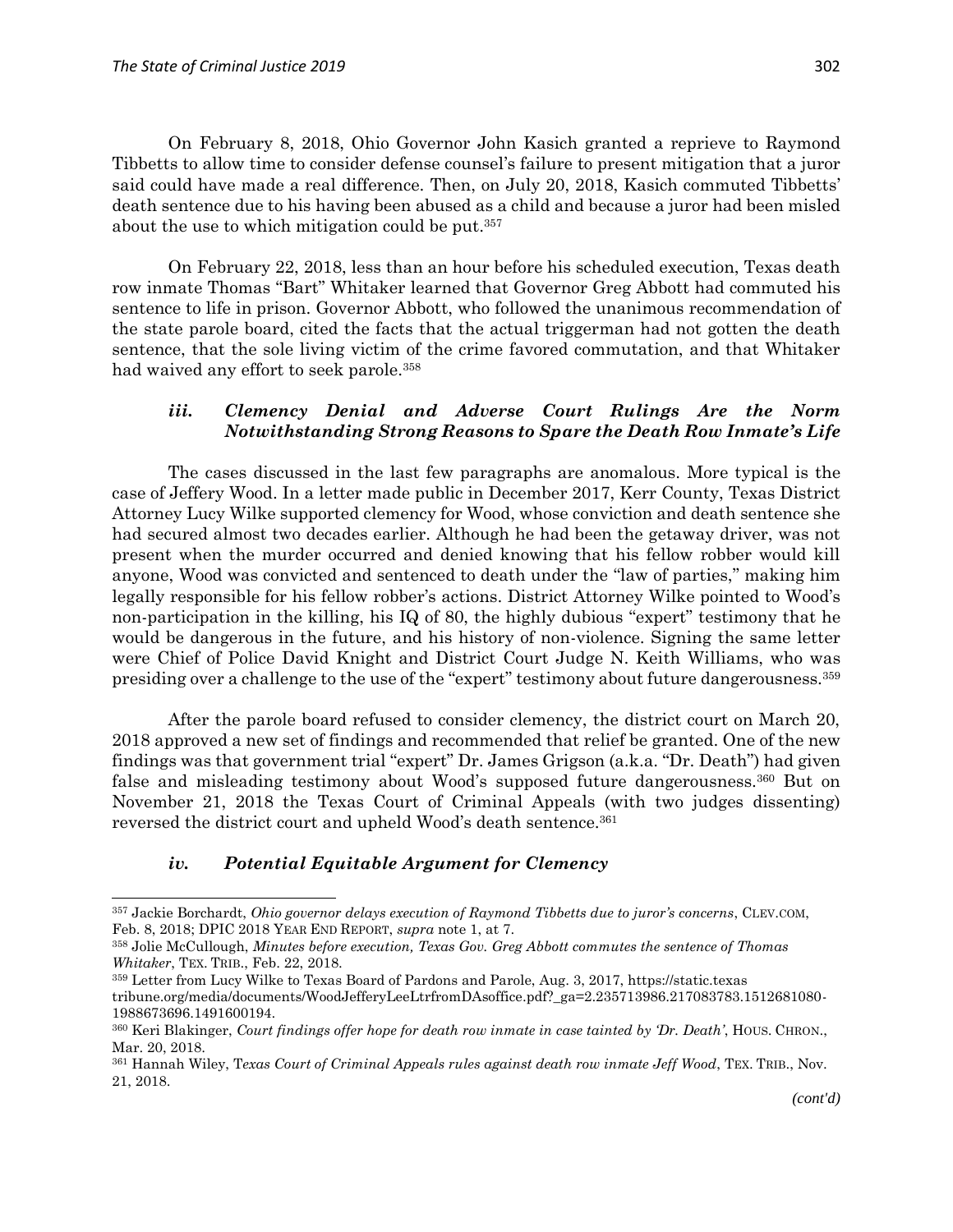$\overline{a}$ 

On October 5, 2018, Tennessee Governor Bill Haslam denied clemency to Edmund Zagorski. Six trial jurors had stated in declarations that they would never have voted to sentence Zagorski to death if LWOP had been an option.<sup>362</sup>

LWOP was not an available alternative to the death penalty for capital murder at the time of the trials of many people now coming up for execution. If it had been available, it is likely that many people would have received LWOP instead of death and that in some cases death would not even have been sought. Interviews of actual jurors by the Capital Jury Project have revealed that many voted for death for people they did not believe should be executed. They did so because they incorrectly thought the alternative was parole eligibility in as little as seven years.<sup>363</sup> Now that LWOP is – and is believed by many jurors to be – an alternative in which there is no chance of parole, many juries have voted for LWOP instead of the death penalty. This may happen most often when jurors have lingering doubt about guilt, or believe the defendant should be severely punished but not executed. As discussed early in this chapter, a major reason why far fewer death sentences are now being *sought* than in the past is that there is far greater awareness that LWOP really exists and really means "without possibility of parole."

The fact that LWOP is now, but was not at trial, an available alternative to the death penalty is one of numerous reasons to believe that if death row inmates' cases had arisen in recent years, many would not have received the death sentence. Yet, this is usually ignored in clemency proceedings.

It *was* considered by Cuyahoga County Chief Prosecutor Timothy McGinty, who wrote the Ohio Parole Board in 2013 to ask it to recommend changing Billy Slagle's death sentence to LWOP. <sup>364</sup> McGinty pointed to changes in Ohio law and in how he and his team now assessed potential death penalty cases. He said these changes "would likely have led a jury to recommend a sentence of life without the possibility of parole had that been an option." But on July 16, 2013, the Parole Board voted 6-4 not to recommend clemency, and Governor Kasich denied clemency. Slagle was found hanged in his cell on August 3, 2013, three days before his execution date. He did not know about a recent revelation that the prosecutor's office had been ready in 1988 to enter into a plea deal averting imposition of the death penalty.<sup>365</sup>

The Supreme Court has repeatedly limited the categories of cases in which capital punishment may be implemented, by pointing to "evolving standards of decency." It seems utterly at odds with today's standards of decency, and with actual prosecutorial and juror practices, plus improved performance by defense counsel in many jurisdictions, to execute a person for whom death most likely would *not* be sought or if sought would almost surely not be imposed if the exact same case were to arise today. A considerable majority of those now

<sup>362</sup> Steven Hale, *Haslam Denies Clemency for Edmund Zagorski*, NASHVILLE SCENE, Oct. 5, 2018.

<sup>363</sup> Hannah Gorman, *The Jury System on Trial: Do Jurors Execute Justice?*, 15 AMICUS J. 13 (2006).

<sup>364</sup> Robert Higgs, *Parole board recommends against clemency for murderer, despite urgings of Cuyahoga prosecutor*, CLEV. PLAIN DEALER, July 16, 2013.

<sup>365</sup> Alan Johnson, *Death-row inmate who killed self didn't know of new hope*, COLUMBUS DISPATCH, Aug. 6, 2013. *(cont'd)*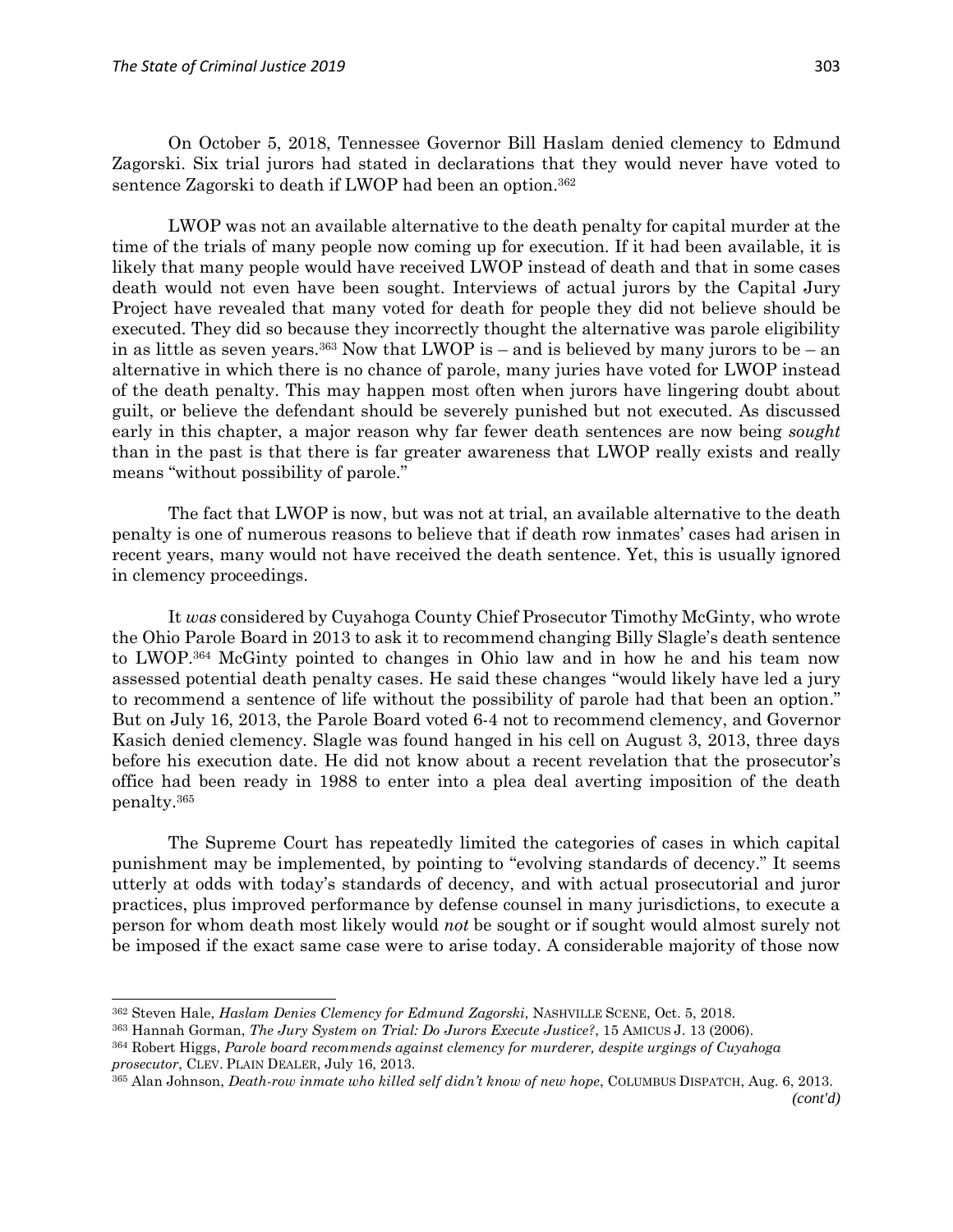being executed most likely would not be sentenced to death if charged with the same crimes today.

This is most likely true of others on Tennessee's death row whose executions are set to occur in the wake of Edmund Zagorski's execution. Whereas only two men have been sentenced to death in Tennessee since 2013, Tennessee executed three people in 2018 and has scheduled four executions in 2019 and two in 2020.<sup>366</sup>

# *8. Costs of the Capital Punishment System*

As is apparent throughout this chapter, the costs of the death penalty system are increasingly part of discourse on capital punishment.

A study prepared for the Oklahoma Commission by two criminal justice professors and a law professor from the University of Seattle found, consistent with every prior credible study they examined regarding other states, that when capital punishment is sought in Oklahoma, "significantly more time, effort, and costs [are incurred] on average, as compared to when the death penalty is not sought in first degree murder cases." The study, which is Appendix IB to the Commission's report, found that on average, costs in Oklahoma capital cases are 3.2 times greater than in Oklahoma non-capital cases.<sup>367</sup>

The Utah Commission on Civil and Social Justice issued a study in February 2018, that found, as did all the other reputable studies, that the capital punishment system is more expensive than a system without capital punishment.

# **II. SIGNIFICANT SUPREME COURT DEVELOPMENTS NOT DISCUSSED ABOVE**

### *A. Rippo v. Baker*, 137 S. Ct. 905 (2017) *(per curiam)*

In a unanimous decision, the Court vacated the Nevada Supreme Court's decision that had denied Rippo discovery and a hearing with respect to his assertion of an appearance of bias due to the prosecutor's criminal investigation of the trial judge. The Court said Rippo need not allege or show actual bias, since the "Due Process Clause may sometimes demand recusal" even in the absence of actual bias. The Court remanded so the state court could determine if, under all the alleged circumstances, "the risk of bias was too high to be constitutionally tolerable." 368

### *B. Jenkins v. Hutton*, 137 S. Ct. 1769 (2017) *(per curiam)*

In a unanimous opinion, the Court held that the Sixth Circuit had erred in applying the "miscarriage of justice" exception to the procedural default bar. First, the Court said the trial court's failure to charge the jury correctly in the penalty phase about the necessity of finding aggravating circumstances that are pre-requisites to death eligibility was irrelevant because the jury had already made these findings in its guilt phase decision. Second, the

<sup>366</sup> Schuppe, *supra* note 45.

<sup>367</sup> Samantha Vincent, *[Costly death penalty cases strain state resources, report says](http://www.tulsaworld.com/homepagelatest/costly-death-penalty-cases-strain-state-resources-report-says/article_22ef00c3-e9c5-51f5-9166-e0aa79f8230d.html)*, TULSA WORLD, Apr. 29, 2017; Peter Collins et al., *[An Analysis of the Economic Costs of Capital Punishment in Oklahoma](https://deathpenaltyinfo.org/files/pdf/Report-of-the-OK-Death-Penalty-Review-April-2017-a1b.pdf)*, *in* T[HE](https://drive.google.com/file/d/0B-Vtm7xVJVWONmdNMmM5bzk3Qnc/view)  R[EPORT OF THE](https://drive.google.com/file/d/0B-Vtm7xVJVWONmdNMmM5bzk3Qnc/view) OKLAHOMA DEATH PENALTY REVIEW COMMISSION, *supra* note 130, app. IB.

<sup>368</sup> *Rippo v. Baker*, 137 S. Ct. 905, 907 (2017) (per curiam).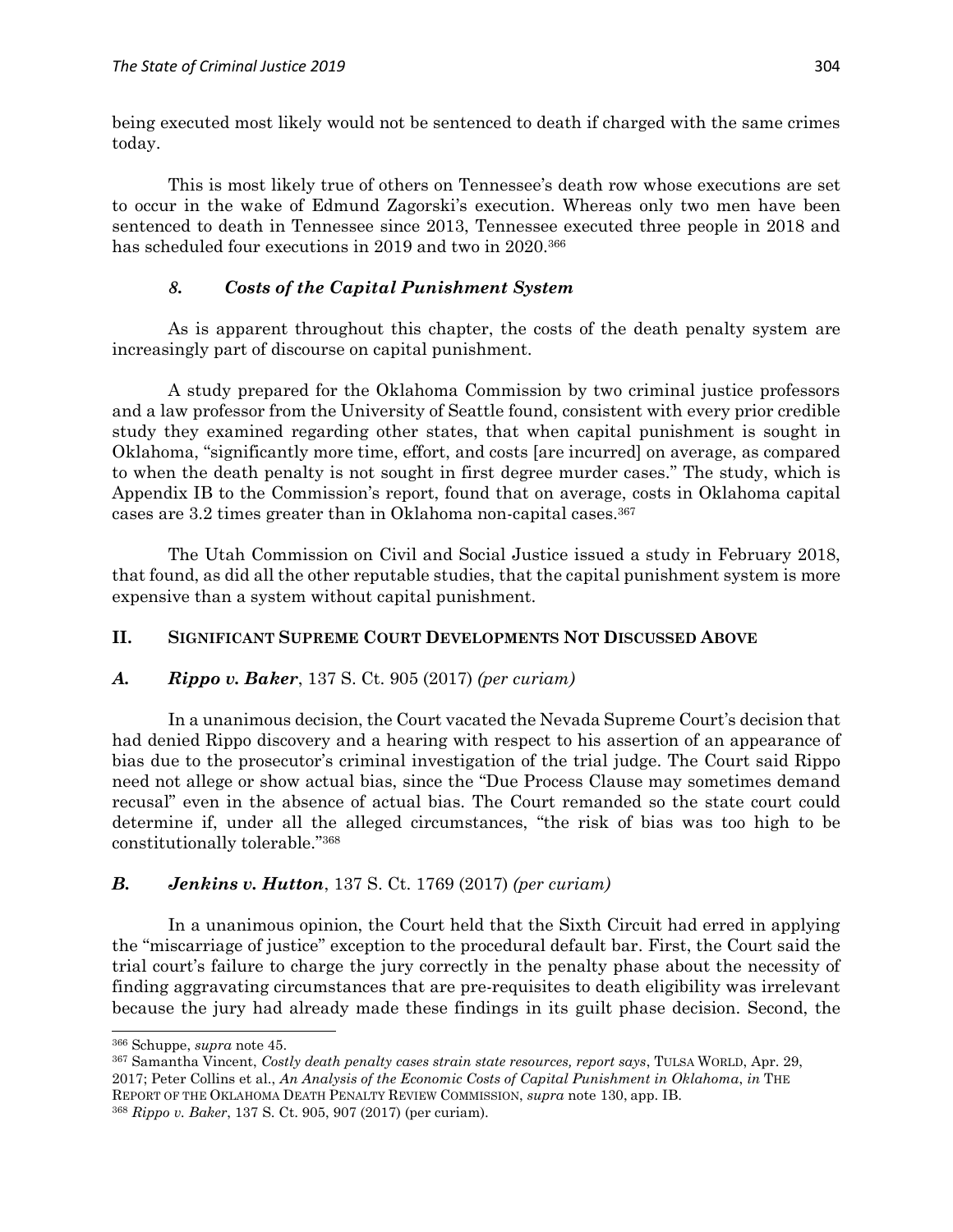Court said the Sixth Circuit had used the wrong test for the exception, and that the correct test was whether "but for a constitutional error, no reasonable jury would have found the [defendant] eligible for the death penalty." The Court, in remanding, said "[n]either Hutton nor the Sixth Circuit has 'show[n] by clear and convincing evidence' that  $-$  if properly instructed – 'no reasonable juror would have' concluded that no aggravating circumstances in Hutton's case outweigh the mitigating circumstances." 369

### *C. McWilliams v. Dunn*, 137 S. Ct. 1790 (2017)

The Court, in a decision written by Justice Breyer, held that Alabama had denied McWilliams his constitutional right to a "competent psychiatrist who will conduct an appropriate examination and assist in evaluation, preparation, and presentation of the defense." <sup>370</sup> McWilliams had a history of many severe head injuries. The court appointed an expert who was a colleague of the State's two experts, was unavailable to talk with defense counsel, and wrote a report to which defense counsel only got access two days before the sentencing proceeding. It was also only days before the sentencing that defense counsel got to see mental health records. The Court ordered that on remand the Eleventh Circuit determine whether the constitutional violation had a substantial and injurious impact on the sentencing proceeding. The four dissenters asserted that the majority had not answered the question of whether the defendant was entitled to an expert who was a member of the defense team.<sup>371</sup>

### *D. Davila v. Davis*, 137 S. Ct. 2058 (2017)

In *Martinez v. Ryan*<sup>372</sup> and *Trevino v. Thaler*, <sup>373</sup> the Court recognized an equitable exception to the procedural default bar for ineffective assistance of trial counsel claims where, as a practical matter under state law, the first real opportunity to assert such claims was in state postconviction. The equitable exception applies where state postconviction counsel is ineffective in not raising the trial counsel ineffectiveness claim. Under those circumstances, the claim is cognizable in federal habeas.

In *Davila v. Davis*, by a 5-4 vote, the Court declined to extend this exception to defaulted claims of ineffectiveness of appellate counsel. The majority stressed the more fundamental nature of trials as compared with direct appeals – for which there is no constitutional right. It also reasoned that in many situations of ineffective appellate counsel there is also ineffective trial counsel, so the *Martinez/Trevino* exception might apply anyway. It further expressed concern that extending the exception to ineffectiveness of appellate counsel claims could increase the burden on federal courts greatly, by forcing them to rule on usually meritless claims of appellate ineffectiveness.<sup>374</sup>

 $\overline{a}$ 

<sup>369</sup> *Jenkins v. Hutton*, 137 S. Ct. 1769, 1772-73 (2017) (per curiam) (second alteration in original) (citation omitted).

<sup>370</sup> *McWilliams v. Dunn*, 137 S. Ct. 1790, 1800 (2017) (citation omitted).

<sup>371</sup> *Id.* at 1801-02 (Alito, J., dissenting).

<sup>372</sup> *Martinez v. Ryan*, 566 U.S. 1 (2012).

<sup>373</sup> *Trevino v. Thaler*, 569 U.S. 413 (2013).

<sup>374</sup> *Davila v. Davis*, 137 S. Ct. 2058, 2065-69 (2017).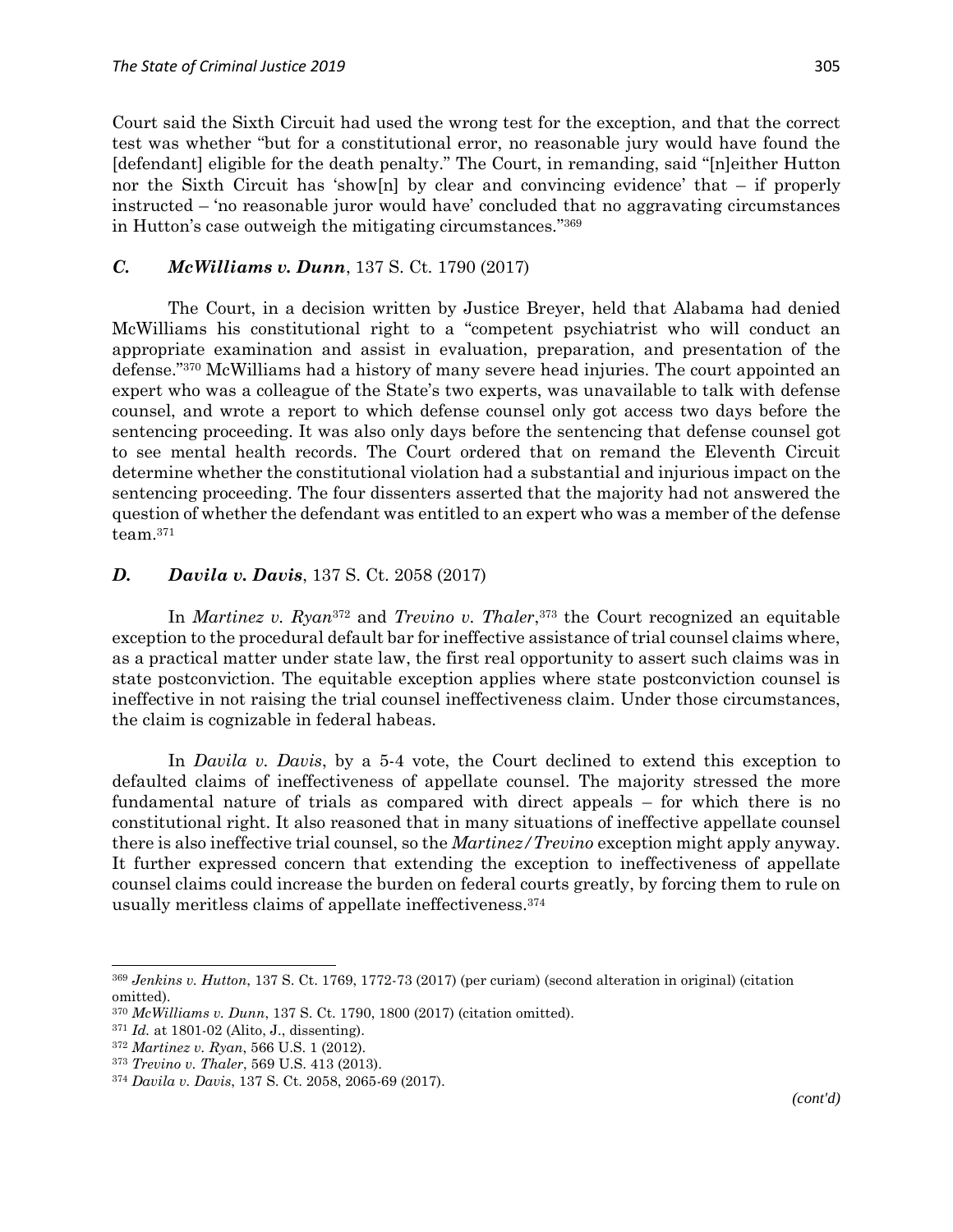Writing for the four dissenters, Justice Breyer, stressing that there is a constitutional right to effective direct appeal counsel, said the equities justify a similar exception as in *Martinez/Trevino*. He said this is especially true in death penalty cases, where a very significant percentage of death row inmates (if not defaulted out of merits rulings) secure relief somewhere along the way.<sup>375</sup>

# *E. Ayestas v. Davis*, 138 S. Ct. 1080 (2018)

The Court unanimously held that, under the Supreme Court holdings in *Martinez v. Ryan* and *Trevino v. Thaler*, a Texas death row inmate was entitled to develop and assert in a federal habeas corpus proceeding a claim that he had been denied his constitutional right to the effective assistance of counsel by his trial counsel's failure to investigate and then present in the trial's penalty phase substantial evidence regarding his mental health problems and the effects of drug and alcohol abuse. The Court said that Ayestas' state habeas counsel's failure to deal effectively with trial counsel's failures entitled Ayestas to develop and present these claims in the federal habeas proceeding.<sup>376</sup>

Federal habeas counsel sought, but was denied by the federal district court, investigative funding under 18 U.S.C. § 3599(f). The Court said that the district court had used an improper test in denying these funds. The proper inquiry is "whether a reasonable attorney would regard the services as sufficiently important" in light of factors the Court proceeded to discuss. The Court stressed that in exercising its discretion to determine whether the funding being sought was "reasonably necessary," a court should consider the potential merit of the claim the petitioner seeks to make, the likelihood that the requested services will "generate useful and admissible evidence," and the chance that the petitioner can overcome any procedural barriers.<sup>377</sup>

The Court unanimously rejected what the ABA Death Penalty Representation Project described as "the Fifth Circuit's circular requirement that defendants must show, as a precondition for [receiving] funding under 18 U.S.C.  $\S$  3599(f), a 'substantial need' for the funding by introducing the very evidence that they [needed] the funding to obtain."

# *F. Wilson v. Sellers*, 138 S. Ct. 1188 (2018)

The Supreme Court addressed what deference federal courts should give to state court decisions where the decision of the highest state court to adjudicate the case does not include any reasoning. The Court held that in such instances, the federal courts should consider a reasoned lower state court decision that preceded the higher state court's summary dismissal and make a rebuttable presumption that the higher state court had adopted the lower state court's reasoning. The majority said that to rebut the presumption, the State had to show that the higher court relied or likely relied on other bases for the lower state court's decision – such as an argument the State made in the highest state court regarding another basis for affirming or that was obvious from the record.<sup>378</sup>

<sup>375</sup> *Id.* at 2071-75 (Breyer, J., dissenting).

<sup>376</sup> *Ayestas v. Davis*, 138 S. Ct. 1080 (2018).

<sup>377</sup> *Id.* at 1093, 1094.

<sup>378</sup> *Wilson v. Sellers*, 138 S. Ct. 1188 (2018).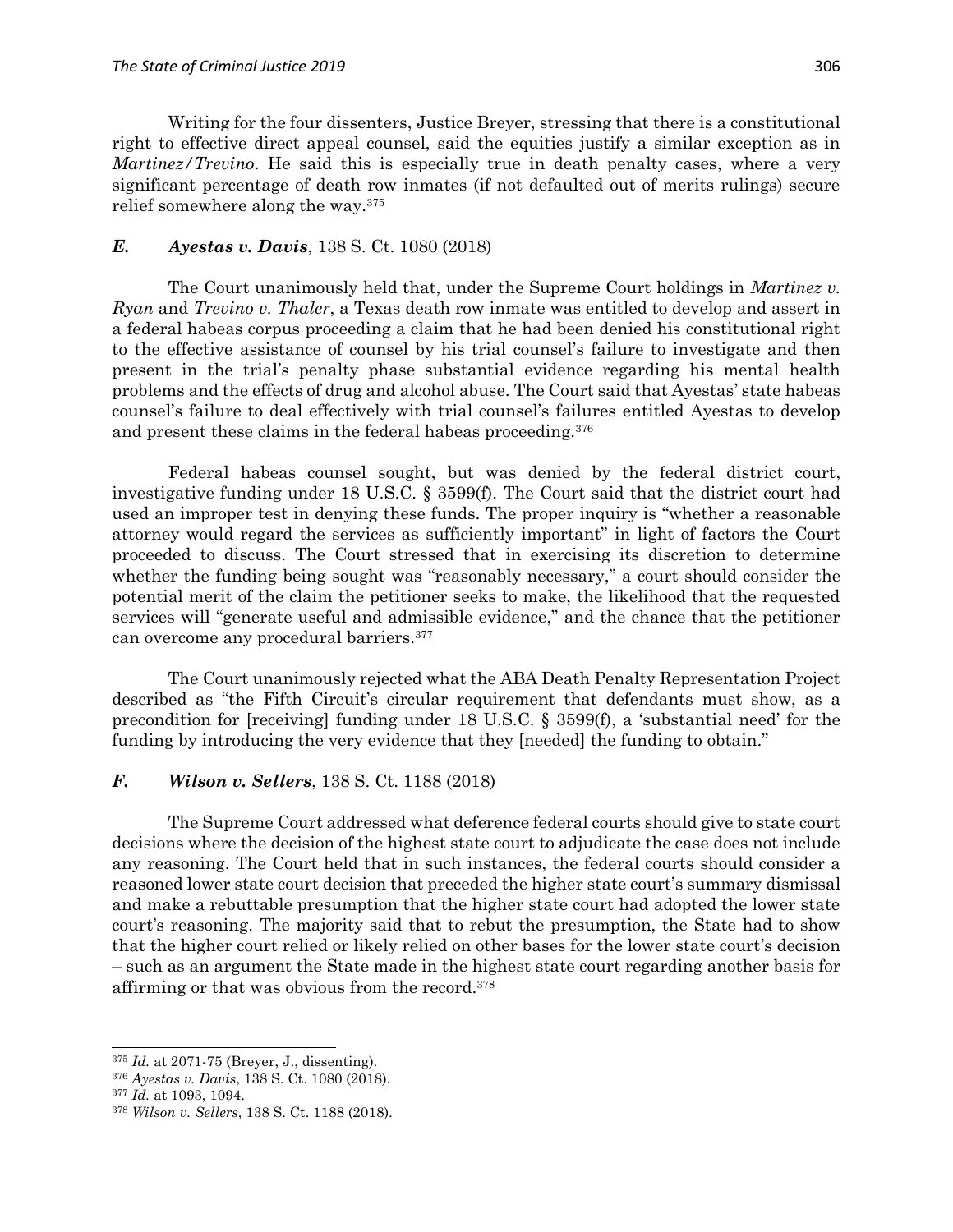## *G. McCoy v. Louisiana*, 138 S. Ct. 1500 (2018)

Defendant McCoy strenuously complained to the trial judge about his counsel's concessions of his guilt – which the defendant denied in his own testimony – and to counsel's attempt in the penalty phase to persuade the jury to be merciful in view of McCoy's mental and emotional issues.<sup>379</sup>

By a 6-3 vote, the Court held that a defendant is entitled to insist that his counsel not concede his guilt, even where counsel is experienced and strongly feels that conceding guilt is the best way to avert a death sentence. The Court stressed that a defendant is entitled to determine the objectives of the defense, even if the objectives are to avoid a life sentence as not being "worth living" and to gamble on a "minuscule" chance that the jury will find him not guilty.<sup>380</sup>

# *H. Trevino v. Davis*, 138 S. Ct. 1793 (2018) (Sotomayor, J., dissenting from denial of writ of certiorari)

On June 4, 2018, Justice Sotomayor, joined by Justice Ginsburg, dissented from the denial of Carlos Trevino's certiorari petition. Following the Court's remand of Mr. Trevino's case, the Fifth Circuit rejected his ineffective assistance of counsel claim, in which he asserted that his counsel should have uncovered and presented evidence of his fetal alcohol spectrum disorder and of his functioning at the intellectual level of someone with intellectual disability due to developmental delays and cognitive impairments. The Fifth Circuit, by a 2-1 vote, held that it was not ineffective to not present such evidence, because it could have been a "doubleedged sword" by providing the jury a basis to find that if not executed he could be dangerous in the future.<sup>381</sup>

Justice Sotomayor said the new evidence of fetal alcohol spectrum disorder would likely have been helpful to the defendant, by contextualizing his behavior.

#### *I***.** *Dunn v. Ray*, 139 S. Ct. 661 (2019) (*mem.*)

On February 7, 2019, the Court vacated the Eleventh Circuit's stay of Alabama death row inmate Domineque Ray's execution, "[b]ecause Ray [had] waited until January 28, 2019 to seek relief" from an execution date that had been scheduled on November 6, 2018.<sup>382</sup>

Justice Kagan dissented, in an opinion in which Justices Ginsburg, Breyer and Sotomayor joined. Justice Kagan pointed out that the Eleventh Circuit had found "a substantial likelihood" that the prison was violating the First Amendment by denying Ray's request to have clergy of his faith, Islam, to be with him in the execution chamber, whereas the prison "regularly allows a Christian chaplain to be present in the execution chamber." Justice Kagan said that the prison's policy, under which a death row inmate of any faith other than Christianity, "whether [it be] Islam, Judaism, or any other," will be executed without "a minister of his own faith by his side," violates the First Amendment's "core

<sup>379</sup> *McCoy v. Louisiana*, 138 S. Ct. 1500 (2018).

<sup>380</sup> *Id.* at 1508.

<sup>381</sup> *Trevino v. Davis*, 138 S. Ct. 1793 (2018) (Sotomayor, J., dissenting from denial of writ of certiorari).

<sup>382</sup> *Dunn v. Ray*, 139 S. Ct. 661 (2019) (mem.).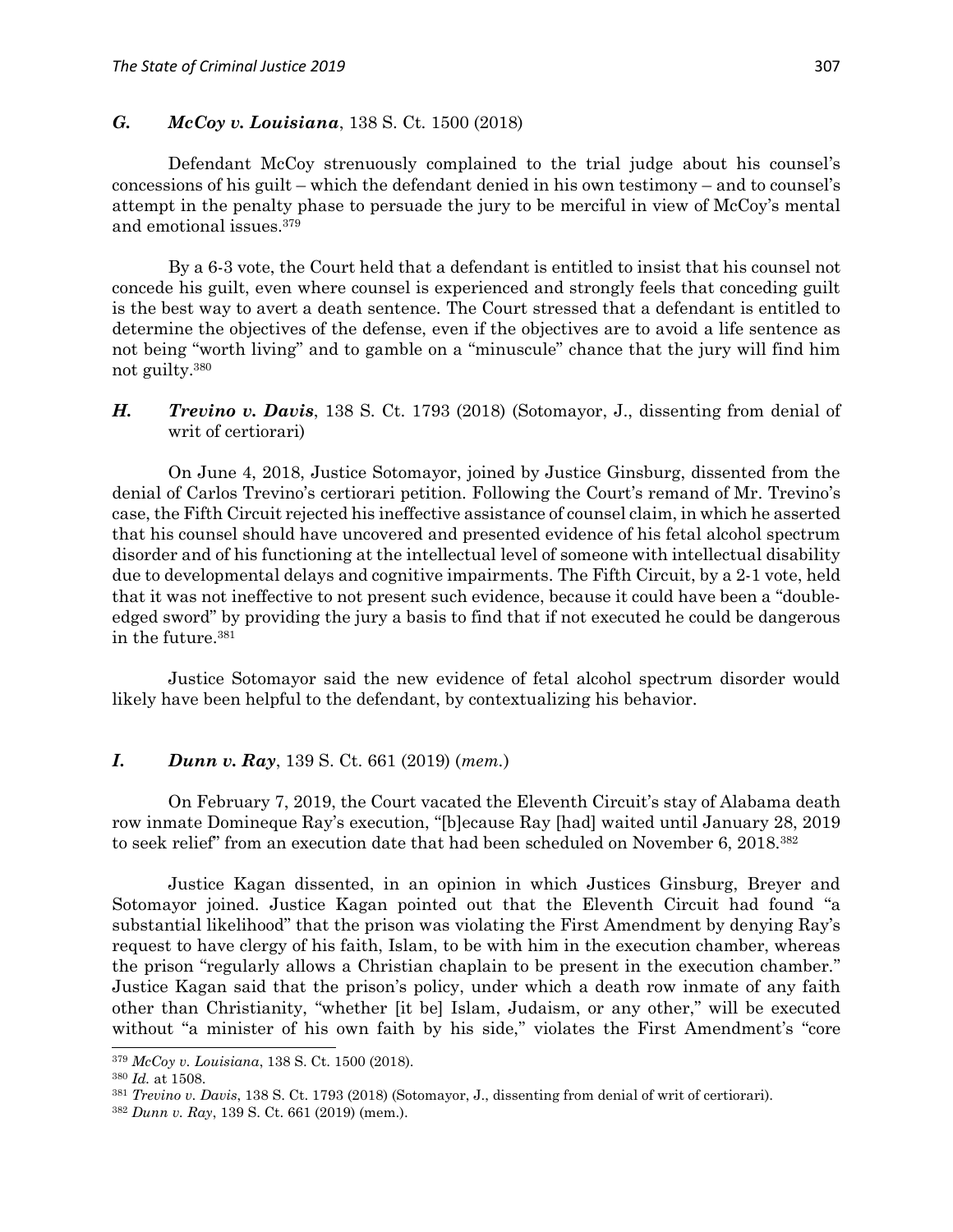principle of denominational neutrality." Justice Kagan said that the State had offered no evidence to support its assertion that the prison's policy was necessary to ensure prison security. Justice Kagan agreed with the Eleventh Circuit that Ray had raised his constitutional claim in a timely manner. It was only on January 23, five days before Ray filed his complaint, that the warden had denied Ray's "request to have his imam by his side" during his execution. Justice Kagan said that the statute did not provide Ray with notice that his request would be denied and seemed to mean that such a request would be granted. "[T]he prison refused to give Ray a copy of its own practices and procedures" – which would have given him notice on the basis of which he could have raised a First Amendment claim. Instead of giving deference to the Eleventh Circuit, which desired full consideration of Ray's claim, the Court "itself rejects the claim [albeit not the merits of the claim] – with little briefing and no argument – just so the State can meet its preferred execution date." 383

#### *J. Murphy v. Collier*, 139 S. Ct. 1111 (2019) (*mem.*)

On March 28, 2019, the Court, which had been widely criticized for denying a stay to Mr. Ray, granted a stay under quite similar circumstances to Texas death row inmate Patrick Murphy. Murphy, a Buddhist, had been helped for six years by his spiritual advisor, Rev. Hui-Yong Shih. However, Texas said that allowing Rev. Shih to be present with Mr. Murphy in the execution chamber would present a security risk. Yet, Christian and Islamic clergy have been permitted to be present in the execution chamber with death row inmates of their faiths.

The Court ordered that Mr. Murphy's execution be stayed "unless the State permits Murphy's Buddhist spiritual advisor . . . to accompany Murphy in the execution chamber." 384 Justice Kavanaugh, writing separately, stated that "government discrimination against religion – in particular, discrimination against religious persons, religious organizations, and religious speech – violates the Constitution." 385

George Mason University Law Professor Ilya Somin provided the following pure speculation about the Court's different decision in Murphy's case than in Ray's case. Professor Somin theorized that the justices "belatedly realized they had made a mistake; and not just any mistake, but one that inflicted real damage on their and the Court's reputations. Presented with a chance to 'correct' their error and signal that they will not tolerate religious discrimination in death penalty administration, they were willing to bend over backwards to seize the opportunity, and not let it slip away."<sup>386</sup> Bending over backwards in a different direction, Texas quickly announced that only prison security staff could go with an inmate to the execution chamber — not a spiritual advisor of any faith.<sup>387</sup>

<sup>383</sup> *Id.* at 661, 662 (Kagan, J., dissenting, joined by Ginsburg, Breyer, and Sotomayor, JJ.).

<sup>384</sup> *Murphy v. Collier*, 139 S. Ct. 1111, 1111 (2019) (mem.).

<sup>385</sup> *Id.* (Kavanaugh, J., concurring).

<sup>386</sup> Ilya Somin, *Supreme Court Stays Execution in Death Penalty/Religious Liberty Case*, REASON.COM: VOLOKH CONSPIRACY (Mar. 29, 2019).

<sup>387</sup> *Texas Bans All Clergy From Death-Row Executions After Supreme Court Ruling*, DAILY BEAST,

https://www.thedailybeast.com/patrick-murphy-texas-bans-all-clergy-from-death-row-executions-after-supreme-court-ruling (Apr. 4, 2019).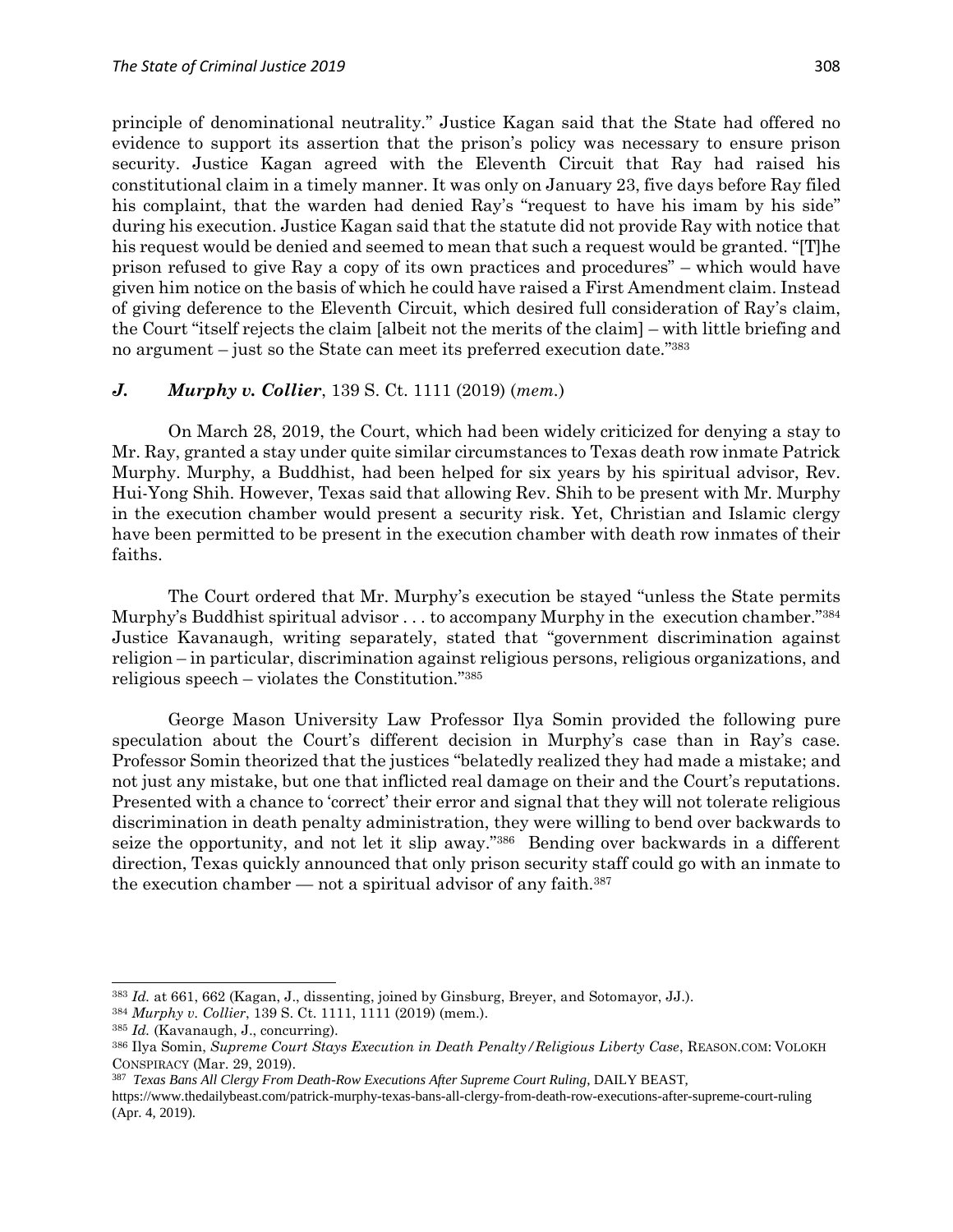# *K. Price v. Dunn*, No. 18-8766 (18A1044)(U.S. Apr. 12, 2019)

The discordancy between the Court's five most conservative justices and its four other justices regarding applications to stay, or to vacate stays of, impending executions deteriorated, at least in tone, on the night of Thursday, April 11, 2019 and the very early morning hours of Friday, April 12, 2019. The five-justice majority turned down Justice Breyer's request to wait a few more hours until the Court's regular Friday morning conference, at which they could have discussed in person Alabama's application to vacate the stays by federal circuit and district courts of Christopher L. Price's execution. The majority's short unsigned opinion said that Mr. Price had waited too long before challenging Alabama's three-drug protocol and before urging that nitrogen gas be used. In his dissent, issued at about 3 a.m., Justice Breyer said that Alabama's application had been dealt with arbitrarily, with unwarranted haste. This chain of events did not lead immediately to Mr. Price's execution, which Alabama postponed sometime during the night. Perhaps, upon reflection, the Court will seek to improve its ability to make reasoned decisions on serious constitutional issues.<sup>388</sup>

### *L. Dunn v. Madison*, 138 S. Ct. 9 (2017) *(per curiam); Madison v. Alabama*, No. 17- 7505 (U.S. Feb. 27, 2019)

In 2017, the Court reversed the Eleventh Circuit holding that Madison was incompetent to be executed and that the Alabama court's contrary decision had been unreasonable. Applying the AEDPA, the Court said that Madison's claim could not be granted because there was no clearly established law holding that a death row inmate's inability to recall committing the crime could make him incompetent to be executed.<sup>389</sup> The Eleventh Circuit had noted Madison's loss of memory, trouble communicating, "profound disorientation and confusion," inability to walk on his own, legal blindness, slurred speech, and two strokes in recent years.<sup>390</sup> Three concurring justices said that the constitutional issue raised by Madison could be decided in a case where the claim's consideration was not barred by the AEDPA.<sup>391</sup>

The parties returned to the Court thereafter, after Madison had lost on claims in the state courts. On February 27, 2019, the Court held that a person is not rendered incompetent to be executed solely because he no longer remembers committing the crime, since he may still understand why the State wishes to execute him. However, the Court held, the combination of memory loss and a mental disorder such as dementia may result in a death row inmate's becoming incompetent to be executed because he does not understand why the

 $\overline{a}$ 

<sup>388</sup> Adam Liptak, *3 A.M. Dissent As Court Splits Over Execution*, N.Y. TIMES, Apr. 12, 2019, at A1, discussing *Price v. Dunn*, No. 18-8766(18A1044) (U.S. Apr. 12, 2019) (order denying application for stay of execution and petition for writ of certiorari), https://www.supremecourt.gov/orders/courtorders/041219zr\_8mj9.pdf, and *Dunn v. Price*, No. 18A1053 (U.S. Apr. 12, 2019) (Breyer, J., dissenting, joined by Ginsburg, Sotomayor, and Kagan, JJ.), https://www.supremecourt.gov/opinions/18pdf/18a1053\_omjp.pdf.

<sup>389</sup> *Dunn v. Madison*, 138 S. Ct. 9, 11-12 (2017) (per curiam).

<sup>390</sup> *Madison v. Commissioner*, 851 F.3d 1173, 1179 (11th Cir.), *rev'd sub nom. Dunn v. Madison*, 138 S. Ct. 9 (2017).

<sup>391</sup> *Dunn*, 138 S. Ct. at 12 (Ginsburg, J., dissenting, joined by Breyer and Sotomayor, JJ.).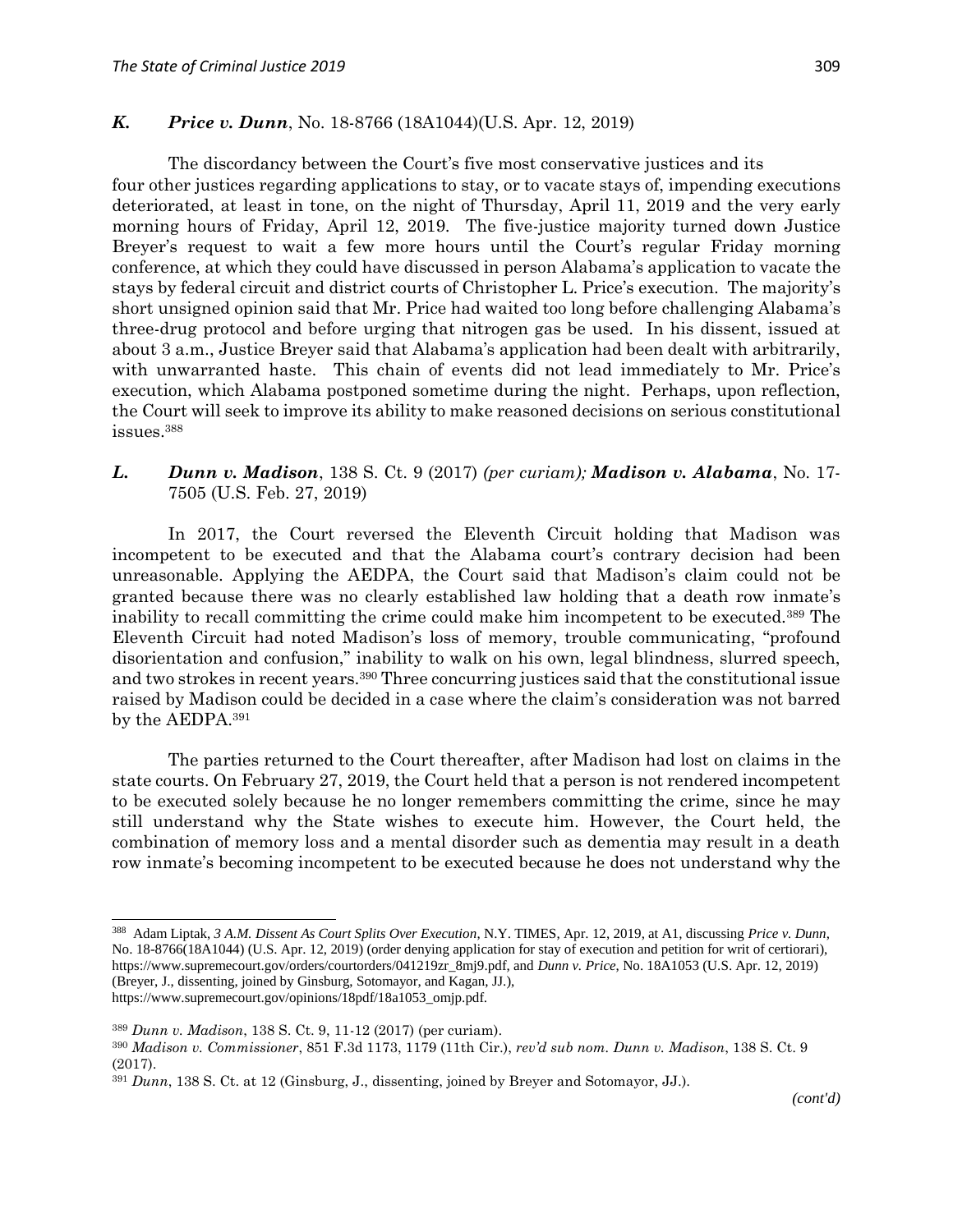State is seeking to execute him. The Court remanded for consideration of Madison's competency to be executed by the Alabama courts.<sup>392</sup>

### **III. ABA ACTIVITIES NOT DISCUSSED ABOVE**

#### *A. ABA Amicus Briefs*

The ABA filed an amicus brief in *Ayestas v. Davis*, asking the Supreme Court to reverse – as it did – the Fifth Circuit's holding that before a postconviction counsel can be granted funding for investigation and experts, counsel must establish a "substantial need" for the funding. The ABA brief stated that the Fifth Circuit had created a "Catch 22"-like situation, since in the absence of funding, counsel would almost always find it impossible to show what the investigators and experts whom counsel lacked the funds to hire would have discovered and concluded.<sup>393</sup>

The ABA also filed an amicus brief in *McCoy v. Louisiana*. The ABA brief argued that counsel must respect a mentally competent client's right to make fundamental decisions regarding his or her case, including the decision on whether to concede or contest guilt.<sup>394</sup>

In November 2018, the ABA filed an amicus brief in *Moore v. Texas*. The ABA brief supported granting a writ of certiorari and summarily reversing the Texas Court of Criminal Appeals, which on remand in light of the Court's holding in *Moore v. Texas*<sup>395</sup> again denied Moore's claim of intellectual disability. The ABA brief said the Texas Court of Criminal Appeals, by relying on many of the same criteria as in its original decision – criteria rejected in the Court's 2017 holding, had fundamentally failed to comply with the Court's mandate.<sup>396</sup>

#### *B. Representation Project*

The ABA Death Penalty Representation Project (the "Representation Project") was created in 1986 to address a growing problem with the quality and availability of defense counsel for death row prisoners. In the last 33 years, the Representation Project has recruited hundreds of volunteer law firms to represent death-sentenced prisoners in state postconviction and federal habeas corpus appeals as well as direct appeal, clemency, and resentencing proceedings. Volunteer firms have also written amicus briefs on behalf of the ABA or other organizations (such as mental health groups), and have participated in systemic litigation challenging death row conditions or other impediments to effective representation.

<sup>392</sup> *Madison v. Alabama*, No. 17-7505, slip op. at 1-2 (U.S. Feb. 27, 2019),

https://www.supremecourt.gov/opinions/18pdf/17-7505\_new\_6kg7.pdf.

<sup>393</sup> Brief for the ABA as Amicus Curiae in Support of Petitioner at 28, *Ayestas v. Davis*, No. 16-6795 (U.S. filed June 16, 2017), 2017 WL 2682002, at \*28.

<sup>394</sup> Brief of the ABA as Amicus Curiae in Support of Petitioner at 3-4, *McCoy v. Louisiana*, No. 16-8255 (U.S. filed Nov. 20, 2017), 2017 WL 5714609, at \*4.

<sup>395</sup> *Moore v. Texas*, 137 S. Ct. 1039, 1053 (2017).

<sup>396</sup> Brief of the ABA as Amicus Curiae in Support of Petition for Writ of Certiorari at 7-8, *Moore v. Texas*, No. 18- 443 (U.S. filed Nov. 8, 2018), 2018 WL 5876932, at \*7-8.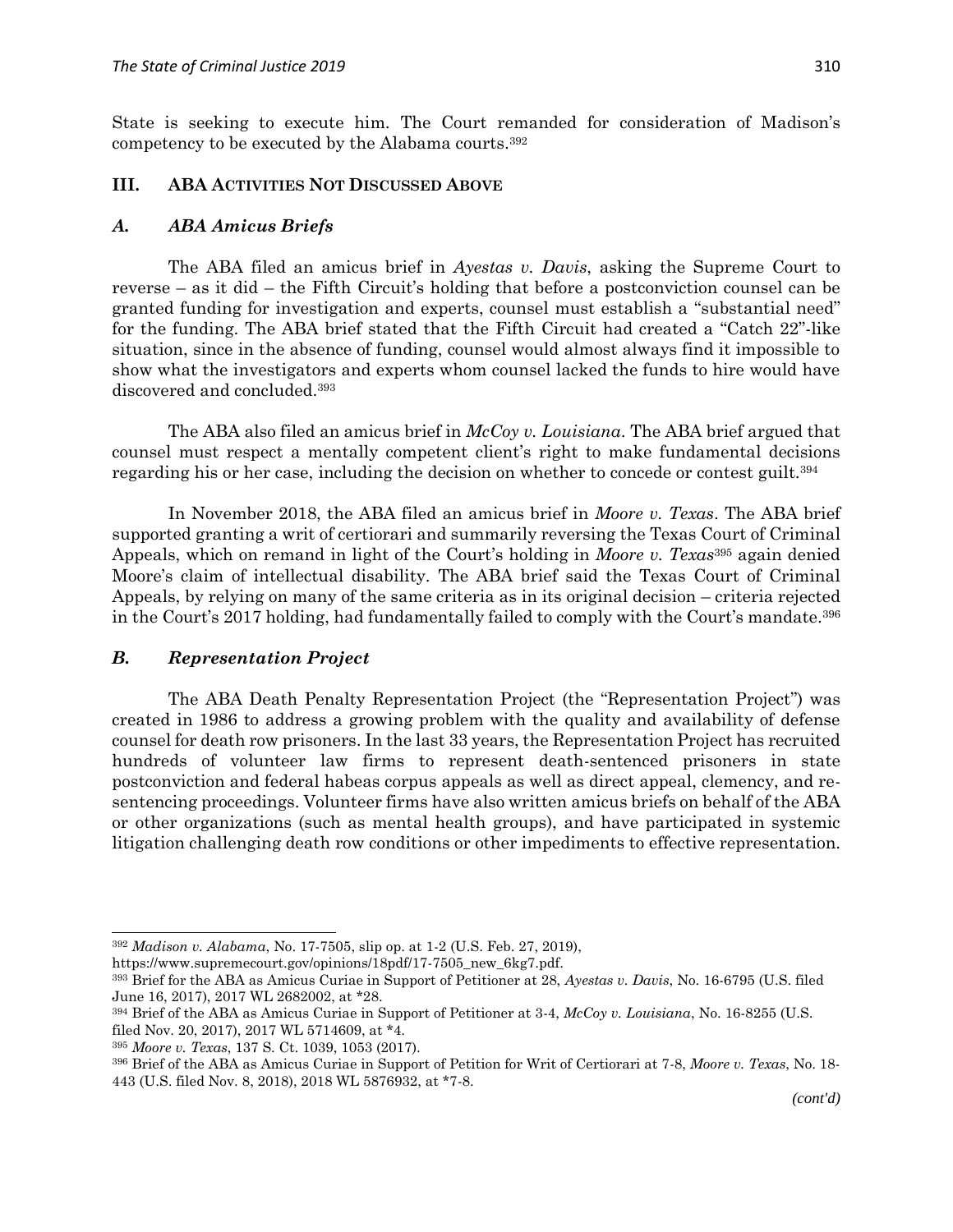In dozens of cases placed with volunteer counsel, inmates have been exonerated or had their death sentences commuted or overturned.<sup>397</sup>

On July 20, 2018, Representation Project-recruited counsel from Crowell & Moring secured a federal district court decision vacating the conviction of former Florida death row inmate Crosley Green and ordering a new trial. Crowell & Moring had earlier secured commutation of Green's death sentence. Judge Roy B. Dalton, Jr. held that the prosecution had violated the Constitution by withholding from Green's trial counsel evidence that the police officers who arrived first at the crime scene had concluded that the account of the prosecution's key witness was not credible and that the witness, not Green, had committed the murder.<sup>398</sup>

On November 15, 2017, Representation Project-recruited counsel from Maslon LLP secured a Texas Court of Criminal Appeals ruling vacating Douglas Armstrong's death sentence and ordering a new sentencing trial. The Court held that Armstrong's trial counsel were prejudicially ineffective in not investigating adequately the wealth of mitigation evidence that was available – including "a squalid and dangerous home life" and expert testimony about Armstrong's mental and physical health.<sup>399</sup>

Another victory by Representation Project-recruited counsel took place on February 27, 2017, when Winston and Strawn secured a Sixth Circuit decision vacating the conviction and death sentence of its client and ordering a new trial. The Sixth Circuit holding arose from the State's failure to disclose that it had paid the defendant's ex-wife \$750 for testifying against him in federal habeas.<sup>400</sup>

Ten days earlier, on February 17, 2017, Representation Project-recruited counsel from Sullivan & Cromwell secured – with the prosecution's agreement – the vacating of Georgia death row inmate Norris Speed's conviction and death penalty and his resentencing to LWOP.<sup>401</sup> In 2010, Sullivan & Cromwell had persuaded a Georgia judge to vacate Speed's sentence (a ruling affirmed by the Georgia Supreme Court in 2011). The 2010 order had arisen from Sullivan & Cromwell's discovery that the bailiff at his trial had improperly communicated with the jury and had discussed with the jury a biblical verse relating to capital punishment.

The Representation Project plays a vital role with regard to ABA amicus briefs and Presidential statements and letters concerning the subjects of its expertise. Moreover, it provides technical assistance, expert testimony, training, and resources to the capital

<sup>&</sup>lt;sup>397</sup> For information and resources regarding the Representation Project, see the ABA's Death Penalty Representation Project website, available at https://www.americanbar.org/groups/ committees/death\_penalty\_representation.html.

<sup>398</sup> John A. Torres, *Crosley Green: Wins a new trial after judge holds that prosecutor withheld evidence,* FLA. TODAY, July 20, 2018.

<sup>399</sup> ABA DEATH PENALTY REPRESENTATION PROJECT, 2017 YEAR-END REPORT & NEWSLETTER, at 13 (2017) [hereinafter ABA 2017 YEAR-END REPORT & NEWSLETTER].

<sup>400</sup> ABA DEATH PENALTY REPRESENTATION PROJECT, SPRING 2017 NEWSLETTER (2017).

<sup>401</sup> *Id.*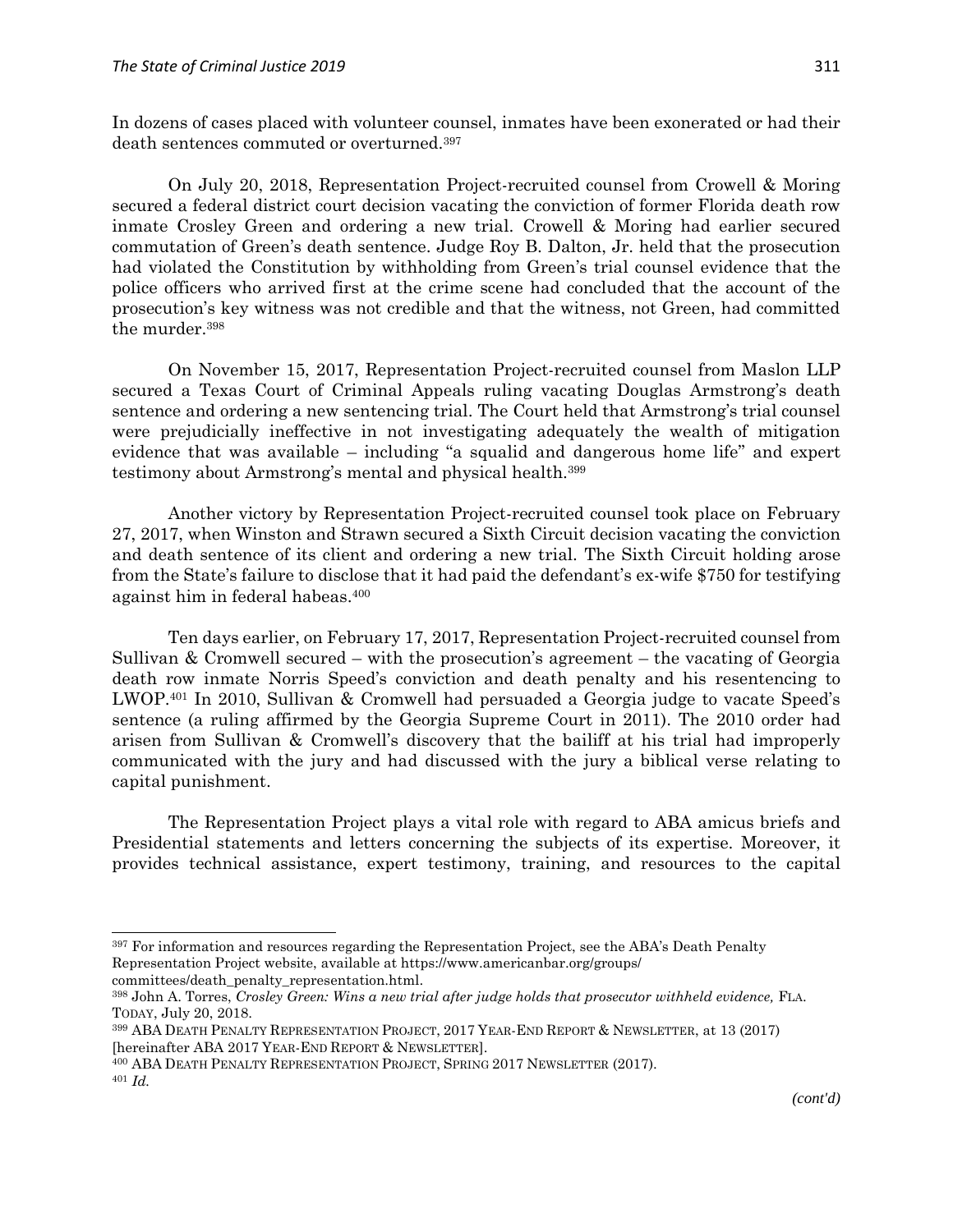$\overline{a}$ 

defender community and *pro bono* counsel.<sup>402</sup> Each autumn, the Representation Project honors outstanding *pro bono* performance in capital cases.

The Representation Project organizes coalitions of judges, bar associations, civil law firms, and government lawyers in jurisdictions that use the death penalty to champion meaningful systemic reforms designed to ensure that all capital defendants and death row prisoners have the assistance of effective, well-trained, and adequately resourced lawyers. In particular, it works to secure the widespread implementation of the ABA Guidelines for the Appointment and Performance of Defense Counsel in Death Penalty Cases. The 2003 revision of these Guidelines was approved as ABA policy in 2003 (the "ABA Guidelines").<sup>403</sup> The ABA Guidelines have now been adopted in many death penalty jurisdictions by court rule and state statute – although the extent to which they have been implemented in practice varies. They have also been widely adopted by state bar associations, indigent defense commissions, and judicial conferences.<sup>404</sup> They are the widely accepted standard of care for the capital defense effort and have been cited in more than 500 state and federal cases, including decisions by the Supreme Court.

In 2017-2018, the Representation Project worked with the Idaho Public Defense Commission and several Idaho capital defense practitioners to draft new standards for appointment of capital defense counsel (trial, appellate, and postconviction) based on the ABA Guidelines. The new standards were presented to the Idaho legislature in early 2018 and were approved with the close of the legislative session on May 1, 2018. The old standards will continue to govern the appointment of counsel until April 30, 2019, at which point the new standards will take full effect.<sup>405</sup>

In 2018-2019, the Representation Project submitted supplementary comments opposing Arizona's application to opt-in to the more draconian-than-usual alternative provisions of the AEDPA (see Part I.B.1.c. above).

The Representation Project also has provided testimony on behalf of the ABA.

One example was Ms. Olson-Gault's submission of written testimony to, and her appearance on, September 7, 2018 before the Judiciary Committee for the Nebraska Unicameral Legislature to answer questions about an interim study to examine statutory adoption of the ABA Guidelines in Nebraska.<sup>406</sup>

<sup>404</sup> ABA Death Penalty Representation Project, Implementation of the 2003 ABA Guidelines for the

Appointment and Performance of Defense Counsel in Death Penalty Cases (updated Aug. 2016),

<sup>&</sup>lt;sup>402</sup> An online resource containing decades of capital training materials that are searchable by author, subject, and date is available at http://www.capstandards.org.

<sup>403</sup> ABA, ABA Guidelines (revised Feb. 2003), https://www.americanbar.org/content/dam/aba/ migrated/2011\_build/death\_penalty\_representation/2003guidelines.authcheckdam.pdf.

http://www.americanbar.org/content/dam/aba/uncategorized/Death\_Penalty\_Representation/guidelines-factsheet.authcheckdam.pdf.

<sup>405</sup> Emily Olson-Gault, *Idaho Adopts New Capital Defense Standards Based on ABA Guidelines*, ABA (Oct. 11, 2018).

<sup>406</sup> ABA DEATH PENALTY REPRESENTATION PROJECT, 2018 YEAR-END REPORT & NEWSLETTER, at 14 (2018) [hereinafter ABA 2018 YEAR-END REPORT & NEWSLETTER].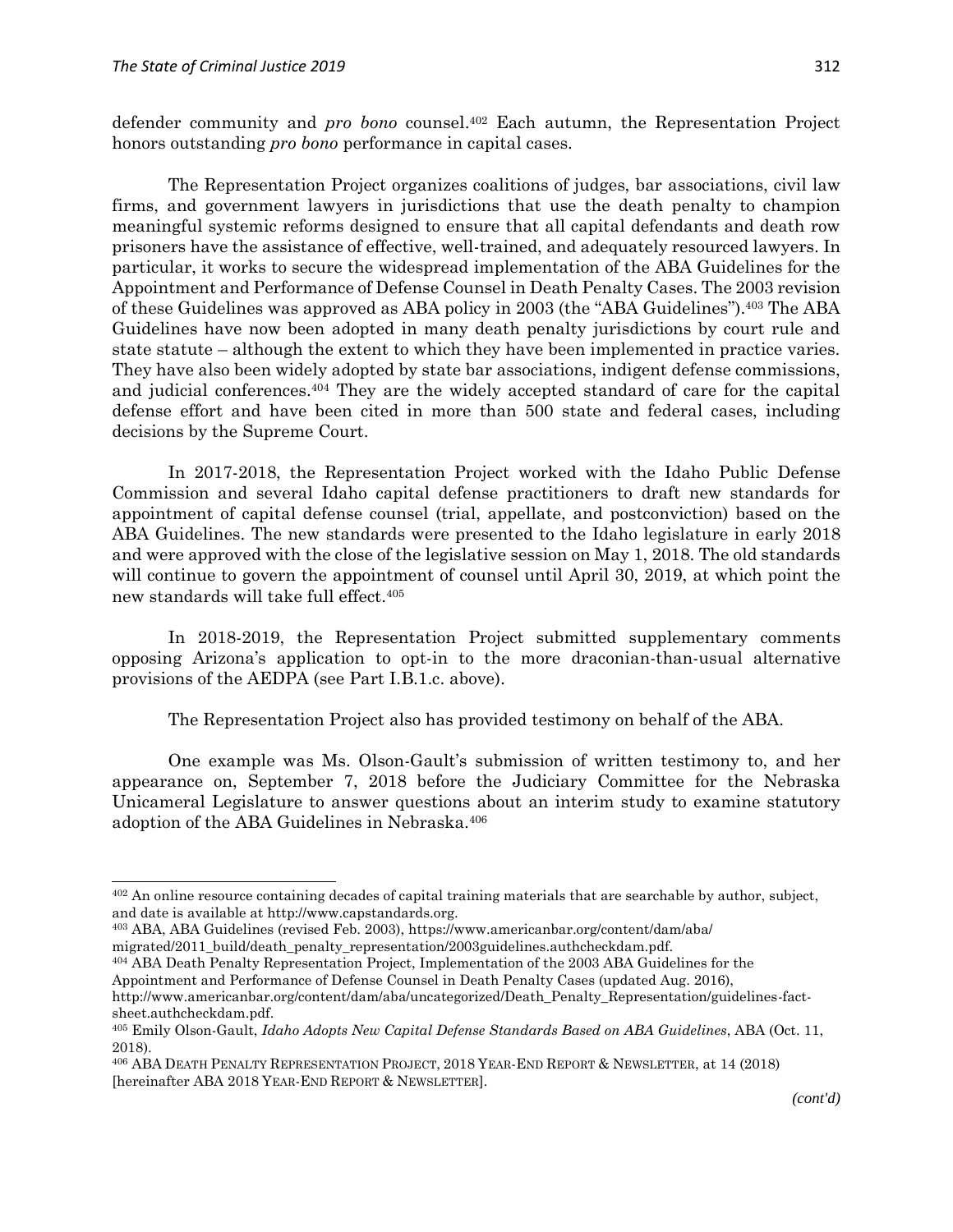A second example is Ms. Olson-Gault's November 13, 2017 testimony as a subject matter expert on the ABA Guidelines, in a Guantanamo Military Proceeding involving the alleged key actor in the 2000 bombing of the U.S.S. Cole.<sup>407</sup> The defendant's civilian capital defense attorneys had resigned due to concern over preservation of the attorney-client privilege, leaving only one defense attorney, a junior military officer with no previous death penalty experience or training. This lawyer sought reconsideration of the judge's denial of a stay until qualified counsel could be found – a decision premised on the judge's view that qualified counsel is unnecessary for pretrial proceedings. The court requested Ms. Olson-Gault to testify as an expert on the ABA Guidelines and their relevance in military commission proceedings. Ms. Olson-Gault testified that the ABA Guidelines require that the defense effort in every part of the proceedings be led by qualified capital counsel. She supported her testimony with discussions of lower federal court decisions concerning the ABA Guidelines and of legislative history indicative of Congressional intent that military commissions take guidance from the ABA Guidelines in appointing capital case counsel.

Thereafter, the court issued findings that found her testimony to be credible. And it recognized based on her testimony about the legislative history that military commissions must take into account the ABA Guidelines. It specifically pointed to Congress' directive, in the National Defense Authorization Act for 2010 that explicitly required the Secretary of Defense to consider the ABA Guidelines when creating the rules for appointment of capital case defense counsel.<sup>408</sup>

A third example is Ms. Olson-Gault's testimony at a 2016 hearing conducted by the Committee to Review the Criminal Justice Act Program. She testified about many of the problems with representation in capital cases and the Project's work to address them.<sup>409</sup> The Committee's June 2018 report quotes Ms. Olson-Gault's testimony about the difficulty of finding pro bono counsel to fill the gap left by the lack of qualified attorneys and funding. In her remarks to the Committee, she made clear that pro bono representation cannot serve as a substitute for a well-functioning system of indigent defense. 410

In the summer of 2018, the *Hofstra Law Review* published a symposium entitled *Effective Capital Defense Representation, the ABA Guidelines, and the Twilight of the Death*  Penalty, marking the 15th anniversary of the publication of the ABA Guidelines.<sup>411</sup> One of the symposium's articles, by Ms. Olson-Gault, discussed available resources for demonstrating that the ABA Guidelines reflect existing professional norms.<sup>412</sup> Another article, by Laura Schaefer, a Representation Project Staff Attorney and ABA capital clemency initiative counsel, discussed arguments that counsel can make in seeking sufficient funding for proper representation in clemency proceedings.<sup>413</sup>

 $\overline{\phantom{a}}$ 

<sup>410</sup> ABA 2018 YEAR-END REPORT & NEWSLETTER, *supra* note 406, at 4.

<sup>407</sup> ABA 2017 YEAR-END REPORT & NEWSLETTER, *supra* note 399, at 12. <sup>408</sup> *Id.*

<sup>409</sup> Ms. Olson-Gault's written testimony is available at https://cjastudy.fd.org/sites/default/files/ hearing-archives/birmingham-alabama/pdf/emilyolson-gaultbirminghamwrittentestimony-done.pdf.

<sup>411</sup> Symposium, *Effective Capital Defense Representation, the ABA Guidelines, and the Twilight of the Death Penalty*, 46 HOFSTRA L. REV. 1097 (2018).

<sup>412</sup> Emily Olson-Gault, *Reclaiming* Van Hook*: Using the ABA's Guidelines and Resources to Establish Prevailing Professional Norms*, 46 HOFSTRA L. REV. 1279 (2018).

<sup>413</sup> Laura Schaefer, *The Ethical Argument for Funding in Clemency: The "Mercy" Function and the ABA Guidelines*, 46 HOFSTRA L. REV. 1257 (2018).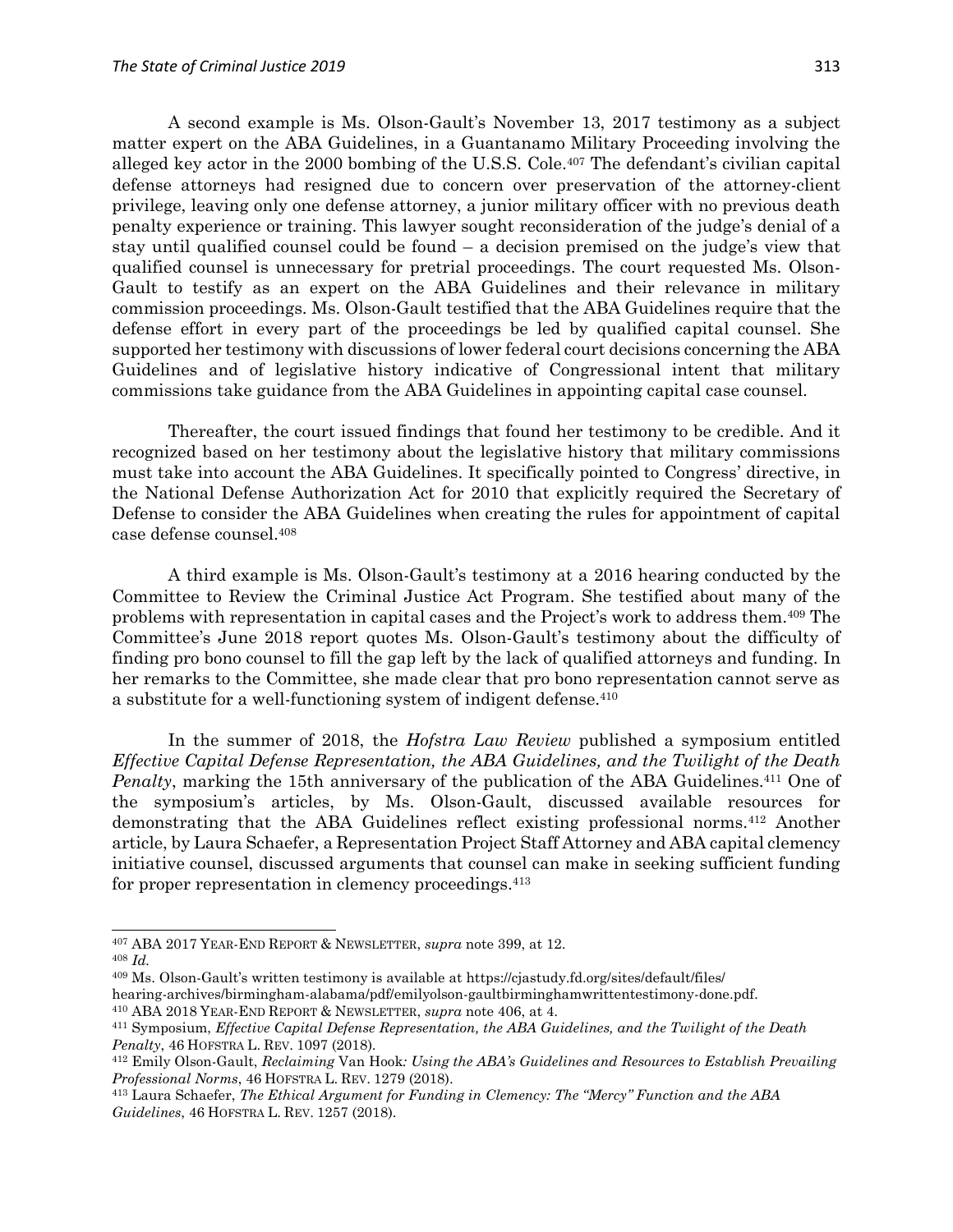The Representation Project participates as faculty in state and national training seminars for judges and defense counsel, regarding the elements of capital defense and the importance of an effective capital defense function. It has also organized training seminars for capital defenders and judges in other countries and participated as faculty at international conferences.

On March 28, 2019, Ms. Olson-Gault hosted a session at the Pro Bono Institute's annual conference concerning emerging legal issues, new tools and partnerships, societal and scientific developments, the status of pro bono opportunities, and how to get involved in pro bono death penalty representation.

### *C. The ABA's Capital Clemency Resource Initiative ("CCRI")*

The CCRI, a recent ABA initiative, seeks to improve resources and information available to attorneys and governmental decision-makers involved in the capital clemency process. By assessing current clemency practices, collecting and creating training materials and other resources, and providing state-specific guidance where feasible, the CCRI seeks to ensure more meaningful processes and reasoned decisions regarding capital clemency.<sup>414</sup> In the spring of 2018, the ABA published *Representing Death-Sentence Prisoners in Clemency: A Guide for Practitioners*, an innovative resource for lawyers handling or otherwise interested in clemency petitions.<sup>415</sup> The ABA also launched in May 2018 a website, *www.capitalclemency.org*, with extensive materials available for the public and a number of secure databases aimed at helping lawyers handling clemency petitions.<sup>416</sup>

### *D. The Due Process Review Project*

 $\overline{a}$ 

In 2001, the ABA established the Death Penalty Due Process Review Project (the "Due Process Project") to conduct research and educate the public and decision-makers on the operation of capital jurisdictions' death penalty laws and processes.

# *1. The Assessments Under ABA Auspices of 12 States' Implementation of the Death Penalty*

From 2004-2012, the Due Process Project assessed the extent to which the death penalty systems in 12 states comported with ABA policies designed to promote fairness and due process. The assessment reports were prepared by in-state assessment teams and Due Process Project staff for Alabama, Arizona, Florida, Georgia, Indiana, Kentucky, Missouri, Ohio, Pennsylvania, Tennessee, Texas, and Virginia. Serious problems were found in every

<sup>414</sup> For information and resources regarding the CCRI, see the ABA's Capital Clemency Resource Initiative ("CCRI") website, available at https://www.americanbar.org/groups/committees/death\_

penalty\_representation/training\_reform/capital-clemency-resource-initiative.html.

<sup>415</sup> Email from Aurélie Tabuteau Mangels, Mental Illness Initiative Fellow, to Ronald Tabak, Jan. 31, 2018 (on file with author).

<sup>416</sup> For information about the webinar, *Fundamentals of Zealous Capital Clemency Representation*, see http://www.publicdefenders.us/ev\_calendar\_day.asp?date=1/23/2018&eventid=78.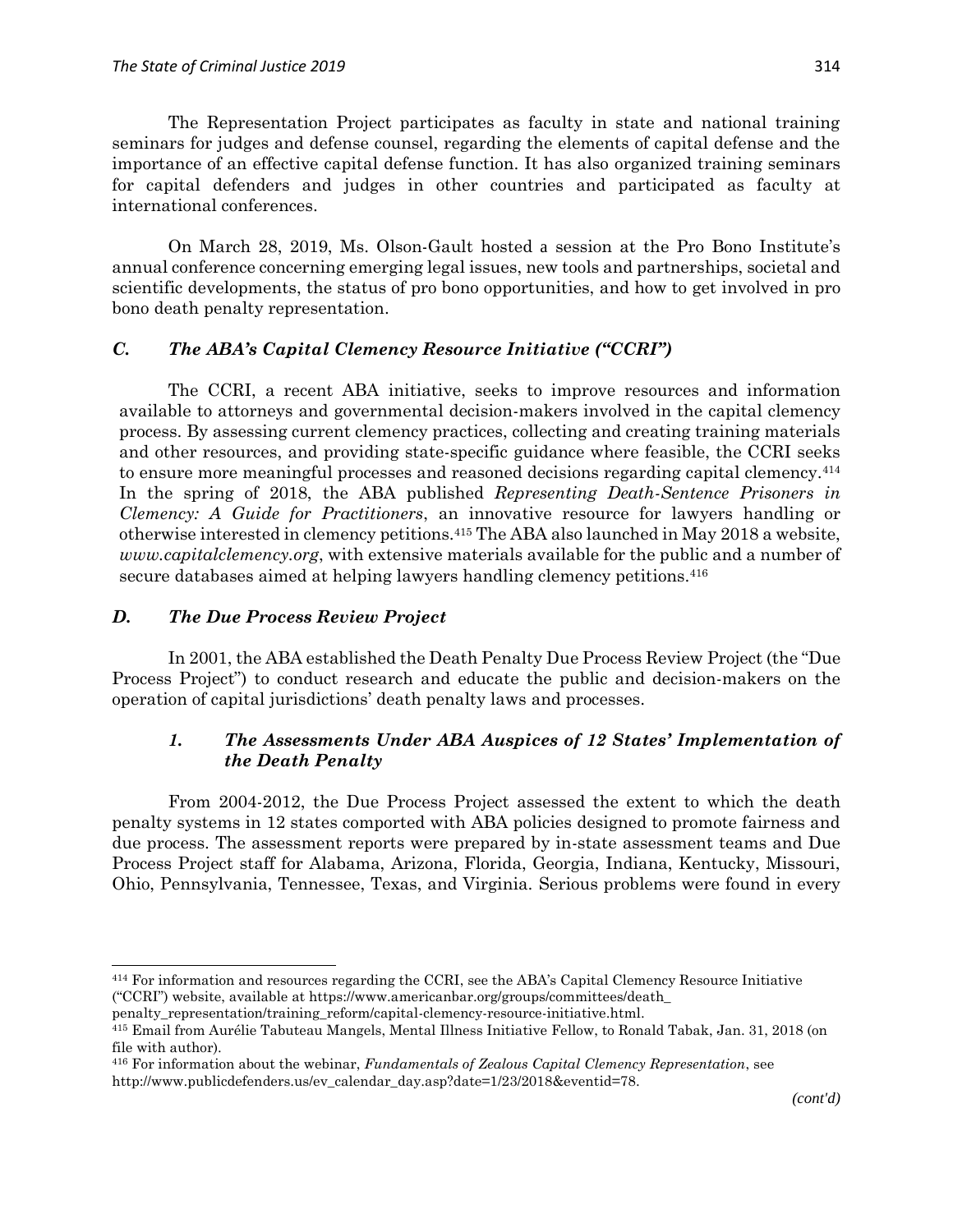state's system.<sup>417</sup> To the extent these problems continue to fester, there are strong reasons for imposing moratoriums and otherwise curtailing the death penalty's use.<sup>418</sup>

# *2. The Assessments' Continuing Impact*

These assessments and their recommendations are still relied on and cited to by policymakers, the press, and other commentators. For example, a major reason why Pennsylvania's Governor began a moratorium on executions in March 2015 was the failure to address the systemic flaws in death penalty implementation detailed in the Pennsylvania's assessment team's 2007 recommendations.

# *3. ABA Policy Opposing Death Penalty's Application to Anyone Aged 21 or Younger at the Time of the Crime*

In light of substantially improved scientific understanding of the adolescent brain, court decisions involving LWOP, other criminal and civil law reforms, and societal evolving standards of decency, the Due Process Project prepared a resolution that the ABA House of Delegates adopted on February 5, 2018. Whereas prior ABA policy opposed death penalty eligibility for anyone below age 18 at the time of the crime – which became a constitutional bar via the Supreme Court's decision in *Roper v. Simmons*<sup>419</sup> – under the new policy the ABA opposes the execution of anyone who was age 21 or younger at the time of the crime.<sup>420</sup>

## *4. Future Activities*

Since mid-2018, the Due Process Project's steering committee has been working on securing funding to enable the Project to undertake new initiatives.

### *E. Timely Programs*

 $\overline{a}$ 

On February 3, 2017, the Due Process Project, the Representation Project, and the Section of Civil Rights and Social Justice sponsored a program titled *The Constitutional Crisis with Florida's Death Penalty Post-*Hurst *and Its Implications for Additional States*. Held in Miami during the ABA's midyear meeting and moderated by former ABA President Martha Barnett, the program highlighted (among many other things) the courts' failures to acknowledge for way too many years the obvious applicability of *Ring* to Florida – and the many executions resulting from this head-in-the-sand approach, as well as the egregious unfairness of not making the Florida Supreme Court's post-*Hurst* holdings applicable to death row inmates whose direct appeals became final prior to *Ring*. 421

<sup>417</sup> Each state assessment report can be found on the ABA's State Death Penalty Assessments website, available at http://www.americanbar.org/groups/crsj/projects/death\_penalty\_due\_process\_ review\_project/state\_death\_penalty\_assessments.html.

<sup>418</sup> *See* Motion for New Trial Based on Newly Discovered Evidence and/or Post-conviction Relief Under Ohio Rev. Code § 2953.23, *supra* note 257, at 3; *see also* Krouse, *supra* note 257.

<sup>419</sup> *Roper v. Simmons*, 543 U.S. 551 (2005).

<sup>420</sup> ABA Death Penalty Due Process Review Project, Res. 111 (Feb. 5, 2018),

https://www.americanbar.org/content/dam/aba/images/abanews/mym2018res/111.pdf

 $421$  For information regarding the program, see the ABA's announcement, available at

http://www.americanbar.org/content/dam/aba/images/abanews/2017MYM\_Constitutional\_Crisis.pdf.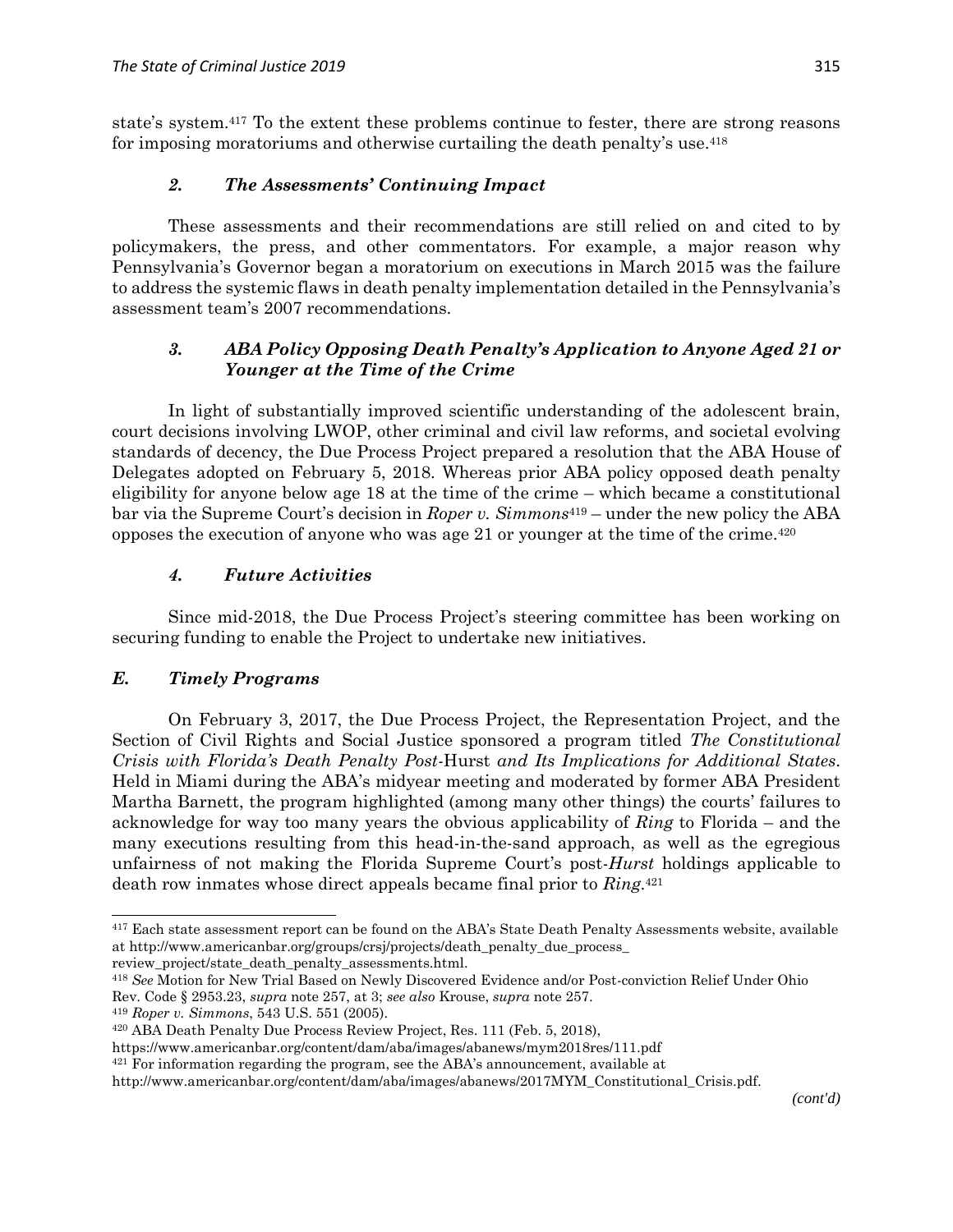On April 27, 2017, the Due Process Project and the Section of Civil Rights and Social Justice presented a program at the St. Louis University School of Law, entitled *Rushing to Execution – Ethical Issues and Procedural Barriers in* Christeson v. Roper. The program featured remarks by former Missouri Supreme Court Chief Justice Michael A. Wolff and a distinguished panel.<sup>422</sup>

During the ABA's annual meeting in New York, the Section of Civil Rights and Social Justice, along with other ABA entities, co-sponsored with the New York City Bar Association a program (discussed above in Part I.A.4) on August 14, 2017, concerning key lessons to be learned from what has *not* happened since many states abolished or otherwise completely stopped using the death penalty.<sup>423</sup>

And on August 2, 2018, during the ABA's annual meeting in Chicago, various ABA entities presented the program (discussed in many places above including Parts I.A.7.a.ii-.iii, I.A.11.c, I.A.13.c.ii, and I.B.7.b.i), featuring Chicago's Cardinal Blase Cupich, Karen Gottlieb, Meredith Martin Rountree, and Robert Dunham.<sup>424</sup>

#### **IV. THE FUTURE**

 $\overline{a}$ 

There is ever-increasing recognition of major systemic problems with capital punishment. In recent years, this has led to abolition or discontinuation of capital punishment in eight (soon to be nine) states and to statewide moratoria in five additional states. And changes to Florida's and Alabama's laws have made it harder to secure new death sentences in those states.

New death sentences, while increasing in 2017 and 2018, remained well below the yearly totals from before 2015. The number of new death sentences might decrease again, in light of new approaches of newly elected prosecutors, particularly if defense counsel performance improves.

The slight increases in executions in 2017 and 2018 may be followed by larger increases. Whether these occur will depend on the outcomes of legal challenges to execution methods and to clemency processes and decisions. Governor Newsom's March 13, 2019 announcement of a moratorium on executions eliminates – at least for as long as he is Governor (and assuming his executive order is not overturned in court) – the possibility that there could be a substantial number of executions in California. California, which has the nation's largest death row, last executed an inmate in 2006.

There is ever greater appreciation of serious problems with the death penalty's implementation. Increasingly, the death penalty *in practice* has been attacked by people who have served in the judiciary or law enforcement, taken part in executions, written death penalty laws, or are politically conservative. A growing number of conservatives say that

https://www.americanbar.org/groups/crsj/projects/death\_penalty\_due\_process\_review\_

<sup>423</sup> ABA, Life After the Death Penalty, *supra* note 82.

 $422$  For information and resources regarding the program, see the ABA's Relevant Resources for "Rushing to Execution – Ethical Issues and Procedural Barriers in *Christeson v. Roper*" website, available at

project/resources/relevant-resources-for-rushing-to-execution--ethical-issues-and-.html.

<sup>424</sup> ABA Conference on the Death Penalty, *supra* note 117.